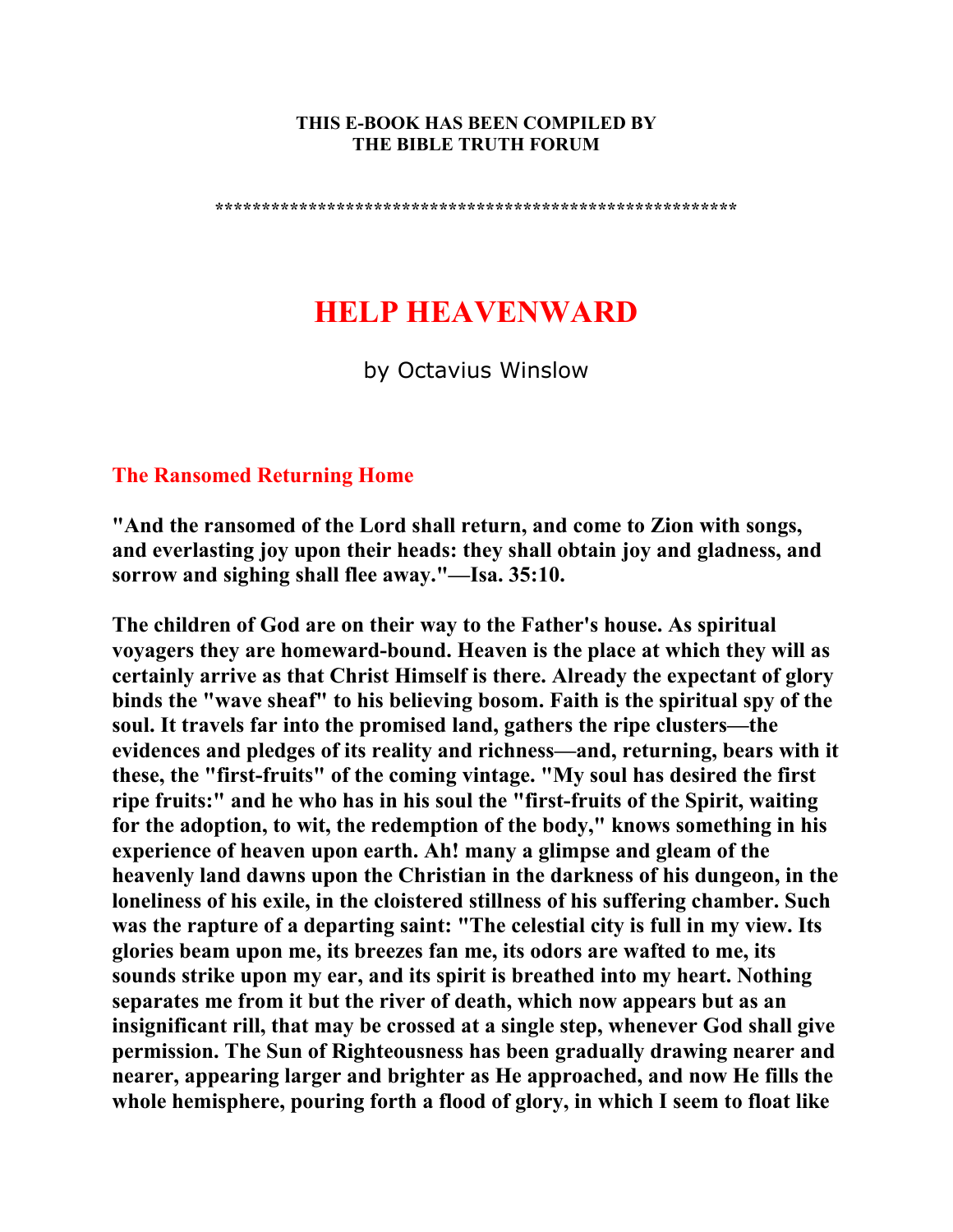**an insect in the beams of the sun; exulting, yet almost trembling, while I gaze at the excessive brightness, and wondering with unutterable wonder why God should deign thus to shine upon a sinful worm"—Payson. Thus, long before the believer reaches the celestial city, the evidences of its existence and fertility float past his bark, as manifestly as did the tokens of a new world the vessel which bore Columbus to its shores. The relation of present grace to future glory is close and indissoluble. It is that of the seed to the flower—of the morning twilight to meridian day. Grace is the germ of glory; glory is the highest perfection of grace. Grace is glory militant; glory is grace triumphant. Thus the believer has two heavens to enjoy—a present heaven experienced in the love of God in his heart, and a future heaven in the fullness of joy that is at Christ's right hand, and the pleasures that are for evermore. We wish not at this stage of our work to introduce the dark background of the picture, and yet we cannot withhold the passing remark, that as heaven has its foretastes of happiness, its foretastes of glory, its dayspring from on high in the heart of the regenerate, so has hell its dark forebodings, its certain approaches, in the soul of many of the unregenerate—some shadows of the "outer darkness" that will enshroud the lost forever. Reader, is it heaven or hell of which you have in your experience the earnest? One drop of hell, one beam of heaven, can fill the soul with either!** 

**And yet, though journeying homeward, we are but slow voyagers. Our bark often slumbers upon its shadow, as if anchored motionless in the still, calm waters within the haven, instead of cleaving the mighty billows, and speeding its way m full sail for the everlasting kingdom. Alas! how few there are who have an "abundant entrance" into the kingdom of grace below. They are, at best, but hangers upon the door of the ark; but borderers upon the land that freely flows with the fullness of a full Christ. Like Israel of old they "possess not their possessions." There is much of the good land they have never explored. Much peace, much joy, much love, much hope, much in an advanced knowledge of Christ and of God, and of their interest in the Savior's love, and in the high and heavenly calling, attainable, but to which they have not attained; they have not apprehended that for which they are apprehended of Christ Jesus. They are oftener heard mournfully to exclaim, "My heart cleaves unto the dust," rather than in the more joyful strains, "O that I had wings like a dove! for then would I fly away and be at rest." To help your soul heavenward,—to point the steps by which you may ascend nearer to God, and advance with quickened speed towards your eternal rest,—to encourage, cheer, and stimulate,—we proceed to expound the appropriate truths, and to unveil the winning hopes, by which the gospel of Christ seeks to promote our**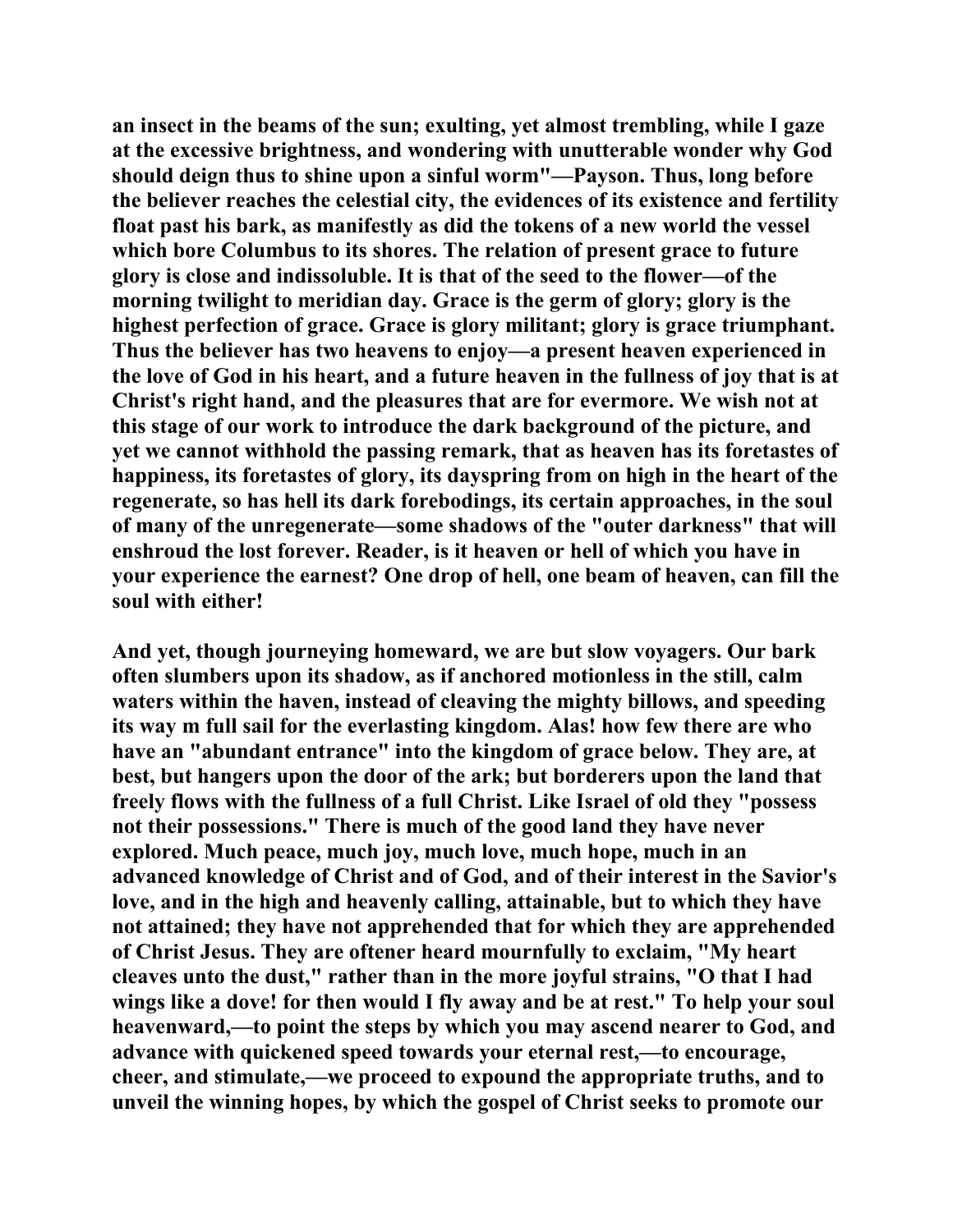**heavenly meetness, and to allure us to a world of perfect and endless bliss. We can scarcely select from the Word of God, as illustrating the character, the journey, and the prospects of the believer, a more striking and beautiful portion than that which we propose in the present chapter to open. "And the ransomed q/ the Lord shall return, and come to Zion with songs, and everlasting joy upon their heads: they shall obtain joy and gladness, and sorrow and sighing shall flee away," (Isa. 35:10.)** 

**It is a most beautiful, expressive delineation of the character of the Lord's people—"the ransomed of the Lord." Mark how the Holy Spirit, whether speaking amid the twilight of the Old, or in the meridian light of the New Testament, ever makes the Cross of Christ the grand central truth. Here is a designation, which involves great principles, and defines a distinct and separate condition of our humanity. It casts into the deepest shade earth's proudest titles, eclipses the glory of all intellectual greatness, and outbids the world's dearest delights. Bring all the objects of sense, and all the discoveries of science, and all the achievements of intellect, and all the fame and distinction and glory for which heroes ever sighed, or which senators ever won and place it in focal power side by side with the salvation of the soul, and it pales into insignificance. But let us, in a few words, open up this high character—the "ransomed of the Lord."** 

**The word implies a previous state of bondage, slavery, and servitude. We speak properly of redeeming a captive, of ransoming a slave. Now the "ransomed of the Lord" are delivered from just such a state. By nature we are bondslaves, the servants of sin, the captives of Satan. Christ's redemption changes this state; it ransoms and emancipates the Church. It totally reverses our moral condition. It makes a freeman of a slave; a child of an alien; a friend of a foe; a saint of a sinner; an heir of heaven of an heir of hell. The atoning work of Christ brings us back to our original and unfallen state, while it advances us in dignity, glory, and safety transcendently beyond it. We receive by the second Adam all, and infinitely more than we lost in the first Adam. But look at the leading points in this process of redemption. The Ransomer is God,—the ransom price is the vicarious sacrifice of Jesus,—the ransomed are the whole election of grace. How striking the words of Jehovah—"Deliver him from going down to the pit, for I have found a ransom." It is the gracious exclamation of the Father. He provides the ransom. He found it reposing from eternity in His own bosom—He found it in Himself—"God will provide Himself a lamb for a burned offering." Thus does the New Testament confirm the Old, while the Old Testament**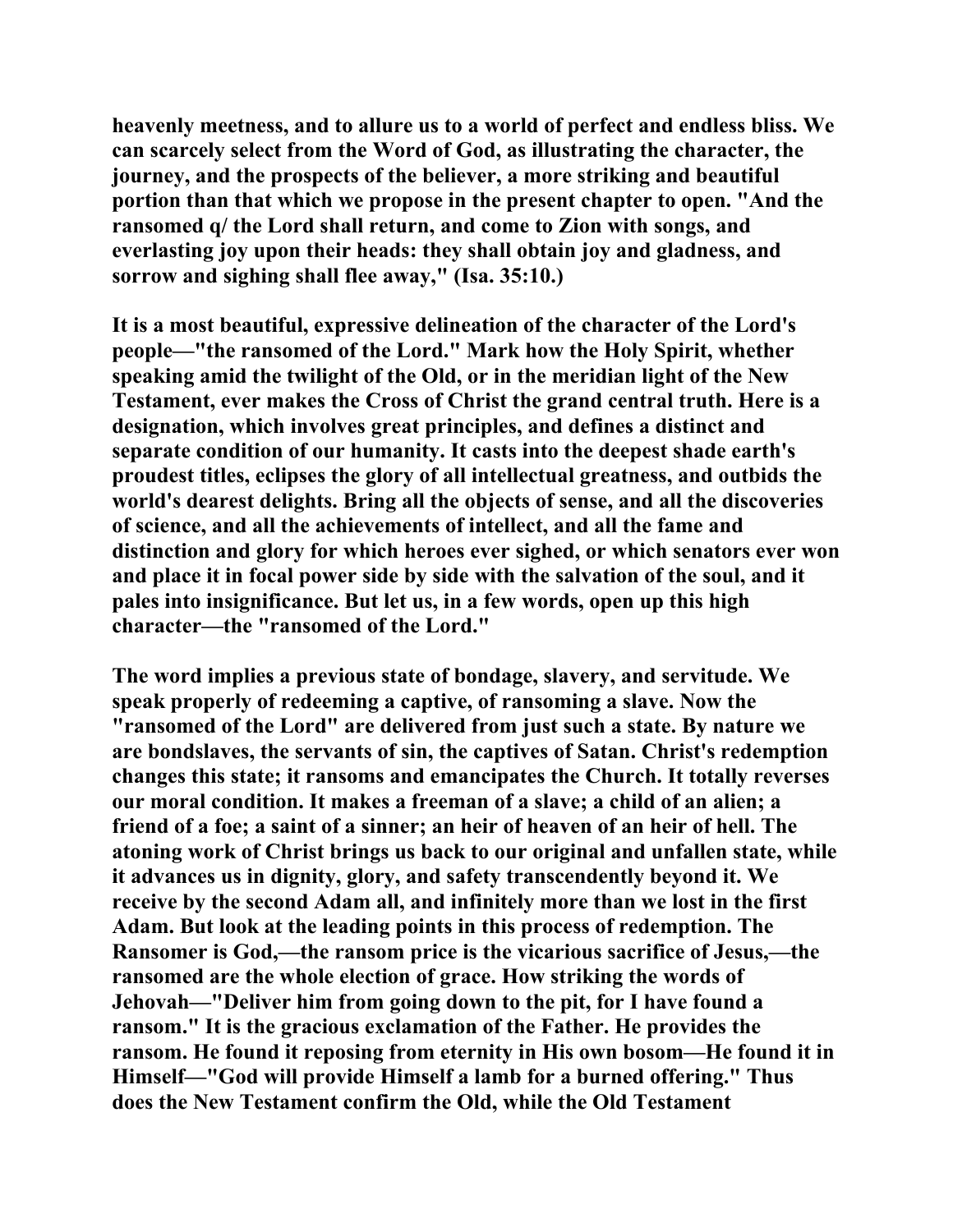**foreshadows the New. We read in the Epistle of John, "Whom God has set forth to be a propitiation through faith in his blood." "God so loved the world, that he gave his only begotten Son." Do not fail, beloved reader, to trace up your gracious springs to their infinite Fountain—God's everlasting love. To stop at Calvary is to trace the river but halfway to its source. We admit that the spiritual traveler arriving at the cross finds a new world of grandeur bursting upon his view; but as he pursues his research, and learns more of the character, and heart, and purpose of God in salvation, there unfolds to his eye an expanse of moral scenery, clad in such tenderness, unveiling such sublimity, and vocal with such song, as infinitely transcends his loftiest thought or conception of the character, government, and glory of Jehovah. The Cross is the only standpoint, and Christ is the only mirror, where God can be rightly studied and seen.** 

**From this glance at the Father, the originating source of our ransom, turn we for a moment to the Ransomer. No other being could have achieved the work but Jesus. No other ransomer was divine enough, nor holy enough, nor strong enough, nor loving enough. He was just the Ransomer for God, and just the ransom for man. Reposing one hand upon the throne of heaven, and the other upon the cross of earth, by the sacrifice of Himself He so united and reconciled God and man. Henceforth the cross and the throne are one, and will form the study, admiration, and praise of unfallen and redeemed intelligences through eternity. How clearly the apostle puts this fact of our reconciliation!—"And having made peace through the blood of his cross, by him to reconcile all things unto himself; by him, I say, whether they be things in earth or things in heaven. And you, that were sometime alienated, and enemies in your mind by wicked works, yet now has he reconciled in the body of his flesh through death, to present you holy, and unblameable, and unreprovable in his sight," (Col 1:20-22.) And where this costly and precious offering? The Word of God alone can supply the answer: "HEREIN IS LOVE!" Love eternal moved the heart of Christ to relinquish heaven for earth—a diadem for a cross—the robe of Divine Majesty for the garment of our nature, taking upon Himself the leprosy of our sin, while in Him was no sin at all. Oh the infinite love of Christ!—what a boundless, fathomless ocean! Never was there, and never can there be, in the highest development of the affections, such love as Christ's. Ask the "ransomed of the Lord," whose chains He has dissolved, whose dungeon He has opened, whose liberty He has conferred, whose music angels bend to hear, if there ever was love like His! This is the love, beloved, we are so prone to question in our trials, to quench in our sorrows, to limit in our difficulties, and to lose sight of under the pressure**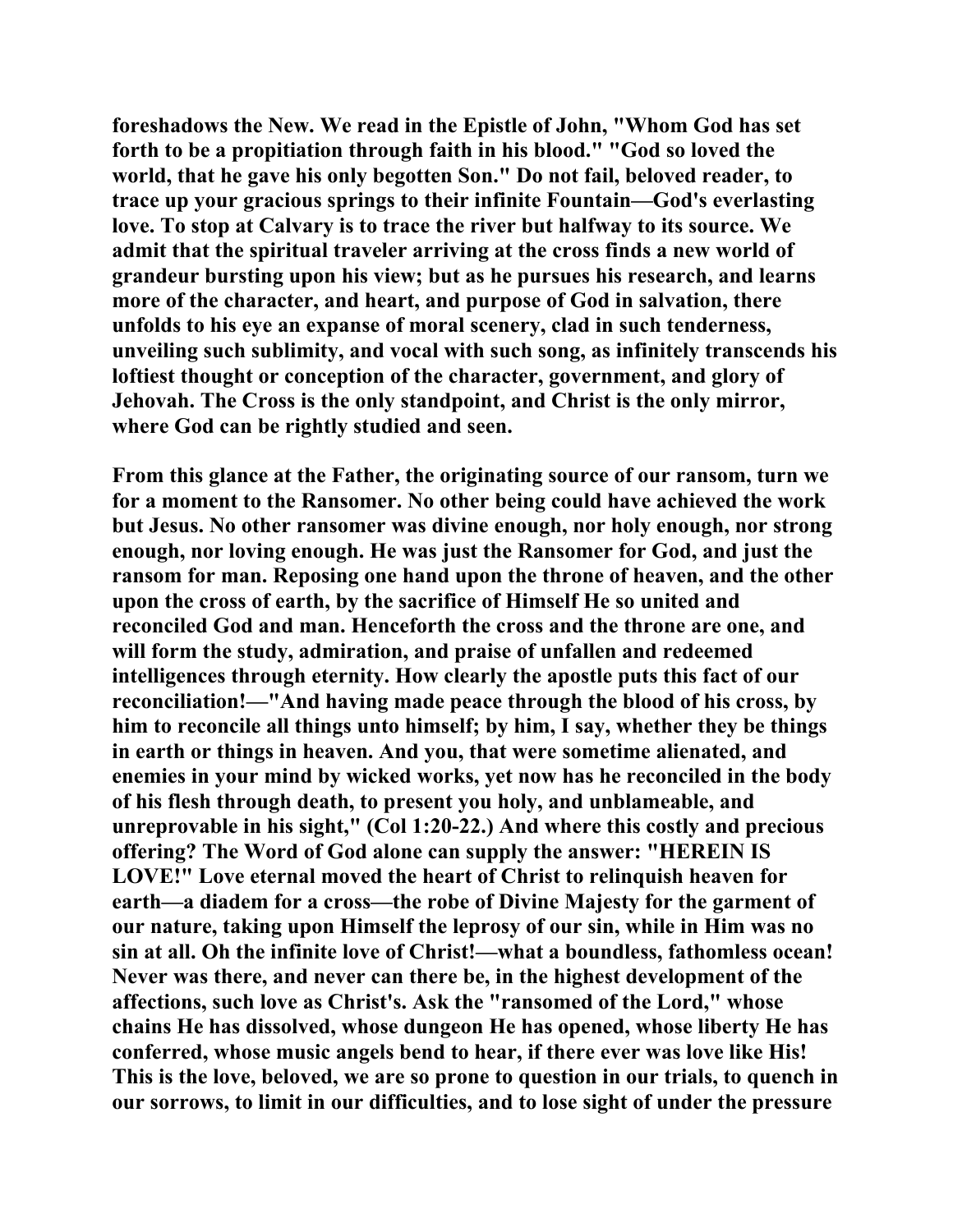**of guilt, and in the writhings of Divine correction. Oh, whatever else you question, whatever else you doubt, question not, doubt not the love that Jesus, your Ransomer, bears you!** 

**And what shall we say of the ransom price? It was the richest, the costliest, Heaven could give. "He gave Himself for us." What more could He do? What less would have sufficed? It were, perhaps, an easy sacrifice for an individual to give his time, or his property, or his influence, or the expression of his sympathy for an object; but to give himself to sell himself into slavery, or to immolate himself as a sacrifice, were quite another thing. The Son of God gave not angels, of whom He was Lord; nor men, of whom He was the Creator; nor the world, of which He was the Proprietor; but He gave HIMSELF, body, soul, spirit, His time, His labor, His blood, His life, His death, His all, as the price of our ransom, as the cost of our redemption. He carried the wood, and He reared the altar; then, baring His bosom to the stroke of the uplifted and descending arm of the Father, paid the price of our salvation in the warm lifeblood of His heart. The Law exclaimed, "I am honored!"—Justice said, "I am satisfied!"—"Mercy and truth met together, righteousness and peace kissed each other"—and heaven resounded with hallelujahs. "You are bought with a price;" and what a price, O Christian! "You were not redeemed with silver and gold, but with the precious blood of Christ." Bear about with you the vivid remembrance of this truth, that your whole life may be a holy thing—a pleasant psalm of thanksgiving and praise to God. How potent the argument, how touching the motive!—"I am a ransomed being; I am the price of blood—the blood of the incarnate Deity; therefore, and henceforth, I am to glorify Him in my body, soul, and spirit, who redeemed, disenthralled, and saved me."** 

**How is it that we feel the force and exemplify the practical influence of this amazing, all commanding truth so faintly? Oh the desperate depravity of our nature! Oh the deep iniquity of our iniquitous hearts! Will not the blood drops of Jesus move us? Will not the unknown agonies of the cross influence us? Will not His dying love constrain us to a more heavenly walk? Ransomed from the curse, from sin, and from Satan, brought out of Egypt with a high and outstretched arm, surely this should speed us onward, quicken our progress heavenward, and constrain us, with Moses, to "esteem the reproach of Christ greater riches than the treasures of Egypt, having respect unto the recompense of the reward." How ought we to "lay aside every weight, and the sin which does so easily beset us, and to run with patience the race that is set before us, looking unto Jesus," and so speeding our way to the heavenly city!**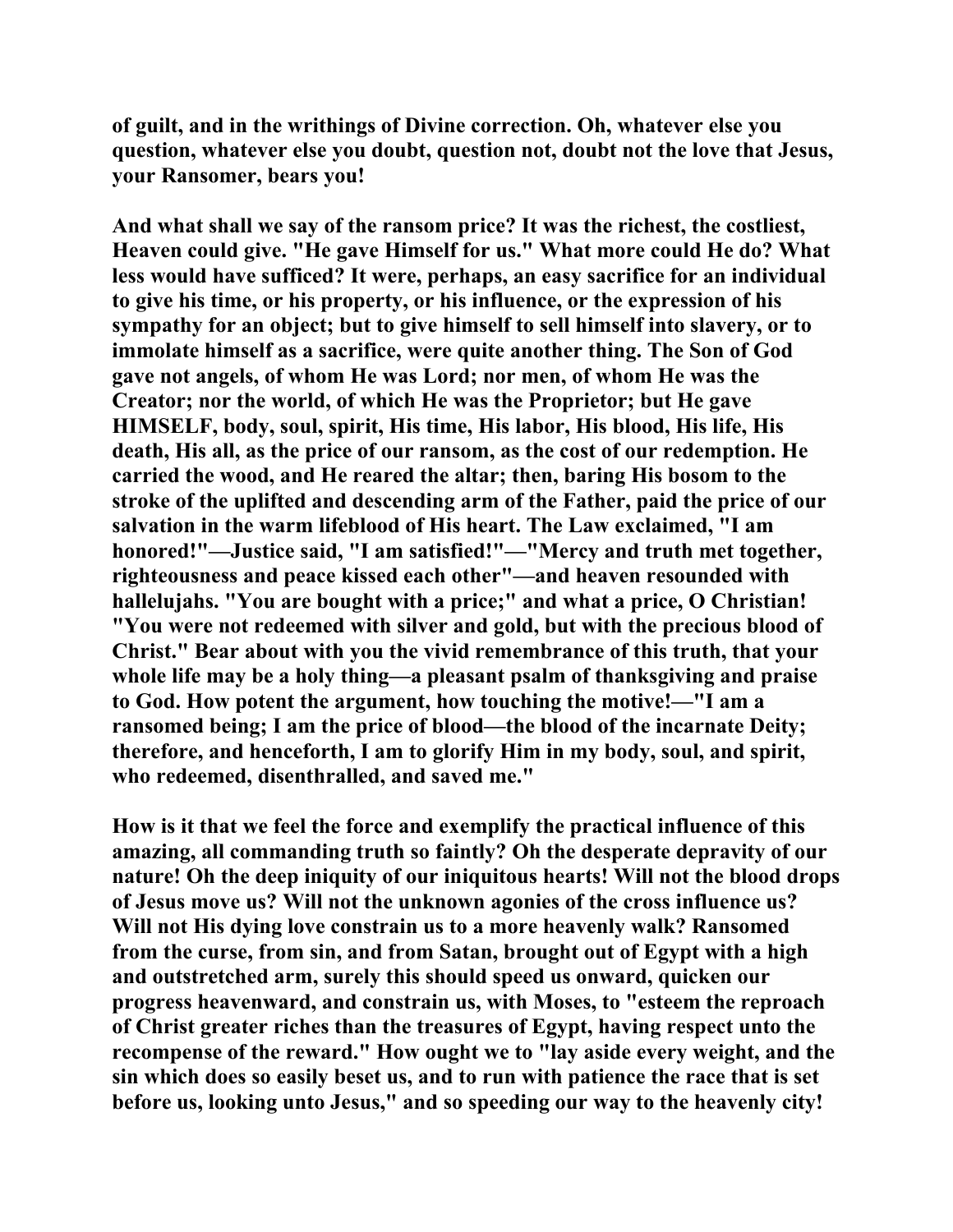**We need scarcely remind the reader that the "ransomed of the Lord" compose the whole election of grace, the one Church of Christ, and the one family of God. What a uniting, sanctifying, and heaven helping truth is this! The divisions, which sunder and separate the Church of God are human; the ties which bind and unite the Church of God are Divine. The many systems of ecclesiastical polity, and modes of worship, which present to the eye the Christian Church as a "house divided against itself," are of man; but the affection and sympathy, the doctrines and the hopes, which create an essential oneness in the family, and domesticate the habits and communion of its members, are of God—and because they are of God, they shall never be destroyed. This truth is a heaven helping truth. That which promotes our holiness, promotes our heavenliness; and growing heavenliness advances us nearer to heaven. If we walked more in love and fellowship and sympathy with the Lord's people of each part of the one fold, we should have a sweeter cross and a lighter burden to carry. Are we not making more real and rapid progress in our heavenly course, and in meetness for heaven itself, when "by love we are serving one another," rather than when in the bitterness of a bigoted and sectarian spirit we wrangle and dispute, "bite and devour one another?" Try the power of love, beloved reader—lay aside the prejudice, suspicion, and coldness which sunder you in fellowship and labor from other Christian communions than your own, and see if you may not, by sacred communion, mutual faith, prayer, service, and sympathy, gather the strength and the encouragement that shall accelerate and smooth your heavenward way. No grace advances the soul with greater force towards a heaven of love than love itself—whether it be love to man, or love to God who redeemed main "The love of Christ constrains us."** 

**And now let us consider the return home of the Lord's ransomed; this truth will bring the beaming prospect of the Church of God more closely before us. "The ransomed of the Lord shall return, and come to Zion." The Church of God in her Babylonish captivity, hanging her harp upon the willows that drooped over the waters in which she mingled her tears, with her captivity turned, and brought again to Zion, is an impressive symbol of the Christian Church. We are in Babylon now, and prisoners of hope. But we shall return from our captivity before long, and come to the heavenly Zion. Earth shall not always be our place of exile; we shall not always sing the Lord's song in a strange land, nor always shed these tears, and wear these fetters, and endure those cruel taunts of our foes. Each trembling step of faith, each holy aspiration of love, each sin subdued, each foe vanquished, each trial past, each temptation baffled, is bringing us nearer and still nearer to the bright**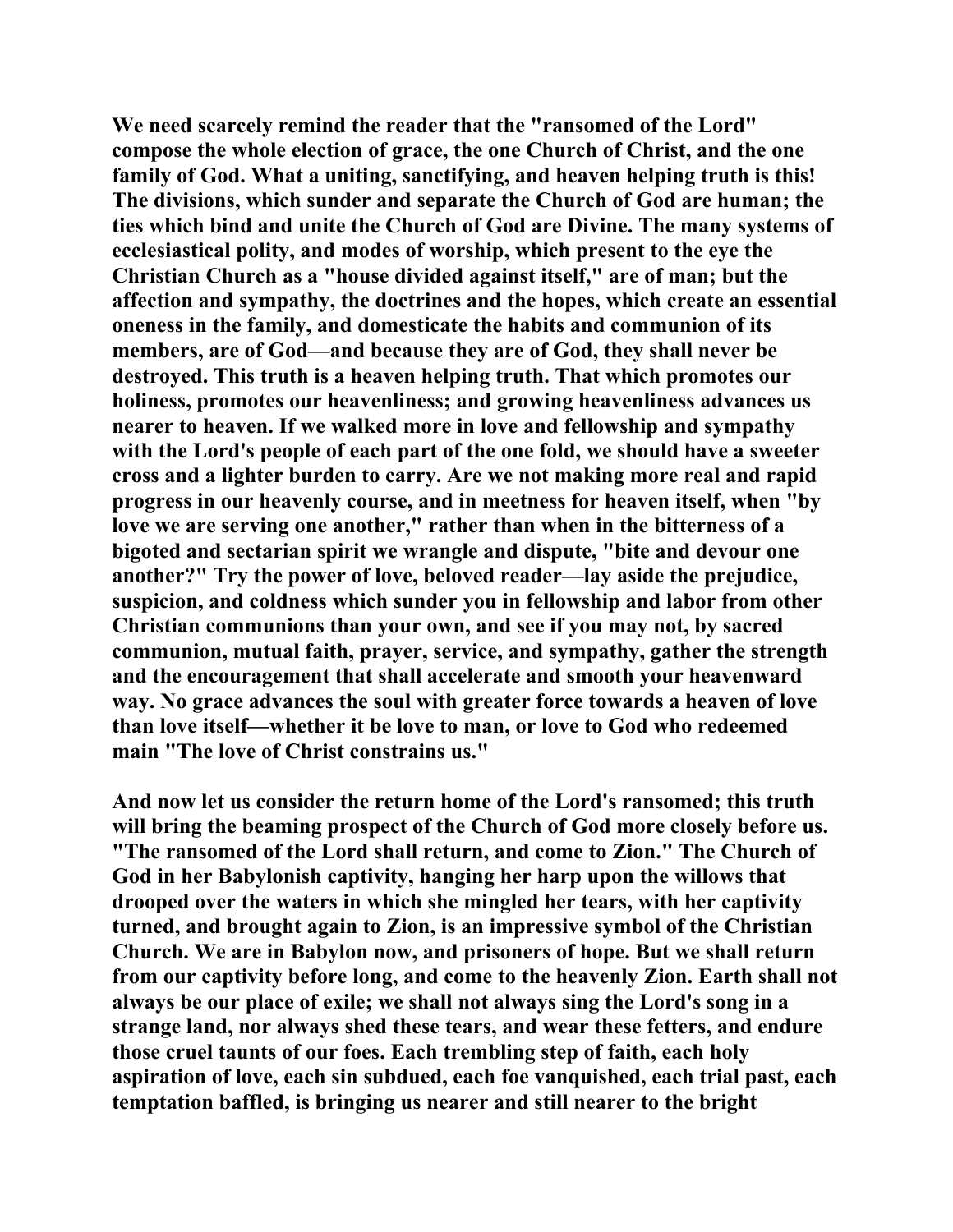**threshold of glory, upon which sister spirits stand beckoning us home. Oh yes! we shall return! We shall return from our first departure from our Father from our exile from Paradise—from the strange land into which we were driven—from all our heart and household idols, from all our treacherous departures and base backslidings, from all our secret and open conflicts, from all our veiled and visible sorrows, from all that taints and wounds and shades us now. Every wanderer shall return—the lamb that strayed from the Shepherd's side, the sheep that broke from the fold, the child that forsook the Father's home, all, all shall return, "kept by the power of God," secured by the everlasting covenant, restored and brought back by the unchanging love and faithfulness of the ever living Head and enthroned High Priest within the veil. All shall return.** 

**But one element of bliss yet remains to complete and consummate this return of the ransomed of the Lord—we refer to the final resurrection of the body. We do not adopt the frigid idea, as maintained by some, of an intermediate state, intervening between the present happiness of the saints and the resurrection of the body, during which the soul remains in a state of dreamy repose, and not in the full play of its perfected and enlarged powers, basking in the warm sunshine of the Divine glory. We rather adopt what we conceive is the move scriptural and pleasant idea of the believing soul's immediate entrance into the glorified presence—that, "absent from the body, it is present with the Lord." But we hold, at the same time, that the happiness and the glory of the saints are not complete until the ransomed soul is once more the occupant of the ransomed body, and that this reunion transpires on the morning of the "first resurrection." If his truth is written upon the page of God's Word as with a sunbeam. What says the Lord by the mouth of the prophet?—"I will ransom them from the power of the grave; I will redeem them from death: O death, I will be your plagues; O grave, I will be your destruction," (Hos. 13:14.) And again, "Your dead men shall live, together with my dead body shall they arise. Awake and sing, you that dwell in dust: for your dew is as the dew of herbs, and the earth shall cast out the dead," (Isa. 26:19.) How strong was Job's faith in the glorious resurrection!—"I know that my Redeemer lives, and that he shall stand at the latter day upon the earth: and though after my skin worms destroy this body, yet in my flesh shall I see God." Then comes the full redemption—the re-espousal of the ransomed body and the ransomed soul, both now identically and eternally one, celebrating the "marriage supper of the Lamb!" Glorious as the resurrection will be to all, especially glorious will it be to some of the saints. Their frames, now distorted by nature, paralyzed by disease, wasted by**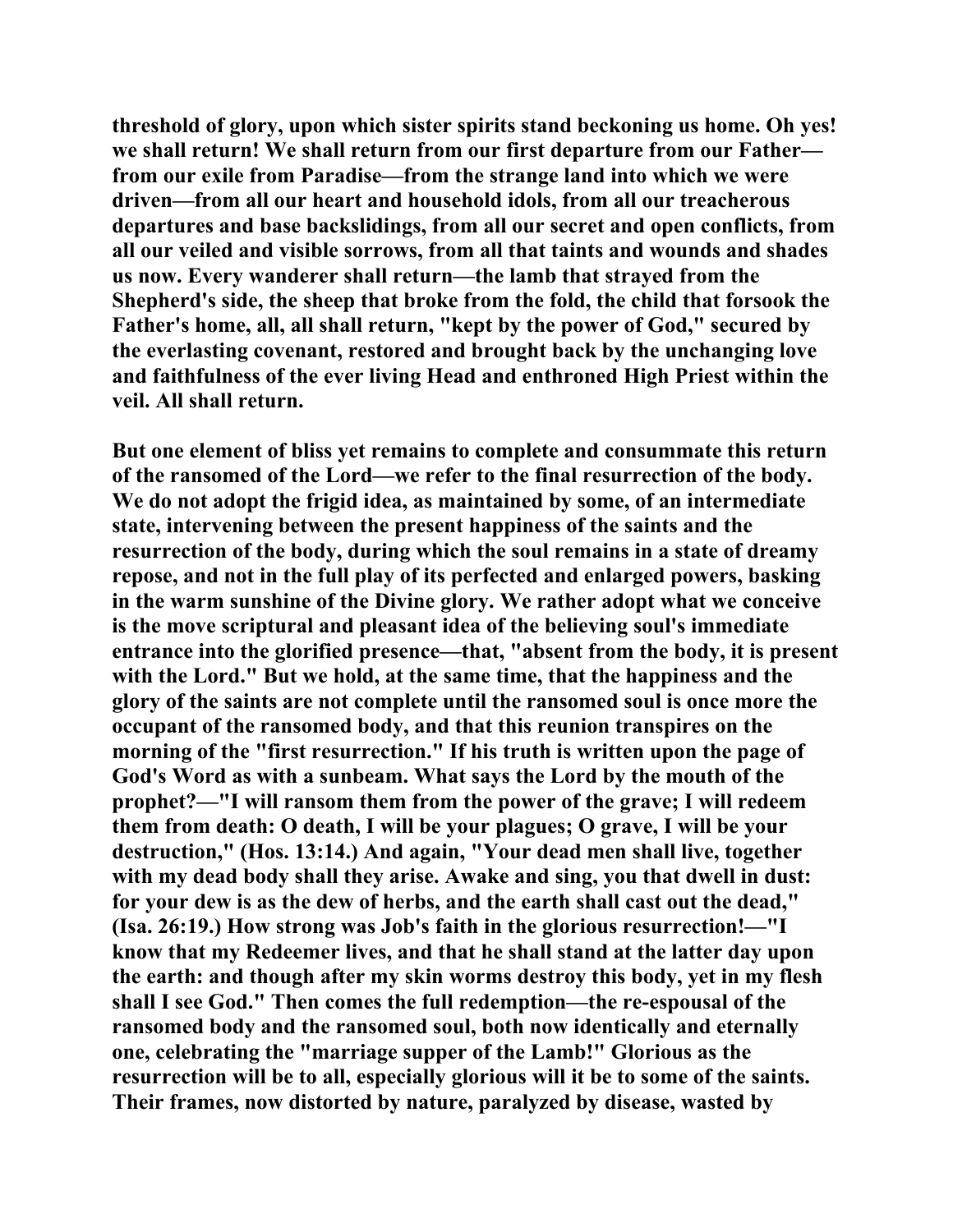**sickness, shall then feel the quickening touch of Christ—gentle as a mother's kiss waking her infant from its slumber—and spring from the dust a spiritual body, refined and etherealized, vigor in every limb, symmetry in every proportion, grace in every motion, perfection in every sense—blindness shall no more dim the eye, nor deafness blunt the hearing—clad in a robe of light, rivaling the splendor of an angel's form, holiness sanctifying, and immortality enshrining the whole. Shall this be thought by you a thing incredible? He who is the "Resurrection and the Life" will accomplish it. His word is given, His power is engaged, His glory is involved, and His own resurrection is a pledge and "FIRST FRUITS" that He "shall change our vile body, that it may be fashioned like unto His glorious body, according to the working whereby he is able even to subdue all things unto Himself."** 

**And where shall we return? "To Zion." That Zion which John saw and described:—"And I looked, and, lo, a Lamb stood on the mount Zion, and with him an hundred forty and four thousand, having his Father's name written in their foreheads." And still the Lamb is the central object, whatever the apocalyptic vision John beheld. Jesus is ever in the midst of His churches—His golden candlesticks—standing up in His divine majesty, and in His invincible strength, for the children of His people. Around Him cluster His ransomed ones, all sealed in their foreheads—open, and manifest, and visible to all—with the new name which adoption gives, whereby they cry "Abba, Father." Then, there is the music with which the ransomed of the Lord shall return to Zion—"with songs, and everlasting joy upon their heads." The songs of the believer are often mingled with sighs and groans in this vale of tears; it is a blended song we sing, of "mercy and of judgment." But no, harsh discordant notes will mar this newborn anthem. We shall sweep no strings that jar, and touch no chords that respond not to the diapason note of glory. Joy, now sadly interrupted, will then wreath our brow as a diadem. Chanting music, crowned with joy, we shall take our places with the sealed of God on Mount Zion. "Sorrow and sighing shall flee away." What expressive and joyous words are these! Sorrow without and sighing within, make up much of our chequered experience here on earth. What a blended history is ours! We commence our day with a heart freshly tuned, breathing its morning hymn of praise so sweetly; but before the sun that rose so brightly is set, what shadows have deepened around our soul! and we lay an aching head upon our pillow, thankful that the blood of sprinkling cleanses from all sin. But from the heaven to which we are going, all sorrow and sighing will forever have passed. The shadows will have dissolved, sin will be effaced, sighing will cease, sorrow will be turned into "fulness of joy," and heaven will be resplendent**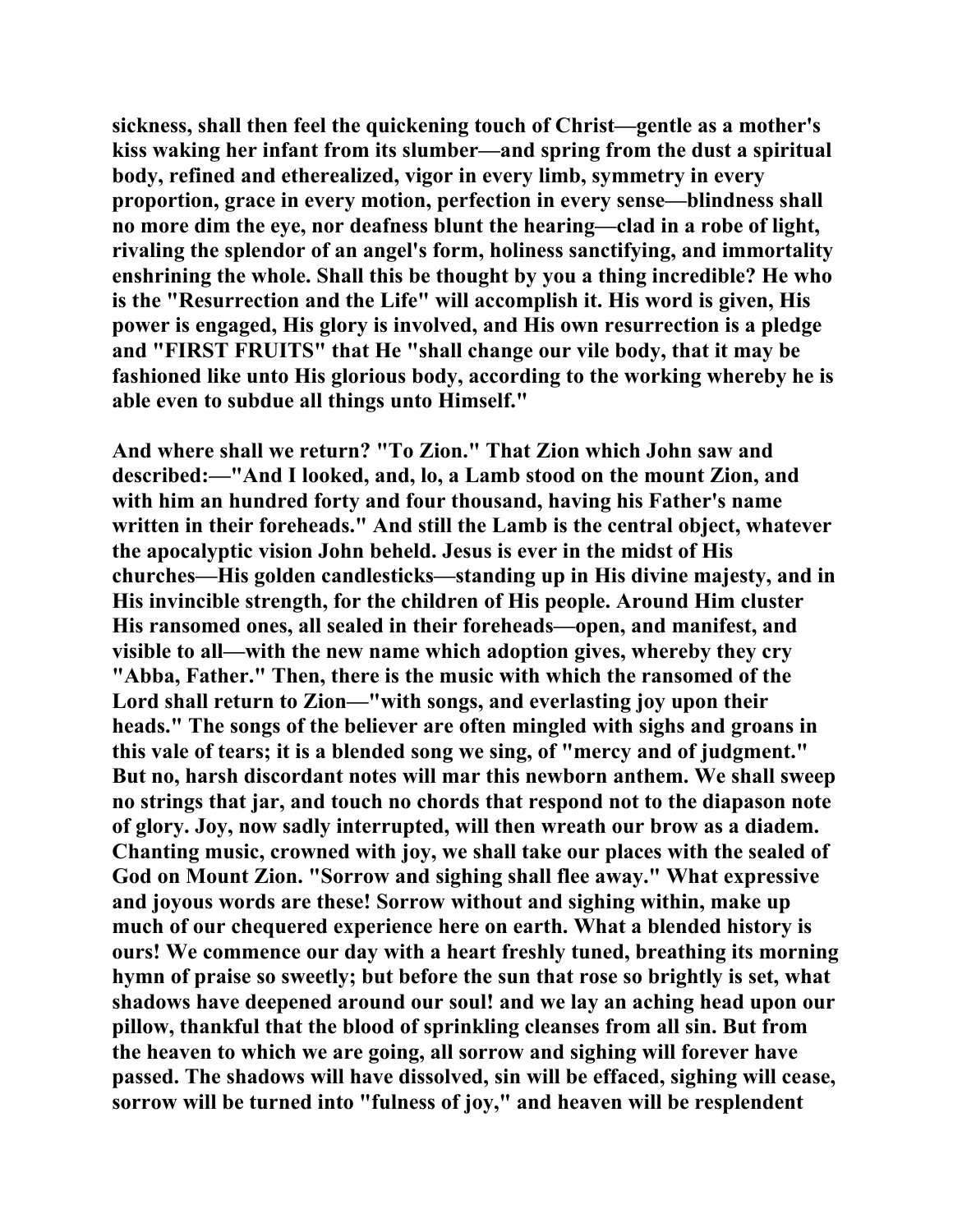**with undimmed and unfading glory, and resound with a new and endless song. Is not this heaven worth living for, worth suffering for, worth laborings for—no, if need be, worth a thousand martyrdoms?** 

**"A captive here, and far from home, For Zion's sacred courts I sigh: There the ransomed nations come, And see the Savior 'eye to eye.' "While here, I walk on hostile ground; The few that I can call my friends Are, like myself, with fetters bound, And weariness my path attends. "But we shall soon behold the day When Zion's children shall return; Our sorrows then shall flee away, And we shall never, never mourn. "The hope that such a day will come Makes e'en the captive's portion sweet; Though now we're distant far from home In Zion soon we all shall meet."** 

## **"Progressive Meetness for Heaven"**

**"And I will send hornets before you, which shall drive out the Hivite, the Canaanite, and the Hittite, from before you. I will not drive them out from before you in one year; lest the land become desolate, and the beast of the field multiply against you. By little and little I will drive them out from before you, until you be increased, and inherit the land"—Exod. 23:28-30.** 

**Sanctification—or heavenly meetness—is an initial work in the great process by which God prepares the soul for glory. Justification, that imminent act of His free grace by which the soul is brought into a state of Divine acceptance, is a present and a complete work. The moment a believing sinner accepts Christ, and is clothed upon with His imputed righteousness, that moment he is in possession of the Divine title-deed to the inheritance of the saints in light. Thus, justification, because it is an imputed, and sanctification, because it is an imparted act, though cognate doctrines, are distinct works, and must not be—as the Papacy has done, and as many Protestants, with scarcely more light, blindly do—considered as identical. By one act of faith in Christ we are justified; but it is by a gradual work of the Spirit that we are sanctified. It is a**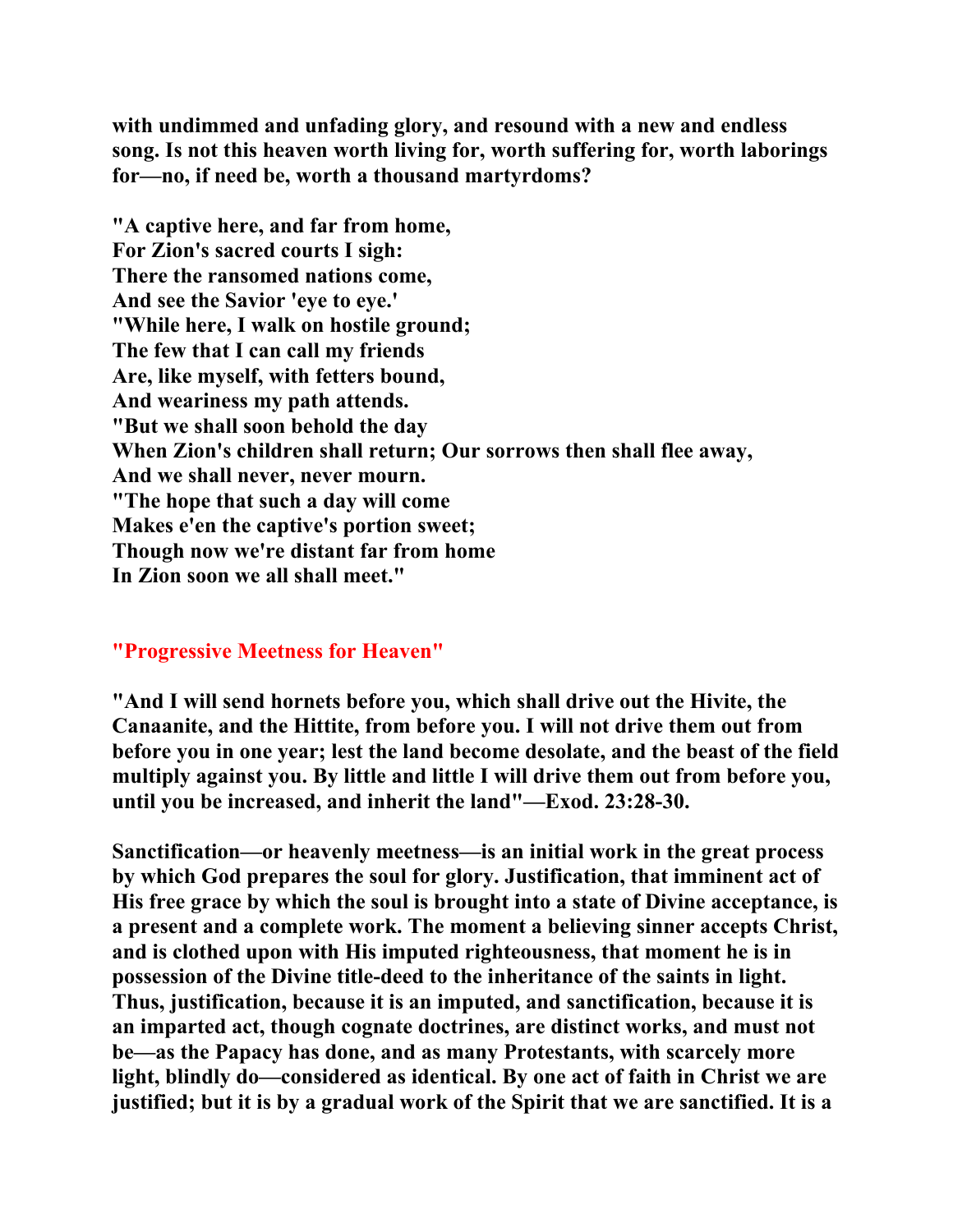**solemn declaration, "Without holiness no man shall see the Lord." There is no vision of God, either present or future, save through the medium of holiness. A holy God can only be seen with an enlightened and sanctified eye. The spiritual vision must be "anointed with eyesalve." The Divine Oculist must couch the moral cataract, must remove the film of sin, ignorance, and prejudice from the mental eye, ere one ray of Divine holiness can dart in upon the retina of the soul. As one born blind cannot see the sun, so the soul morally blind cannot see God. Therefore our Lord said to Nicodemus, "Except a man be born again, he cannot see the kingdom of God." He cannot see it, because he is not a subject of the new and second birth. We have remarked that this work of holiness is initiatory, and therefore not complete. It is real, but progressive; certain, but gradual; and although in a moment, in the twinkling of an eye, God can fit the believer for heaven, it yet goes forward little and by little until it reaches the culminating point, and then the door of glory opens, and receives to its bosom the soul fitted for its purity and bliss.** 

**In supplying the reader with a few helps heavenward, we plant his feet upon one of the lowest rounds of the ladder, when we, at this early stage of our subject, direct his thoughts to progressive meetness for heaven. And we the more advisedly and earnestly do this because of the crude and imperfect views of heavenliness which many, especially young Christians, entertain, and in consequence of which are involved in much legality of mind and distress of soul. We have selected, as illustrating this important doctrine, an incident in the early settlement of the Israelites in Canaan. It was God's arrangement that they should colonize the land amidst its many and idolatrous inhabitants; who, so far from sympathizing with their habits and worship, presented an antagonistic and formidable aspect: so that, while it was a land of rest and affluence, it was yet a scene of perpetual invasion and conflict, demanding on their part the watchful eye and the furbished weapon. Now the God who planted them in the promised land could as easily have exterminated their foes; not so—but, for reasons which His wisdom would dictate, and which His goodness would justify, He permitted the inhabitants to continue in possession, until, by a process gradual and progressive, Canaan should be decimated of its idolatrous population, and His own people should go up into its length and breadth, and fully possess the land which the Lord their God gave them. "By little and little I will drive them out from before you." How strikingly are the two cognate yet distinct doctrines of the glorious gospel justification and sanctification—illustrated here;—the planting the children of Israel in Canaan illustrates the present justification of the Church of God; their protracted conquest of the land illustrates the gradual subjugation of the**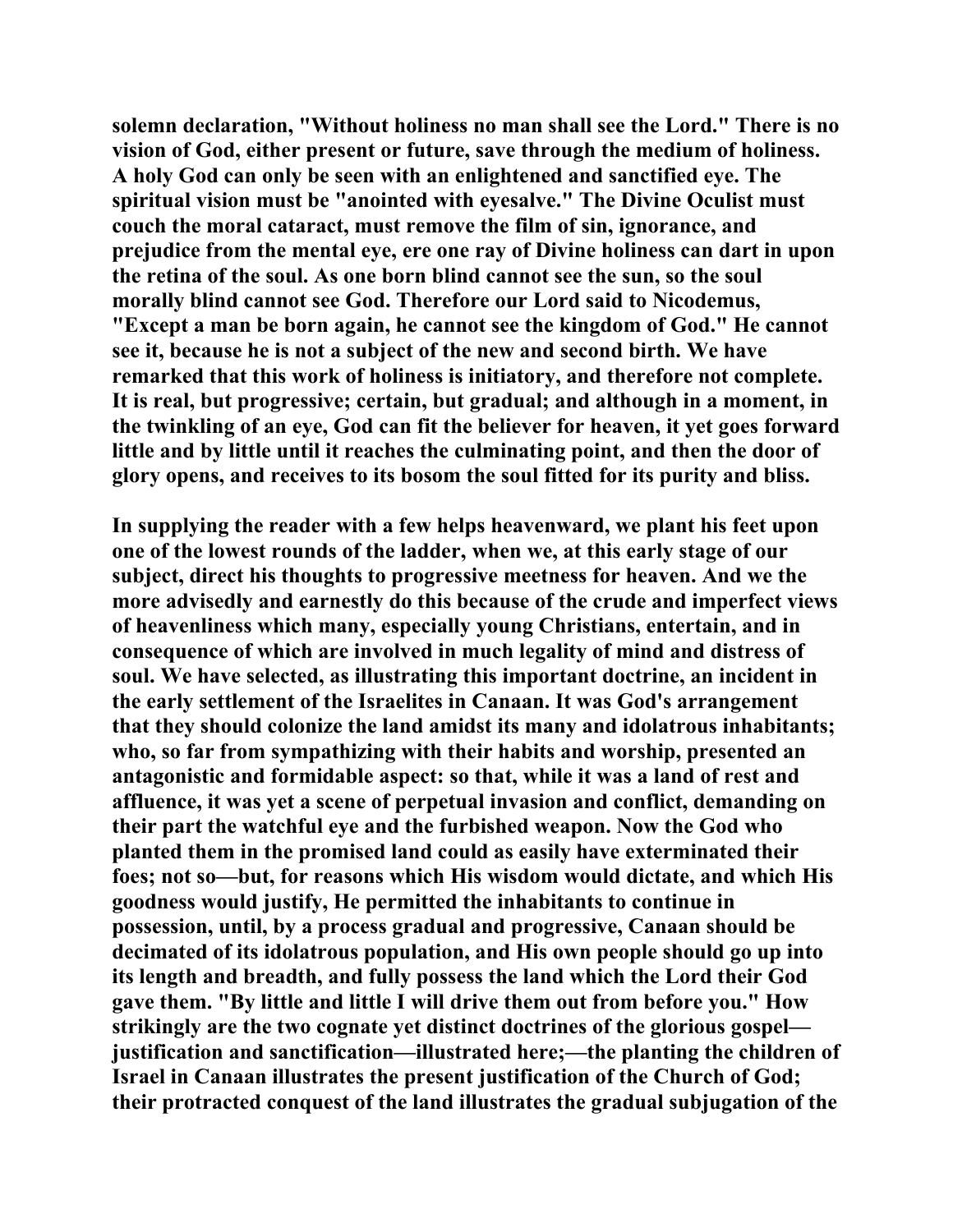**believer's sinfulness to the supremacy of holiness, or, in other words, his progressive meetness for heaven.** 

**Now let us trace more fully the analogy between this part of Israel's history, and the spiritual experience of the Church of God, and of every individual member of that Church. Oh that the Divine Spirit may be our Teacher, His grace our anointing, Christ the first, the centre, and the last, and our advanced meetness for heaven the personal and happy result of our meditation upon this sacred truth! And if, child of God, heaven shall be brought nearer to your soul, and your soul's meetness for heaven be promoted, we shall thank our heavenly Father for this advanced step; and, strengthened and cheered, we shall seek another and yet another, and so ascend, until, reaching the highest round, we find ourselves in heaven.** 

**Canaan was a land of rest: it was that good land in which the Israelites were to terminate their long and wearisome march in sweet and delightsome repose. The moment a poor believing soul is brought to Jesus, he is brought to rest. "We which have believed do enter into rest." The instant that he crosses the border that separates the covenant of works from the covenant of grace, the moment that he emerges from the wilderness of his doings and toil—his "going about to establish a righteousness of his own"—and enters believingly into Christ, he is at rest. The true Joshua has brought him into Canaan, has brought him to Himself; and his long travelling, weary soul is at peace with God through Christ. "For he that is entered into his rest, he also hath ceased from his own works, as God did from his." Behold the rest! It is Jesus. His finished work—His blood and righteousness—His law-fulfilling obedience and His justice-satisfying death, give perfect rest from guilt and condemnation and sorrow to him that simply enters—though it be but a border-touch of faith—into Jesus. Oh, are you a sin-burdened, a wilderness-wearied soul? Are you seeking rest in the law, in convictions of sin, in pious duties, in churches and sacraments?—each one exclaiming, "It is not in me!" Turn from these, and bend your listening ear to the gentle voice of your gracious Saviour— "Come unto me, all ye that labour and are heavy laden, and I will give you rest." What wondrous words are these! Tell me not that you are too sinful, and unworthy to come; that you are too vile to lay your head upon that sacred bosom; too guilty to bathe in that cleansing stream; too poor to clothe you in that Divine righteousness. I reply, Jesus bids you come. Can you, dare you, refuse? The instant that you cease to labour, and enter believing savingly into Christ, that instant you are safe within the City of Refuge, beyond the reach of sin, and condemnation, and the law's curse, and the uplifted arm of the**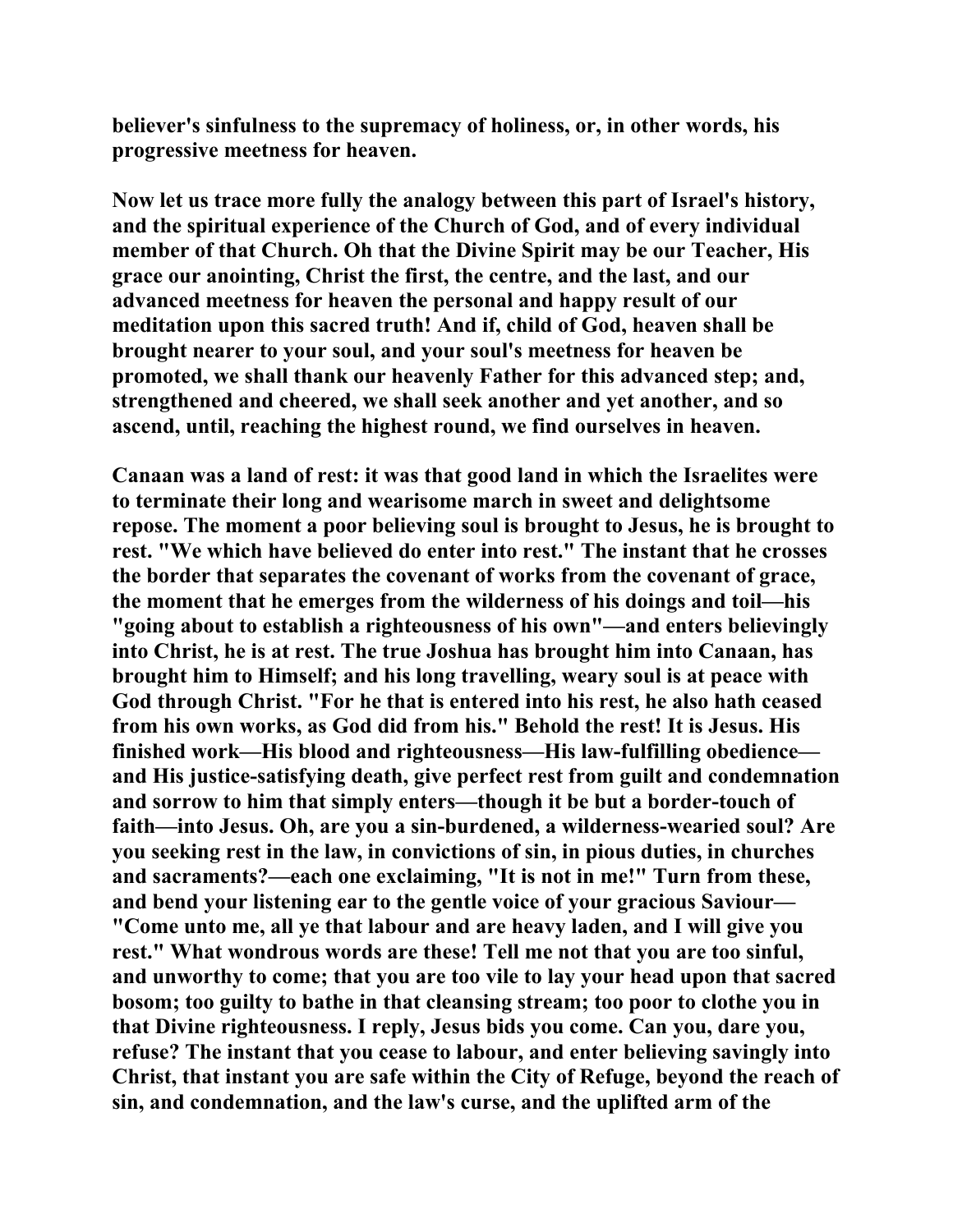**avenger of blood: in a word, you are at rest. "Being justified by faith, we have peace with God through our Lord Jesus Christ." The present tense—we have peace.** 

**But notwithstanding this perfect state of pardon, justification, and rest, into which the believing soul is brought, is sin utterly and totally extirpated from his bosom? In other words, because forgiveness is complete, and acceptance is complete, is sanctification complete? Far from it, beloved. It is a good land and a wealthy, a land of peace and rest, into which grace has led us, but it is, nevertheless, a land besieged by foes—for the Canaanites still dwell therein and of consequent warfare. The believer has to fight his way to heaven. In the soul, in the centre of the very heart where perfect rest and peace are experienced, there dwell innate and powerful corruptions, ever invading our peaceful possessions, seeking to disturb our repose, and to bring us into subjection. "O wretched man that I am! who shall deliver me from the body of this death?"** 

**Observe, too, these inhabitants of the land interposed a powerful barrier between the Israelites and their full possession. They were at best but borderers. They had, indeed, passed the confines of the desert, and pressed the soil of the promised land, but how small a portion of the vast territory did they as yet occupy! Far beyond them, stretching in luxuriant beauty, were vine-clad hills, and flowing rivers, acres of wheat and barley and pomegranates, fountains and depths that spring out of valleys, which they had not as yet explored. Is not this a picture of our spiritual state? How much interposes between us and our spiritual possessions! What keeps us from the "abundant entrance" into the kingdom of grace, but our ever-present and ever-sleepless enemy, unbelief? What prevents a more full and cordial acceptance of the righteousness of Christ, but a constant dealing with our own unrighteousness? What keeps us from enjoying more of heaven upon earth, but the too absorbing influence of the world? What causes us to live so far below the privilege of our high vocation—bedwarfs our Christianity, lowers our profession, shades the lustre and impairs the vigour of our holy religion but the depravity, the corruption, the sin, that dwelleth in us? These are the spiritual Canaanites which prevent our going up to possess the good land in its length and breadth. What an evidence this, that, though our Lord Jesus has put us into a state of present and complete acceptance, we have not as yet attained unto a state of perfect and future holiness—the Canaanites still dwell in the land! We are called to "fight the good fight of faith." Not only do we war with flesh and blood, but we "wrestle against principalities, against**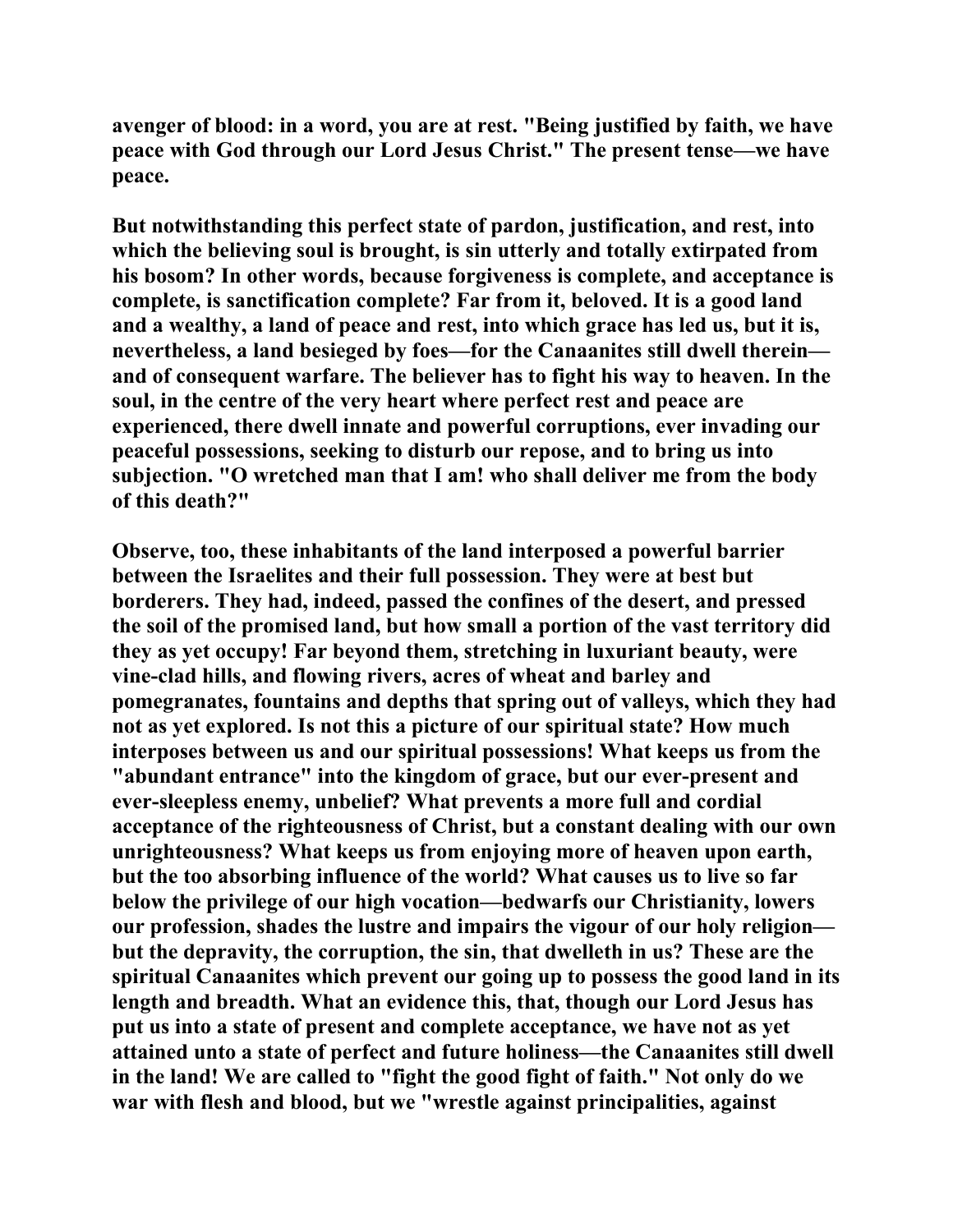**powers, against the rulers of the darkness of this world, against spiritual wickedness in high places." But why should this check our advance? Why should the existence and ever-threatening attitude of our foes prevent us from living upon a full Christ, a present Christ, a loving Christ, day by day, hour by hour, moment by moment? Clad in our invincible armour, why should we not carve our way through the serried ranks of our foes, and penetrate into the heart of Canaan, and pluck thence the grapes, and gather the honey, and drink of the fountains, and explore the hidden things which God has treasured for us in the covenant of grace, in the fullness of our Surety Head, in the infinite greatness of His own love, and in the unsearchable riches of His gospel—His revealed truth? Oh, how much of the good land remains yet to be possessed! Truly, "eye hath not seen, nor ear heard, neither have entered into the heart of man, the things which God hath prepared for them that love him." Well might the grateful Psalmist exclaim, and each believer in Jesus respond, "O how great is your goodness which you have laid up for them that fear you!"** 

**There is one view of this truth exceedingly helpful to Zion's travelers; we refer to the facts that God is never unmindful of the trying and critical position of His people—dwelling in the midst of their enemies, and their enemies dwelling in the midst of them. He knows all your corruptions, your infirmities, your easy-besetting sin, weakness, and frailty. He has, too, His unslumbering eye upon all the stratagems and assaults of Satan—never, for an instant, losing sight of, or ceasing to control and check this subtle and sleepless foe. Never does your Lord forget that the body He has redeemed is yet a "body of sin and death," and that the soul He has ransomed with His most precious blood, is still the seat of principles, passions, and thoughts inimical to its perfect holiness, and ever seeking to subjugate it to the body. Did not Jesus recognize this truth when He said to His disciples, "Behold, I send you forth as sheep in the midst of wolves." What expressive words! Sheep in the midst of wolves! Who can save them? The Shepherd who gave His life for them, the "Lion of the tribe of Judah"—He will keep, shield, and preserve them. Oh, take the encouragement and comfort which this truth gives—that your Lord knows your exposure to, and your conflict with, the enemies of the land,—that you have on your side, allied with you in this spiritual warfare, His loving heart, His watchful eye, His outstretched arm, and all His legions of angels sent forth to encircle you with chariots of fire. Ah! the world may taunt you with your infirmities, the saints may chide you for your haltings, your own heart may condemn you for its secret declensions, but God, your Father, is very pitiful, and remembers that you are dust; and Jesus, your Advocate, is very**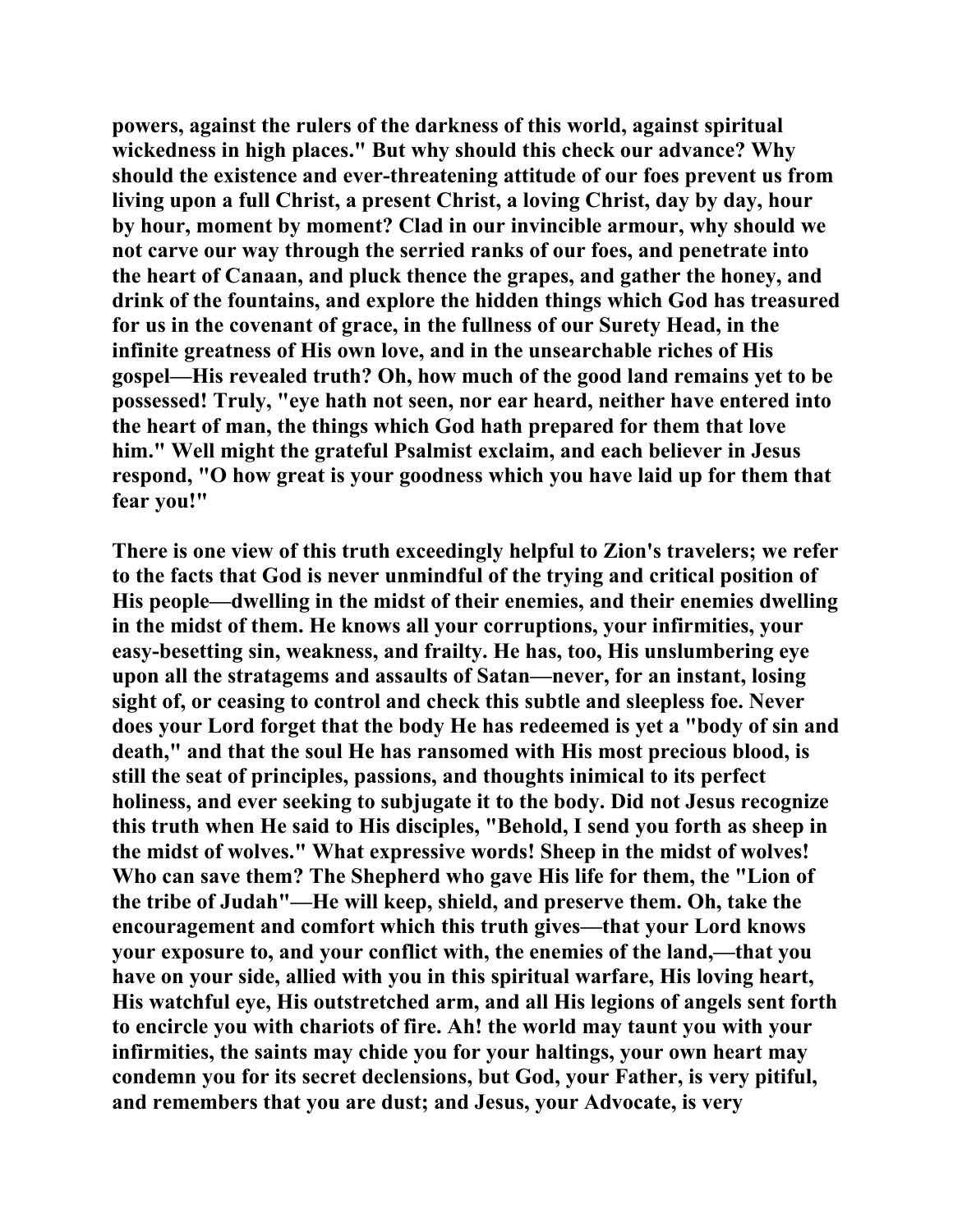**compassionate, and prays for you within the vail. The saints judge, the world censures, the heart is self-abased; but Christ says, "I condemn you not: go, and sin no more."** 

**But we have the promise of conquest. God assured the Israelites that He would drive out the Canaanites from before them. Have we an assurance less emphatic, or a hope less joyous? What is the promise of this, which appears one of the brightest constellations in the glorious galaxy of the "exceeding great and precious promises" of God? It is, "He will turn again, he will have compassion upon us; he will subdue our iniquities; and you will cast all our sins into the depths of the sea." What a largess, what an accumulation of blessings, what blest encouragement and heart-cheer to the downcast traveller! "He will turn again." Again! He has turned His loving eye, His outstretched hand, a thousand times over; what! will He "turn again?" After all my baseness and ingratitude; my sins without confession; my confession without repentance; my repentance without forsaking; my forsakes so reluctant, so partial, and so short—what! will He turn to me again, bend upon me once more that loving eye, that forgiving look, that dissolves my heart at His feet? Oh, who is a God like you! And what, when He turns again, will He do? He will drive out the Canaanites from before us. In other words, "He will SUBDUE our iniquities." What encouragement this to fall down at His feet the feet that never spurned a humble suppliant—and cry with His people of old, "Lord, we have no might against this great company that cometh against us; neither know we what to do: but our eyes are upon you." With such faith, and such an appeal, what sin will not God pardon, what iniquity will not Christ subdue, against what confederate host will not the Spirit of the Lord lift up a standard?** 

**But let us not mistake our true position in this holy contest. It is both aggressive and defensive. The children of Israel were not to allow the inhabitants of the land to remain intact. They were to go up armed, and drive back the foe. Thus is it with us. When our Lord, the "Prince of peace," commanded, "he that hath no sword let him sell his garment, and buy one." He doubtless intended it as significant of the spiritual conflict in which they were to be engaged; for, the temporal sword He never authorized in defense or propagation of His truth. We are to be aggressive upon the territory of sin and of error, of ignorance and of the world. To these confederate hosts—the Canaanites of the Church—we are to present a bold, united, antagonistic front. The Bible nowhere ignores, but, on the contrary, everywhere recognizes, the individual responsibility of the Christian. What means the**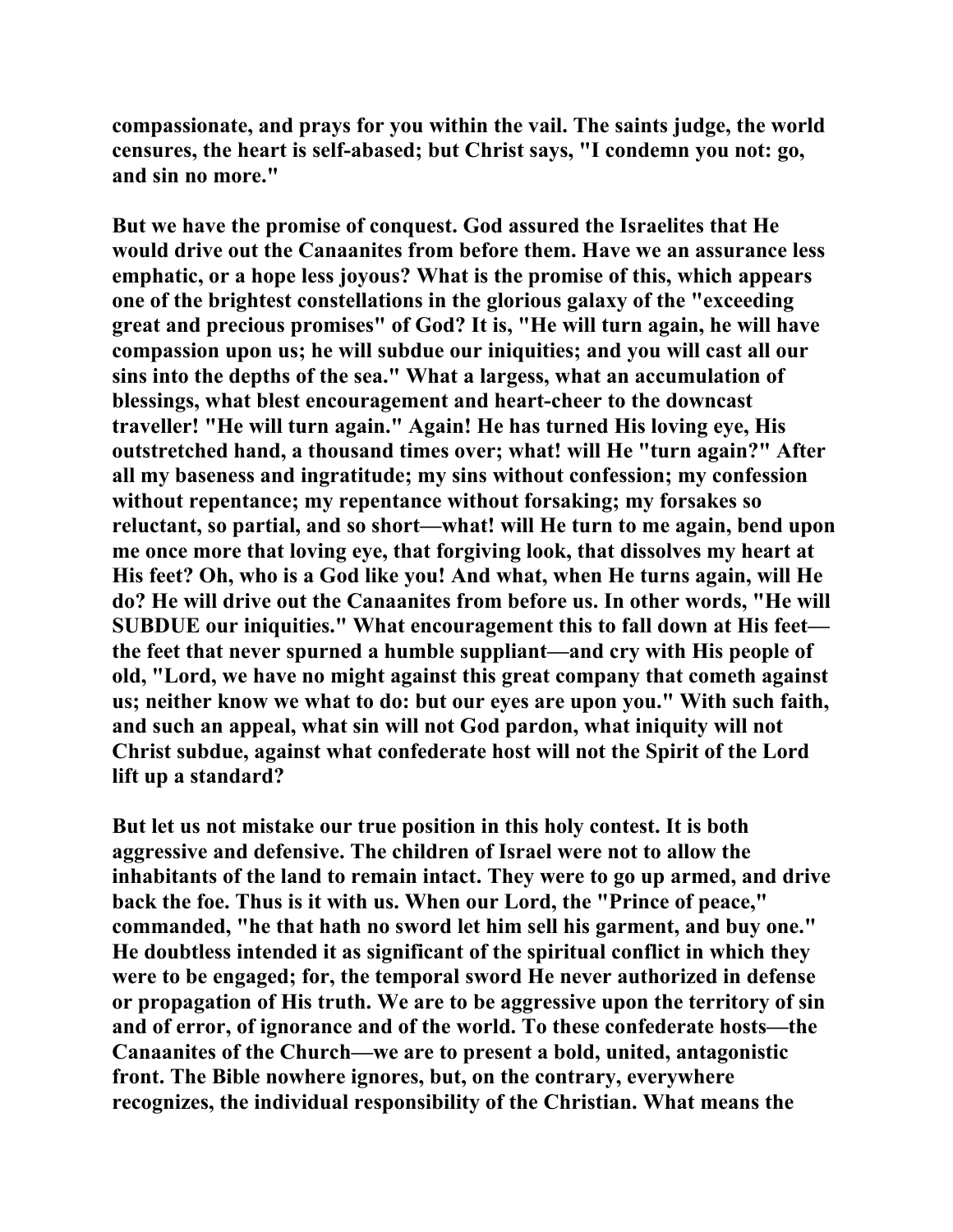**exhortation, "Put on the whole armour of God?" What the injunction, "Work out your own salvation with fear and trembling?" What but that, dwelling in an enemy's land—the Canaanite, and the Ammonite, and the Hittite, and the Perizzite, the Hivite and the Jebusite, all combined against us—we are to "resist unto blood, striving against sin," and "to fight the good fight of faith,"—to "keep the body under, and bring it into subjection,"—to "overcome the world"—to "resist the devil,"—to "keep ourselves in the love of God"—and, "having done all, to stand"—standing with girded loins, waiting and watching for the coming of our Captain. O child of God! be not cast down and discouraged in this holy war. The Lord, He it is that fights for you. By prayer, by vigilance, by the sword of the Spirit, which is the word of God, by keeping out of temptation, by doubling the picket where you are the most exposed to the invasion of the foe—above all, by bearing your conflicts to Christ, linking your weakness with His strength, your infirmity with His grace, the errings of your heart, the faltering of your feet, the hidden conflict of your mind and will with evil, to His most tender, most reasonable, most forgiving love; thus will He teach your hands to war and your fingers to fight, and thus shall you exclaim, "With Christ strengthening me, I can do all things."** 

**We have arrived now at a deeply interesting and instructive part of this chapter—the progressive meetness of the believer for heaven. "By little and little I will drive them out from before you." If it so pleased Him, God could as instantaneously mature our sanctification as He perfects our justification. By one stroke of His arm He could have extirpated the idolatrous inhabitants of Canaan, and have caused His flock to lie down in quiet places. But it was His wisdom, love, and glory that they should be driven out "by little and little." We must resolve the circumstance of God's permissive will touching the indwelling of sin in the believer, into the same view of His character. His wisdom appoints it—His will permits it—His love controls it. Where would be the display of His grace and power in the soul, as it is now exhibited in the daily life of a child of God, but for the existence of a nature partially sanctified? How little should we learn of the mysteries of the life of faith, how imperfectly skilled in the heavenly war,—how stagnant the well of living water within us—how bedwarfed and paralyzed every grace of the soul,—how partial our knowledge of God,—how little our acquaintance with Christ, how small a measure of the indwelling power of the Holy Ghost,—how little holy wrestling with the Angel of the Covenant,—how faint the incense of prayer,—and how distant and dim an object to our spiritual vision the cross of Christ, but for the gradual subduing of our iniquities, the driving from**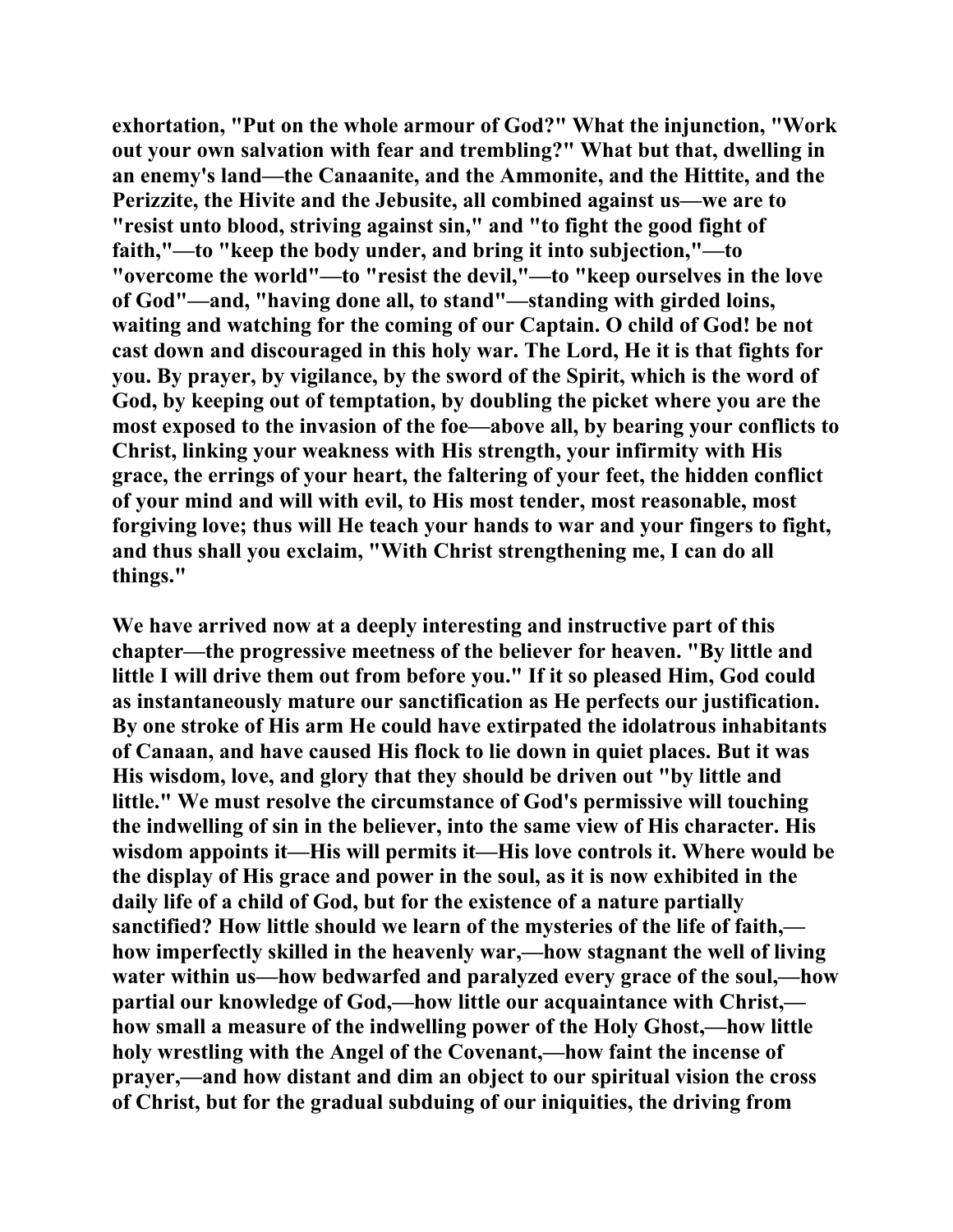**before us "by little and little" our corruptions, the progressive advance of the soul in its holy, sanctified meetness for heaven!** 

**Yes, it is "by little and little" this holy work is done! Here the power of a sin is weakened, there the spell of a temptation is broken; here an advancing foe is foiled, there a deep-laid plot is discovered; and thus "by little and little," by a gradual process, aggressive and defensive, of spiritual encounter and extermination, the spiritual Canaanites are subdued, and the soul becomes "meetened for the inheritance of the saints in light."** 

**The subject presented in this chapter is replete with instruction, encouragement, and help heavenward. Many of the Lord's people are looking for the full, the complete sanctification which the Lord has not appointed here, and which is only attained when the last bond of corruption is severed. The more deeply the children of Israel explored the good land, the more intelligently and experimentally they became acquainted with the number and power of their enemies. Thus it is we are taught. Ignorance of our own heart, a false idea of the strength of our corruption, a blind, undue estimate of the number and tact of our inbeing sins, is not favourable to our growth in holiness. But the Holy Spirit leads us deeper and deeper into self-knowledge, shews us more and more of the hidden evil, unveils by little and little the chamber of imagery, teaches us "line upon line, here a little and there a little;" and thus, by a gradual and progressive process, we are made meet for glory. Are you, beloved reader, like the children of Israel, conscious of impoverishment by the marauding incursions of the enemy? then, do as they did—cry unto the Lord. Thus we read—"And Israel was greatly impoverished because of the Midianites; and the children of Israel cried unto the Lord," (Judges 6:6.) Oh, besiege the throne of grace, and your foes shall be driven back! Cry mightily unto Jesus, your Commander and Leader, the Captain of your salvation, and He will defeat their plots and deliver you from their power. Tell Him that you hate sin, and loathe yourselves because of its existence and taint. Tell Him you long to be holy, pant to be delivered from the last remnant of corruption, and that the heavenly voice that bids you unclasp your wings and soar to a world of perfect purity, will be the sweetest and the dearest that ever chimed upon your ear. O blessed moment! with what splendour has the hand of prophecy portrayed it before the eye:—"In that day shall there be upon the bells of the horses, HOLINESS unto THE LORD; and the pots in the Lord's house shall be like the bowls before the altar. Yea, every pot in Jerusalem and in Judah shall be holiness unto the Lord of hosts; and all they that sacrifice shall come and take of them, and see**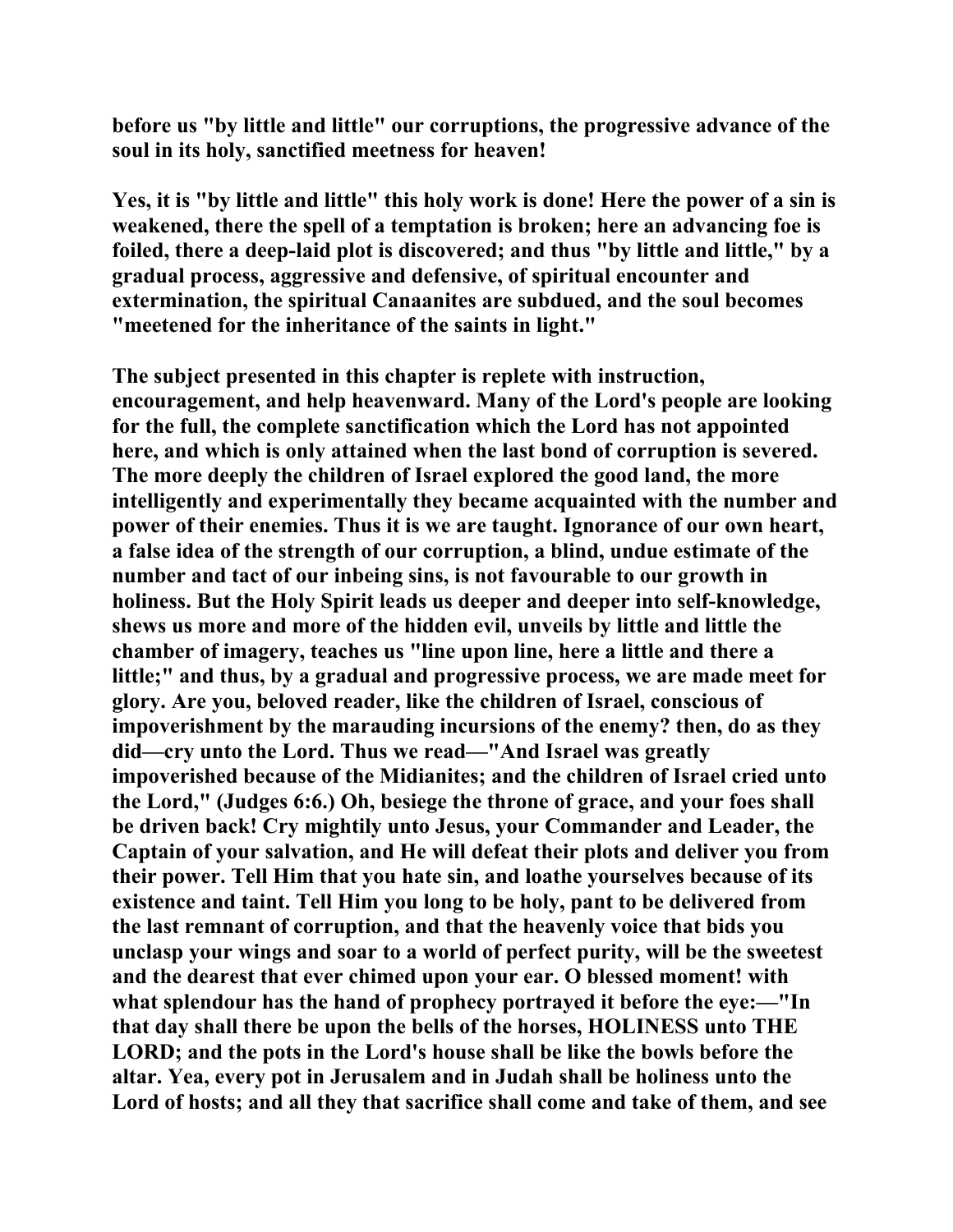**the therein: AND IN THAT DAY THERE SHALL BE NO MORE THE CANAANITE IN THE HOUSE OF THE LORD OF HOSTS." (Zech. 14:20, 21.) O blessed day! when all false doctrine, and all superstitious worship, and all indwelling sin, and all worldly temptation, and all self-seeking, and iniquity of every name, and sorrow of every form, shall be utterly exterminated, and HOLINESS TO THE LORD shall hallow every enjoyment, and consecrate every thing, and enshrine every being. Speed, oh speed the day, blessed Redeemer, when every throb of my heart, and every faculty of my mind, and every power of my soul, and every aspiration of my lips, and every glance of my eye, yea, every thought and word and deed, shall be HOLINESS TO THE LORD! "Oh, precious day of God, when will it arrive? Shall the lovers of Jesus be indeed delivered from all false pastors, all corrupt worship, and the Lord have turned to the people a pure language, that they may all call upon the name of the Lord, to serve Him with one consent?** 

**Shall my soul indeed be freed, not only from all the sorrows, pains, evils, and afflictions of sin around me, but, what is infinitely better than all, from the very being and indwelling of sin within me? Shall the fountain of corruption, both of original and actual sin be dried up, so that I shall never think a vain thought, nor speak an idle, sinful word any more? Is there such a day in which the Canaanites shall be wholly driven out? Oh, blessed, precious, precious promise! Oh, dearest Jesus! to what a blessed state have You begotten poor sinners of the earth by Your blood and righteousness! Hasten it, Lord. Cut short Your work, You that are mighty to save, and take Your willing captive home from myself, and all the remaining Canaanites yet in the land, which are the very tyrants of my soul" (Hawker). Welcome, oh welcome, beloved, every circumstance, every dispensation, every trial that speeds you homeward, and matures your soul for the heaven of glory Christ has gone to prepare for you. It is "by little and by little," not all at once, that believers fight the battle and obtain the victory: "They go from strength to strength, every one of them in Zion appeareth before God." Your path to glory shall be as the light, shining with ever-growing, ever-deepening, ever-brightening lustre of truth, grace, and holiness, until you find yourself lost amidst the splendors of a perfect and eternal day! Onward, traveller, onward! From an earthly, you are passing to a heavenly Canaan, in which no foe enters, and from which no friend departs, where eternity will be prolonged, as time began, in a paradise of perfect purity and love,—amidst whose verdant bowers lurks no subtle serpent, and along whose sylvan windings treads no ensnaring Eve. Shudder not to pass the Jordan that divides the earthly from the heavenly Canaan. The Ark of the Covenant will go before you, upborne upon the shoulder of your great High**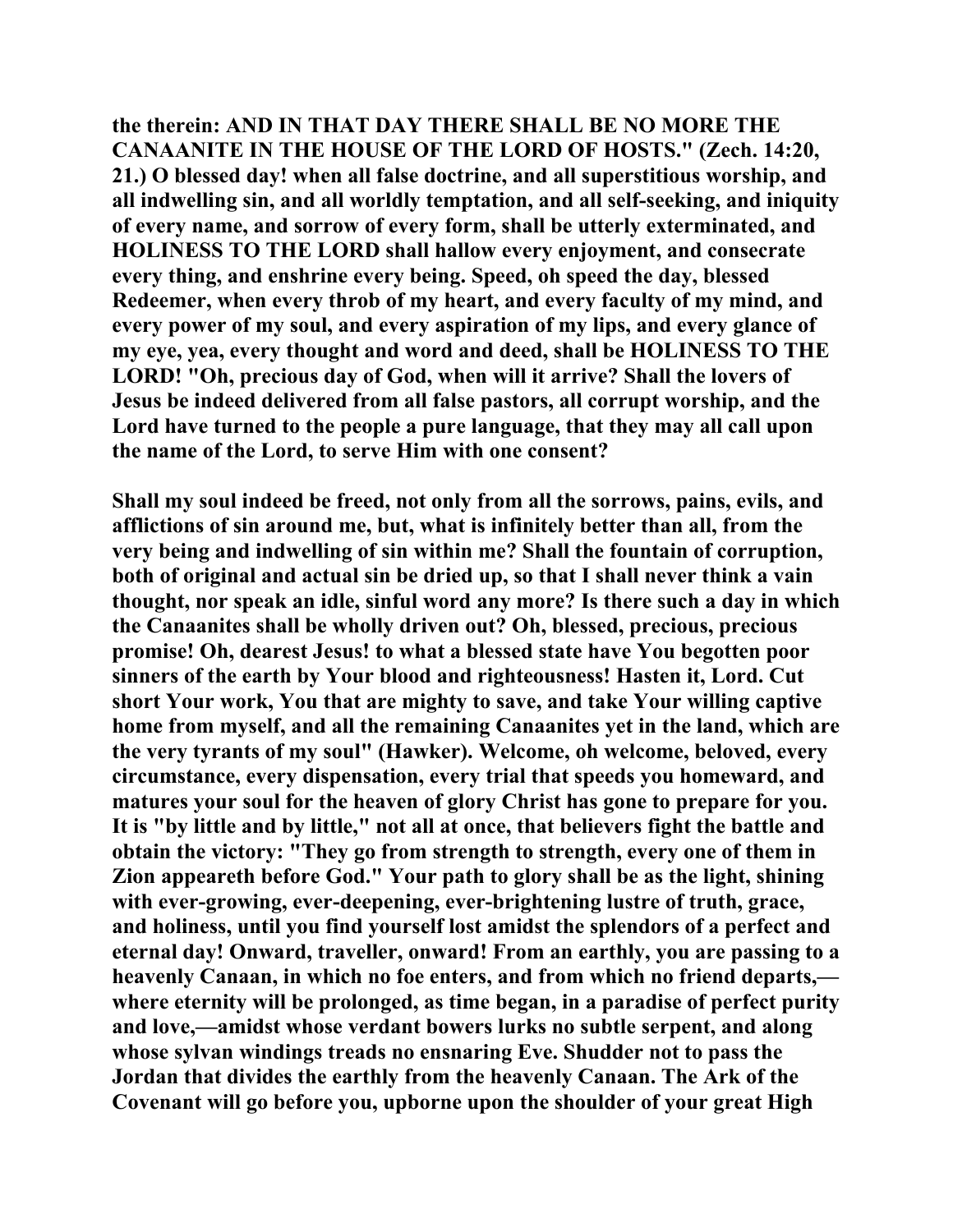**Priest, cleaving the waters as you pass, and conducting you, gently, softly, and triumphantly, home to God.** 

**"I saw an aged Pilgrim, Whose toilsome march was o'er, With slow and painful footstep Approaching Jordan's shore: He first his dusty vestment And sandals cast aside, Then, with an air of transport, Enter'd the swelling tide.** 

**"I thought to see him shudder, As cold the waters rose, And fear'd lest o'er him, surging, The murky stream should close; But calmly and unshrinking, The billowy path he trod, And cheer'd with Jesus' presence, Pass'd o'er the raging flood.** 

**"On yonder shore to greet him, I saw a shining throng; Some just begun their praising, Some had been praising long; With joy they bade him welcome, And struck their harps again, While through the heavenly arches Peal'd the triumphal strain.** 

**"Now in a robe of glory, And with a starry crown, I see the weary Pilgrim With Kings and Priests sit down; With Prophets, Patriarchs, Martyrs, And Saints, a countless throng, He chants his great deliverance, In never-ceasing song." American—Anon.**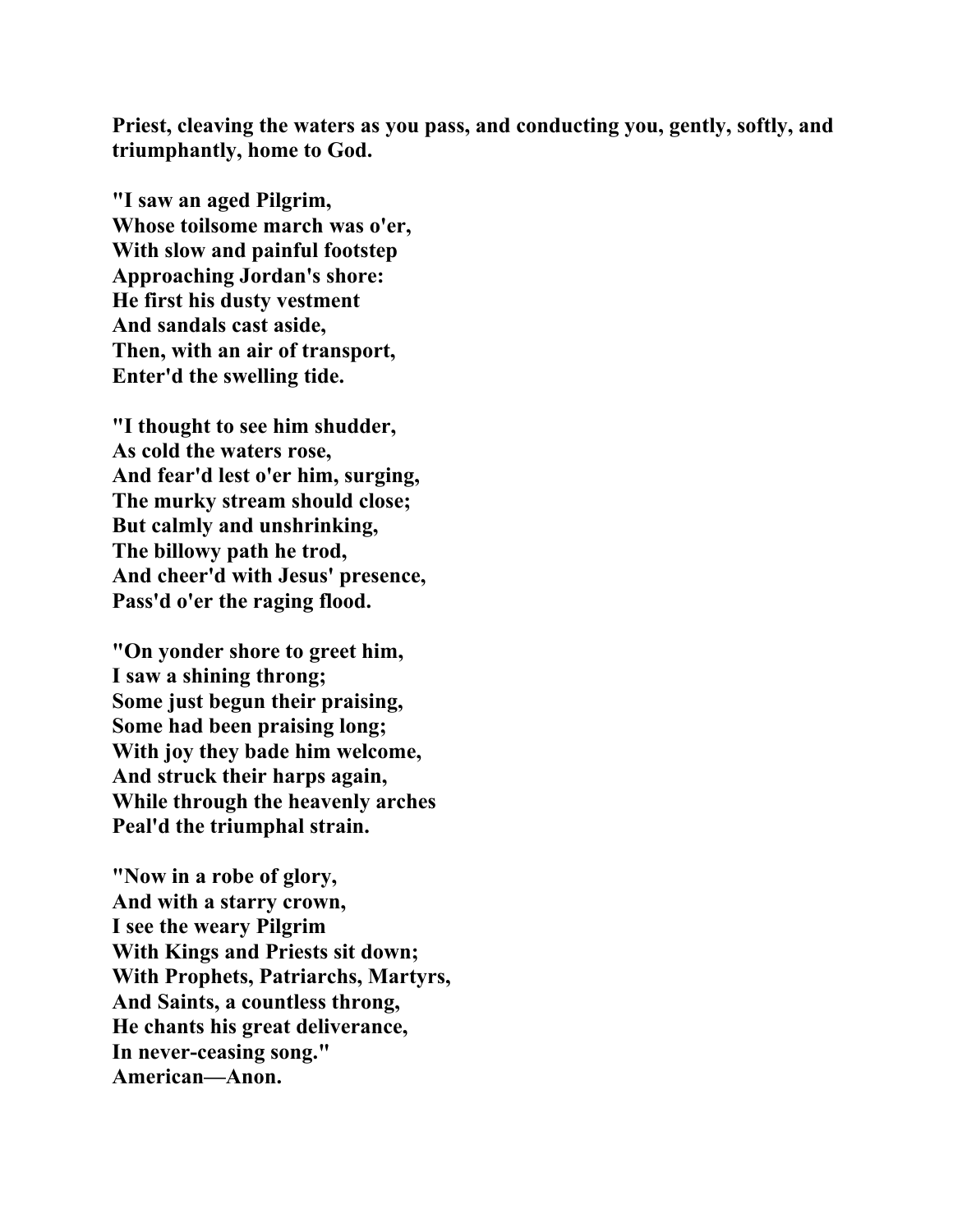## **The Burdened Gently Led by Christ**

**"He shall gently lead those that are with young"—Isaiah 40:11.** 

**"Those that are with young"—those that are burdened; for such are they whom Jesus gently leads. This is a large portion of the "little flock" of which Christ is the Chief Shepherd, Leader, and Exemplar. In nothing scarcely is the assimilation stronger—in no particular more appropriate. It is proper and befitting that the sheep of the Burden-bearer should themselves be a burdened flock. But little would they know of Him as such—in the glory of His Godhead, in the compassion of His manhood, in the strength of His shoulder, and in the tenderness of His heart—but for their wearisome, toilsome travail. They must be "with young" to know what the "gentleness of Christ" is. A general view of our humanity will present to the eye the spectacle of the "whole creation (rational and irrational) groaning and travailing together in pain until now." Our humanity is a burdened humanity, and we, who believe, share that burden in addition to those of which the unregenerate feel nothing. Spiritual life renders the soul sensible to many a crushing weight, of which the soul spiritually dead is unconscious, just as the corpse feels no pressure. We would not anticipate other portions of this chapter, yet we cannot forbear the remark, at this stage, that, if you discover in your soul that spiritual sensibility, that sense of pain, suffering, and depression produced by a holy consciousness of indwelling evil, of a nature totally depraved, or those diversified spiritual exercises of the soul through which the flock of the Lord's pasture more or less pass, then have you one of the most indubitable evidences of spiritual life. We repeat the remark—it is only a living man who is conscious of the pressure; a corpse cannot feel. Spiritual sensibility is a sign of spiritual life. The Lord's people, then, find them where you may, in high circles or low, rich or poor, are a burdened people. Each one has his cross, each his load, each his pressure. Oh, how ought this truth to unite the people of God in holy affection, forbearance, and sympathy towards one another! The precept which recognizes the burdens of the Lord's people, in the same words binds them upon our hearts: "Bear ye one another's burdens, and so fulfillthe law of Christ." But let us specify some of the burdens of the Lord's people,—those of whom it is said, "He shall gently lead those that are with young,"—and this will prepare us to consider the gentleness of Christ towards them.** 

**All the Lord's people are sensible of the burden of conscious guilt. In this**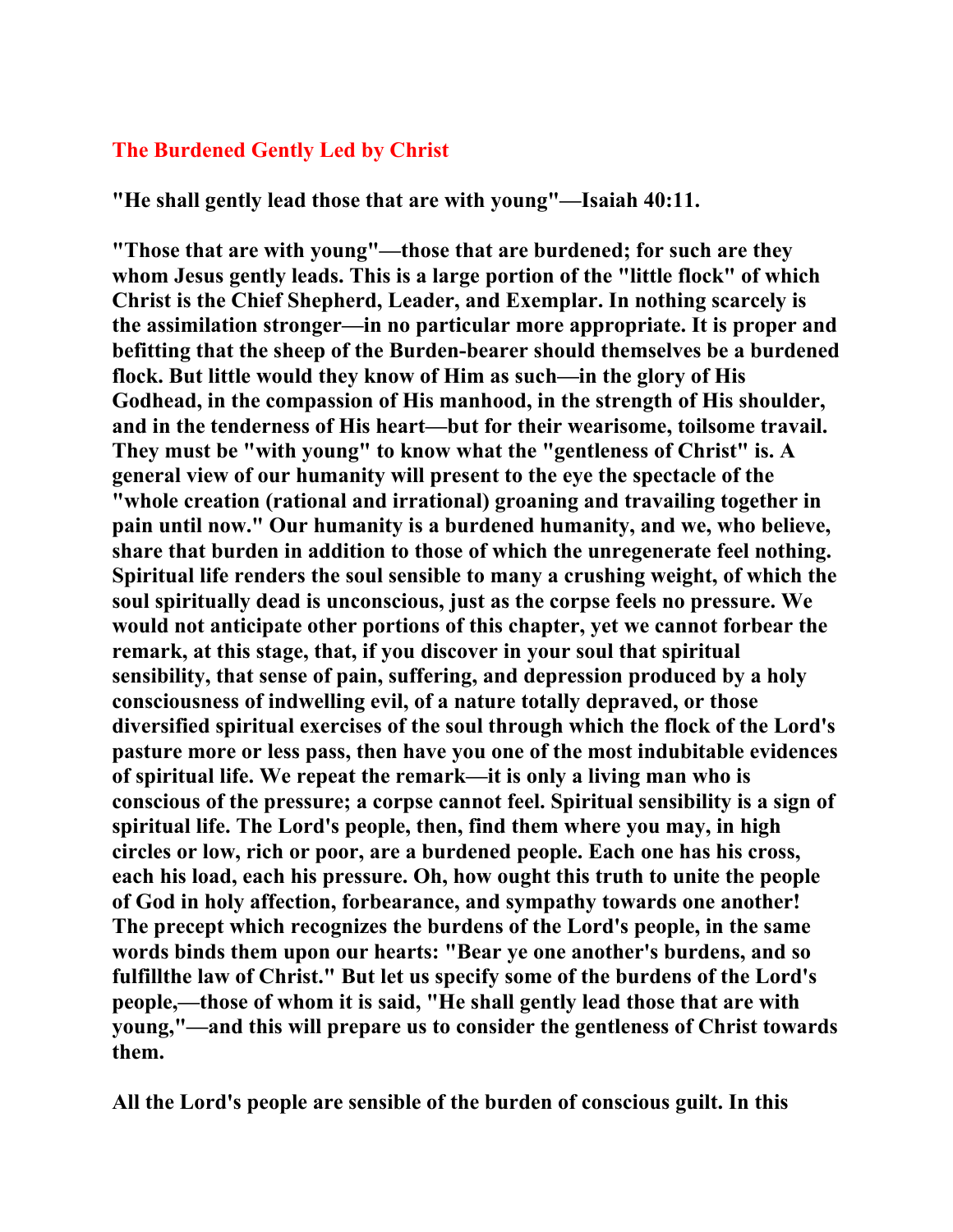**particular it may with truth be said that "He fashions their hearts alike." In this school—painful yet needed—all are experimentally taught; and it may be added, that from it they never entirely graduate until called home to glory. The lesson of our original and deep sinfulness, the weakness, impurity, and vileness of the flesh,—that there dwelleth in it no good thing,—is the daily, hourly lesson of the Christian's life. If we ever extract any honey from that precious declaration, "By grace are ye saved," it is under the pressure of our personal and inexpressible vileness and nothingness. Into this bitter cup the Lord distills the sweetness and savour of His most free and rich grace. But oh, how few of our species are conscious of this burden—the burden of the curse! And yet it confronts them at every step, meets them in every object, starts up before them at each turn. We cannot gaze upon the outspread landscape, nor walk into the beautiful garden, nor sail upon the lovely lake,—we cannot pluck the flowers, nor breathe the air, nor quaff the spring, but the sad, sad truth confronts us,—the curse of God has blighted and blasted all! Is man spiritually sensible of this? Ah, no! He sighs, but knows not why. He is fettered, but feels no chain; sickens, and knows not the cause. He marvels to find a sepulchre in his garden—disease, decay, and death in such close proximity to his choicest, sweetest, dearest delights. He wonders that his flower fades, that his spring dries, that his sheltering gourd withers in a night. He knows not that the curse is there—that the overshadowing vine breeds its own worm. Thus he treads life's short journey, from the cradle to the grave, crushed beneath this tremendous weight, nor sees, as he passes, the uplifted cross where He was impaled who died to deliver us from its weight, yea, "who was made a curse for us." Here and there we see one of this long and gloomy procession awakened to the conviction of the truth, and exclaiming, "What shall I do to be saved?" Here and there we descry a pilgrim, with the load upon his back, climb the sacred hill, and reach the cross—look—and leave his burden, and pursue his way, rejoicing in Christ, and exclaiming, "There is now no condemnation!" But the great mass pass on insensible and dead. Not so the Lord's people. Emancipated, indeed, we are from the curse and condemnation of sin, for Christ our Surety was "delivered for our offences, and was raised again for our justification:" nevertheless, the more healthy our spiritual life, the more frequently and closely the conscience deals with atoning blood, the more alive and sensitive will be our spiritual sensibility to the conviction and pressure of that curse, which, though removed as a condemnation, yet remains as a fact. The tenderness which the blood imparts, the conviction of indebtedness which Divine grace gives, deepens the sensibility of sin; and, although standing beneath the shadow of the cross, and reading our pardon there, the conviction of its exceeding sinfulness is not the**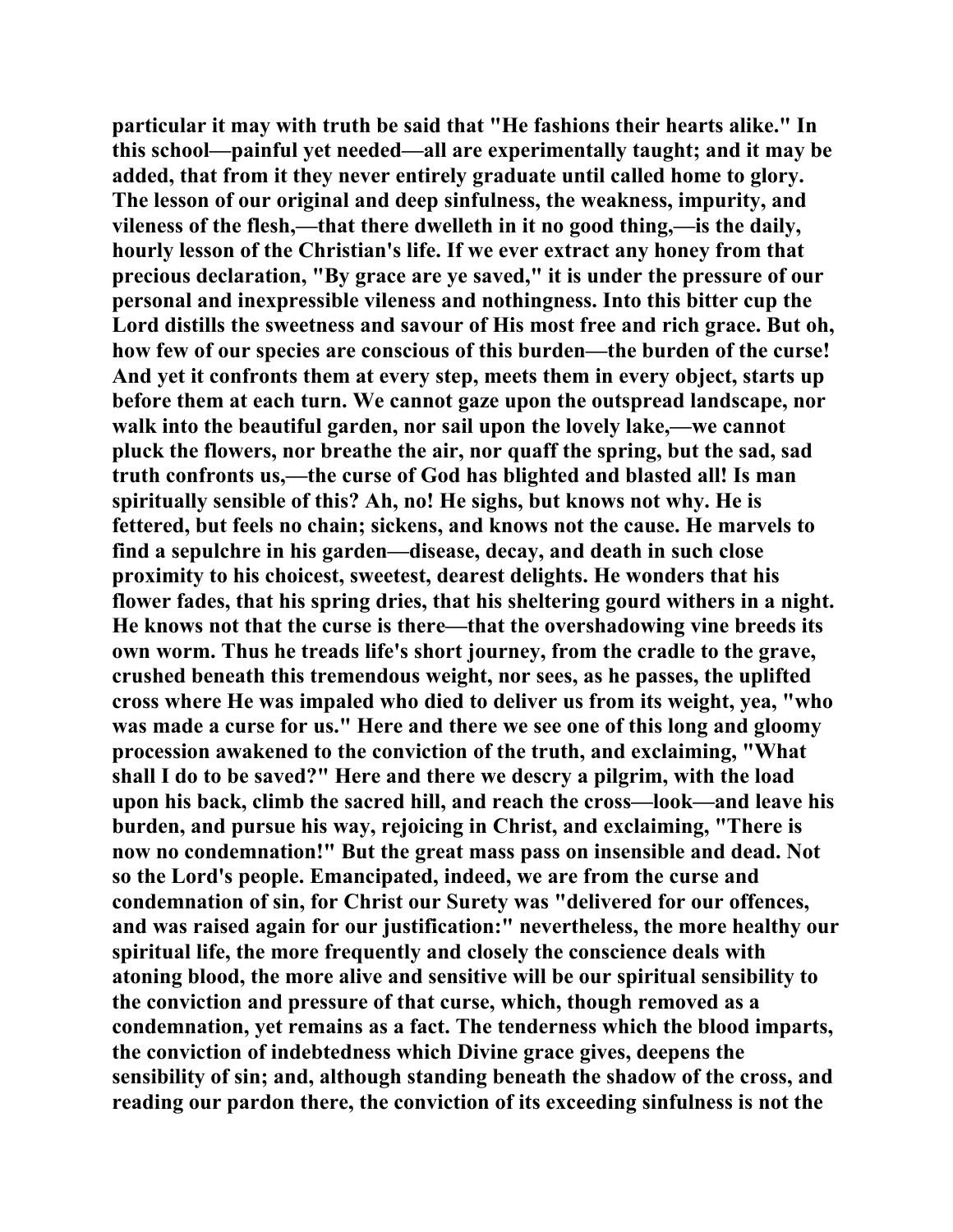**less, but all the more, acute. The curse, though removed, has left its lingering shadow upon the soul, and this, to a saint of God, is no little burden. And when to this is aided the faltering of the Christian walk, the flaw of service, the imperfection of worship, the dead insect tainting the perfume of the sacred anointing, the dust upon the sandal, the trailed robe, the concealed, but not less real and sinful, appetency of the heart—its foolishness and inconstancy oh, is there no painfully-felt burden in all this to a mind whose moral perceptions are quick, and whose spirituality covets the close and holy walk with God? How keenly sensible, too, are many of God's people of the burden of bodily infirmity. The apostle numbers himself among them, when, so feelingly and vividly describing this infirmity of the flock, he says, "We that are in this tabernacle do groan, being burdened." While all believers are conscious of this, many are more painfully so than others. Some know not a single day's perfect health, yea, many not an hour's freedom from wearying pain. Days of languor and nights unsmoothed by sleep are appointed to them. Others, while, perhaps, exempt from positive disease, are afflicted with an acutely nervous, sensitive temperament, subjecting them to a species of sorrow which compels them to nurse their burden in lonely isolation. It is with them incessant suffering. The trembling of the aspen leaf startles them, their own shadow alarms them, the flutter of an angel's wing, as he sweeps past on his mission of love, would discompose them. This is their burden, and the last, because the least known of all, that receives the soothing of human kindness, consideration, and sympathy. Christians thus afflicted require a mode of treatment peculiarly patient and gentle. Those who are not conversant with the delicate sensibility of the nervous system can but imperfectly estimate the acute suffering of such. Is it trespassing too curiously into the awful mystery of Christ's unknown agony, to venture the surmise that, in the terrible conflict which so fearfully agitated His whole frame in the garden, as to clothe it with a vesture of blood, there entered deeply this element of suffering—the exquisite sympathy of the nervous system? If this be true, and we see no reason to question it, then how appropriate, precious, and soothing His compassion and sympathy with all His members similarly afflicted! What, beloved, if your case distances the sympathy, or baffles the cure, or even awakens the reproach, of your fellows, let it suffice that every nerve quivering with agony, that every pulse fluttering with excitement, awakens a response of tenderness and sympathy in the Sufferer of Gethsemane. And oh, if this be so, you can well afford to part with a creature's compassion and help, since it but makes room for Christ. Ah! one five minutes' experience of His love in the heart, is of more worth than an eternity of the creature's. And little think we often, as we feel the human arm droop, and see the human eye withdrawn,**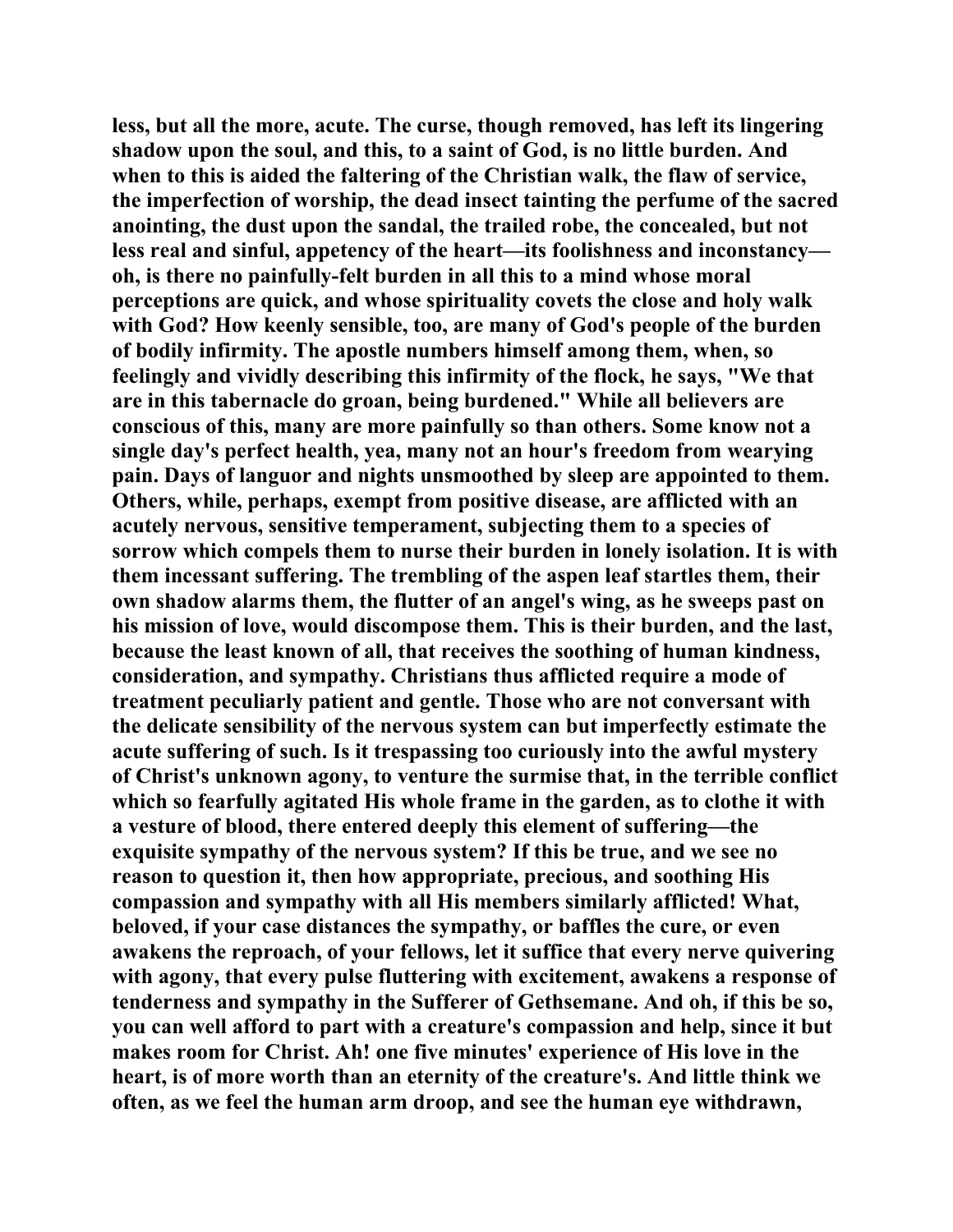**and are conscious of the chill that has crept over the warm bosom upon which we fondly leaned, that Jesus is but preparing us for a more full and entire enthronement of Himself in our soul.** 

**Then, there are others whose burden is a constant tendency to mental despondency and gloom. Whether this is constitutional, is produced by sorrow, or is the result of disease, the effect is the same—a life perpetually cloud-vailed and depressed, scarcely relieved by a transient gleam of sunshine. No little burden is this. "A mind diseased" involves more real suffering, and demands more Divine grace, than a body diseased. And yet, how large a class is this! What numbers are there of the Lord's people whose spiritual hope is obscured by mental disease, and whose mental disease is, in its turn, produced by some physical irritant—so close is the relation and so sympathetic the emotions of the body and mind. What a mystery is our being! There is One and but One—who understands it. "He knoweth our frame; He remembereth that we are dust." Your Saviour, beloved, experienced mental gloom and spiritual depression as you never can. It was not always sunshine and joy with your Lord. His path often wound along the lonely vale, and across the dreary desert, and through the deep gloom of the pathless forest—and He knows the way that you take. The spiritual despondency of your soul, the cloud-vailings of your mind, the absence of vigorous faith, of heaven-springing joy, and of undimmed hope, affect not your union with Christ, touch not your interest in the love of God, and render not doubtful or insecure your place in the manymansioned house of your Father in heaven. Will not this truth be a little help heavenward? Will not this assurance, founded as it is on the Word of God, distil some joy into your heart, and throw some gleam of sunshine upon your path, and strengthen you as a child of the light to walk through darkness, until you reach that world of glory of which it is said, "And there is no night there!" "Who is among you that fears the Lord, that obeys the voice of his servant, that walketh in darkness, and hath no light? let him trust in the name of the Lord, and stay upon his God," (Isa. 50:10.) "Light is sown for the righteous, and gladness for the upright in heart." Take heart and go forward; "light and gladness" shall spring up in your path just where and when the God who loves you, and the Shepherd who leads you, sees best. They are "sown by God's hand, and they shall spring forth beneath His smile. A love unchanging and a covenant-keeping God is bringing you home to Himself. There is often, too, in the experience of many, the burden of some heavy daily cross. A personal grief, or a domestic trial, or a relative calamity, is the weight they bear, perhaps with not a day's cessation. Is it no burden to have a wounded spirit? Is it no burden to nurse a sorrow which interdicts all human**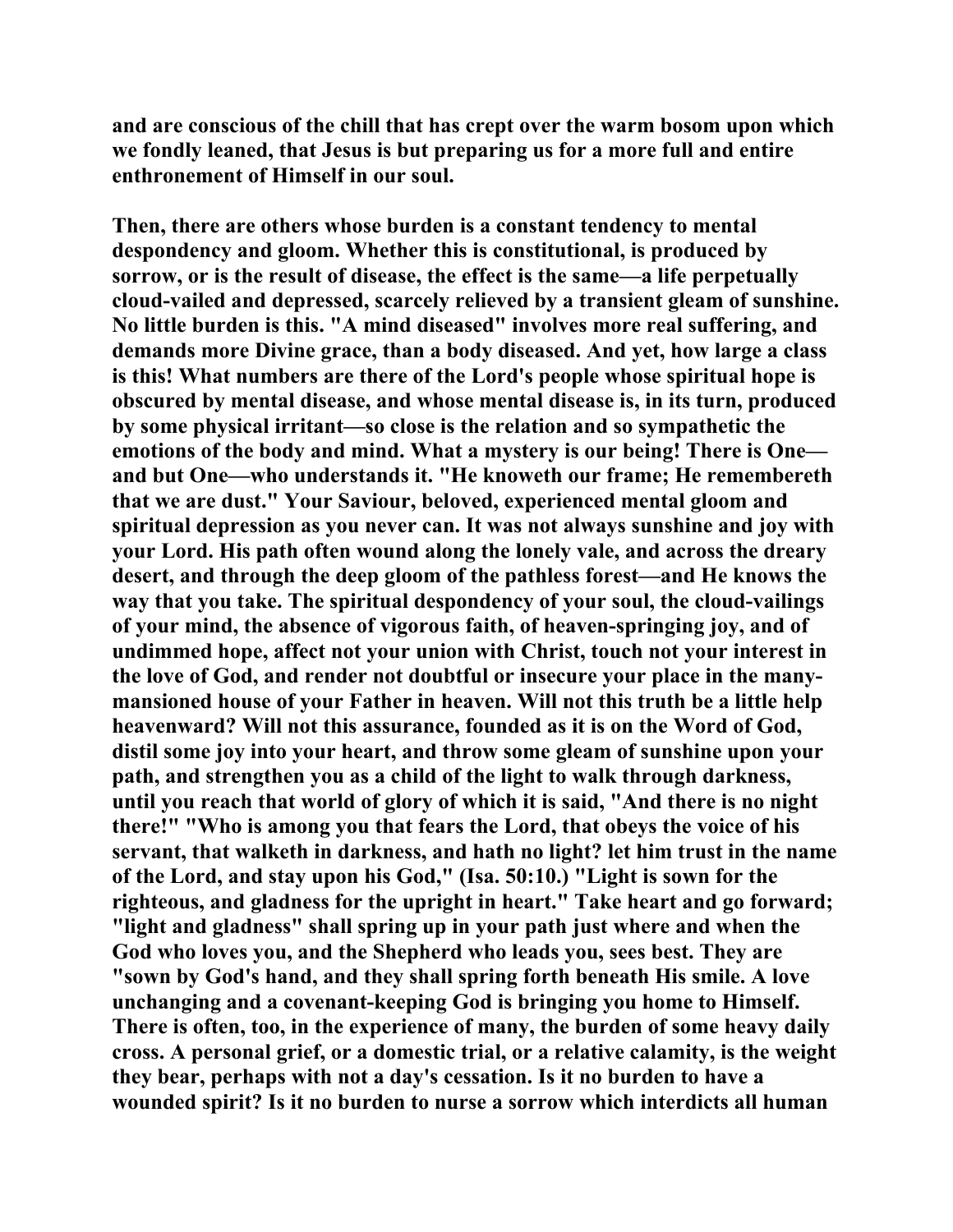**sympathy, which admits not, from its profound depth and sacredness, another to share it? Is it no burden to stand up alone for Jesus and His truth in the domestic circle, allied in the closest bonds of nature to those concerning whom we must exclaim, "I am become a stranger unto my brethren, and an alien unto my mother's children"—in whom your spiritual joy awakens no response, and your spiritual sorrow no sympathy? But, oh, what a privilege and honour to endure reproach, and separation, alienated affection, studied neglect, and relentless persecution, for Christ's sake! "And on him they laid the cross, that he might bear it after Jesus." Tried, persecuted disciple, "to you it is given, in the behalf of Christ, not only to believe in His name, but also to suffer for His sake." Upon you Jesus has laid the burden, the sweet, the precious burden, of His cross, that you might hear it after Him. Did ever burden confer such honour, bring such repose, secure a crown so bright, or lead to such glory and blessedness? "Whoever shall confess me before men, him shall the Son of man also confess before the angels of God." Lord! make Yourself more precious to my heart—then will Your burden be lighter, Your yoke easier, shame for You will be sweeter, and Your cross, rude and heavy though it be, will become increasingly my joy, my glory, and my boast! Let us now turn our thoughts to the gentleness with which the Divine Shepherd leads these His burdened ones "He shall GENTLY lead those that are with young."** 

**The Leader is Jesus—the Shepherd. He claims this as one part of His pastoral office. "The sheep hear his voice: and he calleth his own sheep by name, and leadeth them out." "He leadeth them out"—leadeth them out of their unregenerate nature, out of their state of condemnation, out of the world, and out of their families. And whither does He lead them? He leads them to His cross, to Himself; and, thus accepting and resting in Him as their righteousness, and their salvation, and their portion, He then leads them out to the green pastures He has provided for the flock, where He causeth them to lie down in safe and quiet resting-places. Oh, what a momentous step is this, the first that His people take! To be led out of our own righteousness and unrighteousness, out of our wrecked and polluted selves, out of the false confidences, the spurious hopes, the ritual worship, and pharisaical religion to which we had been so long and so fondly wedded, and led to embrace the Lord Jesus as our one, our sole, our sure hope for eternity, oh, it is heaven's first, heaven's last and latest step; this step taken, heaven is sure! Test your religion, beloved, by this. Has Jesus so taught you? Has His sovereign grace been exhibited in leading you out of your worldly circle? His converting grace in leading you out of your self-righteousness? His pardoning, justifying grace in leading you to peace, holiness, and hope?—then, if this be so, you are**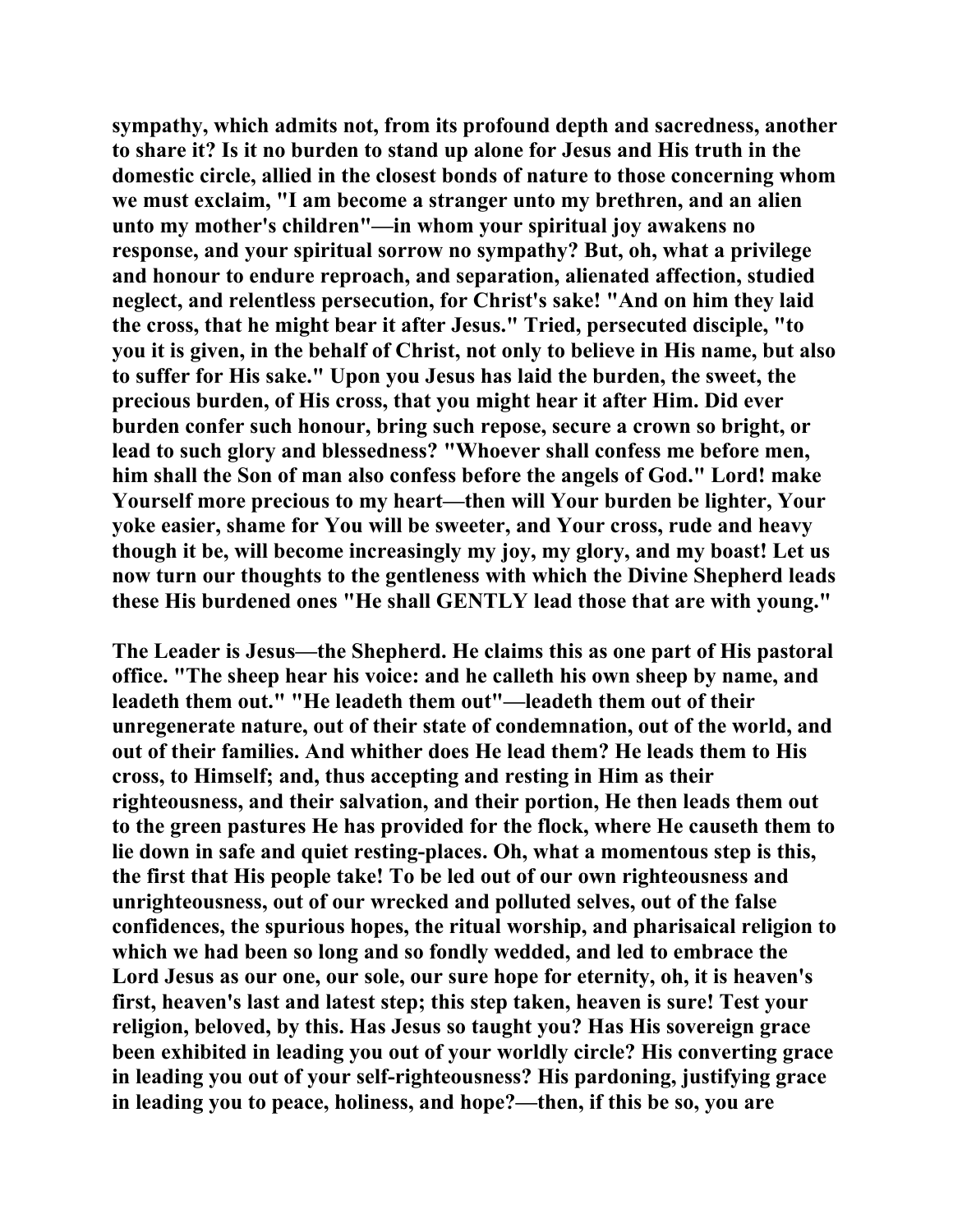**Christ's, and Christ is yours. Thus does the Lord lead His people. He leads them through the wilderness, up the steep ascent, and down into the low valley, through water and fire, cloud and storm, thorn-brake and desert, watching them with an eye that never slumbers, keeping them by a hand that never wearies, and encircling them with a love that never chills. Thus, step by step He leads them on, from grace to glory, from earth to heaven, from the wilderness below to the paradise above. Not one of that flock, thus led, thus guarded, thus loved, shall be missing when the Shepherd folds them on high. His "rod and His staff" will be found to have restored them, guided them, comforted them, and at last to have brought them home—little faith, and fickle love, and weak grace, and limited experience, and defective knowledge, and faltering steps, finding their way, through trial and temptation and suffering, home to God—not one "vessel of mercy" missing. Oh, who but Christ could accomplish this? Who but the Divine Shepherd could thus have kept, and thus have gathered, and thus have folded the sheep scattered up and down in the cloudy and dark day? What an evidence of the Godhead of Christ! Oh, crown His deity! crown it with your faith, crown it with your love, crown it with your praise, ye who have "now received the atonement;" for nothing short of this could place you within the realms of glory. And this, when there, will be your crown and joy for ever.** 

**The "gentleness of Christ" is a theme on which the Holy Ghost frequently dwells. It is an essential perfection of His nature. The nature of Christ is gentle. It is not an accident of His being, an engrafted virtue, a cultivated grace—it is essential to His very existence. Recollect that the two natures of our Lord were perfect. If we look at His superior nature—the divine—the wondrous truth meets the eye as if emblazoned in letters of living light, "God is love." Now, Christ was an embodiment of the essential love of God; consequently, gentleness was a perfection of His being. If we view His inferior nature—the human—not less manifest was His gentleness, since His humanity, though identified with the curse, and laden with sin, and encompassed with infirmity, and shaded with sorrow, yet was sinless humanity, free from all and the slightest moral taint; and so gentleness, in its most exquisite form, was one of its most distinguished attributes. If, too, we connect with this truth the fullness of the Spirit in our Lord's human nature, the evidence of its essential and perfect gentleness is complete. And was not the gentleness of Christ visible in His every act? There was nothing censorious in His disposition, nothing harsh in His manner, nothing bitter or caustic in His speech. If, with withering rebuke, He denounced the hypocrisy of the scribes, or the self-righteousness of the Pharisees, or the extortion of the**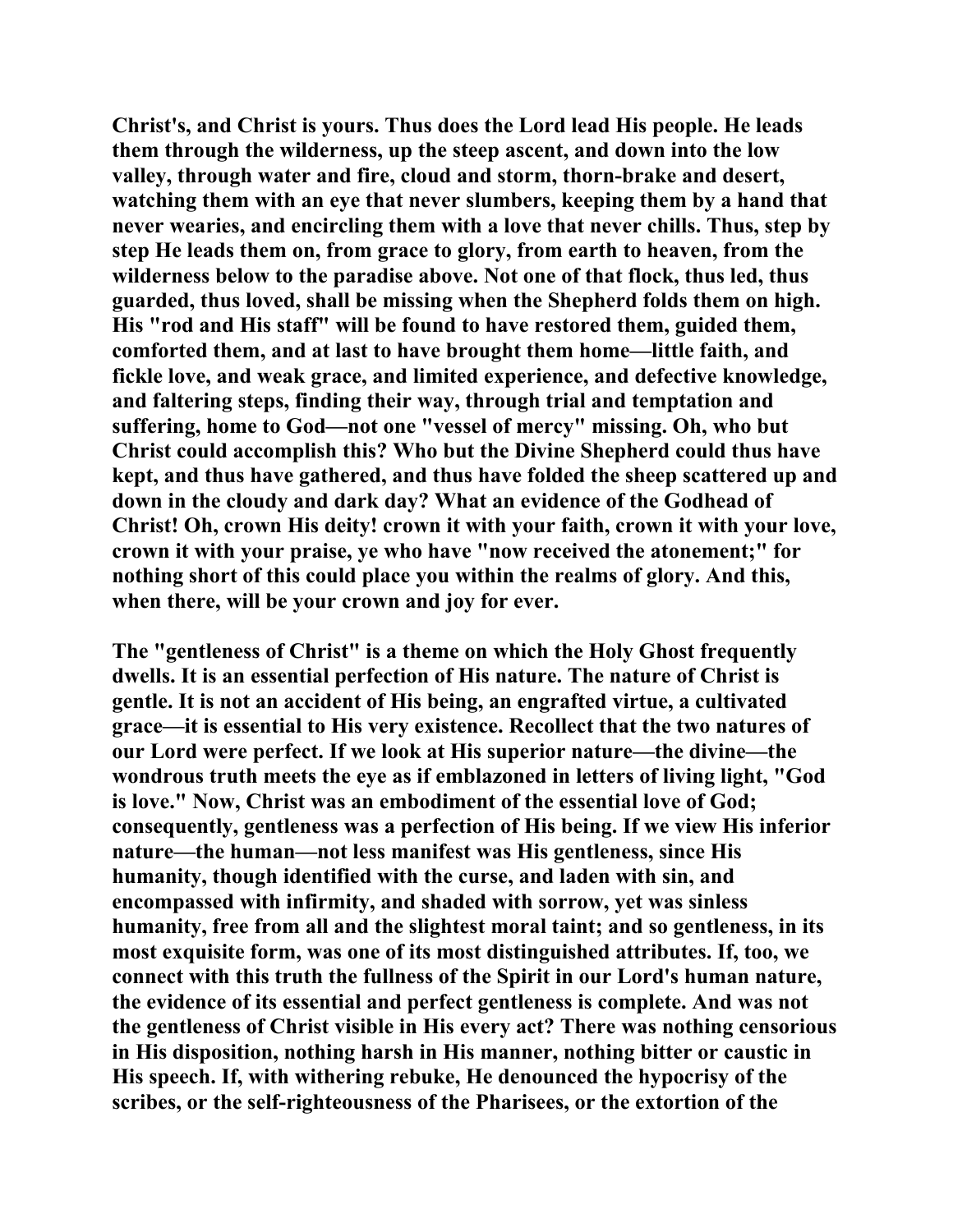**lawyers, or His rejection by the nation He had come to save, while no voice could speak in words more fearful, yet none in tones more tremulous with the deepest, tenderest emotion. But oh, how much oftener the blessing breathed from His lip than the woe! Judgment was His strange work; mercy His delight. Truly in all His works, in all His ways, in all His discourses, the beautiful prophecy that foretold the gentleness of His grace was fulfilled: "He shall come down like rain on the mown grass, as showers that water the earth." "The bruised reed shall he not break, and the smoking flax shall he not quench." But let us consider this specific illustration of Christ's gentleness—His dealings with the burdened. "He gently leadeth those that are with young."** 

**We have an apposite illustration of this in the considerate tenderness of Jacob: "And he said unto him, My lord knoweth that the children are tender, and the flocks and herds with young are with me; and if men should overdrive them one day, all the flock will die. Let my lord, I pray you, pass over before his servant: and I will lead on softly," (Gen. 33:13,14.) If such the tenderness, such the considerateness of man, what must be that of Christ! Who can portray the gentleness with which He leads His people? His gentleness, as displayed in conversion, how great! drawing them with cords of love, and with the bands of a man—gradually unvailing their vileness, and thus step by step leading them into assured peace. His teaching, how gentle! "I have many things to say unto you, but ye cannot bear them now." Here a little and there a little, He, by the Spirit, softly leads us to truth—doctrine explaining doctrine, precept leading to precept, promise following promise, and so, by a gradual unfolding of the gospel, by a process of instruction the most gentle, we are fed, first with the milk, and then with the strong meat of the Word, and so grow up into Christ, the Truth. Submit yourself, then, beloved, to His teaching. Burdened with a sense of your ignorance, wearied with the teaching of men, perplexed and discouraged by the conflicting of human judgment, come and learn of Christ. You will advance more in Divine instruction in one day at the feet of Jesus than in a lifetime at the feet of Gamaliel. The very gentleness of His teaching instructs. His patience, forbearance, and painstaking, His words of heart-cheer and commendation, untinged by an unkind look, and untinctured by a harsh word, will advance your experimental knowledge of Himself, and so advance your soul heavenward.** 

**Not less gentle is His guidance. Is the path our heavenly Father has chosen for us paved with flint and sown with briar? Is it narrow and serpentine, difficult and perilous, often lone and dreary? How gently the Shepherd leads us along!**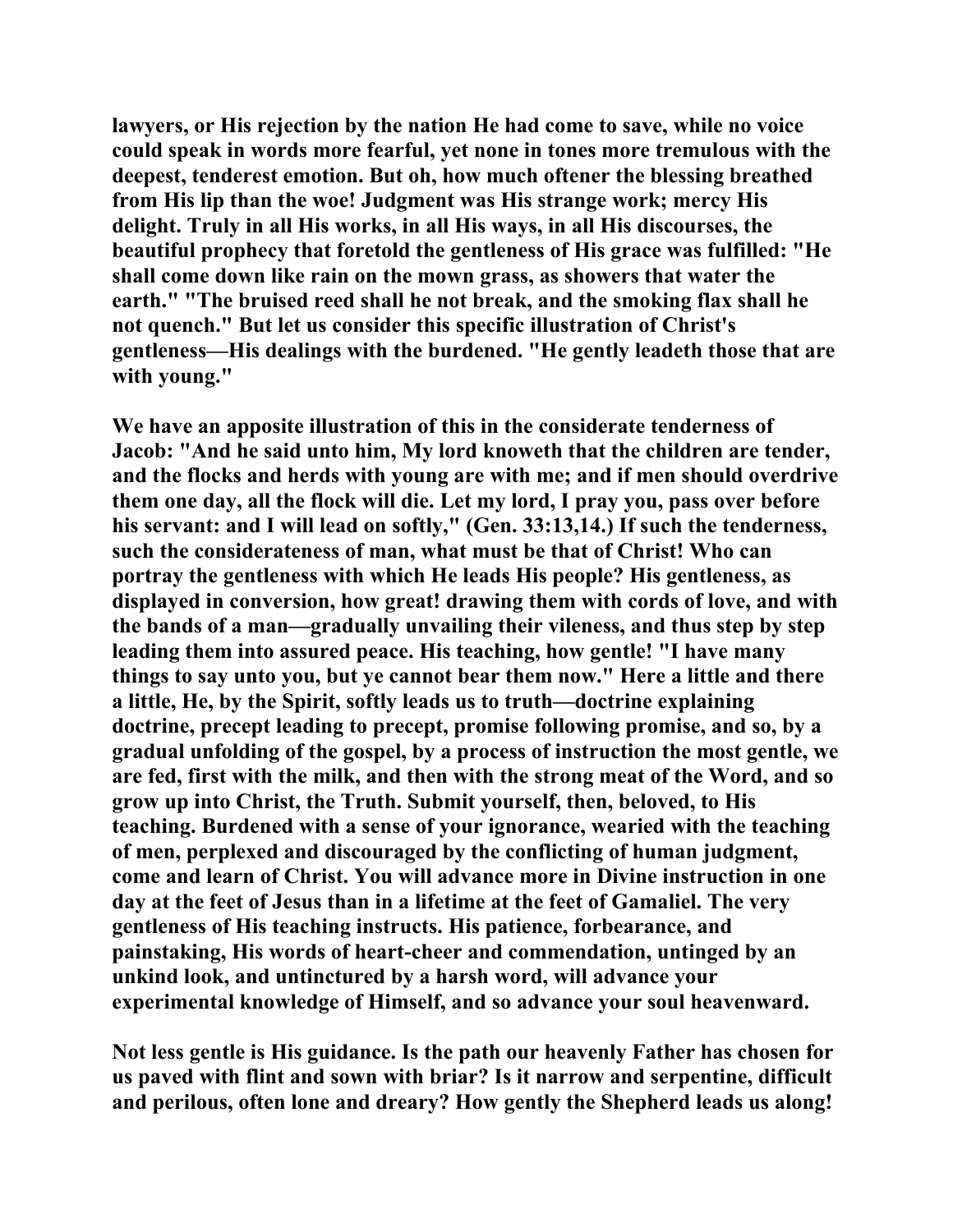**How he goes before, straitening the crooked, and smoothing the rough places, and rolling the stone from before us! What unexpected mercies and interpositions and aids He causes to spring forth in our way; how He mitigates expected suffering, allays foreboding fears, and disappoints all our unbelieving and mournful anticipations, preventing us with His goodness! And when we have reached that event in our life which we the most dreaded, the spot which looked the darkest in our history, lo! we have stood amazed at the marvellous loving-kindness of our God—that very event has proved our greatest blessing, and that very spot the sunniest and the brightest in the wilderness—so gently has Jesus led us!** 

**In affliction and sorrow, how gentle His dealings! Perhaps, it is then that we learn more of this perfection of our dear Lord than at any other time. The time of trial is a time that tests the reality of things. It brings to the proof the friendship of the world, the real help of the creature, the actual sufficiency of all earthly things. Times of affliction are verily times of trial. But the greatest and grandest discovery of all is the sufficiency, the preciousness, and the gentleness of Christ. Oh, how little is known of the "Man of sorrows" but in the hour of sorrow! There are soundings in the depths of His infinite love, tenderness, and sympathy only made in the many and deep waters of adversity. How gently does He deal with our burdened hearts then! There is not a being in the universe that knows how to deal with sorrow, how to heal a wounded spirit, how to bind up a broken heart, as Jesus. Lord, teach us this truth! Lead us into the depths of Your love. Unveil the springs of Your sympathy. Shew us that in the languor of sickness, in the tortures of pain, in the agony of bereavement, in the woundings of trial, in the losses of adversity, You still are gentle, and that Your gentleness makes us great.** 

**We need as much the gentleness of Christ in the smooth as in the rough path. Smooth paths are slippery paths. Times of prosperity are perilous times to the Christian. Never is the man of God, the man of Christian principle, more exposed to the corruption of his own nature, the assaults of Satan, and the seductions of the world, as when the world prospers with, and the creature smiles upon him. Then is he walking upon enchanted ground,—then he needs to pray, "Hold me up, and I shall be safe." "Let integrity and uprightness preserve me." Oh to be kept from this sinful, ungodly, treacherous world! If riches increase, to give the more to Christ; if honours accumulate, to walk the humbler with God; if influence and position and power augment, to write upon it all, "HOLINESS UNTO THE LORD." But what can thus preserve, thus sanctify, but the gentleness of Christ, who will not "suffer the moon to**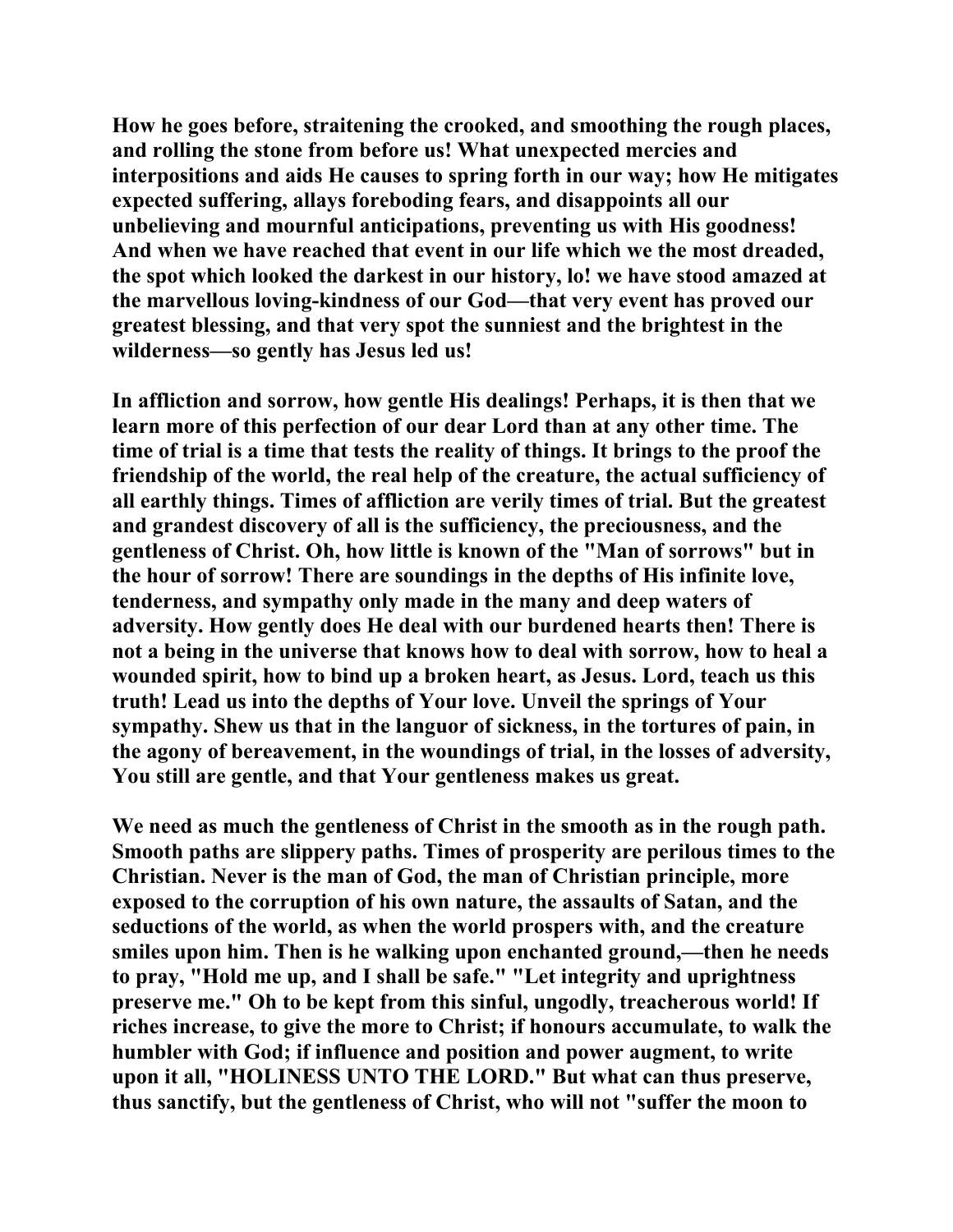**smite us by night, nor the sun by day"—who, in the night-season of adversity and in the daytime of prosperity hides us in the cleft of the rock, and thus gently leads us heavenward? And now, beloved, what a help heavenward, what strength and heart-cheer, will you find in a believing reception of this truth—the gentleness of Christ! Never doubt, never question, never reject it. It is an ingredient in every cup you drink, it is light in every cloud you behold, it is an accent in every voice you hear of Christ's dealings, leadings, and teachings. He is, He must be, gentle. He is not only gentle, but He is gentleness. Gentleness is His nature, because love is His essence. The heart of Christ is such that it cannot be otherwise than gentle in its every feeling. The physician is not less kind because he prescribes a nauseous remedy, nor the surgeon less feeling because he makes a deep incision, nor the parent less loving because he employs the rod. Nor is your Lord less so, because the way by which He leads, and the discipline by which He sanctifies, and the method by which He instructs you, may for a moment vail the reality, light, and comfort of this truth—"He gently leadeth those that are with young." Did Jacob lead the flocks and herds with young gently and softly lest they should die? Oh, how much more gently and softly does our Jacob, our true Shepherd, lead us! "He shall feed his flock like a shepherd; he shall gather the lambs with his arm, and carry them in his bosom, and shall gently lead those that are with young." Lest we should be weary, He will not overdrive us; lest we should faint, He leads us by springs of water; lest our soul should be discouraged by reason of the way. He causeth us to lie down beneath the shadow of the Rock that is higher than we.** 

**If this be so, then yield yourself to the Lord's leading. Be satisfied that He is leading you by the right way homeward. Do not distrust His wisdom, nor question His love, nor fret, murmur, and rebel that the way is not exactly just as you would have chosen. Be sure of this, it is the right way; and if it is one of self-denial and of difficulty, one of straitness and of cloud, yet it is the way home, the ordained way, the only way that will bring you into the beatific presence of Jesus. And His gentleness will constrain Him to bear with you, and will suggest just such wise and holy discipline as will impart robustness to your religion, completeness to your Christian character, and sanctity to all the relations and doings of life. O Lord, I am oppressed, undertake for me; I am burdened, gently lead me; I am in darkness, stay my soul upon You; I am in perplexity, skillfully guide me. Let me hear Your voice saying, "This is the way, walk you in it." Let Your pillar of cloud by day, and of fire by night, lead and guide me gently homeward. Make Your way straight before my feet. My foes watch for my halting, my enemies wait for my stumbling—hold me up,**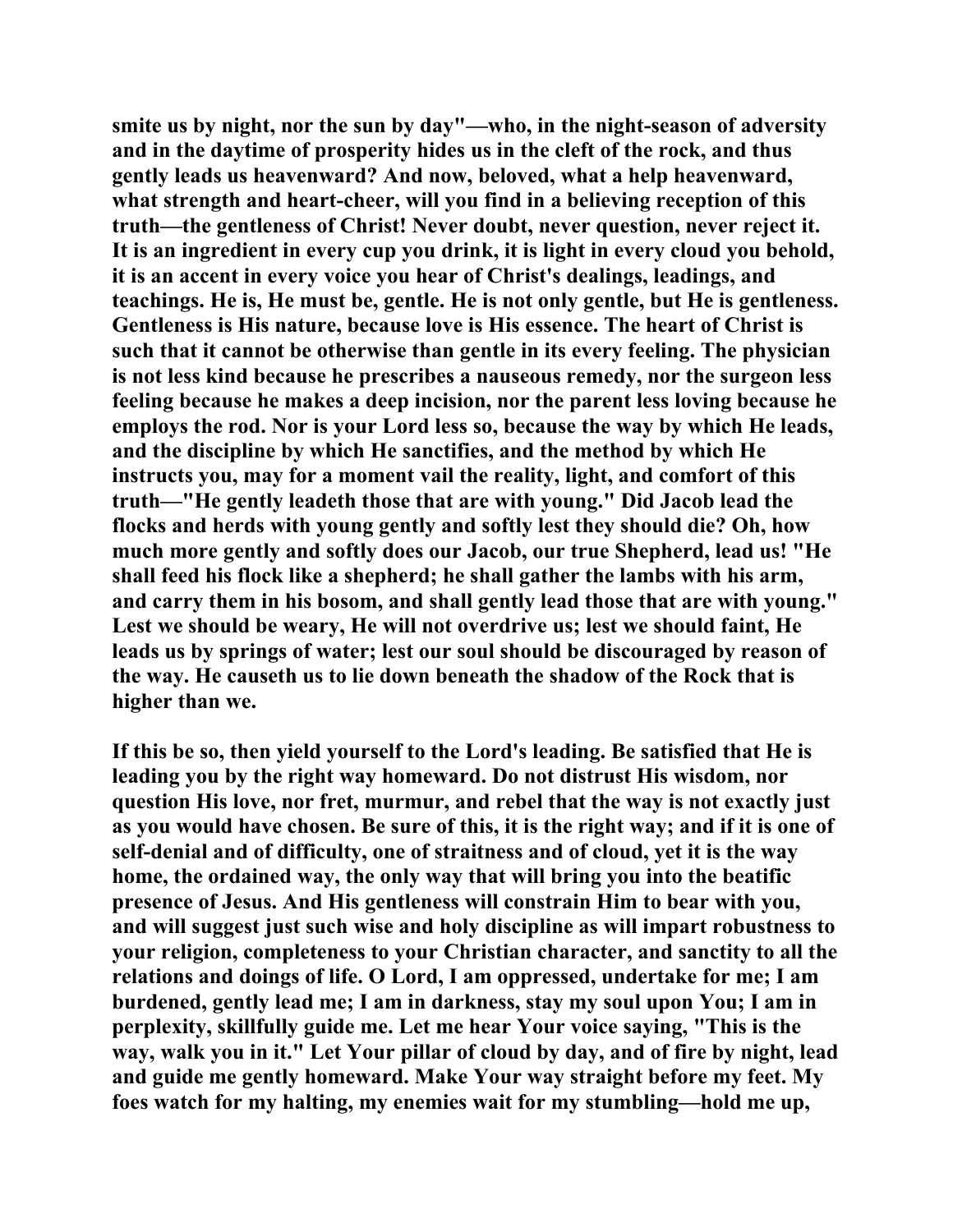**and I shall be safe. Sorrow swells my heart, tears dim my eyes, the billows swell, the sky lowers, the cloud darkens, the winds sigh mournfully, and all my landscape is wintry and cheerless—draw me within your warm, your sheltering love. You have laid me upon this bed of weakness and of pain come and make it in my sickness, and pillow this sleepless, weary head upon Your breast. You have nipped my favourite flower, have withered my pleasant gourd, have removed my strong stay, have dried up my present resources, and have left me to tread the vale of life in loneliness, in want, and in tears—soothe, succor, and uphold my trembling heart, my weak faith, my desponding mind. "In the multitude of my thoughts within me, [let] your comforts delight my soul." In my widowhood, in my orphanage, in my friendlessness, in my desolateness, in my need, I look, I run, I cleave to You. Cast me not off from the bosom to which I fly. Shelter me from the storm and tempest within Your wounded side. Let that eye that never wanders in its glance of love, that voice that never falters in its accents of tenderness, that hand that never droops in its outstretched help, that heart that never chills, that faithfulness that never veers, restore, soothe, and engirdle me. Lord, no parent, no brother, no friend, no lover is like You; and I am learning Your worth, Your gentleness, and Your preciousness in Your own appointed, wise, and holy way. Only let the result of this Your present dealing be my deeper holiness, my richer experience, my maturer Christianity, my greater usefulness, my more advanced meetness for heaven, my more simple, single, unreserved consecration to You, and Your more undivided, undisputed, and supreme enthronement within my soul.** 

**"Is there a thing beneath the sun That strives with You my heart to share? Oh! tear it thence, and reign alone, The Lord of every motion there!"** 

**I cite you, my Christian reader, as Christ's witness to this truth. Has not the Lord dealt gently with you? Gently has He carried you over the rough place,—gently has He led you through the swelling tide,—gently has He wounded, and with what gentleness has he healed you,—gently has He chastened, and how gently has He dried your tears. With what gentleness has He dealt with you in sickness, in suffering, and in grief. How gently He has corrected your backslidings, restored your wanderings, guided your perplexities, removed your burdens; and thus, with a power that is never exhausted, with a skill that is never baffled, with a patience that never wearies, with a love that never falters, and with a gentleness that never**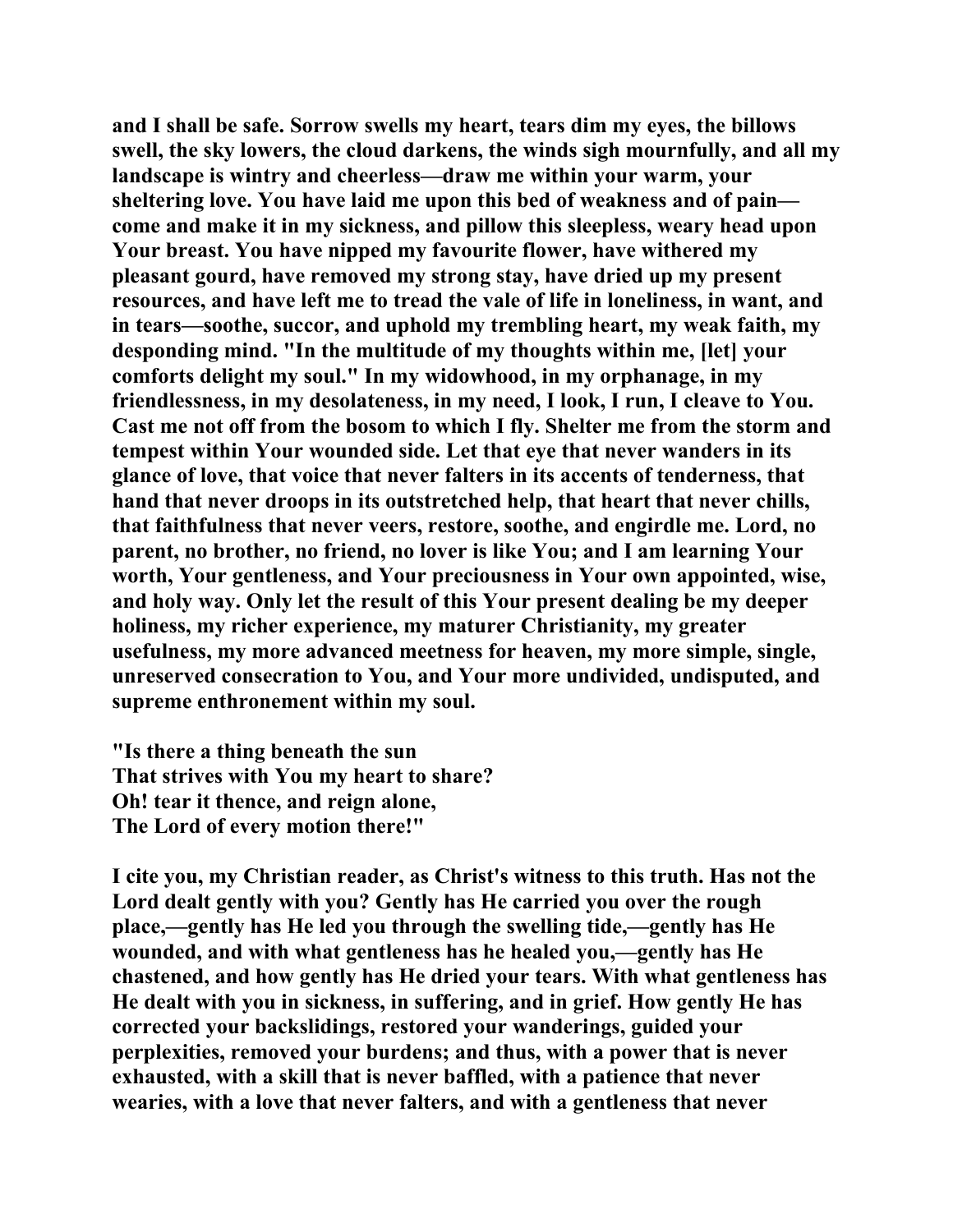**overdrives, Christ is leading you step by step heavenward, where, with a depth of gratitude and an emphasis of meaning unfelt before, you shall exclaim, "Your gentleness has MADE ME GREAT." Beloved, burdened with sin, burdened with grief, burdened with sorrow, listen to the gentle voice which bids you "cast your burden on the Lord, and He will sustain you." Your burden—whatever it may be—your burden of care, your burden of anxiety, your burden of sickness, your burden of weariness,—cast it upon Jesus the Burden-bearer, roll it from off your shoulder upon His, transfer it from your heart to His heart, in the simplicity and directness of a faith that doubts not, hesitates not, demurs not, because His word has promised that His grace and strength and love shall sustain you. No burden will Jesus have you feel but the easy burden of His commands, the gentle burden of His love, the honoured burden of His cross. In bearing these you shall find rest; for there is real rest in obedience, in love, in the cross, yea, in whatever binds the heart to Christ.** 

**Imitate Christ in His gentleness. Be gentle to others as He is gentle to you. "The servant of the Lord must be gentle." The great apostle could say, "We were gentle among you, even as a nurse cherishes her children." "The wisdom that is from above is first pure, then gentle," and it teaches us "to speak evil of no man, to be no brawlers, but gentle, shewing all meekness unto alt men." Be gentle to the lambs of the flock; be gentle to them whose grace is little, whose faith is weak, whose strength is small, whose infirmities are many, whose sorrows are keen, whose trials are severe, whose positions and paths in life are difficult and perilous. Oh, I beseech you, by the meekness and gentleness of Christ, that you be in this particular, Christ-like. Be gentle to them that have fallen by the power of temptation; those who have travelled in the ways of the Lord with so slow and tardy a step that they have been over-taken by evil. Be gentle to the bruised reed and the smoking flax. Be gentle, very gentle, to the broken heart and the wounded spirit. Speak gently to those whom shame and grief and sin have bowed down to the earth. Speak gently of those who, through weakness and frailty, have erred in judgment or in practice. Oh, learn of Jesus, in the gentleness with which He leads the burdened, and consider yourself as never so closely assimilated to Him as when meekness, lowliness, and gentleness clothe you as with a garment, and beautify your whole carriage with their lustre.** 

**"Gently, Lord, oh, gently lead us, Through this gloomy vale of tears, Though the changes Thou'st decreed us,**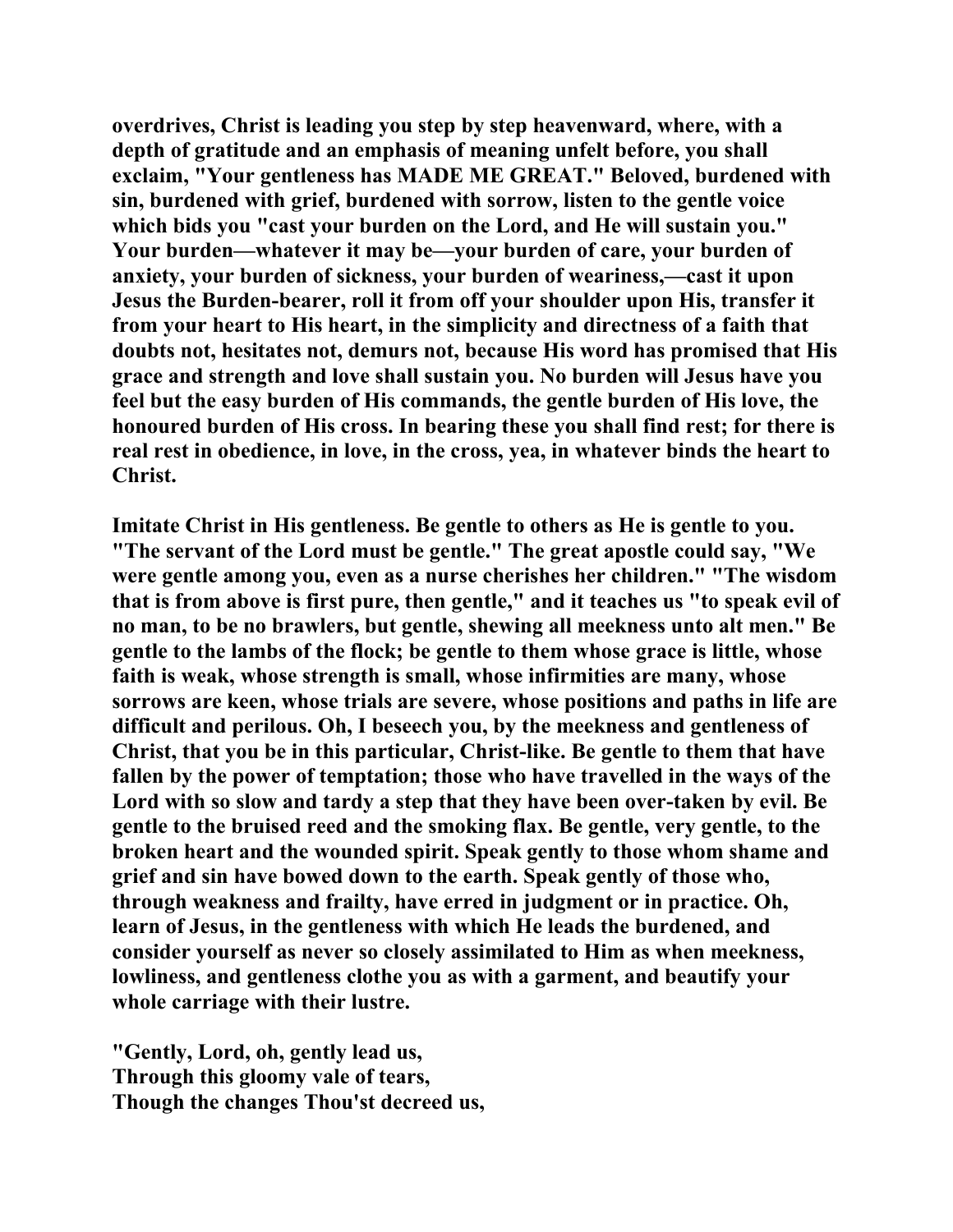**Till our last great change appears.** 

**"When temptation's darts assail us, When in devious paths we stray, Let your goodness never fail us, Lead us in Your perfect way.** 

**"In the hour of pain and anguish, In the hour when death draws near, Suffer not our hearts to languish, Suffer not our souls to fear.** 

**"When this mortal life is ended, Bid us in Thine arms to rest, Till, by angel bands attended, We awake among the blest.** 

**"Then, oh, crown us with your blessing, Through the triumphs of Your grace: Then shall praises never ceasing Echo through Your dwelling-place."** 

#### **The Clouds of the Christian and the Chariot of God**

**"Who makes the clouds His chariot."—Psalm 104:3** 

**If God were perfectly comprehensible in His being and government to a finite mind, then either He must forego His claim to divinity, or we must cease to be human. And yet in nothing, scarcely, is the Christian more at fault than in attempting to fathom those dispensations of His government in which He conceals His purposes and enshrouds Himself; and failing, questions the wisdom and rectitude of His procedure! But how gently does the result rebuke and confound our misapprehension and distrust. When from the secret place of thunder He utters His voice—when, in His dealings darkness is under His feet—when he makes darkness His secret place, His pavilion round about Him dark waters and thick clouds of the skies, even then He is but making a way for His love to us, which shall appear all the more real and precious by the very cloud-chariot in which it travels. The believer in Christ has nothing slavishly to dread, but everything filially to hope from God. So fully is he pardoned, so completely is he justified, so perfectly is he reconciled to God,**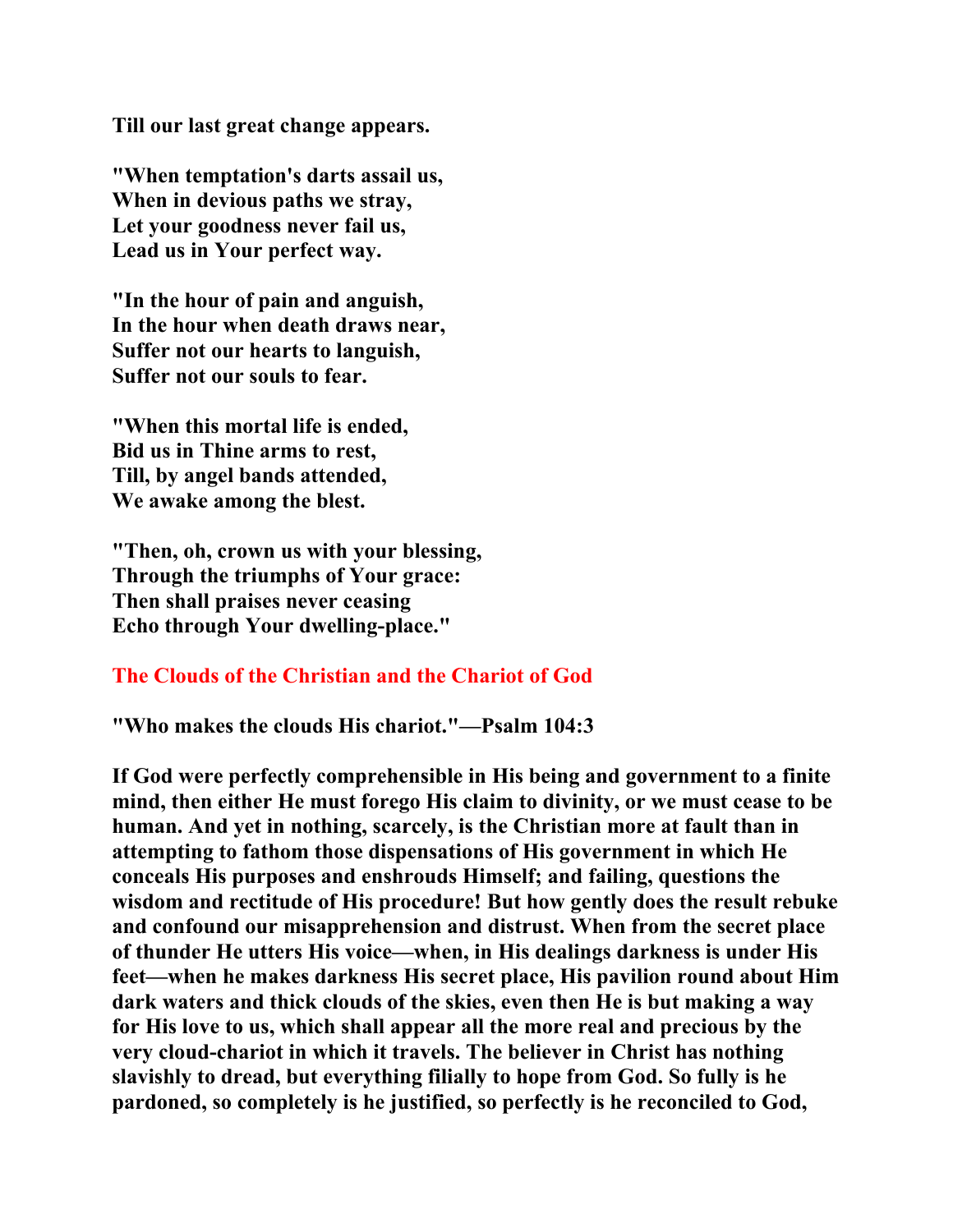**the darkest dispensations in which He hides Himself shall presently unveil the brightest views of His character and love; and thus the lowering cloud that deepened in its darkness and grew larger as it approached, shall dissolve and vanish, leaving no object visible to the eye but Him whose essence and name is Love. Oh, it is because we have such shallow views of God's love that we have such defective views of God's dealings. We blindly interpret the symbols of His providence, because we so imperfectly read the engraving of His heart. Faith finds it difficult to spell the word "Love," as written in the shaded characters of its discipline; to believe that the cloud which looks so somber and threatening is the love-chariot of Him who for our ransom gave Himself unto the death, because He so loved us!** 

**The subject on which this chapter engages our thoughts presents another path heavenward of the Christian. And as this path is frequently, and by many, trodden, we desire to present it in such an aspect as shall help onward those who are walking in darkness having no light, or around whose way the dense dark clouds of Divine dispensations are gathering, filling the soul with fear and trembling. "He makes the clouds His chariot;" and soothed with this assurance, the beclouded, benighted traveler may "be still, and know that He is God." Let us view some of those clouds of the Christian pilgrimage which Christ makes His chariot.** 

**The heavens are draped with many clouds of varied forms and hues. Such are, figuratively, the dealings of God with His people. Our Lord has many chariots. It is recorded of Solomon that his "chariots were fourteen hundred;" but "the chariots of God are twenty thousand:" and every cloud in the history of the Church and in the experience of the saints is a Divine chariot, and every chariot is, like the King of Israel's, "paved in the midst with love." We may illustrate this by a reference to Christ's state-chariot, or, in other words, the Lord's appearance to His people in the cloud of His essential and divine glory. It was in this cloud He entered and filled the tabernacle, "so that the priests could not stand to minister because of the cloud: for the glory of the Lord filled the house of the Lord," (1 Kings 8:11.) In this same cloud, too, He descended upon the Mount Sinai: "And a cloud covered the mount. And the glory of the Lord abode on Sinai," (Exod. 24:15, 16.) The same glorious chariot was seen descending and lighting upon the Mount Tabor, in that sublime and expressive scene of our Lord's transfiguration, when "He received from God the Father honor and glory, when there came such a voice to him from the excellent glory, This is my beloved Son, in whom I am well pleased." The same chariot of state waited His ascension and bore Him back to heaven, reinvested with the glory which He had with the Father before the**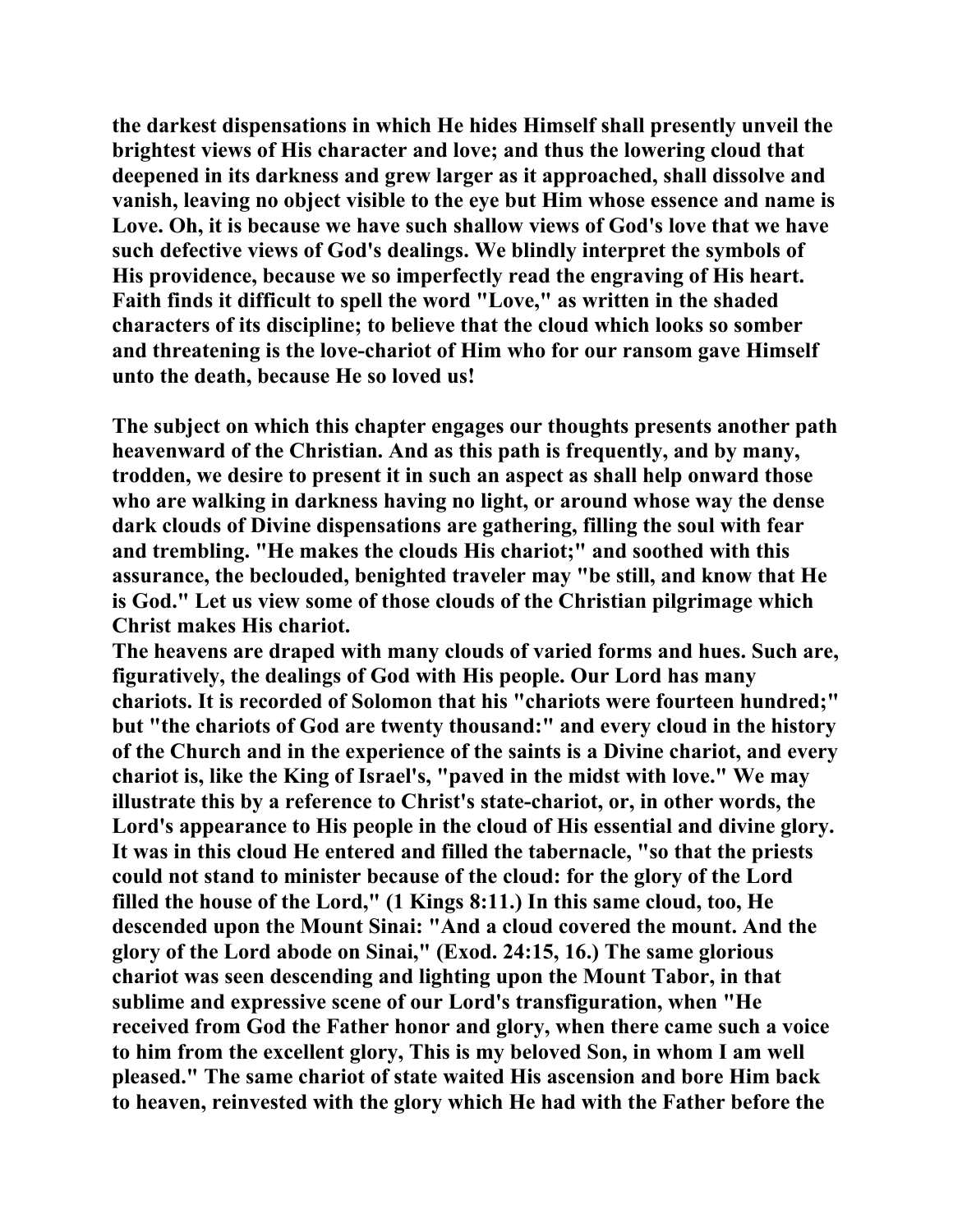**world was; for as He went up, and His lessening form disappeared from the gaze of His disciples, "a cloud received Him out of their sight." In like manner, descending in the state-chariot of His own glory and the glory of His Father, shall He come again. "Behold, he comes with clouds, and every eye shall see him." Solemn scene! Sublime advent! Blessed hope of those who love and look and long for His appearing! Saints of God! it speeds on. The day of your full redemption draws near. The state-chariot of our Immanuel is preparing for its descent to the world, conveying Him to His Church, His loving, longing Bride. Lord! why tarry the wheels of your chariot? Come, quickly come, and terminate the reign of sin and sorrow and death in the dominion of holiness and happiness and endless life, and take Your wearying Church to Yourself.** 

**May we not pause at this part of our subject and ask the reader—Have you seen the King riding in His chariot of state? To drop the figure—Have you seen His glory, as the glory of the only-begotten of the Father, full of grace and truth? Oh, it is a grand spectacle, the glory that is in Christ Jesus, the glory of His person, His atoning work, His redeemed Church! Blessed are the eyes enlightened to behold it! Deem not your Christianity as true, nor your religion as sound, nor your hope as valid, unless you have seen by faith's spiritual, far-discerning eye Jesus in His divinity—the King riding, in majesty and beauty, in this cloud-chariot of His essential dignity and glory. It is only in the beaming effulgence of this glory that all our demerit and deformity is absorbed and annihilated. So divine, blinding, and overpowering is the essential glory of our redeeming God, that a believing sinner, enveloped by its beams, is changed into the same image, from glory to glory, even as by the Spirit of the Lord. All his unrighteousness, his sins, and hell-deservings are consumed and destroyed by the Divine Sun of righteousness: Jesus makes this cloud His chariot, and waits to bless us with its vision.** 

**There are, too, Divine truths—the mysteries of the gospel, for example which may be regarded as the cloud-chariots of God. It is a favorite maxim plausible yet sophistical—with the objector to Christianity, that where mystery begins faith terminates. And yet never did the genius of error forge a weapon more weak and powerless with which to attack our divine and holy faith! If the Bible be a revelation of God, mysteries must necessarily form an essential part, if not its very substance. It would indeed be marvelous if God should not know more than man; or that if, in condescending to reveal to man His being, His will, and His heart, there should not be problems in Divine truth man cannot solve, depths he cannot sound, mysteries he cannot unravel,**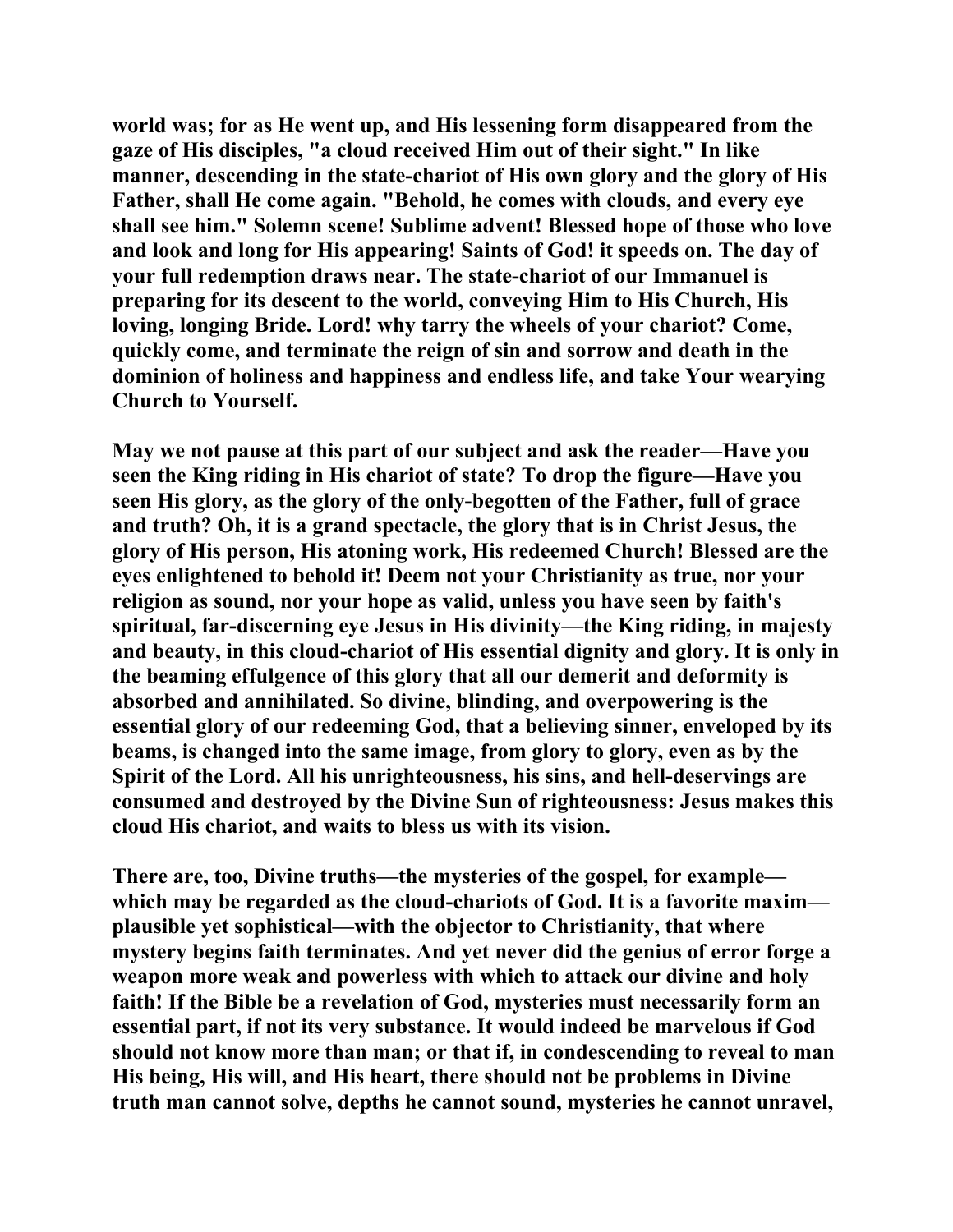**and revelations he may not reconcile. Such, for example, are the revealed doctrines of the Trinity, the Incarnation, the Atonement, Election, Sovereignty, the New Birth, and the Resurrection. We own to the mystery which envelops much connected with these great verities of our faith; that there are depths too profound for reason's line to touch, modes of existence which forbid the rash doubts of the skeptic and the vain speculation of the philosopher, while they demand the unquestioning faith and profound homage of the believing mind.** 

**And yet are we then to reject them? We may, we do, believe a thousand things in nature which the mind cannot fully comprehend. Our very existence is a mystery—every movement of the body, every action of mind, every volition of will, every emotion and affection of the heart, encompasses us with mystery. Yet on that account do we doubt our own existence? My being confounds, but does it transcend my reason? And are we not at every step confronting mysteries in nature and in providence which we accept as credible, but which else we must reject as incomprehensible? If, then, my reader, your mind is perplexed, agitated, and distressed respecting these clouds which veil much connected with the revealed truths of the gospel, learn you this lesson—that Christ makes these very clouds His chariot. In each and all of these profound yet glorious verities of our faith, these great and precious doctrines of the gospel, Christ is revealed, Christ is embodied, Christ travels. The gospel is the vehicle in which Christ makes his constant advent to our souls; and if our reason may not be able perfectly to comprehend all the parts of the vehicle, let it content our faith that Jesus, the revelation, the substance, and glory of all Divine truth, occupies it; and that before long the cloud of mystery, into which we entered with trembling will, as in the transfiguration, dissolve into light and splendor—pure and soothing—and we shall see Jesus only.** 

**Regard it as one of your chief mercies that your salvation depends not upon reason but upon faith: that you are not called upon fully to comprehend, but unquestioningly to believe and love: that you are not the less saved because your faith deals with obscurity, nor is your faith less real, precious, or saving, because it abjures the wisdom of the sage for the docile spirit of the child, and the learning of the philosopher for the humility of the disciple. Let your great study be the mystery of Christ's love to sinners—the mystery of Christ's love to you. The apostle was content to leave all mysteries to the day of perfect knowledge, might he but attain unto love. "Though I know all mysteries, and have not love, I am nothing." Study that grand truth, "God is love," as embodied in the cross of Christ, and you can well afford to refer all that is**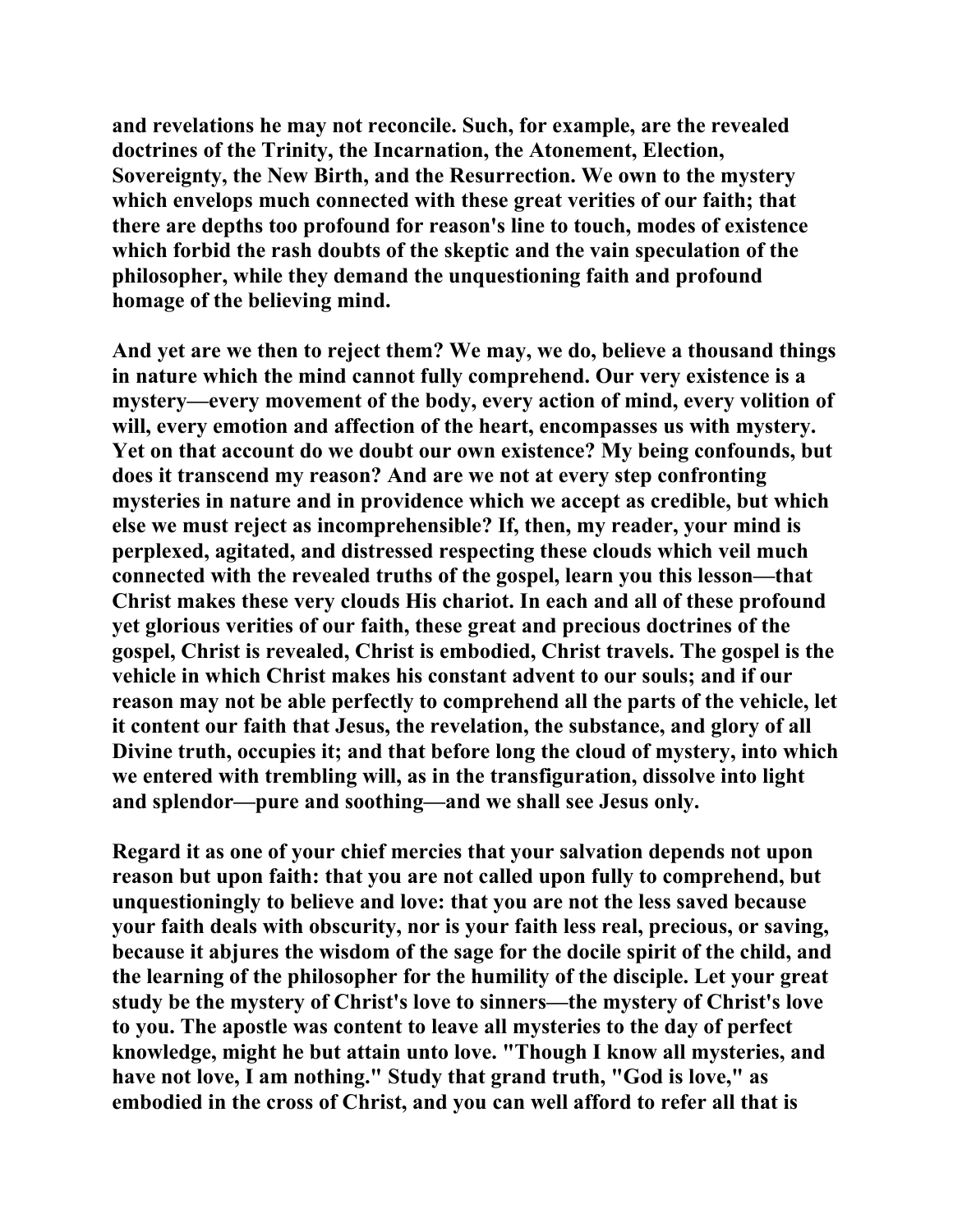**obscure and hard to understand in revealed truth to the day when we shall know all, as we also are known. Cease to dispute, cavil, and speculate on the subject of religion and revealed truth, and receive the gospel and enter into the kingdom of Christ as a little child.** 

**In the momentous matter of your future destiny, you have but to deal with two specific and distinct facts—your sinnership, and Christ's Saviorship. What if you solve all the problems of science, and fathom all the deeps of learning, and unravel all the mysteries of truth, and yet are lost! What will your speculations, and researches, and discoveries avail, if at last they be found ineffectual to distill one drop of the water of life upon the tongue, now caviling and profane, then fevered and tormented in the quenchless flame? Are you not, by your present persistent course of unbelief, pride, and rejection of truth, in danger of finding yourself there? Oh, it is of infinite moment to you that you come as sinful to the blood, as condemned to the righteousness, as ignorant and unlearned to the feet of Christ. The great problem you have to work out is, your own salvation. The grand mystery you have to unravel is, the mystery of your union with Jesus. The momentous questions you have to decide are, the place, the society, and the employments of your endless future! Where, with whom, and how, you will spend your long eternity? Compared with these grave considerations, all your doctrinal hair-splitting and your religious speculations, your vain disputes and your dreamy hopes, are as the follies of driveling idiocy, or the aberrations of a mind insane.** 

**Shakespeare portrays his "Lear" as gathering straws with the hand that had wielded a scepter, and devoting to the puerilities of imbecility a mind which once gave laws to a kingdom. With a yet more powerful hand the sacred historian describes the monarch of Babylon leaving the occupation and abodes of men, and betaking himself to the pursuits and companionship of irrational animals. But what are these sad pictures of a mind diseased, wrecked, and ruined, compared with the moral madness of the man who disbelieves the gospel, cavils at truth, and perils the eternal interests of his soul—who employs the rational powers with which God has endowed him in attempting to subvert the foundations of Christianity, to extinguish the beacon light erected on the headlands and the shores of time to guide the spiritual voyager safe to eternity, involving in the destruction of others, his own personal salvation?** 

**Not less are the clouds of His providential government the chariot of God. "Clouds and darkness are round about Him," and in these dispensations of**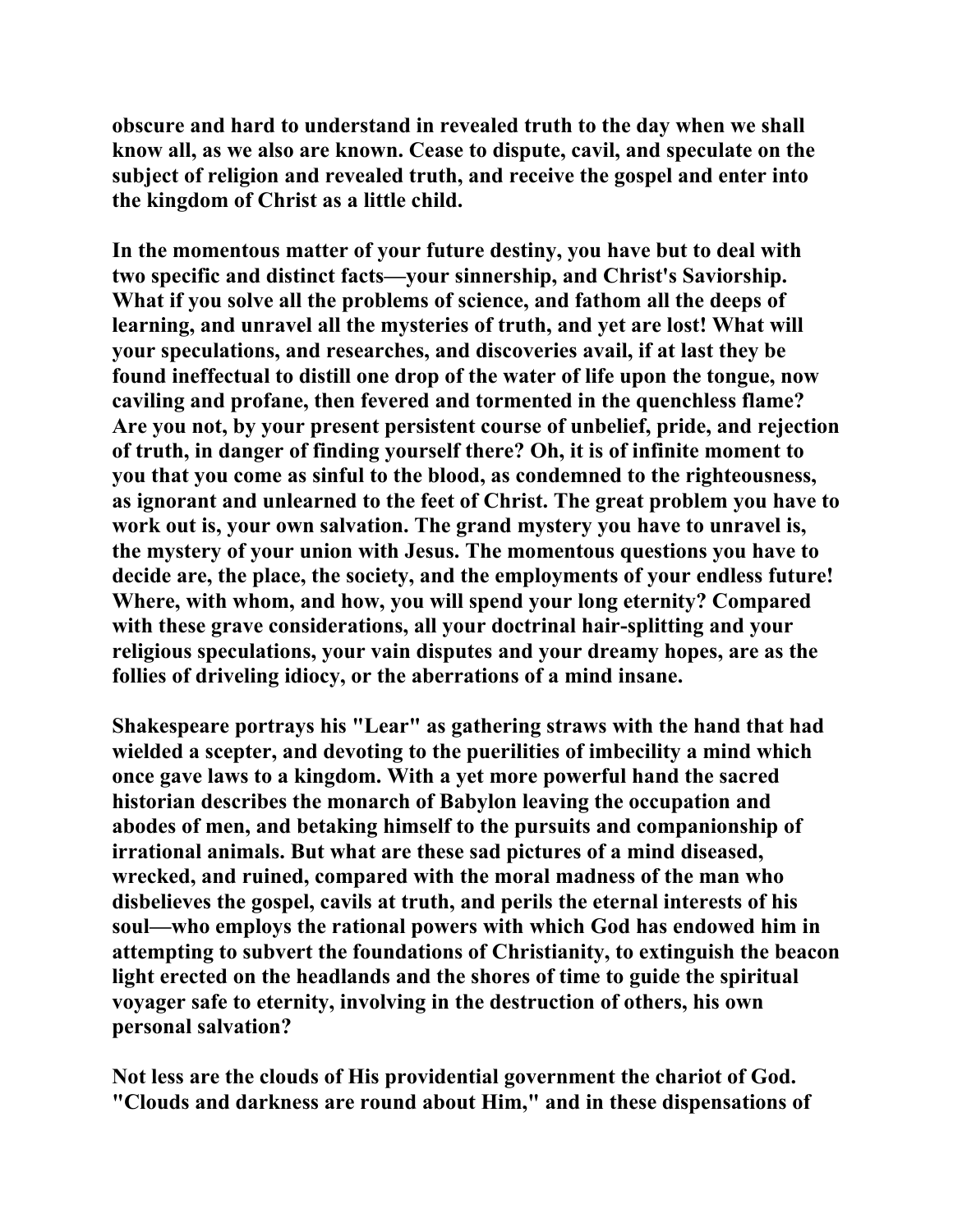**His government He moves among men, and especially His saints. It is by a "cloudy pillar"—sometimes turning towards us gleams of light, at others casting deep and dark shadows on our way—that God is conducting us heavenward. Oh, how many, and how varied in form and in hue, are the trying, afflictive, and disciplinary dealings of our heavenly Father! How soon the bright blue sky, smiling down upon us, may be wreathed with the drapery of clouds, each one dark and portentous. God blows upon wealth and it vanishes, touches health and it droops, smites the creature and it dies, and we exclaim in the words of David, "I am weary with my groaning; all the night make I my bed to swim; I water my couch with tears." But the night of cloud and gloom is to the kingdom of grace what the darkness of night is to the kingdom of nature. Darkness possesses the twofold property of concealing and revealing; and it would, perhaps, be impossible to say in which it most excelled—whether it does not reveal as much, if not more, beauty and wonder as it veils. Those clouds of providential dispensations, which turn our day into night, bring out to view such constellations of Divine promises, discover such perfections of the Divine character, and present such discoveries of Divine love, as to make even night more wonderful and resplendent than day. Ah, beloved! we should know but little what Christ's chariot of love was, but for the clouds in which He comes to us. Are cloudy dispensations gathering around you? Are God's ways such as fill you with fear and foreboding agitation and alarm? Does sickness threaten, resources fail, friendships chill, changes in the relations or social position of life approach? Is separation feared, death anticipated, followed in its gloomy wake by weakened dependencies, closed channels, sundered ties, the sad farewell to a parent's society, the home of childhood, and the dearest, sweetest ties of earth? Oh, these gathering clouds are but the Lord's chariot, in which He rides to you in all the wisdom of His dealings, the faithfulness of His covenant, the tenderness of His love, and the righteousness of His procedure.** 

**"You fearful saints, fresh courage take; The clouds you so much dread Are big with mercy, and shall break In blessings on your head. "Judge not the Lord by feeble sense, But trust Him for His grace; Behind a frowning providence He hides a smiling face."** 

**But consider who it is that rides in this chariot. It is the Lord your God. Many**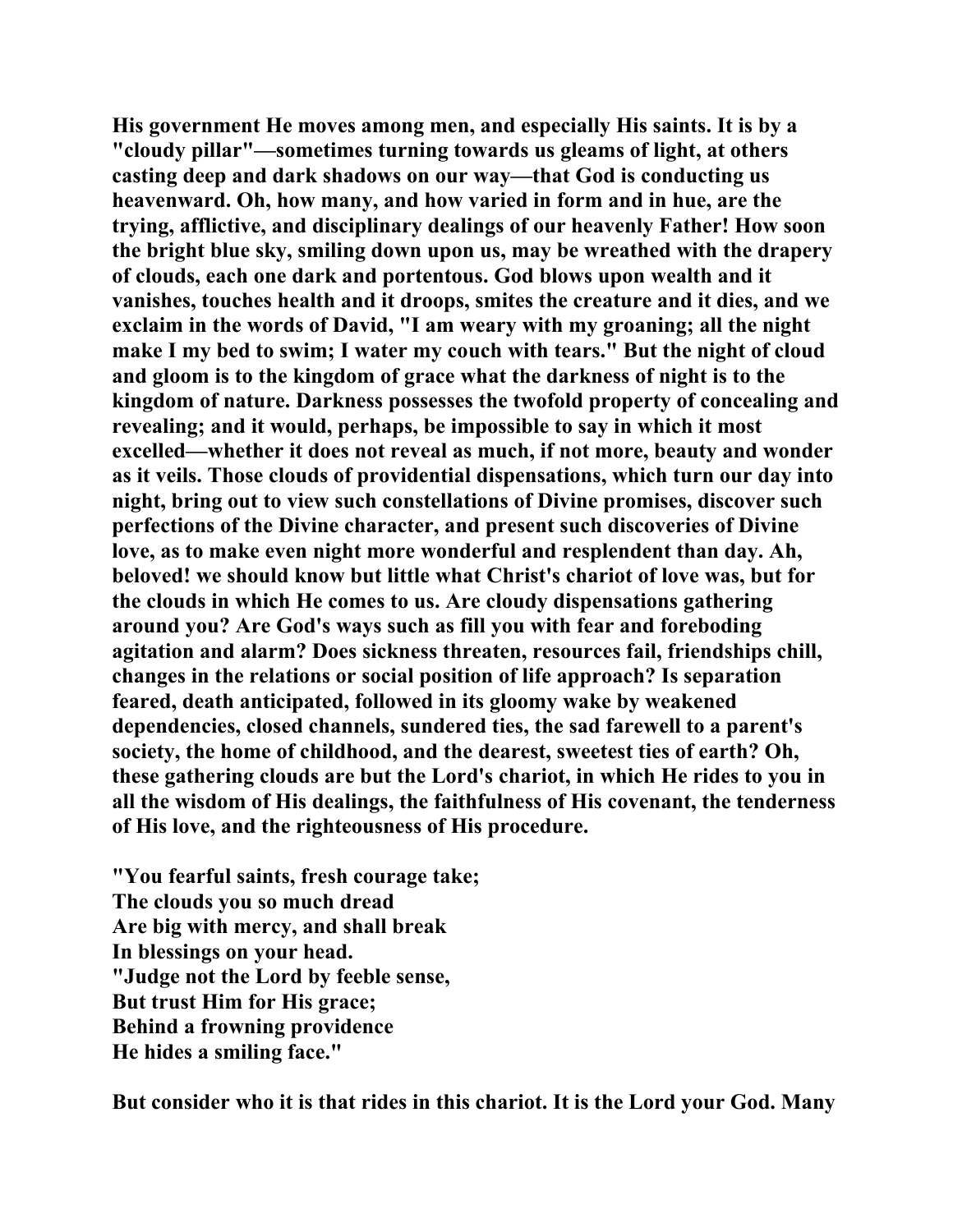**of God's people are so absorbed in their contemplation of the chariot as to overlook HIM who sits in it. Their emotions vary according to the appearance which it presents. If the cloud is bright and promising, their feelings and hopes are correspondingly so; but should it wear a somber, threatening appearance, faith sinks and fears rise. But faith has nothing to do with the chariot, whatever may be its magnitude, shape, or hue, but with Christ in the chariot, with God in the cloud. For example, with regard to Divine truth, it is not with the vehicle of truth itself, but with Christ as revealed in the truth, that our faith must deal. I may not be able to comprehend and understand all the parts of the chariot—its complexity may baffle, its gorgeousness may blind me—but I may be able to see and understand who is enthroned upon its seat.** 

**If the mystery of the doctrine of the Trinity, and of the Incarnation, and of the Atonement, and of Election, is so profound that I cannot explain or comprehend it, I still may discern in them one glorious object, and discerning that object, it were enough for my salvation. I can see JESUS in the Trinity, JESUS in the Incarnation, JESUS in the Atonement, JESUS in Election—and this will suffice until the night of Divine mysteries gives place to the meridian sunshine of a perfect and eternal day of knowledge and glory; and then I shall as fully understand the mysterious construction and comprehend all the different parts of the chariot as my mind will be capable of knowing, and my heart of loving Him, the Wonderful, who rode in it to my salvation. Then "shall we know even as also we are known." Oh, how fully and blessedly shall we know Jesus then! How gloriously will this great mystery of godliness, God manifest in the flesh, unveil to our enlarged and sanctified intellect. We shall no more see the King in His beauty as through a glass darkly, nor the good land very far off. With souls perfected in holiness, how clear will be the vision, how transparent the medium, how glorious the Object! There shall be no more night of mystery, no more night of obscurity, no more night of sin, no more night of weeping. No disease shall shade the intellect, no prejudice shall warp, no shock shall unhinge it. No adversity shall touch the heart, no bereavement shall sadden, no changed and chilled affection shall collapse it.** 

**That there will be gradations of knowledge, and degrees of glory, I think is probable. There are so in the Church of God on earth; I see nothing to exclude the same from the Church of God in heaven. But this will not in the slightest degree affect the happiness or glory of the saints. Is there less beauty in a tulip-bed, or in a conservatory of flowers, because there is so rich an assemblage of varied colors? Or, is there less splendor in the heavenly bodies because there is so great a variety of magnitude, effulgence, and orbit? And**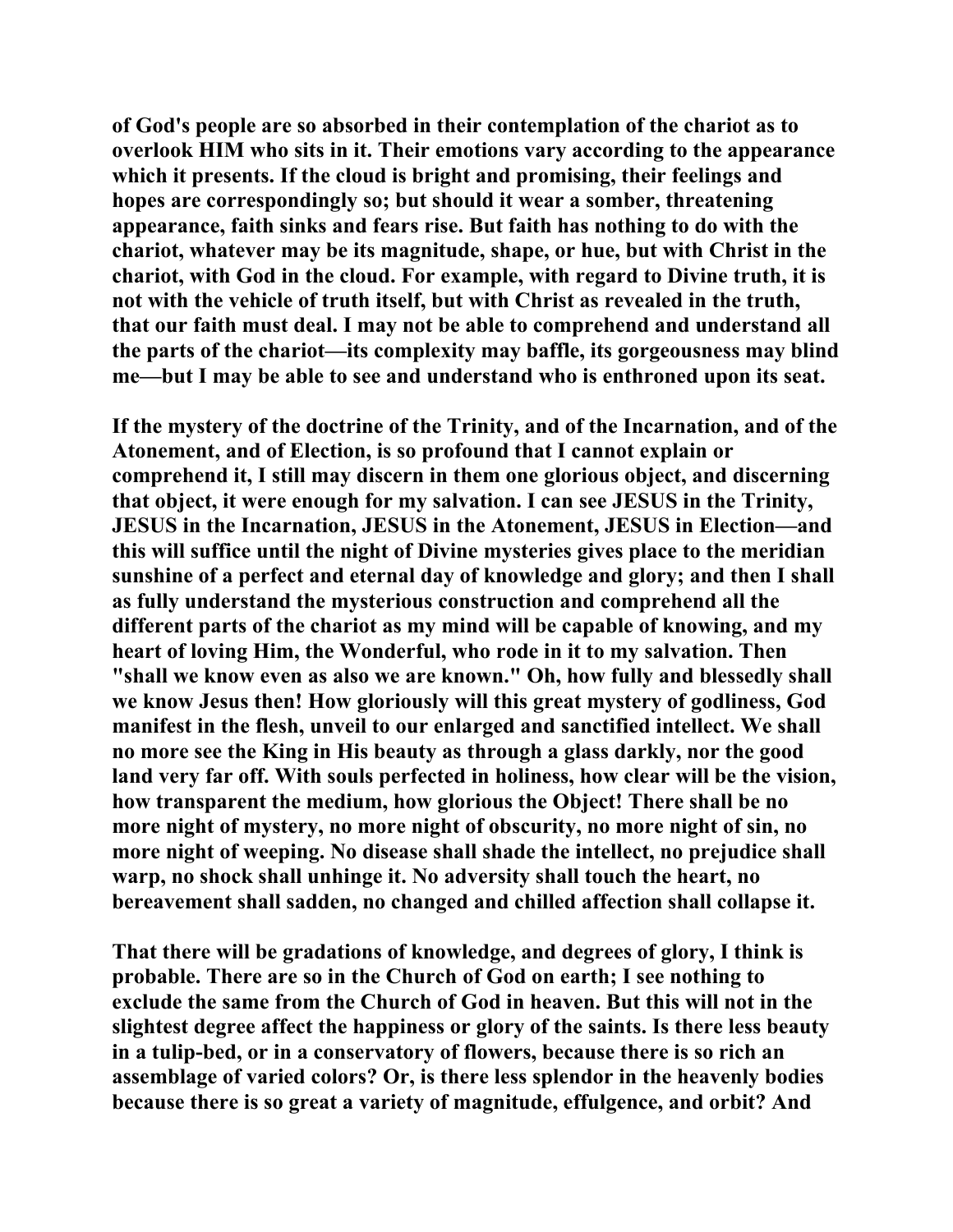**will there be less enjoyment, or less beauty, or less song amid the countless numbers who throng the temple above, because "one star differs from another star in glory?" Oh, no! The glory and the happiness of each will be full and perfect. Every spirit will possess a happiness and reflect a glory equal to its capacity. As two luminous bodies in the celestial system may shine in perfection, though in widely different orbits, and with different degrees of splendor—and as two streams, the rivulet and the river, may course their way through a landscape, the one gliding in simple, pensive beauty, the other rolling in majestic waves, and yet each filling its channel, both equally charming the eye, and declaring the glory of God; so the "spirits of just men made perfect" shall each one be a differing, yet a full, vessel of happiness, the image of God shining with full-orbed splendor in both, though with different intensity, and by each one shall Christ perfect to Himself endless praise.** 

**Oh, beloved, if we but reach that world of purity and of bliss, we shall be so satisfied with the orbit we roll in, the glory we emit, and the happiness we feel, as never to question the goodness or the righteousness of God in the sphere assigned us. Christ will then be all in all to us, and we shall be satisfied with all that Christ has done. I think that our bliss will be so complete, our joy so full, and our glory so resplendent, we shall scarcely be conscious that there is another saint fuller, happier, or more glorious than ourselves. Blessed world of glory! we long to be within your walls! Open, you everlasting doors, and admit us, that we may eat of the tree of life, and recline upon the sunlight banks of the crystal river that makes glad the city of our God. The Lord, too, is equally in all the providential clouds which unfold His government and trace our pilgrimage heavenward. It is our wisdom and our happiness to know that there is not an event or circumstance, a cloud or a sunbeam, in our personal history and experience, that is not a vehicle of Christ. He makes the clouds His chariot; and His providential dispensations, whatever their form or their hue, are His means of approaching and visiting us. "The Lord has his way in the whirlwind and in the storm, and the clouds are the dust of his feet." Fear not, O Christian traveler, that dark, lowering cloud rising above you. It grows large, and it looks threatening, and you think it will overtake and consume you before you have crossed the plain and reached the shelter. Tremble not! it will roll no thunder, it will flash no lightning. The cross of Christ is the great moral conductor of the Church of God. Around that cross, law and justice met in dreadful array. The thunderbolt struck and the lightning scathed the Son of God, and upon Him they spent their force. And now beneath the shelter of that cross, the penitent sinner may safely stand, and the darkest cloud, and the loudest thunder, and**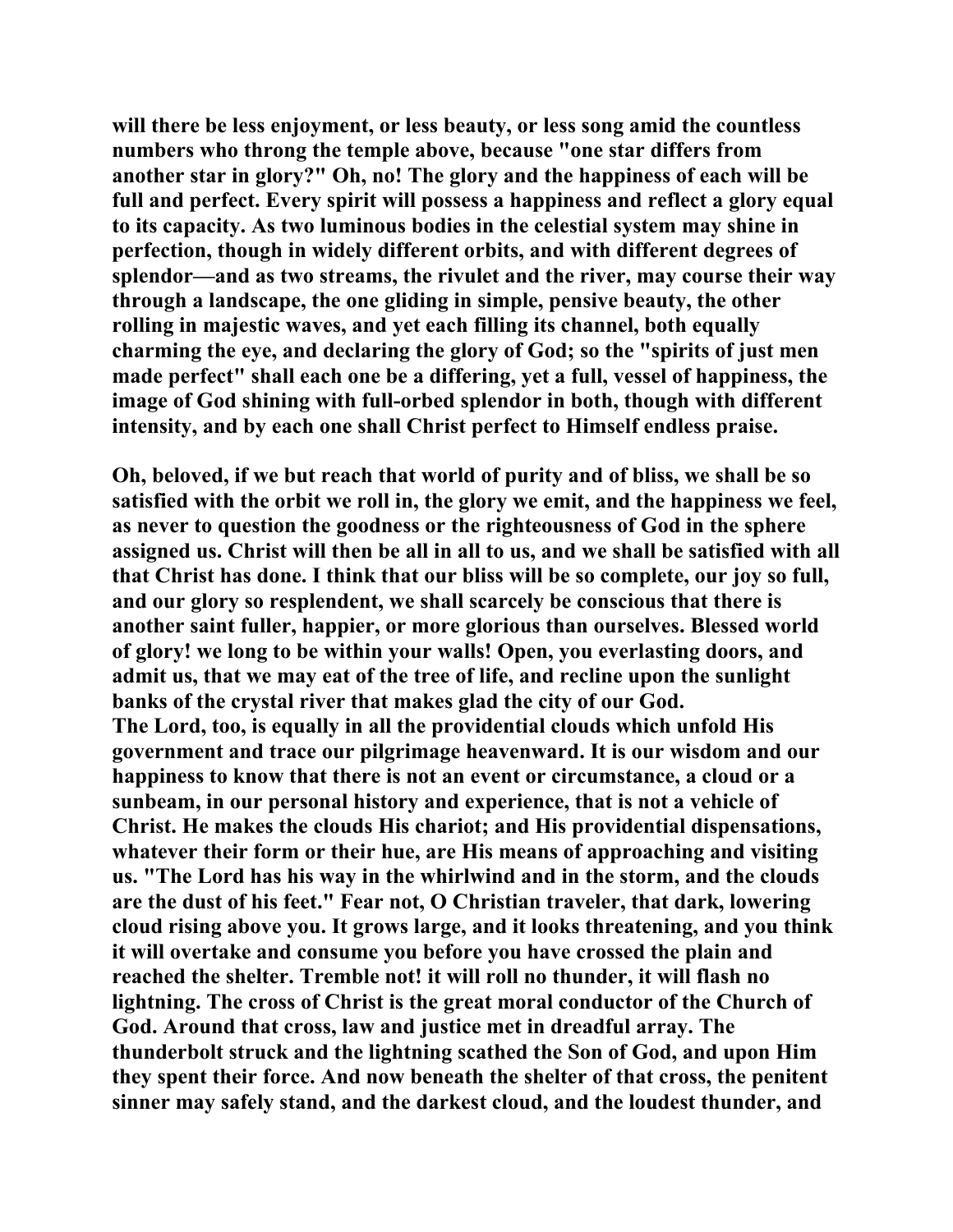**the most vivid lightning that gathers and reverberates and illumines above shall pass him by untouched, for there is now "no condemnation to them that are in Christ Jesus."** 

**Why, then, fear the dealings, and the leadings, and the chastenings of God in providence? That somber chariot that appears at your door, enters your abode, mounts into your chamber, is the chariot of love, the chariot of Jesus. Christ is in that adversity, Christ is in that loss, Christ is in that bereavement, Christ is in that sickness; in a word, that cloud, be its nature, its form, and its darkness what it may, is one of the twenty thousand chariots of God in which He rides to your help, in His excellency, on the sky. Oh, learn to see Christ and to deal closely with God in all His dispensations and dealings with you. No enemy bent on destruction, no foe armed with vengeance, sits in the cloudchariot that approaches you—it is your Father, your covenant God, your Redeemer. It is He to whose heart you are more precious than the universe, in whose eye you are more beauteous than angels, and on whose ear the accents of your voice fall with a melody infinitely surpassing the sweetest cherub before the throne.** 

**Look not, I beseech you, at the somber hue of the chariot, but rather at the love and loveliness and graciousness of Him who sits within it. It is your beloved Lord! His person is white and ruddy—human and divine. His countenance is brighter than the sun shining in its strength. His voice is gentle, tender, and winning, uttering the speech and the accent and the words of love. Then be not afraid. Christ will never send an empty chariot to His people. When His chariot lights at our door, we may be assured that He is in it. No angel, no ransomed spirit shall occupy the seat, but He Himself. Welcome, then, the visit of your gracious King. He comes laden with the "sure mercies of David," freighted with covenant blessings, and bearing the sweet grapes and the fragrant flowers gleaned from the vineyards and the paradise of heaven. He comes in this cloud to talk with and to manifest Himself to you, and to make you more intimately and personally acquainted with Himself, with His truth, and His love. Welcome Him to your dwelling, receive Him into your heart, and bid Him abide with you there, never to leave you more. Be not satisfied unless you observe the King in the chariot. This only will dispel your fears and reconcile you to the dispensation, however dark and painful it may be. The moment you realize, "You are near, O Lord," that moment your heaving, panting bosom will be at rest. The disciples feared as they entered into the cloud upon the mount of transfiguration, but discovering the Lord in it, their trembling was changed into confidence, their apprehension into joy,**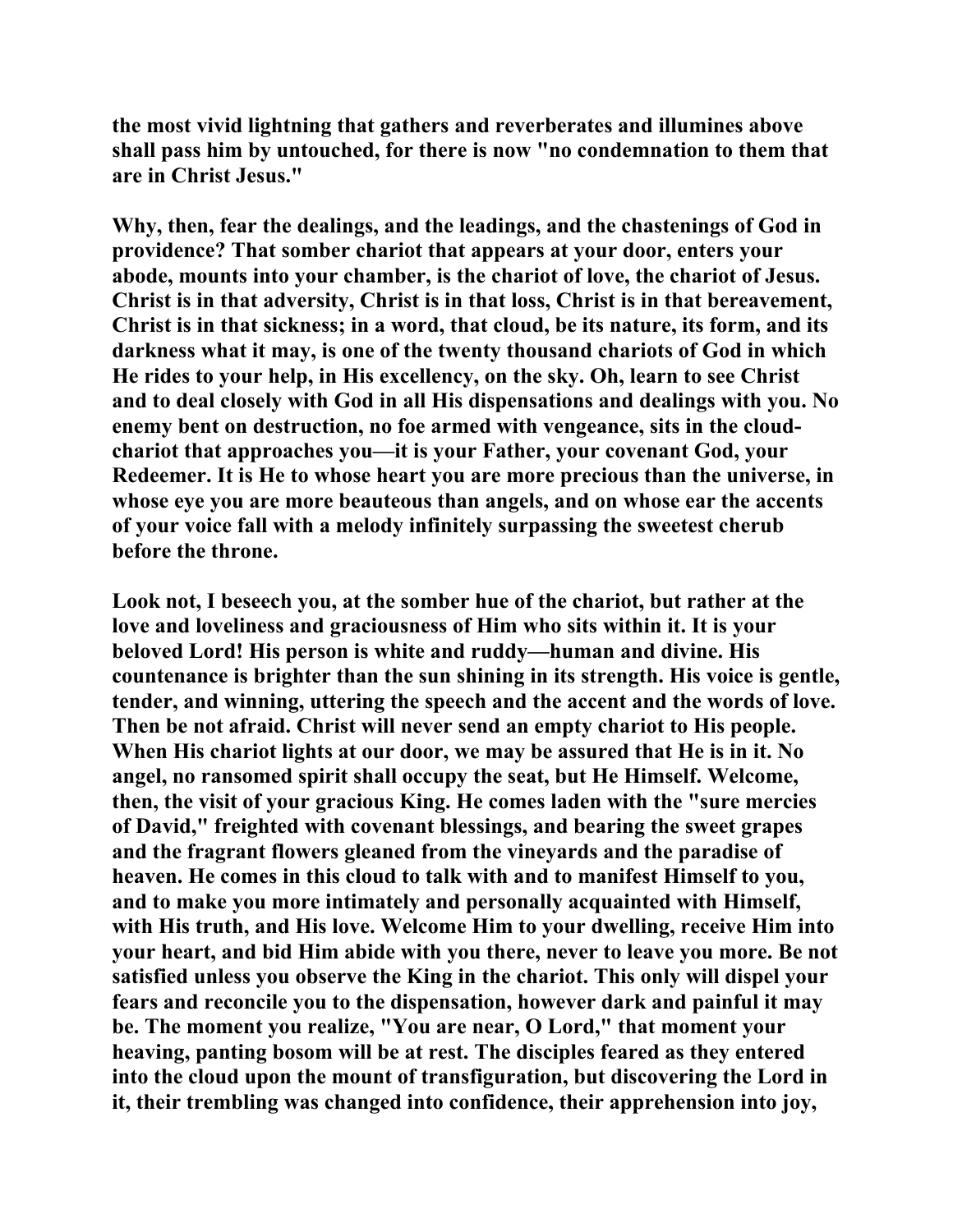**and they gladly would build their tabernacle on its summit, and no more descend to the toil and the strife below.** 

**Beloved, are you entering some overshadowing cloud trembling and apprehensive? Fear not! Your Lord is in it, and a Father's voice of love shall speak to you from out its veiling shadows, saying, "When you pass through the waters, I will be with you; and through the rivers, they shall not overflow you: when you walk through the fire, you shall not be burned; neither shall the flame kindle upon you. For I am the Lord your God, the Holy One of Israel, your Savior." Glorious cloud that enshrines the form of my redeeming God! Welcome, you coming chariot, that brings Jesus near to my soul. Your vesture is dark, your form gigantic, your appearance threatening, but my heart shall not fear, nor my faith falter, for in this will I be confident, that He makes the clouds His chariot, and in this chariot comes my Savior to shelter, to soothe, and to bless me. Truly, "there is none like unto the God of Jeshurun, who rides upon the heaven in your help, and in his excellency in the sky. The eternal God is your refuge, and underneath are the everlasting arms."** 

**Before long another chariot will appear at your door—the chariot sent to bear you home to God, to Christ, to heaven. We know not what form this messenger will assume—whether it will be Christ's state-chariot, which shall convey Him in person to us, or whether it shall be Christ's chariot of death, which will convey us to Him; but this we believe, and are assured of, that in a very little while and we shall see the Lord, and be with Him forever. The chariot is preparing for us, let us be preparing for the chariot. Let us so live detached from, and above, the world, and creatures, and earthly delights; let us so live in fellowship with God, and in communion with Divine and eternal things, that when the Lord's chariot gently knocks at our door, we may have nothing to do but to step into it and away to heaven! Aged saint! are you looking through the window and the lattice of your frail tabernacle, exclaiming, "Why is his chariot so long in coming? why tarry the wheels of his chariot?"** 

**Be patient and trustful; the Lord's time is best, and before long you shall exclaim, "It is the voice of my Beloved that knocks! the Master is come and calls for me. Earth, farewell! friends, farewell! parents, kindred, wife, children, home, farewell! Sorrow, suffering, trial, sin, farewell! I go to be with Jesus forever!" And then a cloud of glory shall receive you out of their sight, and so shall you forever be with the Lord.**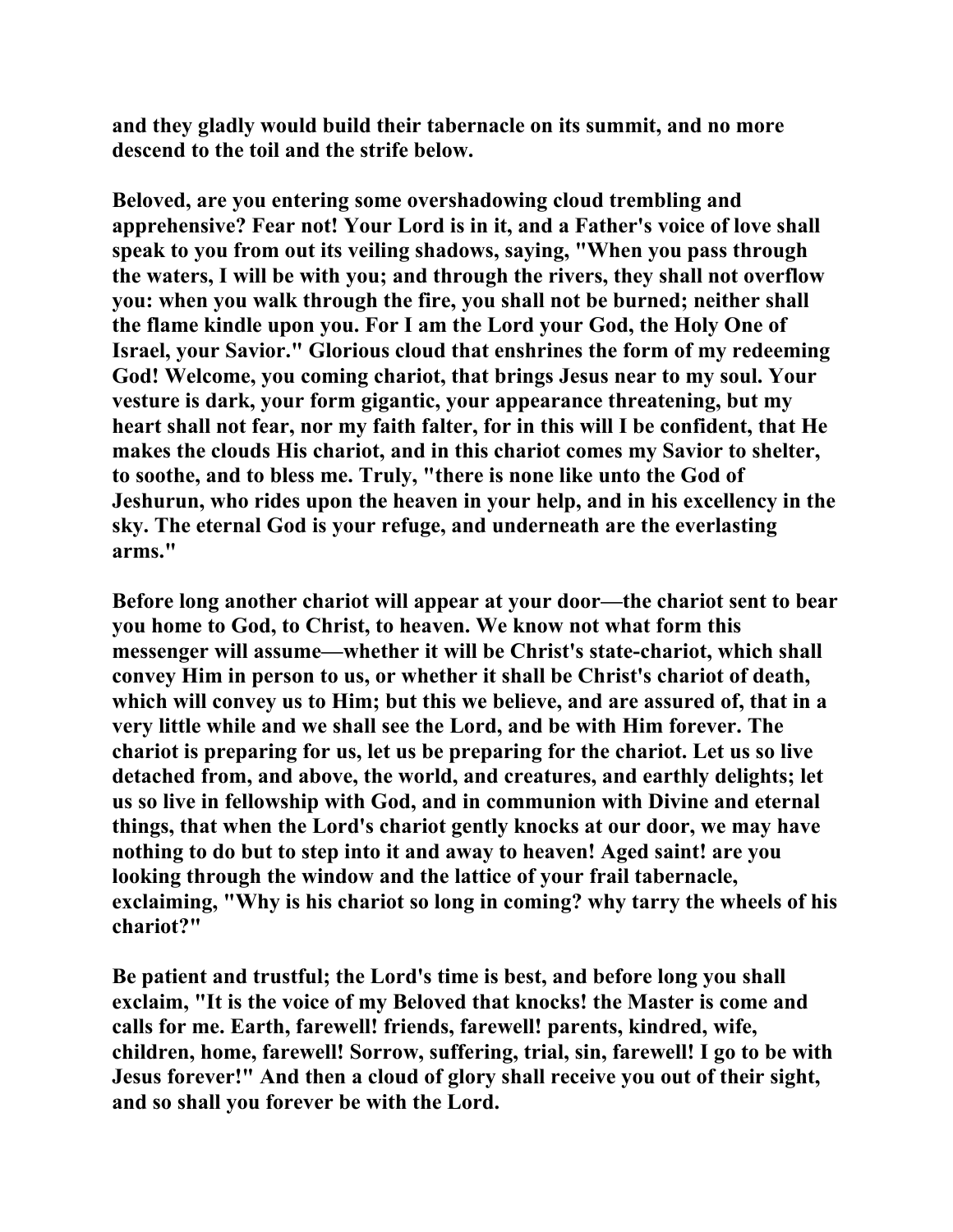## **Trial, a Help Heavenward**

**"That we must through much tribulation enter into the kingdom of God."—Acts 14:22.** 

**There are few things in the spiritual history of the child of God more really helpful heavenward than sanctified trial. He treads no path in which he finds aids more favorable to advancement in the divine life, circumstances which more contribute to the development and completeness of Christian character,—the teaching, the quickening, the purifying,—than the path of hallowed sorrow—sorrow which a covenant God has sent, which grace sanctifies, and which knits the heart to Christ. The atmosphere is not more purified by the electric storm, nor the earth more fructified by the descending rain, than is the regenerate soul advanced in its highest interests by the afflictive dealings in God's government of His saints. "Sweet are the uses of adversity" to an heir of heaven. Its form may appear "ugly and venomous" for "no chastening for the present seemeth joyous but grievous;" but nevertheless it "bears a precious jewel in its head"—for "afterward it yieldeth the peaceable fruit of righteousness unto them which are exercised thereby." Affliction is to the believer what the wing is to the lark, and what the eye is to the eagle,—the means by which the soul mounts in praise heaven-ward, gazing closely and steadily upon the glorious Sun of righteousness. Chastening seals our sonship, sorrow disciplines the heart, affliction propels the soul onward. We should have a more vivid conception of the power of affliction as an ingredient of holiness if we kept more constantly in remembrance the fact that all the afflictive, trying dispensations of the believer are covenant dispensations—that they are not of the same character nor do they produce the same results as in the ungodly. They are among the "sure mercies of David." In the case of the unregenerate, all afflictions are a part and parcel of the curse, and work naturally against their good; but in the case of the regenerate, they are, in virtue of the covenant of grace, transformed into blessings, and work spiritually for their good. Just as the mountain stream, coursing its way, meets some sanative mineral by which it becomes endowed with a healing property, so afflictions, passing through the covenant, change their character, derive a sanctifying property, and thus become a healing medicine to the soul.** 

**Thus we find tribulation the ancient and beaten path of the Church of God.**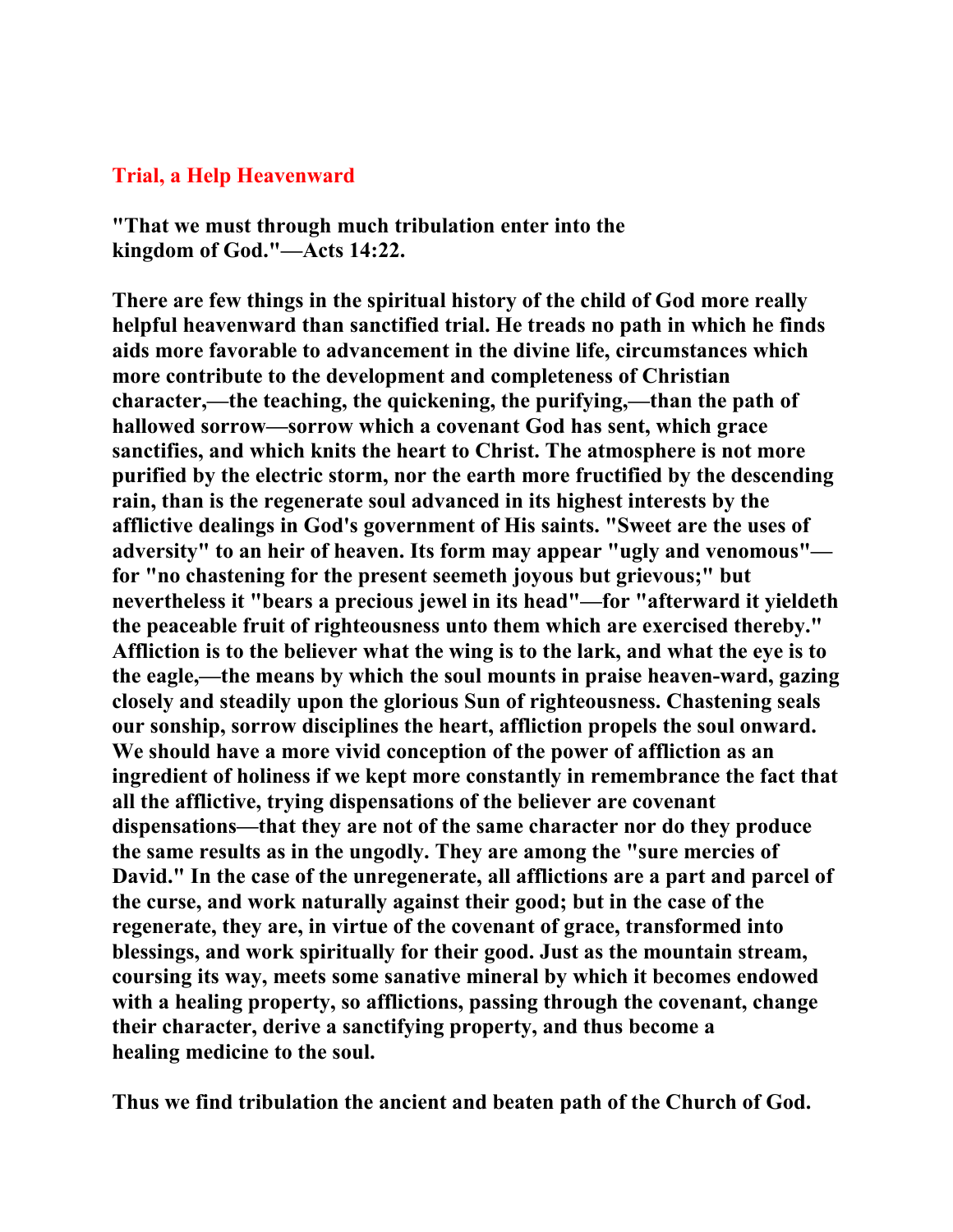**"A great cloud of witnesses" all testify to sorrow as the ordained path to heaven. Both Christ and His apostles gently forewarned the saints that "in the world they should have tribulation," and that it was "through much tribulation we must enter the kingdom of God." Here may be descried the trail of the flock, and, yet more deeply and visibly imprinted, the footsteps of the Great Shepherd of the sheep, "leaving us an example that we should follow His steps." Who, then, with Christ in his heart, the hope of glory, would wish exemption from what is common to the whole Church of God? Who would not sail to glory in the same vessel with Jesus and His disciples, tossed though that vessel be amidst the surging waves of life's troubled ocean? All shall arrive in heaven as last, "some on boards, some on broken pieces of the ship, but all safe to land." It is not necessary, beloved reader, that in a chapter devoted to an exposition of the blessings which flow from sanctified trial, we enumerate all, or even any, of the varied forms which trial assumes. The truth with which we have now to do is the impetus trial gives to the soul heavenward—the friendly hand it outstretches to assist the Christian pilgrim to his shrine, the traveller to his journey's end, the child to his Father's house. Our first remark, then, with regard to trial is, that it is a time of spiritual instruction, and so a help heavenward. It is not blindly but intelligently, that we walk in the ways of the Lord, and are travelling home to God. Great stress is laid by the Holy Ghost in the writings of the apostle upon the believer's advance in spiritual knowledge. In his prayer for the Ephesian saints he asks for them, that "the God of our Lord Jesus Christ, the Father of glory, may give unto you the spirit of wisdom and revelation in the knowledge of Him: the eyes of your understanding being enlightened." In another place he exhorted the saints to "grow in grace and in the knowledge of our Lord Jesus Christ." In his own personal experience he sets no limit to his spiritual knowledge: "that I might know Christ," was the great aspiration of his soul, and he "counted all things but loss for the excellency of the knowledge of Christ Jesus his Lord." Now, the school of trial is the school of spiritual knowledge. We grow in a knowledge of ourselves, learning more of our superficial attainments, shallow experience, and limited grace. We learn, too, more of our weakness, emptiness, and vileness, the ploughshare of trial penetrating deep into the heart and throwing up its failed iniquity. And oh, how does this deeper self-knowledge lay us low, humble and abase us; and when our self-sufficiency and our self-seeking and our self-glorying is thus mowed down, then the showers of the Saviour's grace descend "as rain upon the mown grass," and so we advance in knowledge and holiness heavenward. Trial, too, increases our acquaintance with Christ. We know more of the Lord Jesus through one sanctified affliction than by all the treatises the human pen**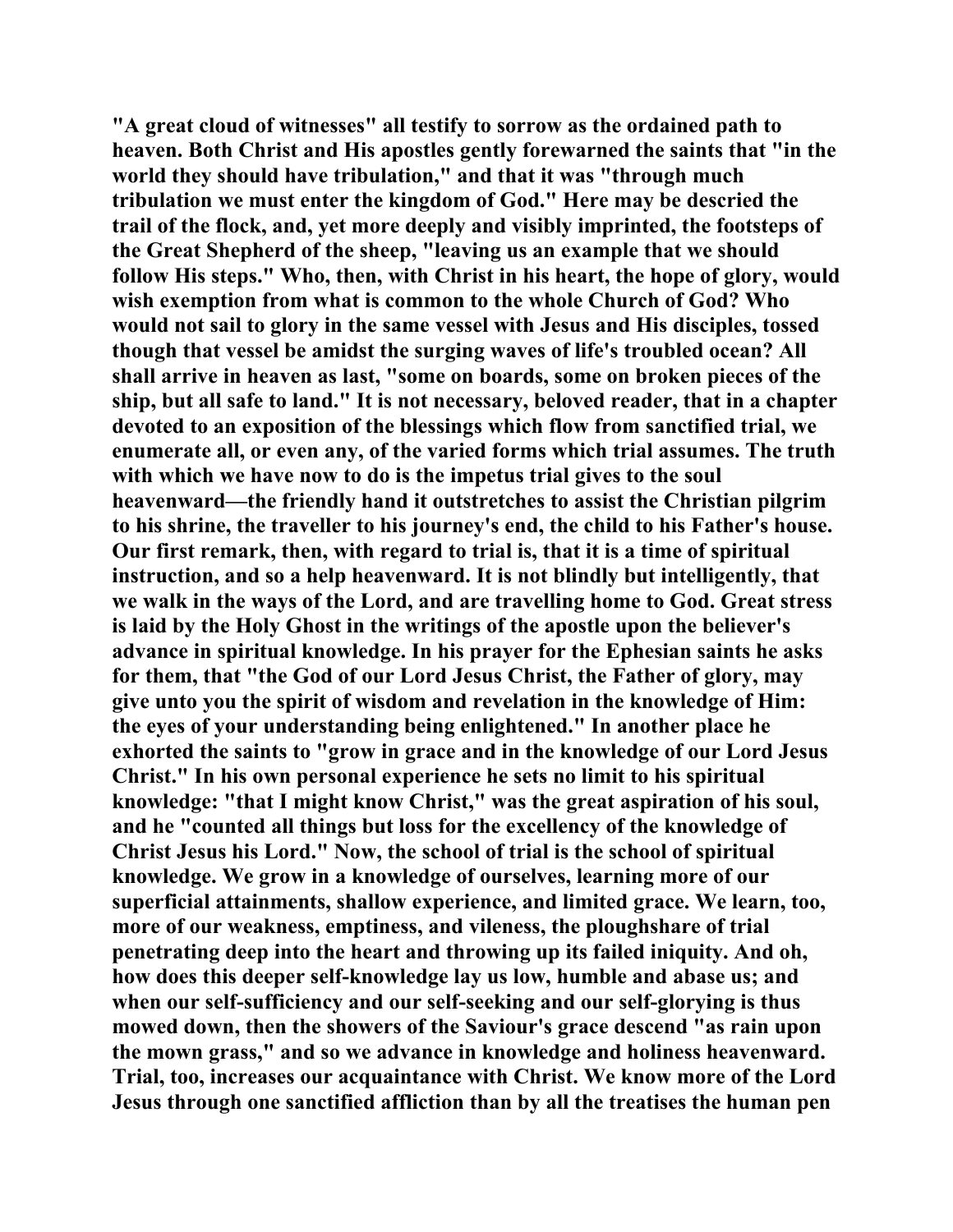**ever wrote. Christ is only savingly known as He is known personally and experimentally. Books cannot teach Him, sermons cannot teach Him, lectures cannot teach Him; they may aid our information and correct our views, but to know Him as He is, and as we ought, we must have personal dealings with Him. Our sins must bring us to His blood, our condemnation must bring us to His righteousness, our corruptions must bring us to His grace, our wants must bring us to His fullness, our weakness must bring us to His strength, our sorrow must bring us to His sympathy, and His own loveliness and love must attract us to Himself. And oh, in one hour, in a single transaction, in a lone sorrow, which has brought us to Jesus, who can estimate how rapidly and to what an extent we have grown in a knowledge of His person and work, His character and love? I need not enlarge upon other branches of spiritual knowledge which trial promotes—how it increases our personal intimacy with God as our loving Father and Friend; and how it opens our understanding to discern the deep things of God in the Scriptures, so that the Bible in the hour of affliction appears like a new revelation to us. Oh yes, times of trial are times of growth in experimental knowledge. We see God and Jesus and truth from new standpoints, and in a different light, and we thank the Lord for the storm which dispelled the mist that hid all this glory, unvailing so lovely a landscape and so serene a sky to our view. Beloved, is the Lord now bringing your religion to the touchstone of trial, testing your experience and knowledge and faith in the crucible? Be calm in the assurance that He but designs your advance in an experimental acquaintance with Himself, and His gospel, and that you shall emerge from it testifying, "I have seen more of my own vileness, and known more of Jesus, have penetrated deeper into the heart of God, have a clearer understanding of revealed truth, and have learned more of the mysteries of the divine life, on this bed of sickness, in this time of bereaved sorrow, in this dark cloud that has overshadowed me, than in all my life before." "Blessed is the man whom you chasten, O Lord, and teach him out of your law." Oh yes, we learn God's power to support, His wisdom to guide, His love to comfort us, in a degree we could not have learned but in the way of trial!** 

**Trial quickens us in prayer, and so effectually helps us heavenward. The life of God in the soul on earth is a life of communion of the soul with God in heaven. Prayer is nothing less than the Divine nature in fellowship with the Divine, the renewed creature in communion with God. And it would be as impossible for a regenerate soul to live without prayer, as for the natural life to exist without breathing. And oh, what a sacred and precious privilege is this!—is there one to be compared with it? When we have closed the door,—**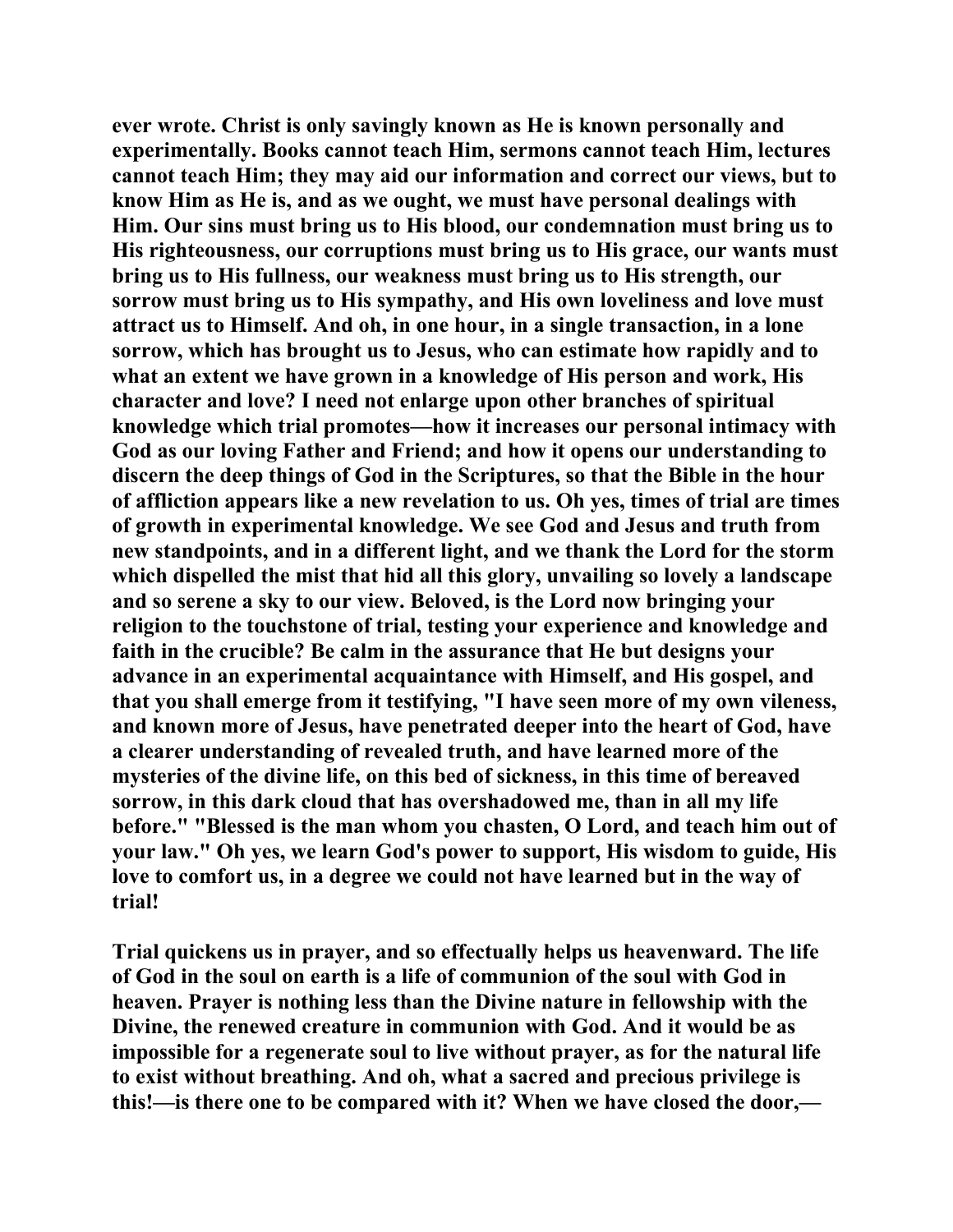**for we speak now of that most solemn and holy habit of prayer, private communion,—and have shut out the world, and the creature, and even the saints, and are closeted in personal, solemn, and confiding audience with God, what words can portray the preciousness and solemnity of that hour! Then is guilt confessed, and backslidings deplored, and care, unburdened, and sorrow unvailed, and pardon sought, and grace implored, and blessings invoked, in all the filial trustfulness of a child unbosoming itself in the very depths of a father's love, pity, and succour. But precious and costly as is this privilege of prayer, we need rousing to its observance. Trial is eminently instrumental of this. God often sends affliction for the accomplishment of this one end—that we might be stirred up to take hold of Him. "Lord, in trouble have they visited you, they poured out a prayer when your chastening was upon them." To whom in sorrow do we turn, to whom in difficulty do we repair, to whom in want do we fly but to the, Lord? If in prosperity we have "grown fat and kicked," if when the sun has shone upon us we have walked independently and proudly and distantly, now that affliction has overtaken us we are humbled and prostrate at His feet; retrace our steps, return to God, and find a new impulse given to, and a new power and meetness and soothing in, communion with God. Be assured of this, my reader, there is no help heavenward like unto PRAYER. There is no ladder the rounds of which will bring you so near to God, there are no wings the plumage, of which will waft you so close to heaven as prayer. The moment you have unpinioned your soul for communion with God,—let your pressure, your sorrow, your sin be what it may,—that moment your heart has quitted earth and is on its way heavenward. You are soaring above the region of sorrow and battle and sin, and your spirit is expatiating beneath a purer, happier, sunnier sky. Oh the soothing, the strengthening, the uplifting found in prayer beneath the cross! Thus trial helps us heavenward by quickening us to devotion, by stirring us up to closeness of walk. Child of God! want you speedier advance, heavenward? Seek it in closer converse with God. Oh, what mighty power has prayer! It has controlled the elements of nature, has stopped the sun in its course, has stayed the arm of God! A man mighty in the prayer of faith is clothed with an invincible panoply, is in possession of a force which Omnipotence cannot resist, for he has "power with God and prevails." Oh, turn your difficulty into prayer, turn your sorrow into prayer, turn your want into prayer, turn your very sins and backslidings into confession, supplication, and prayer, and on its wing your soul shall rise to a region of thought and feeling and fellowship close to the very gates of heaven. Lord, we thank You for the sacred privilege of prayer,—we thank You for the mercy-seat, sprinkled with blood, the place of prayer,—we thank You for Jesus' precious**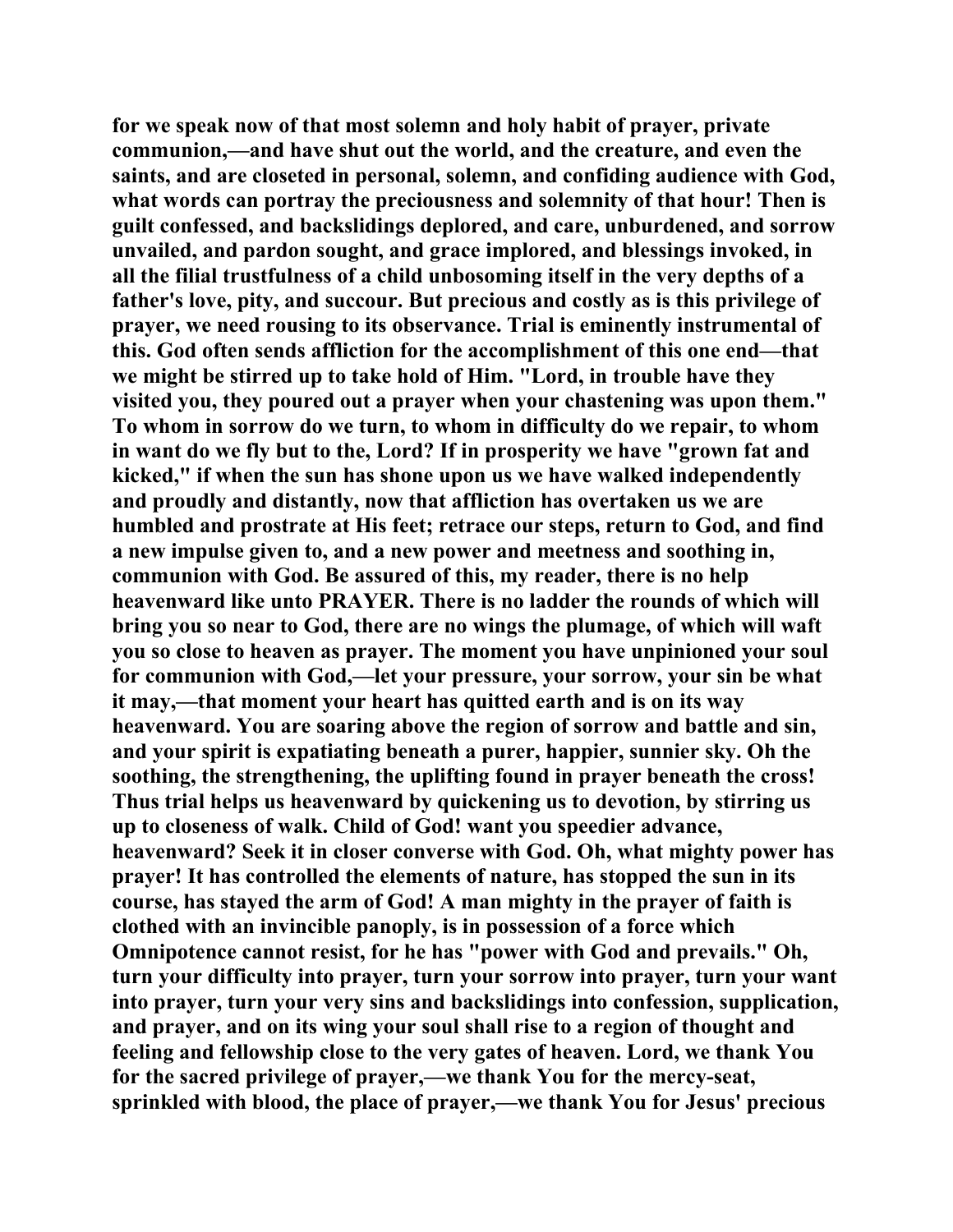**name, our only plea in prayer,—we thank You for the divine grace of prayer,—and not less, Lord, do we praise You for the trial, the suffering, the sorrow which stimulates our languid spirit, and wakes our dormant heart to the holy, earnest exercise of prayer!** 

**Trials are necessary to wean us from the world. Perhaps nothing possesses so detaching, divorcing an effect in the experience of the Christian as affliction. The world is a great snare to the child of God. Its rank is a snare, its possessions are a snare, its honours are a snare, its enterprises are a snare, the very duties and engagements of daily life are a snare, to a soul whose citizenship is in heaven, and whose heart would fain be more frequently and exclusively where Jesus, its treasure, is. Oh, how the things that are seen vail the things that are not seen!—how do things temporal banish from our thoughts and affections and desires the things that are eternal! Why does the sun appear so small an orb, so minute a speck to our eye? Simply because of its remote distance. Oh, is it not thus that Christ with His surpassing loveliness, and heaven with its winning attractions, and eternal things with their profound solemnity, and communion with God in Christ, so soothing and precious, are objects so dim and superficial just because we of the earth earthy, live at so great a distance from God, and allow the influence, of the world an ascendancy over us so supreme and absorbing? But God in wisdom and mercy sends us trial to detach us from earth, to lessen our worldlymindedness, more deeply to convince us how empty and insufficient is all created good when His chastening is upon us, to intensify our affection for spiritual things, and to bring our souls nearer to Himself. "Take away the dross from the silver, and there shall come forth a vessel for the finer," (Prov. 25:4.) "I will turn my hand upon you, and purely purge away your dross, and take away all your sin," (Isa. 1:25.) Oh, when the heart is chastened and subdued by sorrow, when the soul is smitten and humbled by adversity, when death bereaves, or sickness invades, or resources narrow, or calamity in one of its many crushing forms lights heavily upon us, how solemn, earnest, and distinct is the voice of our ascended Redeemer, "If ye be risen with me, seek those things which are above, where I sit at the, right hand of God. Set your affections on things above, not on things on the earth. I am your Treasure, your Portion, your All. Sharers of my resurrection-life, you are partakers of its holy, quickening power, and its heaven-bestowing blessings. Soon to be with me in glory, let your heart travel thitherward, and in its loosenings from earth, its divorcements from the creature cultivate the mind of my holy apostle, who desired to depart and be with me." Oh that to this touching appeal our hearts may respond, "Lord, whom have I in heaven but You? and**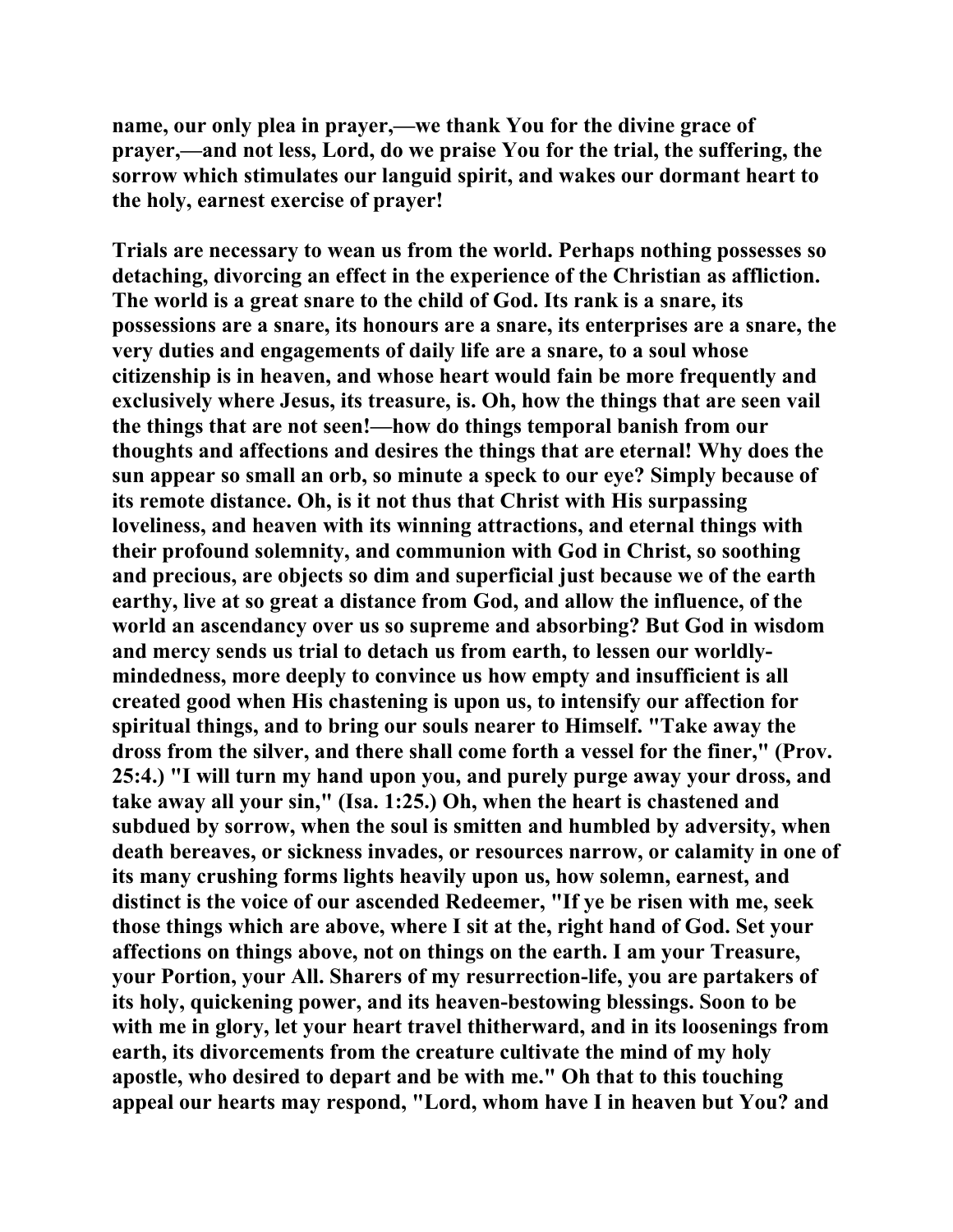**there is none upon earth that I desire beside You. You have stricken and wounded and laid me low, but You will comfort, heal, and raise me up again. Righteous are You, O Lord, when I plead with You; yet let me talk with You of Your judgments. Let this trial detach me from the world, wean me from my idols, transfer my heart to You, and speed my soul with a quicker step heavenward." Thus the heart, crusted by the continuous influence of earthly things, is mellowed by sorrow, through the sanctifying power of the Holy Ghost, and then the Word becomes more fruitful, and the Lord Jesus growing more precious, and conformity to God more promoted, earth recedes and heaven approaches, and we exclaim in the words of the Psalmist, "Before I was afflicted I went astray: but now have I kept your word. It is good for me that I have been afflicted; that I might learn your statutes." Thus, "afflictions are God's most effectual means to keep us from losing our way to our heavenly rest. Without this hedge of thorns on the right hand and on the left, we should hardly keep the way to heaven. If there be but one gap open, how ready are we to find it and turn out at it! When we grow wanton, or worldly, or proud, how do sickness or other afflictions reduce us! Every Christian, as well as Luther, can call affliction one of his best schoolmasters; and with David may say, 'Before I was afflicted I went astray: but now have I kept your word.' Many thousand rescued sinners may cry, O healthful sickness! O comfortable sorrow! O gainful losses! O enriching poverty! O blessed day that ever I was afflicted! Not only the green pastures and still waters, but the rod and staff, they comfort us. Though the Word and the Spirit do the main work, yet suffering so unbolts the door of the, heart, that the Word hath easier entrance." The moral purity of heart which chastened trial produces must have a distinct and prominent place in this enumeration of helps heavenward. Holiness, as it is an essential element of heaven, becomes an essential element in our spiritual meetness for its enjoyment. The inspired declaration is as solemn as it is emphatic, "Holiness, without which no man shall see the Lord." The beautiful beatitude of our Savour embodies and enforces the same truth, "Blessed are the pure in heart, for they shall see God." Let us not, beloved, mistake this character. It is of infinite moment to us that we properly understand it. It is emphatically "the pure in HEART"—not the informed in judgment, not the reformed in life, not the orthodox in creed, not the apostolic in worship; all these things may exist, as did the outward ritualism of the Pharisees, apart from inward sanctification. But the "pure in heart"—that is, those whose hearts are sprinkled with the cleansing blood of Jesus, sanctified by the indwelling of the Spirit, growing in a hatred to, and in a disenthralment from, the power of indwelling sin—who feel its existence, mourn its power, loathe its taint, and pray and strive for holiness;—such shall see God. They**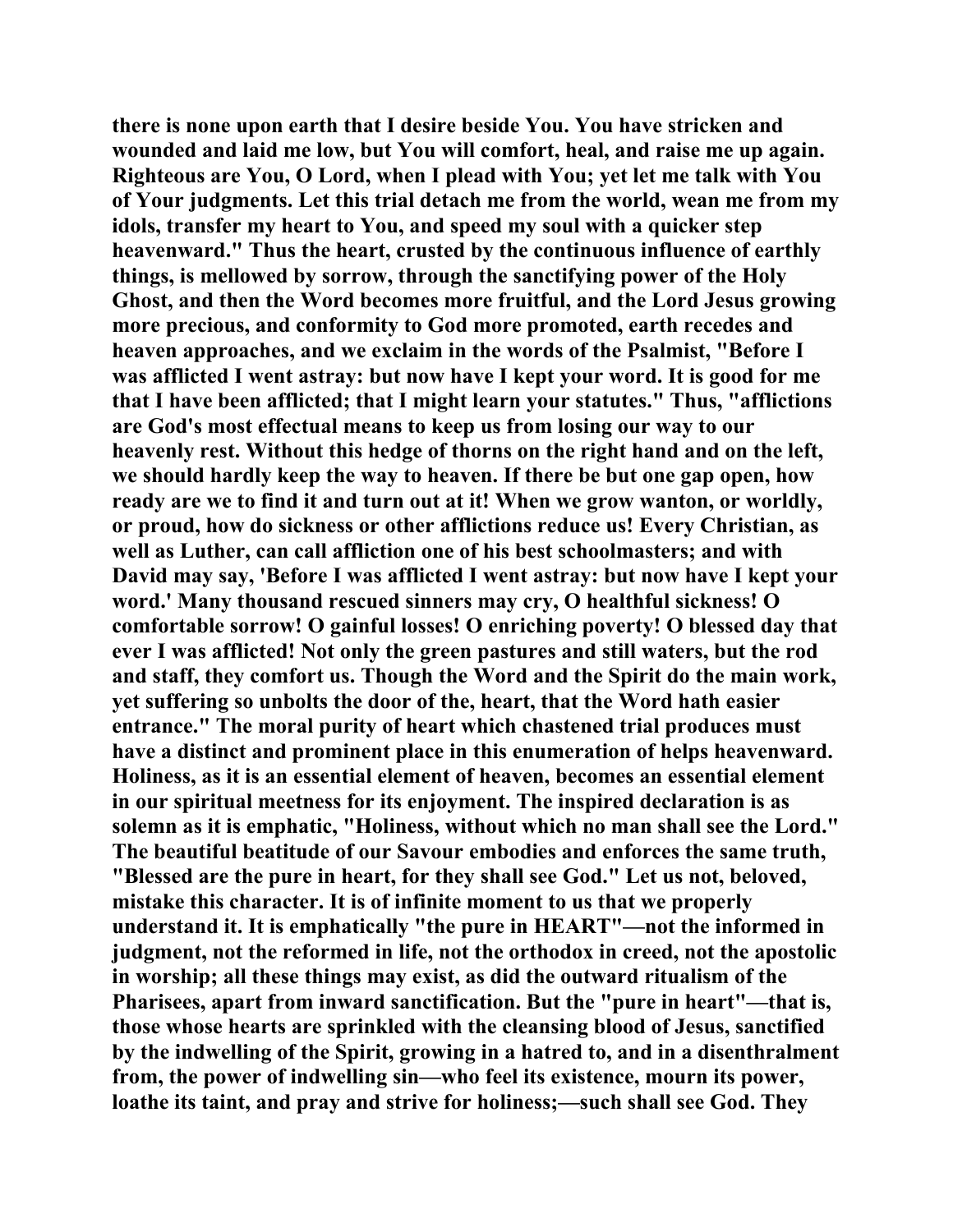**shall see Him now in Christ, in the gospel, and in the gracious manifestations of His love. And they shall see Him hereafter without a cloud to shade, or a sin to mar, or a sorrow to sadden, or a moment to interrupt the blessed vision. Oh, with a prospect so full of glory, so near and so certain, who that loves the Savour would not strive after more of that purity of heart, clad in which, and through whose medium, we shall behold God for ever, as revealed and seen in Christ Jesus? To this end let us welcome God's purifying agent—sanctified trial. When He causes us to walk in the midst of trouble, let us be submissive, humble, obedient. Resignation to the Divine will secures the end God intends to accomplish—our personal and deeper holiness. So long as we cherish an unsubmissive, rebellious spirit, the medicine will not cure, the, lesson will not instruct, the agent will not work its mission; in a word, our purity of heart will not be promoted. In the words of Rutherford, "When God strikes, let us beware of striking back again; for God will always have the last blow." When His uplifted hand lights upon us, let us not fly up into His face as the chaff, but fall down at His feet as the wheat. Thus, if we "humble ourselves under the mighty hand of God, He will exalt us in due time;" and in the school of His most trying dispensations we shall learn the sweetest lessons of His love. Such, then, may be denominated "the pure in heart." Perfect freedom from sin, the entire extermination of indwelling evil, root and branch, is not the idea which our Lord here inculcates. This can only be affirmed of Christ Himself, of unfallen angels, and of the spirits of just men made perfect. Therefore, let no dear child of God, desiring internal holiness, thirsting and struggling for purity of heart, be cast down or discouraged in the conflict by the daily, the hourly consciousness and working of existing impurity. There may be real holiness in the midst of innate unholiness; purity encircled by indwelling impurity; an intense thirst, an ardent prayerfulness for sanctification, and some measure of its attainment, in a soul far, very far, from having arrived at a state of perfect and entire sinlessness. Does not the earnest desire, for holiness, and the constant struggle for sanctification, prove the existence and indwelling power of evil in the saints of God? Most assuredly. And the Lord the Spirit discovers to us more and more of the inbeing and evil of sin, unveils to us more vividly the chambers of abomination, that we may be the more intently set upon the great work of sanctification, that we may deal more closely with the blood, and be more earnest and importunate in our cry, "Create in me a clean heart, O Lord, and renew a right spirit within me." "As a thing is said to be pure though it may have some dross cleaving to it, as is pure gold when it is digged out of the mine, though there be much dross in it; and we say it is pure air though for a time there be fogs and mists within it;** 

**and it is pure water though there be some mud at the bottom; a man may be**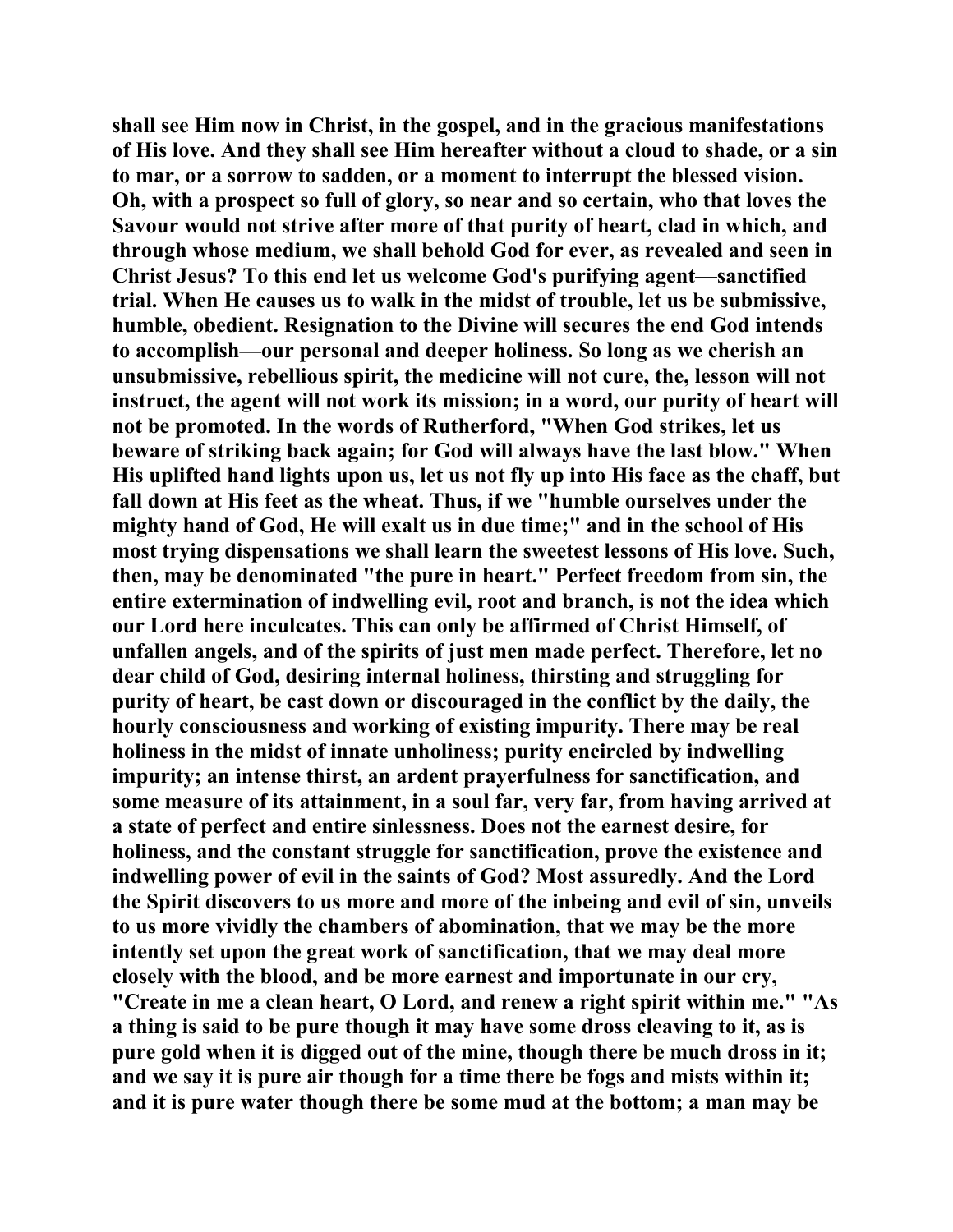**said to have a pure heart though there be a cleaving of much dross to it. Holy men have a fountain of original corruption in them, and from this fountain sins arise continuously, as the scum in the pot; but as in wine, or honey, or water, though the scum arise, yet still it purifieth itself; contrarily in men of impure hearts the scum ariseth, but it seethes not. 'She wearied herself with lies, and her great scum went not forth out of her,' (Ezek. 24:12.) Holy men have their scum arising in their hearts, as well as the wicked; but here is the difference, wicked men's scum seethes in and mingles together, but men of pure heart have a cleansing and purifying disposition, that casts out whatever evil comes, though it be constantly rising; though it be many times mixed, he still washes himself again; he cannot endure it; he does not, as the sinner, delight in it. But notwithstanding this boiling out of evil, he is a man of a pure heart; yet may sin cleave to a man as dross to the silver, but it mingles not with the regenerate heart, nor that mingles with it, no more than oil and water do, which though they touch they do not mingle together." There is much truth and deer acquaintance with the human heart and the mystery of the divine life in these quaint remarks, quoted from an old divine, which may instruct and comfort those of the "pure in heart" who are often cast down by the working of indwelling sin.** 

**If, then, trial is the believer's pathway to heaven,—if the afflictive dealings of our heavenly Father are designed to accelerate our progress in that path,—if, in the words of Leighton, God never had one son without suffering, and but one without sin,—if in sorrow the Savior is endeared, and sin is embittered, and the world is loosened, and the soul, chastened and purified, is matured for glory,—if, in a word, this gloomy portal of tribulation through which I pass terminates my night of weeping, and ushers me into a world where I shall bask in the young beams of a morning of joy, sickle the golden fruit of the seed which often in tears I now sow to the Spirit, lay my weary, panting soul on the bosom of my Savour, and weep and sigh and sin no more forever—then welcome, thrice welcome, sorrow! Welcome my Saviour's yoke, His burden, His cross! Welcome the discipline of the covenant, the seal of my sonship, the dealings of my God! If this be the path to glory, this the evidence of adoption, this the example my Savour has left me, and this the help heavenward which sanctified trial brings—the steps by which I climb, the wings with which I mounts the door through which I enter as a sinner pardoned through the blood and justified by the righteousness of Christ—then, oh then, my Father, YOUR WILL, NOT MINE, BE DONE!** 

**"Jesus, 'tis my aim divine,**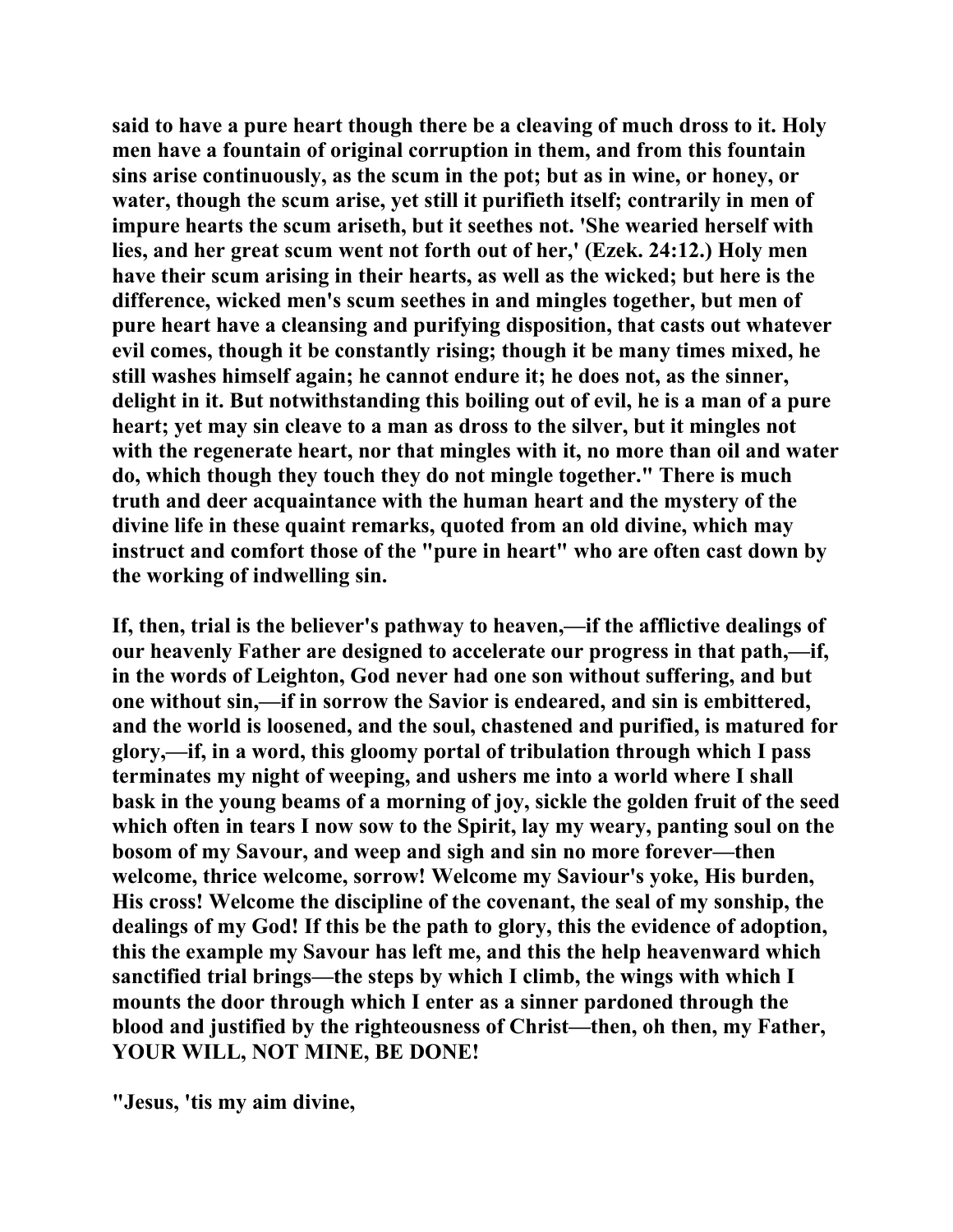**Hence to have no will but Thine; Let me covenant with Thee, Thine for evermore to be: This my prayer, and this alone, Savour, let Your will be done!** 

**"Thee to love, to live to Thee, This my daily portion be; Nothing to my Lord I give, But from Him I first receive: Lord, for me Your blood was spilt Lead me, guide me, as Thou wilt.** 

**"All that is opposed to Thee, Howsoever dear it be, From my heart the idol tear, Thou shalt have no rival there; Only Thou shalt fill the throne: Savour, let Your will be done.** 

**"Wilt Thou, Lord, in me fulfill All the pleasure of Your will; Thine in life, and Thine in death, Thine in every fleeting breath, Thou my hope and joy alone: Savour, let Your will be done."** 

## **BONDS LOOSED**

**"O Lord, truly I am your servant; I am your servant, and the son of your handmaid: you have loosed my bonds."—Psalm 116:16.** 

**In nothing are there found to exist greater opposites, stronger points of contrast, than in the Christian character. The reason is obvious to a spiritual mind. The believer is composed of two natures essentially different, incessantly antagonistic, and eternally irreconcilable. Nothing can be more diametrically opposed in their character and actings than the divine and the human, the renewed and the unrenewed nature that is in the believer. A partaker of the new and divine nature through grace, and thus a child of God**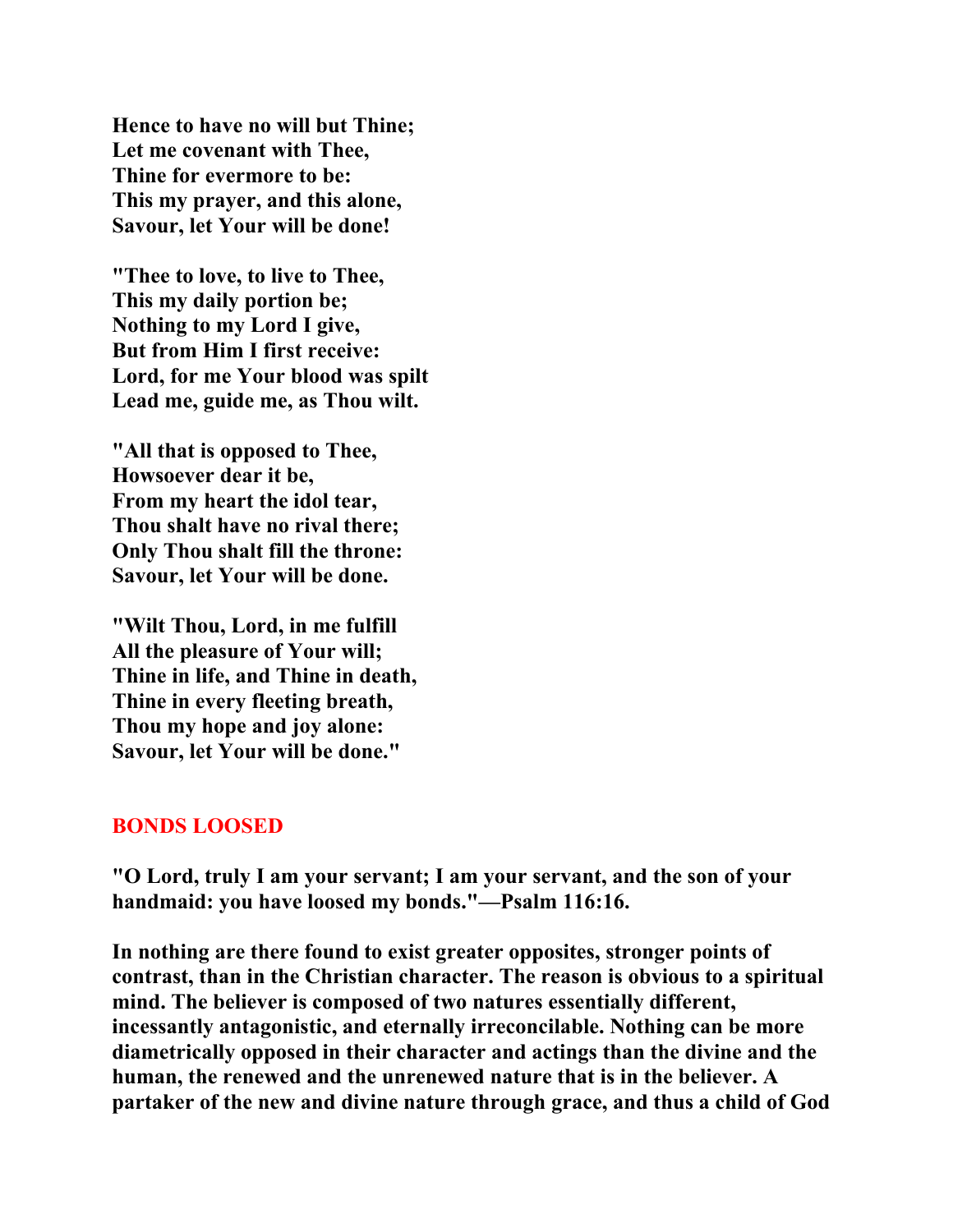**and an heir of heaven, he still is imprisoned and fettered by the old and fallen nature from which there is no release until the Master comes and calls for him. Now these two and opposite natures must be in perpetual hostility the one to the other. "What will you see in the Shulamite? As it were the company of two armies." Such is the spectacle which every child of God presents. The existence of these opposite principles of nature and grace, of sin and holiness, in the same individual must necessarily lead to much that is inexplicable and perplexing to those not thoroughly initiated into the mysteries of the divine life. To the eye of such a one, and not less visible to him within whose heart the conflict rages, there are often apparent discrepancies, contradictions, and opposites in the Christian life of a most painful and embarrassing nature, and thus often bringing those who are weak in faith, and but imperfectly instructed in God's Word and the knowledge of themselves, into much bondage and distress. They find it difficult, almost impossible, to reconcile these opposites of sin and holiness, these contradictions of grace and nature, with the existence and reality of that higher, nobler, purer nature of which all are partakers who are "born of the Spirit," and are "new creatures in Christ Jesus." Take as a single illustration of this the subject of the present chapter of our work—the bondage and the liberty, the bonds and the loosening of those bonds, which David delineates as his experience, and in which he but portrays the experience, more or less extended, of all the children of God. Here are the two opposites in bold relief exhibited in every believer in the Lord Jesus—bondage and liberty. In proffering you as a Christian pilgrim a little help heavenward, we should withhold one of the most potent aids in your pilgrim course did we not endeavor, by the power of the Holy Spirit, to loosen and remove some of those fetters by which so many of the Lord's people are bound, the galling and the weight of which so essentially impede them in their course heavenward.** 

**The ungodly world is full of bondage. The world has its notions, of liberty; but we who have tasted the sweetness of Christ's liberty know that its notions are false, and that the liberty of which it boasts is only slavery. Every unconverted man and woman is a servant, a slave, a captive. "He that commits sin is the servant of sin." And those who are the servants of sin are, by virtue of that relation, equally the vassals of Satan,—"are led captive by him at his will." The popular cry is, "Liberty!"—liberty of law, liberty of representation, liberty of prescriptive rights, literary and commercial liberty. But do those who vociferate this cry, who demand, and justly too it may be, this freedom, know that they are the most degraded of all vassals, that they wear the most galling of all fetters, that they are the willing servants, the obedient slaves, the**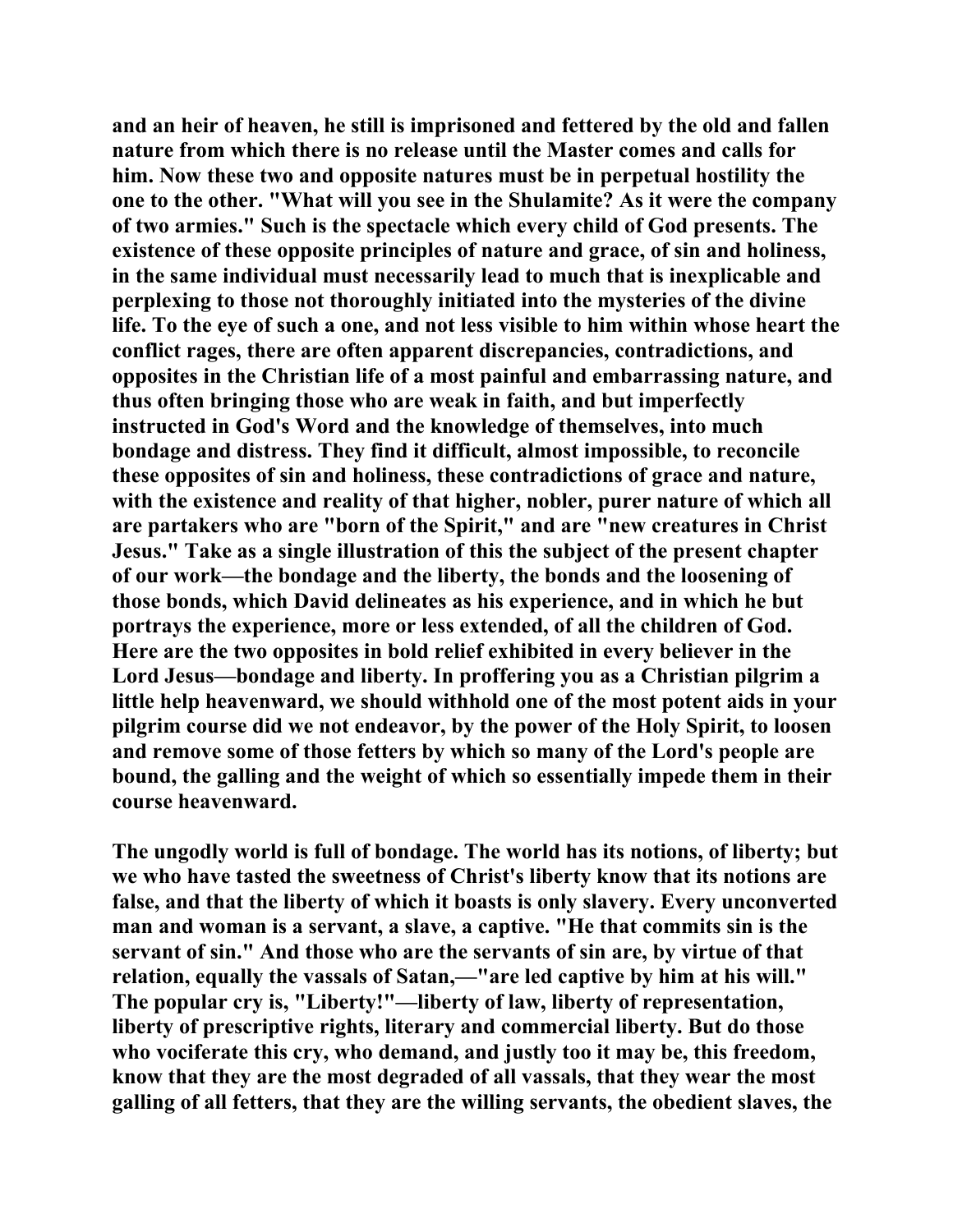**degraded serfs of the world's fierce despot, Satan? Ah no! "While they promise them liberty, they themselves are servants of corruption: for of whom a man is overcome, of the same is he brought into bondage." Reader! you are spiritually a slave or a freeman—which? A slave to an unregenerate nature, a slave of the world, a slave of Satan, a slave of self, a servant of sin,—or, one whose fetters Christ has wrenched, whose soul Christ has set free.** 

**But the child of God, a freeman though he is, a partaker of the liberty with which Christ makes His people free, may have but a contracted and imperfect view of this liberty, may still walk in much bondage of spirit, reforge for himself fetters which Christ had broken, and return to those beggarly elements from which Christ had set him free. David was a mighty man of God. Who has read the spiritual exercises of his soul, as delineated in the 119th Psalm, without the conviction that he was a giant in grace? And yet we find him speaking of bonds! What means this? Just simply that a true freeman of the Lord may yet walk in strait paths, may cherish a bondage spirit, may be controlled by slavish fear, and may love and serve God with an unfilial, servile mind. Nor can we imagine greater impediments to religious progress, more powerful obstructions in our heavenward course, than just this spiritual bondage which marks the experience of so many. How few look fully into God's face as their Father? How few pray in the spirit of adoption? How few rejoice in the sense of pardoned sin, and possess the peace which flows from the justified state procured by the blood and righteousness of our Emmanuel? What numbers are enslaved by their creed, by their church, by their ritual, by their sacraments, by their religious duties, by their crude conceptions of the gospel, their dim views of divine truth, by their faint, defective realization of a personal and complete salvation through Christ? How can such travel with a fleet footstep the heavenly road, or mount with a strong and soaring wing the upper skies, chained to earth by bonds like these? Beloved, you are Christ's freemen; and "if the Son therefore shall make you free, you shall be free indeed." It is to expound more clearly to you what your freedom is, to show more fully your liberty in Christ Jesus, and thus to speed your way heavenward with more of heavenly joy and peace and hope in your soul, that we invite you to consider this fragment of the Psalmist's experience, which experience we desire may be yours: "You have loosed my bonds." What a loosening of our bonds is real conversion! Multitudes are yet in the bonds of an unregenerate state who assume that they are converted. There may be a false spiritual as a false natural birth. Many may pass through some of the earlier and incipient stages of conversion—such as the possession of light, and conviction, and alarm, and resolve—and yet not be truly converted.**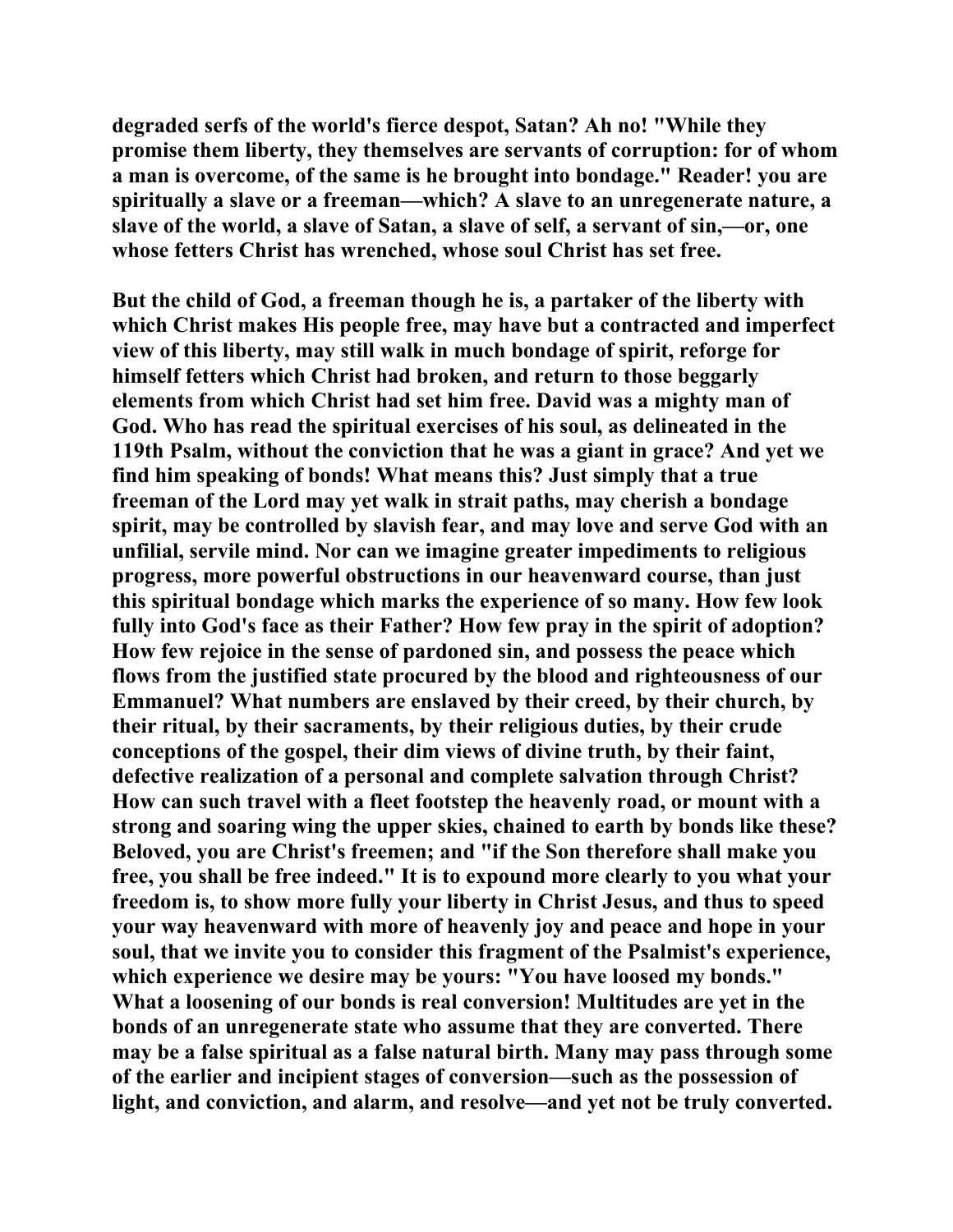**There may be that which has the appearance of the new birth, without the reality. Our Lord most solemnly affirms this of one of the ancient churches, "You have a name to live, and are dead." Oh, solemn thought! Oh, awful deception! The name of a living soul, the name of a Christian, the name of a disciple of Christ, and yet dead in trespasses and in sins, still in the gall of bitterness and the bond of iniquity, with not a loosed fetter that bound the soul to self-righteousness, to the love of the world, and to the captivity of Satan and of sin. But in true conversion the bonds are loosed. Christ touches them, and they are broken. One gentle pressure of His divine hand, and the soul is free. "For the law of the spirit of life in Christ Jesus has made me free from the law of sin and of death." Oh, what a blessed freedom from the burden of guilt is this which Jesus gives! The moment Christ is seen to be the "end of the law for righteousness to every one that believes,"—the moment the burden of sin is laid upon Him, the atoning blood touches the conscience, the Holy Spirit testifies of Jesus as bearing all the sin, enduring all the punishment, and exhausting all the curse,—the believing soul bursts its fetters, and enters into liberty, the liberty with which Christ makes His people free. Beloved, cannot you say, in view of this truth, "Christ has loosed my bonds! I once wore the chain of my sins, and the galling yoke of the law, and the heavy manacles of a poor captive of Satan; but Jesus saw me, and had compassion, and said, 'Loose him, and let him go;' and my grave clothes fell off, my bonds were broken, and I sprang into the holy liberty of a sinner pardoned, justified, and forever saved; and my soul overflowed with joy unspeakable, and full of glory. The bliss of that moment, the sweetness of that first taste of liberty, can I ever forget! Truly the sacred poet depicts my feelings—"That sweet comfort was mine, When the favor divine I received through the blood of the Lamb; When my heart first believed, What a joy I received, What a heaven in Jesus's name!** 

**"'Twas a heaven below My Redeemer to know; And the angels could do nothing more Than to fall at His feet, And the story repeat, And the Lover of sinners adore.** 

**"Jesus all the day long Was my joy and my song: Oh that all His salvation might see! He has loved me, I cried, He has suffered and died,**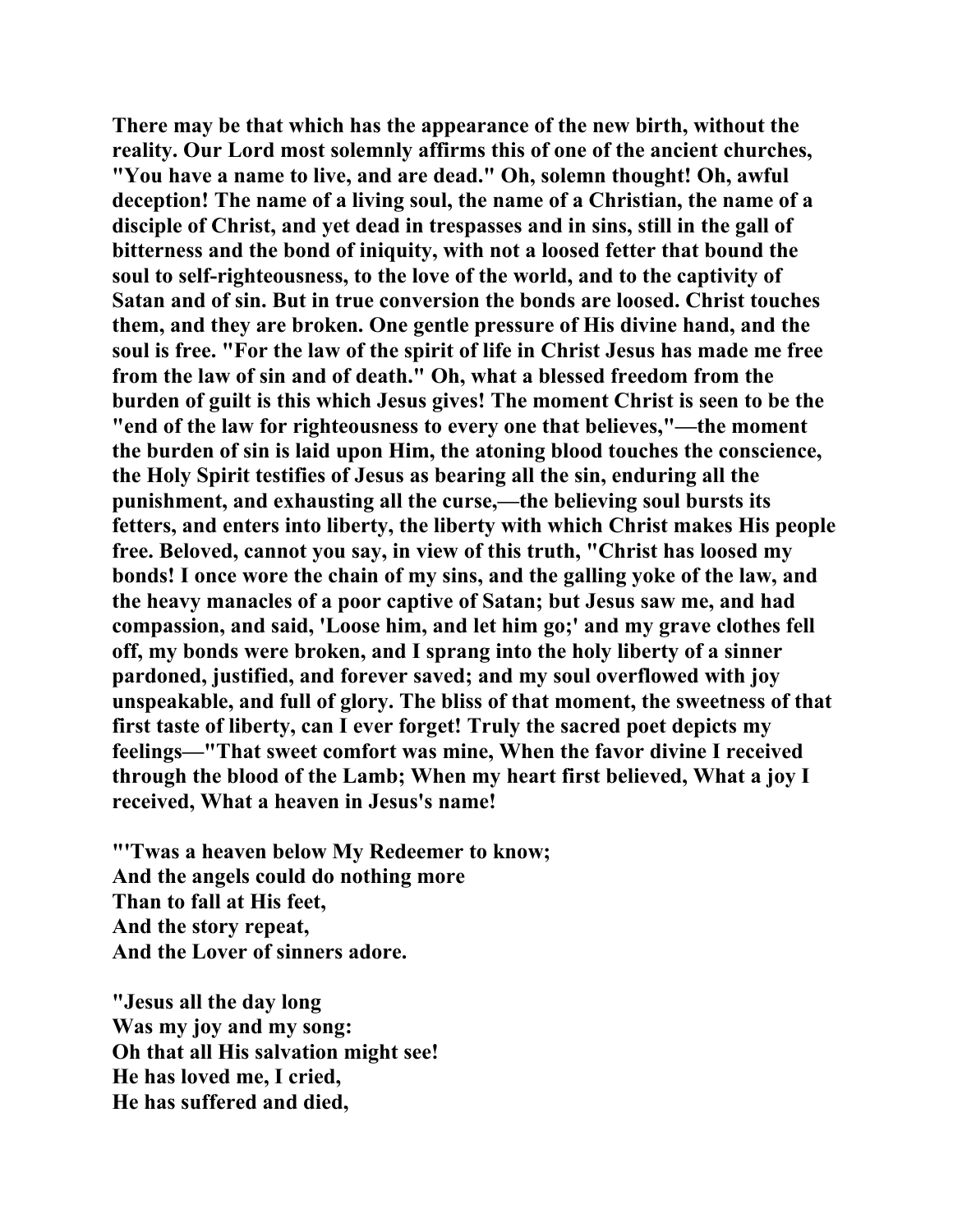**To redeem even rebels like me.** 

**"On the wings of His love, I was carried above All sin, and temptation, and pain; And I could not believe That I ever should grieve, That I ever should suffer again."** 

**When the Spirit's seal of adoption is impressed upon the heart, there is a loosening of the bonds of legality in which so many of God's children are held. How jealous is the Holy Spirit of the glory and enjoyment of our sonship! Listen to His language: "As many as are led by the Spirit of God, they are the sons of God. For you have not received the spirit of bondage again to fear; but you have received the Spirit of adoption, whereby we cry, Abba, Father. The Spirit itself bears witness with our spirit, that we are the children of God." Do you ask, my reader, what is a legal spirit from which the Spirit of adoption frees us? I answer—It is that bondage which springs from looking within yourself for evidences, for comfort, and for motives which only can be found in looking to Jesus. It is that spirit of legality which prompts you to be incessantly poring over your works, instead of dealing simply and solely with the finished work of Christ. That is a bondage spirit which makes a Christ of duties and labors and sacrifices, of tears and confessions and faith, rather than directly and supremely dealing with Him "who of God is made unto us wisdom and righteousness, sanctification and redemption" Beloved, your works, your doings, your sacrifices, as means of comfort, and as grounds of hope, are nothing but filthy rags, the bones of the skeleton, the chaff which the wind scatters. Why have you not joy and peace and hope in believing? Simply because, unsuspected by yourself, you are putting your own work in the place of Christ's work. Oh that you may be led to cast yourself more entirely upon the atoning sacrifice of Jesus!—to believe that God looks not at a single work you do as justifying you in His sight, but that He looks only to the divine, sacrificial, flawless, perfect work of His beloved Son! Oh, come and rest where God rests, in the Crucified One! What! if He is pleased to accept you in His Son, are not you satisfied so to he accepted? What! if the blood and righteousness of Emmanuel are enough for God, are they not enough also for you? Away, then, with your fears and distrust and bondage, and enter fully into Christ! "Even so will he remove you out of the strait into a broad place, where there is no straitness; and that which shall be set on your table shall be full of fatness," Job 36:16.) Then shall you exclaim, "You have loosed my**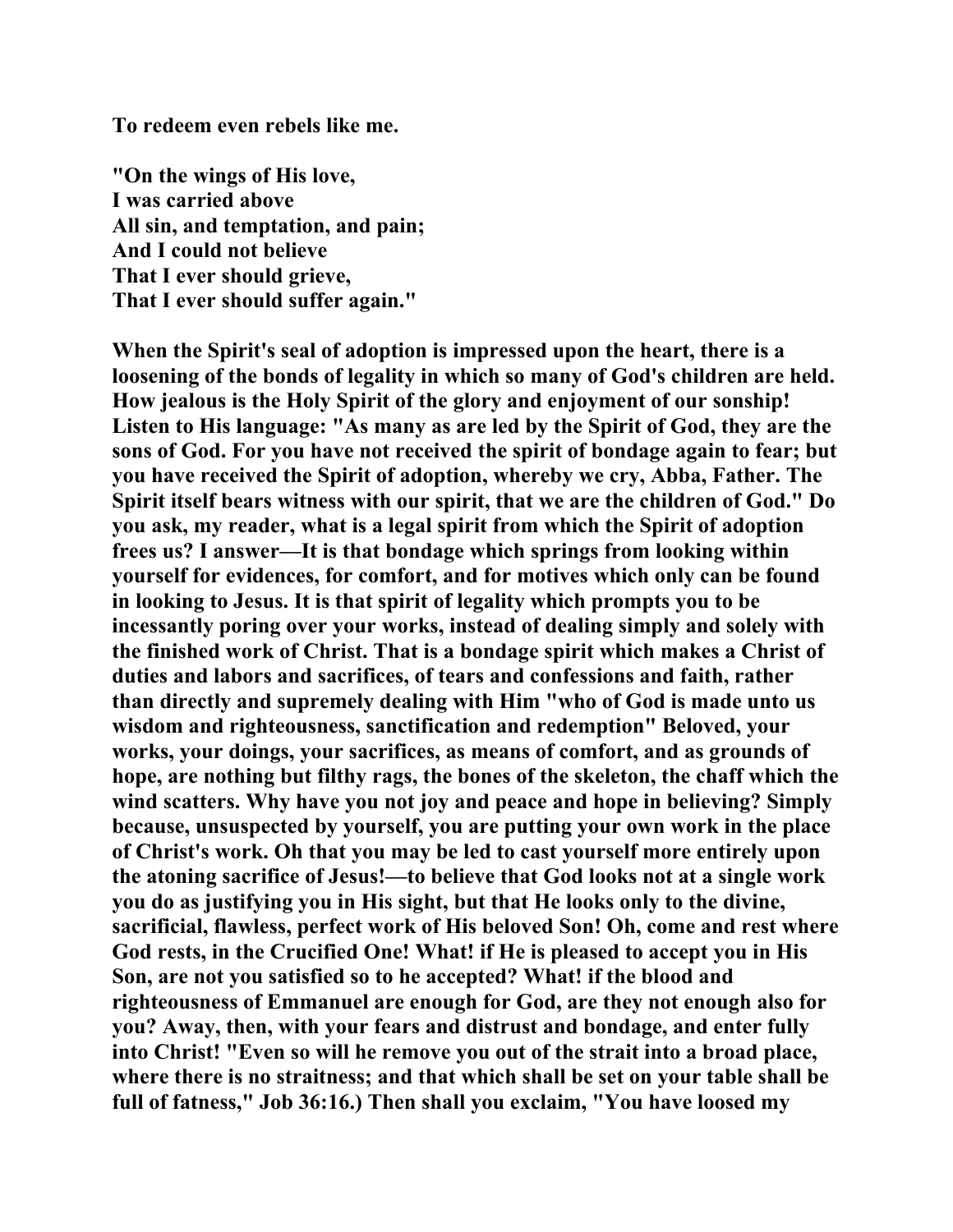**bonds." A sealed sense of pardoned sin, gives liberty to the soul. Many of the Lord's people walk in bonds from not seeing how fully and freely and entirely their sins are pardoned. If Christ has borne and has pardoned all your sins, then you have nothing to do with them. If He was condemned, suffered, died, and rose again for our offences,—if He bore them, satisfied for them, and by one blood shedding forever blotted them out, what have you, who believe in Him, to do with those sins which He has eternally obliterated,—"having forgiven you all trespasses?" Will you attempt to remove the propitiation, the mercy seat, which covers them? Will you endeavor to recall the thick cloud which His blood has forever cancelled? Will you look into the tomb, or sink your line into the sea, where Jesus has left all your transgressions? Oh, this will be to seek another sacrifice for sin,—to crucify the Son of God afresh,—to deny the efficacy of His blood,—and to cast a veil over the brightest luster of His cross. Your sins are forgiven you! You have no more to do with them than with a criminal who has been arraigned, condemned, and executed. Jesus stood as our Sinbearer, Surety, and Substitute; was arraigned, and condemned, and crucified in our stead, and for our sins. "He was wounded for our transgressions; he was bruised for our iniquities." We have, therefore, nothing to do with the condemning power of our sins, for "God's own Son was made in the likeness of sinful flesh, and for sin," (or, by a sacrifice for sin,) "condemned sin in the flesh;" so that, if condemnation and guilt be removed, it is our privilege to walk in the holy, happy blessedness of the man whose transgressions is forgiven, whose sin is covered, unto whom the Lord imputes not iniquity. Let your life be a daily exercise of faith in the atoning, sin pardoning blood of Jesus touching the guilt and power of sin, and with David, you shall gratefully exclaim, "You have loosed my bonds."** 

**The Lord also looses the bonds of those of His people who are "bound in fetters and are held in cords of affliction." How many are wearing these fetters! The Lord tries the righteous, but He does not leave them in their trials. And again, "Many are the afflictions of the righteous, but the Lord delivers them out of them all." Listen, too, to the testimony of David. "I called upon the Lord in distress: the Lord answered me, and set me in a large place,"—broke the bonds of my affliction, and brought me into liberty. When we take a legal, and not a gospel view of affliction,—view it as the punishment of the slave, and not as the chastening of the child,—as judicial and not parental, we are brought into bondage. Oh, is it not enough that we are bound in fetters and are held in cords of affliction, that we should add to these bonds those of unfilial submission, secret rebellion, restiveness, and repining? Oh, how we lose the soothing and the comfort, the succor and the liberty in deep**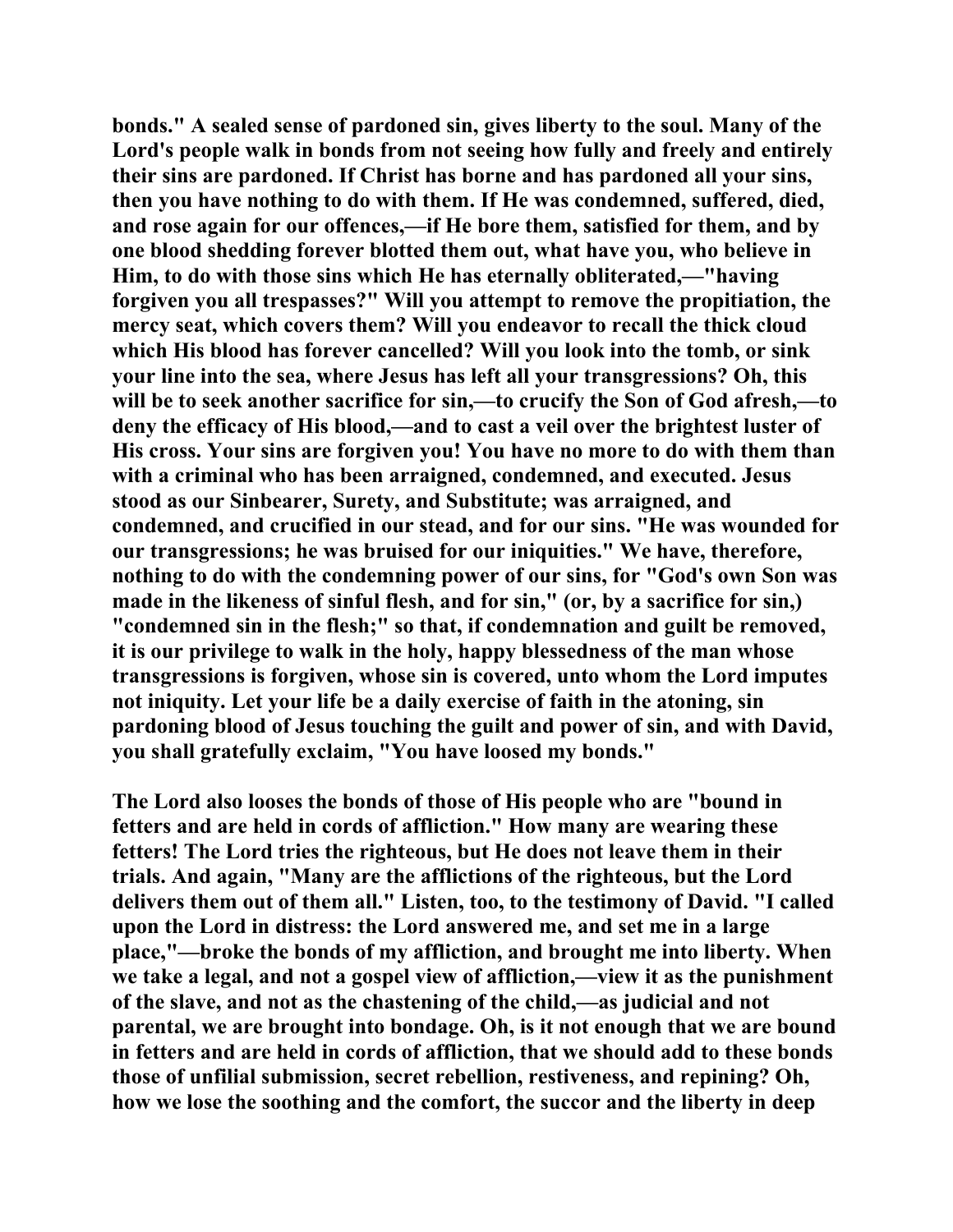**and sore trial, by not tracing it all up to a Father's hand, a Savior's love, the arrangement and provision of the covenant of grace. Tried believer! were you now to lean with all your burdens on the Lord, to rest on Jesus, to wait patiently in all your perplexities and difficulties for God, oh, in what a large place would you walk! Could you in the overshadowing cloud, in this heavy calamity, in this sudden visitation, but realize that all God's thoughts are peace, and that every thought of His heart is love, and that all His dealings are right,—that as a father pities his children, so He pities you,—oh, how light would be these fetters, how silken these cords, how fragrant the blossoms upon this rod! "O God of my righteousness, you have enlarged me when I was in distress." Enlarged me when in distress! Yes, beloved; God, your own God, can enlarge your heart, and free your spirit, even in distress! What enlargement in prayer!—what traveling up of your soul to Him in communion!—what soaring of your heart in love!—what mounting upon the wing of faith, may you now experience and enjoy, though through fire and through water God may be bringing you! I believe that our heavenly Father often binds us with the fetters of trial and the cords of affliction, that our soul might be more fully brought into the liberty of adoption! It is in the narrow path of difficulty and sorrow that we often walk in the broad path of God's love. It is only in the school of sorrow that we learn the holiest and highest of all lessons—the lesson of resignation to the Divine will. It is when the cup touches our lips, that from them breathes the sacred words,—"NOT MY WILL, BUT YOURS BE DONE." "Let me never choose—or to live or die; Bind or bruise, in Your hands I lie." The Lord loosens our bonds when we walk in evangelical obedience. Nothing contributes more to the enlargement of the soul in the ways of the Lord than a profound and practical reverence for the authority and teaching of Christ. Christ is the great political or governing Head and King of His Church; and all who recognize the rule, headship, and sovereignty of the Lord Jesus in Zion, are solemnly bound to yield obedience to His laws. In so doing, He makes them to walk in a large place. "If you be willing and obedient, you shall eat the good of the land." Obedience to Christ, and the liberty of Christ, are correlative terms. It is in submitting to His yoke, and in bearing His burden, that true freedom is found. Many are wearily dragging along their pilgrimage the bonds of doubt and fear, simply because of willful disobedience to the Divine precepts and positive commands of their Lord and Master. They walk not in the liberty of the child, because they walk not in the precept of the disciple. But what was David's experience I "I will walk at liberty, for I seek your precepts." This preceptive obedience, many, wise in their own conceit, denounce as legalism and bondage; but the Psalmist felt it to be the sweetest and holiest liberty. The Lord keep you from**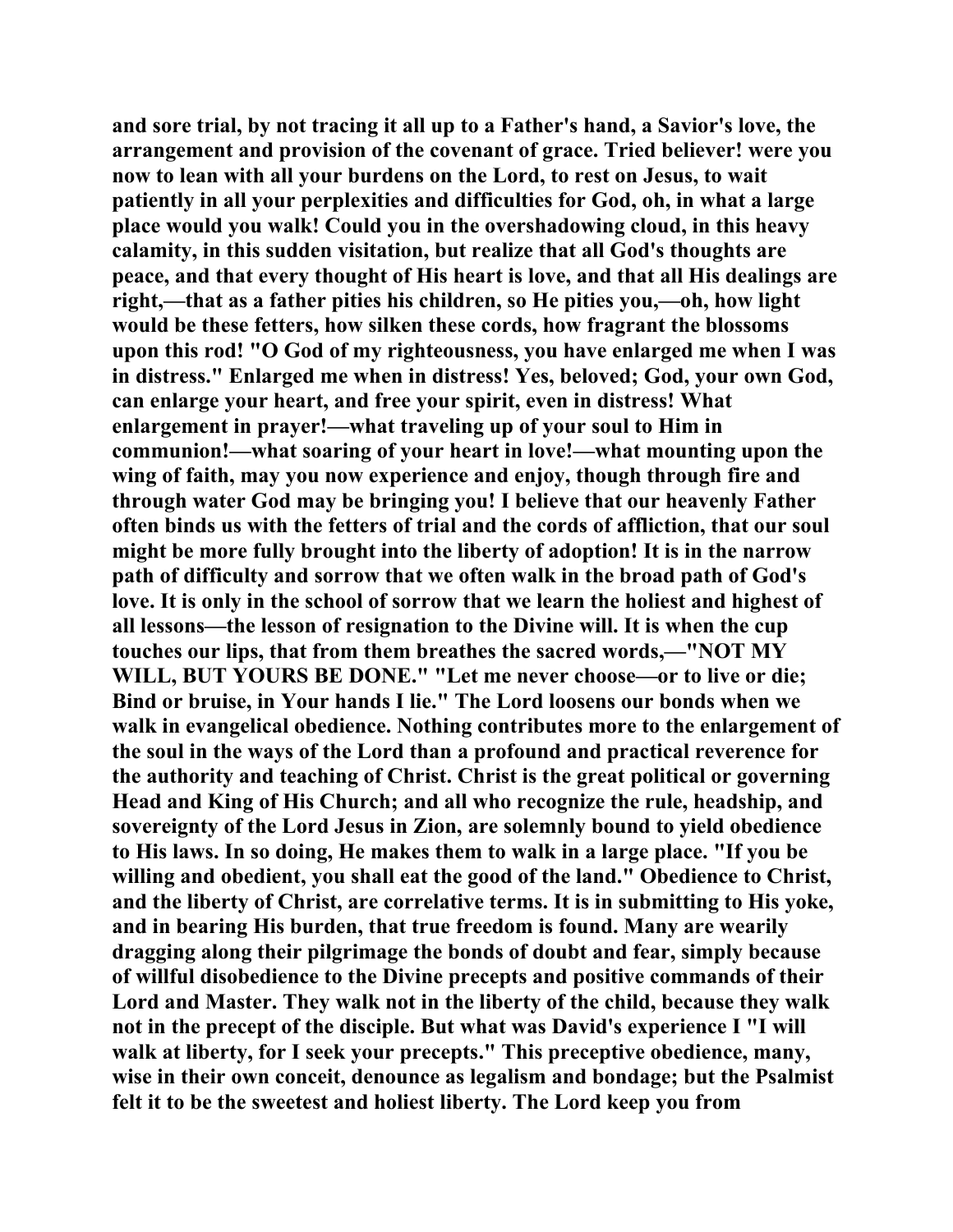**Antinomianism in every form, in doctrine and in practice! Listen again to the words of David in which he strikingly incorporates his servitude and freedom: "O Lord, truly I am your servant; you have loosed my bonds." To be the Lord's servant, is to be the Lord's freeman; for Christ's service is perfect freedom. It is a service growing out of freedom, and it is a freedom found in service. O Lord, I am Your servant! You have freed me from the bonds of sin and Satan, and now my highest honor, and my dearest delight, and my most perfect freedom is, in serving You! Is not every heart which is touched by the emancipating, all constraining power of Christ's love responsive to this?— "That he would grant unto us, that we being delivered out of the hand of our enemies might serve him without fear, in holiness and righteousness before him, all the days of our life," (Luke 1:74.) Would you then, Christian pilgrim, speed your way heavenward?—burst the bonds which so long have hindered your loving obedience to Christ—the fear of man, the opinion of the world, the love of earthly repose—and come, take up your cross, and follow Him. Lord! do You ask obedience to Your precepts as the proof of my love to You? Then I will follow You wherever You go. Dissolve my fetters, loosen my bonds, for "then will I run the way of Your commandments when You have enlarged my heart."** 

**"O Lord, I am the son of your handmaid." Sacred and precious acknowledgment! Advanced to the kingdom of Israel though he was, David did not yet forget his relation and indebtedness to a God fearing mother. The early instruction and prayers of that mother were the basis of all his future greatness, and were now treasured among his most precious recollections. With the incense of gratitude ascending from his heart for the loosing of his bonds, he blesses the hallowed remembrance of a godly parent, and offers devout thanksgiving to God for the sacred and precious gift. How clearly the future holy and honorable freedom from the appetites of the flesh, and from the slavishness of the world, and from the captivity of opinions, skeptical and loose, which distinguishes the high and noble career of many a man renowned in the Church of Christ, and in the world, may be traced to the early, hidden links of a Christian mother's training and prayers, eternity only can declare. Nor let us forget that when our hearts are charged with grief, and our path is lonely and our need is pressing, the hallowed recollection of all that God was in His faithfulness, and kindness, and responsive love to the voice of prayer breathing from a godly parent's lips, may encourage us to pray, and may furnish us with a more urgent plea at the throne of grace, the tenderness and force of which even GOD will not resist. "O Lord, truly I am your servant; I am your servant, and THE SON OF YOUR HANDMAID; you have loosed**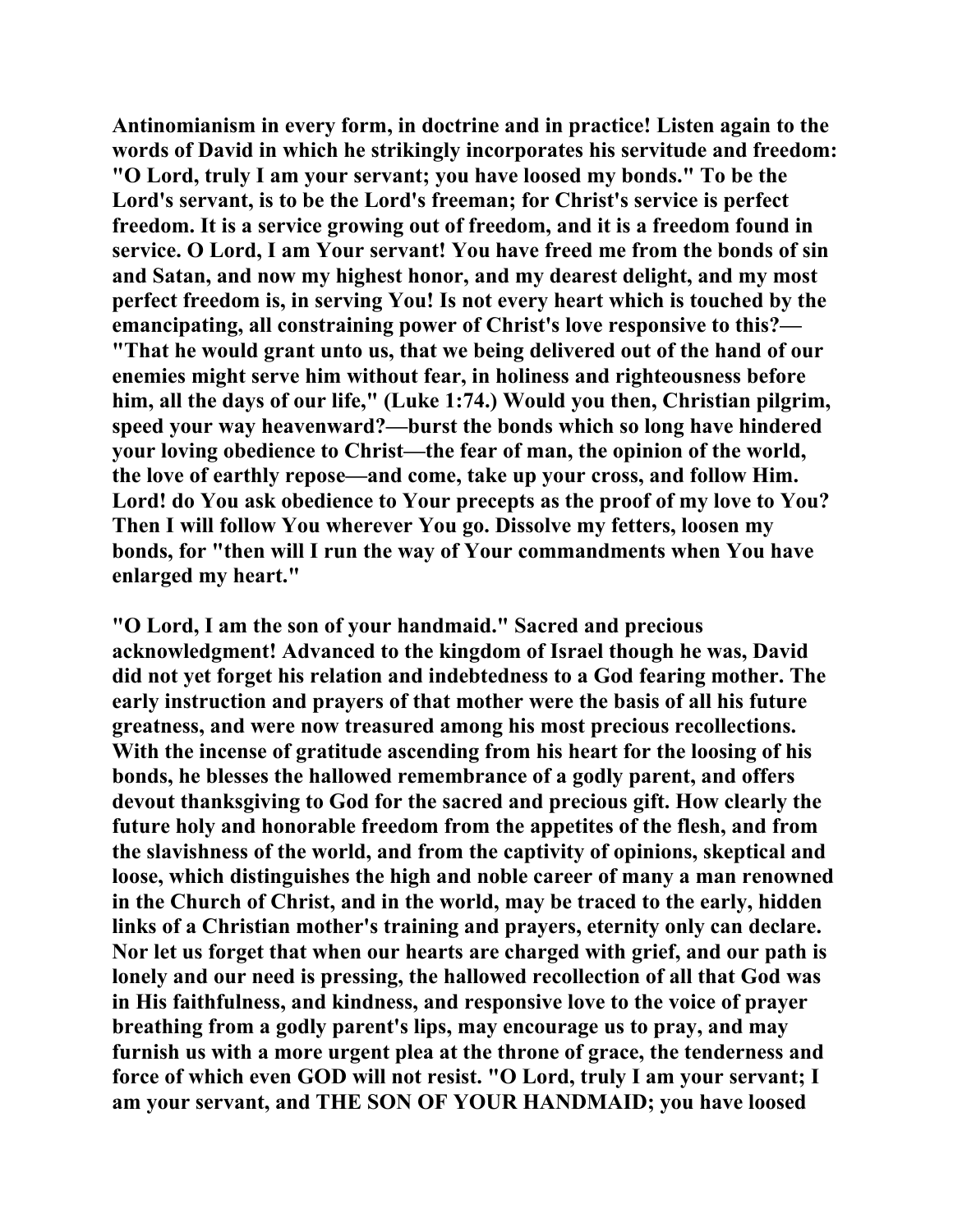**my bonds." Such is the undying influence of a godly parent—a Christian, praying MOTHER!** 

**Are you, beloved, all your lifetime in bondage through the fear of death? Alas! how this impedes your happy, joyful progress heavenward! But Jesus can loosen, and virtually has loosened, these bonds. He reminds you that you are to contemplate not death, but His personal and glorious COMING; but that if your thoughts will wander from this bright and blessed hope to the more gloomy and repulsive object of your departure to Him, you are to remember that He has vanquished death, and has passed through the grave as your Substitute, your Surety, your Head; that He has extracted the venom of the one, and has irradiated the gloom of the other; and that you have no sting to apprehend, and no shadows to dread, because He has passed that way before you. Moreover, He has pledged His most loving and most faithful word that when you tread the valley, solitary and alone as you must be, you shall fear no evil, for that He, your risen, living Lord and Savior, will be with you. Lo! I am with you always! Then, why hug these chains, why wear these bonds, when simple, unquestioning faith in this your Lord's assurance,—and, oh, He is worthy of your love's implicit confidence!—would disenthrall you? Perhaps with you life is ebbing, earth's toils and scenes are fading, and the ties that bind you here are one by one breaking, but that yet one fetter still enslaves you—the most painful and the heaviest of all—the fear of death! Oh, turn your eye to Jesus, with whom your soul is in living and inseparable union; Jesus, your life creating, life keeping Head—one glance, one touch, and your fears are dissolved, and your fettered spirit is free! What; will Christ be enough for life, its trials, its sorrows, its changes, its sins, and not be equal, in the supports of His grace, in the comfort of His love, and in the sunshine of His presence, for the sinkings, the becloudings, the partings, the throb and three of death? Away with such suspicion and distrust! How dishonoring to Him who so loved you as to part with the last drop of blood and the last pulse of life! Sickening, sinking, dying believer! your Savior is near. The present moment may find the cold chill of adversity stealing over you, perchance forsaken and neglected, lone and sad. But why these fears? Jesus is near,—oh, how near!—nearer than ever at this moment. His sheltering wing flutters over you, the warm pavilion of His heart encircles you. Compose the ruffled pinions of your redeemed soul for its glorious flight. Take a firm, clinging, unyielding hold of the Strong One, the Ransoming One, the Faithful One, the Near and Precious One, and you need fear no evil. Oh, what a hiding place is Christ!**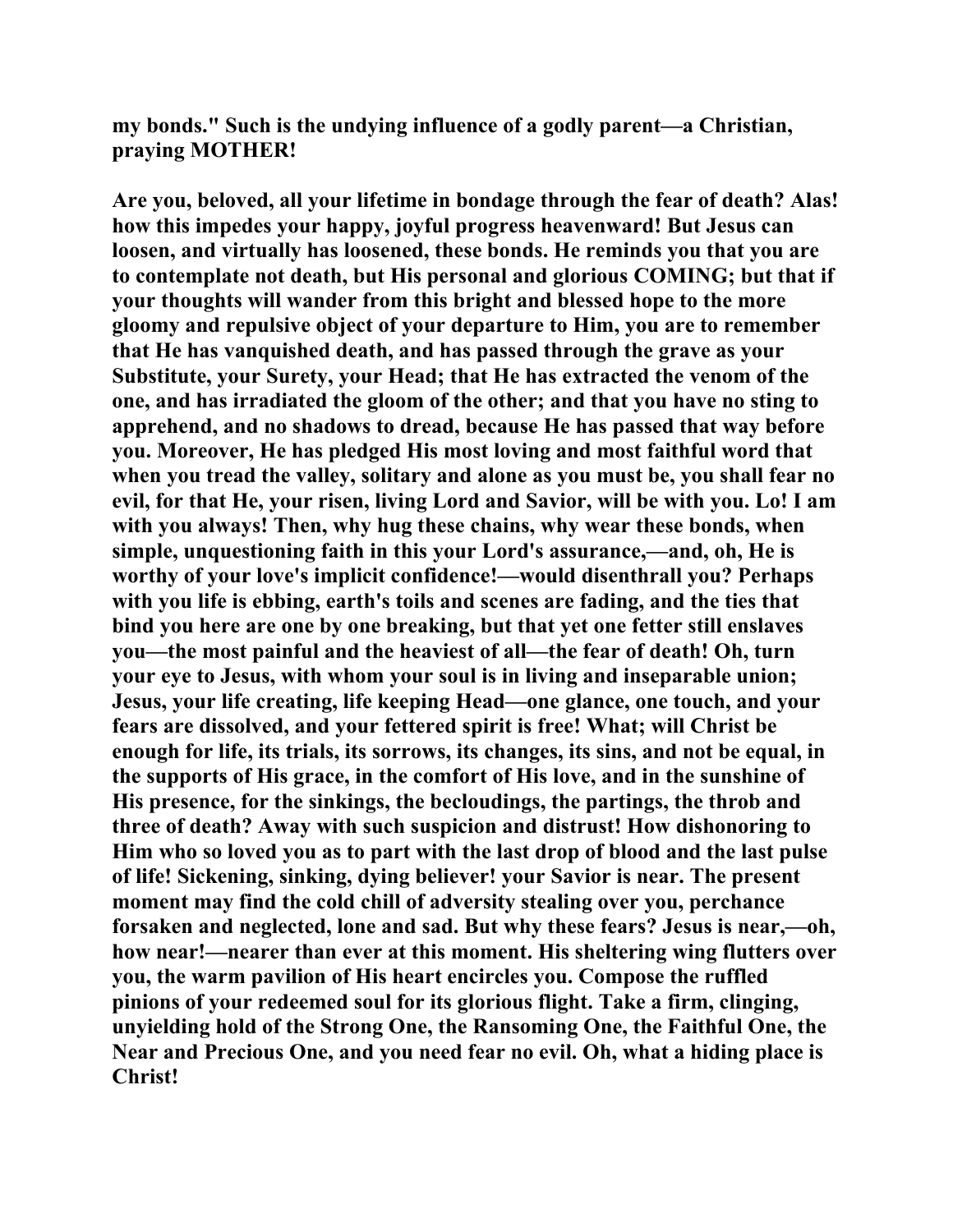**"It is chilly; very chilly; And it is dark! There is no light in friendship's eye; On the heart's hearth No spark.** 

**"Let me draw near;—my Savior, Oh, so near! Let me once feel your tender smile,— Your own sweet smile Of cheer.** 

**"Let one fold of Your garment Wrap me round: Ah! blessed, happy spirit, now Your joy, your bliss, Is found!"** 

**Let us beware of self-imposed bonds. Christ binds us with no fetters but love, and imposes no bonds but those submission to which is our most perfect freedom. His gracious mission to our world was to break every bond, and to let the oppressed go free. The Spirit of the Lord God was upon Him, because the Lord anointed Him to proclaim liberty to the captive, and the opening of the prison to those who are bound. By His power the prey is snatched from the mighty, the lawful captive is delivered, and a door in heaven is opened to the prisoners of hope. He Himself became a bond-servant that we might become children, and a captive that we might be free. Oh, was ever love so vast, so self-sacrificing as this? We repeat the caution—forge for your soul no bonds but those which God imposes, which grace binds, and which love, obedient and willing, cheerfully wears for Christ. You are free to pray, free to enter with holy boldness and filial openness into the most holy place; you are free to claim and appropriate all the blessings of the covenant, and to draw unlimitedly from the fullness of the Savior. You are free to bring every sin to His atonement, and every sorrow to His sympathy, and every burden to His shoulder. You are free to follow the footsteps of the flock, to feed where they are pastured, and to lie down where they repose. You are free to go in and out of the one Church of your Father, and to find a home, a temple, and a banquet house wherever you realize the presence of the Master, or recognize the features of the disciple. The ONE Church of which you are a member is the "Jerusalem which is above, which is free, the mother of us all." Beloved, you**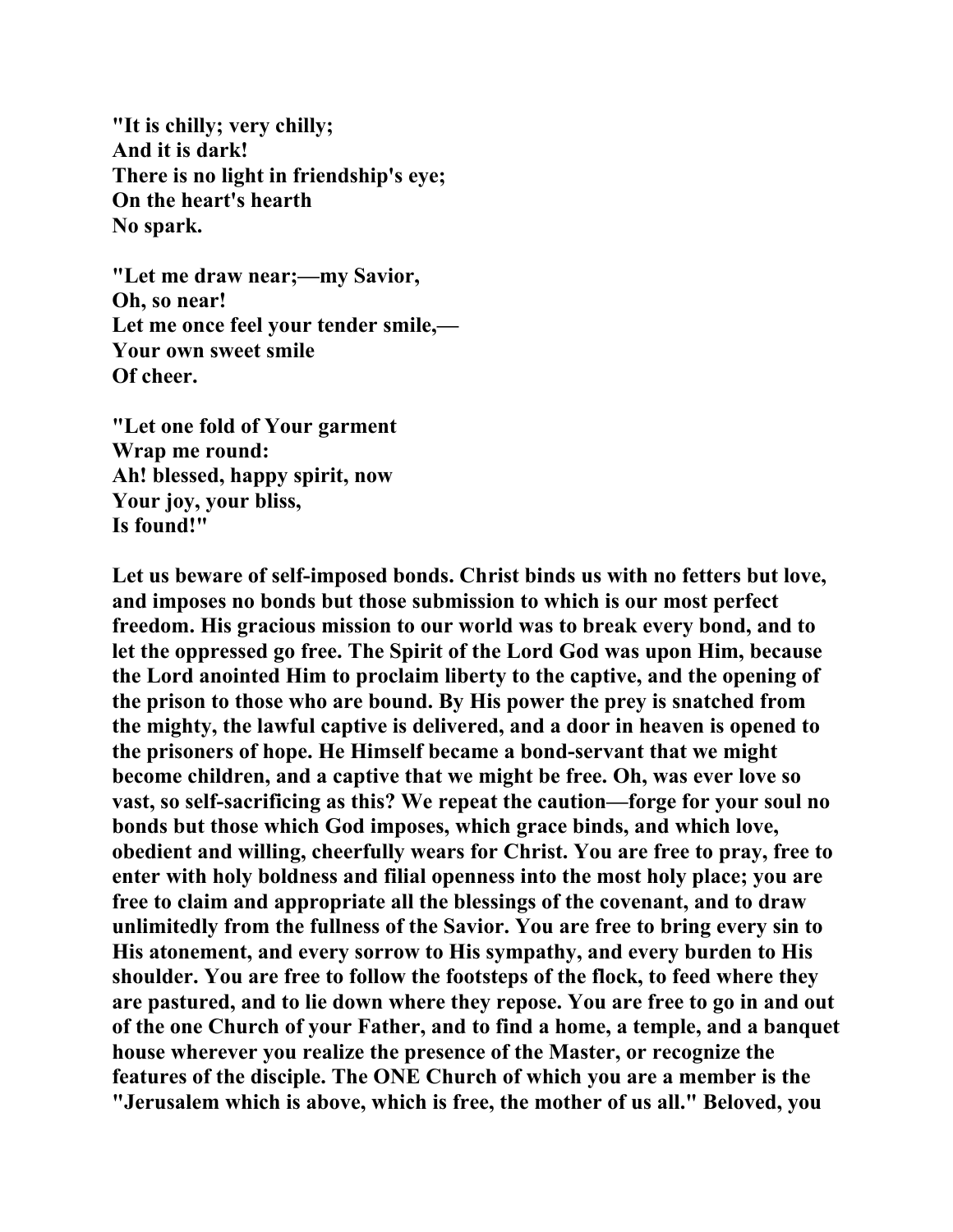**are called unto liberty,—use it fully, use it holily.** 

**You complain of bondage in prayer. Never, perhaps, are you so sensible of the chafing of the fetters as when you retire from the presence of man into the solemn presence of God. Oh, could you but then be free! Could you but pour out an unfettered heart, moved, prompted, and enlarged by God's free Spirit, how happy would you be! But no. You cannot pray. You have no wants, no desires, no emotions: thoughts seem stifled in their birth, words freeze upon your lips, and you rise from your knees as one whose devotions have been but as the chattering of the swallow. But why are you thus fettered? Are not these bonds your own creating? Are you not endeavoring to excite and rouse your own feelings, rather than seeking the influence of the Holy Spirit? Are you not relying upon your own intellectual efforts, instead of seeking to offer to God the sacrifice of a broken heart and a contrite spirit? Are you not bending your eye within and upon yourself, rather than looking from off and out of self, simply and only to Jesus? Do you not come with the self-sufficient spirit of the Pharisee, rather than in the self-condemning spirit of the publican! Do you not approach God as a claimer of His regard, rather than as the petitioner of His bounty; as rich and full and indifferent, rather than as poor and needy and earnest? But listen to God's remedy, "Be filled with the Spirit." He is especially promised to burst your bonds in prayer, (Rom. 8:26.) Breathing upon them His all divine, all potent influence, all, one by one, will dissolve, and you shall come boldly unto the throne of grace, that you may obtain mercy, and find grace to help in time of need. Again do I earnestly exhort you to cast yourself in prayer upon the love and power of the Holy Spirit, beseeching Him to give you to feel your soul's emptiness and poverty, and then, with that truth sealed upon your heart, to lead you to the fullness and sufficiency of Christ. One gracious touch of the Spirit,—one application of the atoning blood,—one dim sight of the cross,—one gentle word of the Savior, and your bonds are broken, and your soul is free. "Where the Spirit of the Lord is, there is liberty." Be this your prayer, importunately urged, until fully answered, Bring my soul out of prison, that I may praise your name. And for your encouragement in prayer, I would remind you of the promise, "The Lord hears the poor, and despises not His prisoners." Dwell much in holy and cheerful anticipation of the glorious and perfect enfranchisement which yet awaits your soul. It speeds on! Oh, what a deliverance to you will be the Coming of the Lord, should not the Lord anticipate it by the covenant messenger, Death! Then will you, O prisoners of hope, be emancipated from the in being of sin, from all mental beclouding and bodily infirmity, and in the twinkling of an eye, your spirit will breathe the sweet air of liberty, and in a**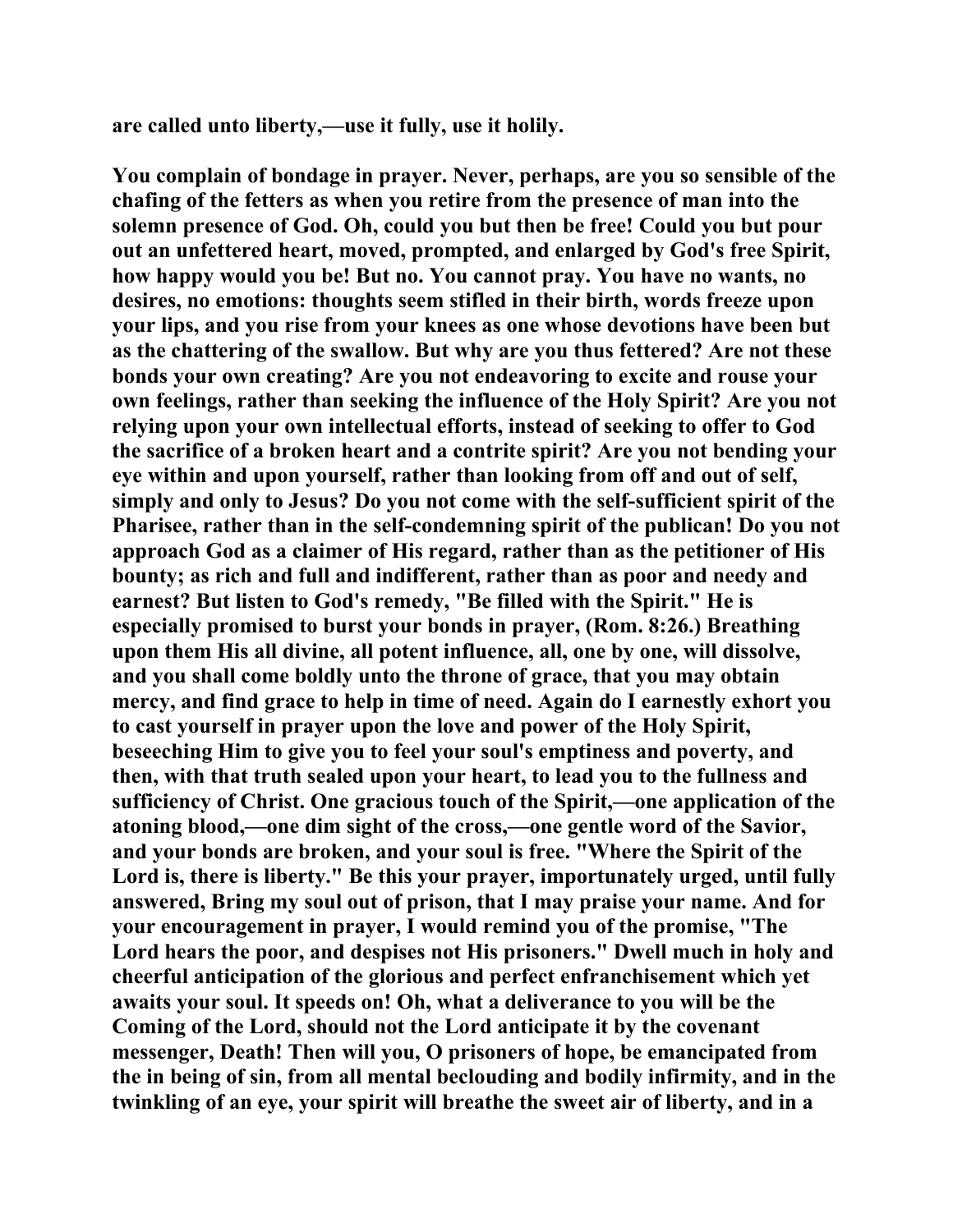**world of wonder, glory, and love, with unfettered and untiring wing, expatiate in the range and sweep of its ever widening, ever receding horizon. That spirit, now free, will, at the trump of the archangel, descend and reunite itself**  with the slumbering dust,—the dust that sleeps in Jesus,—which shall then be **reanimated, and, "delivered from the bondage of corruption" "fashioned like unto Christ's glorious body;" and then, and forever, the last link will be broken that bound me, O sin and death, to you!** 

**"Holy Lord God! I love Your truth, Nor dare Your least commandment slight, Yet, pierced by sin, the serpent's tooth, I mourn the anguish of the bite.** 

**"But though the poison lurks within, Hope bids me still with patience wait, Until death shall set me free from sin, Free from the only thing I hate.** 

**"Had I a throne above the rest, Where angels and archangels dwell, One sin, unslain, within my breast, Would make that heaven as dark as hell.** 

**"The prisoner sent to breathe fresh air, And blessed with liberty again, Would mourn were he condemned to wear One link of all his former chain.** 

**"But oh, no foe invades the bliss, Where glory crowns the Christian's head One view of Jesus as He is, Will strike all sin forever dead."** 

## **Human Care Transferred to God**

**"Casting all your care upon him; for he cares for you." 1 Peter 5:7** 

**"Cast your cares on the Lord and He will sustain you. He will never let the righteous fall." Psalm 55:22**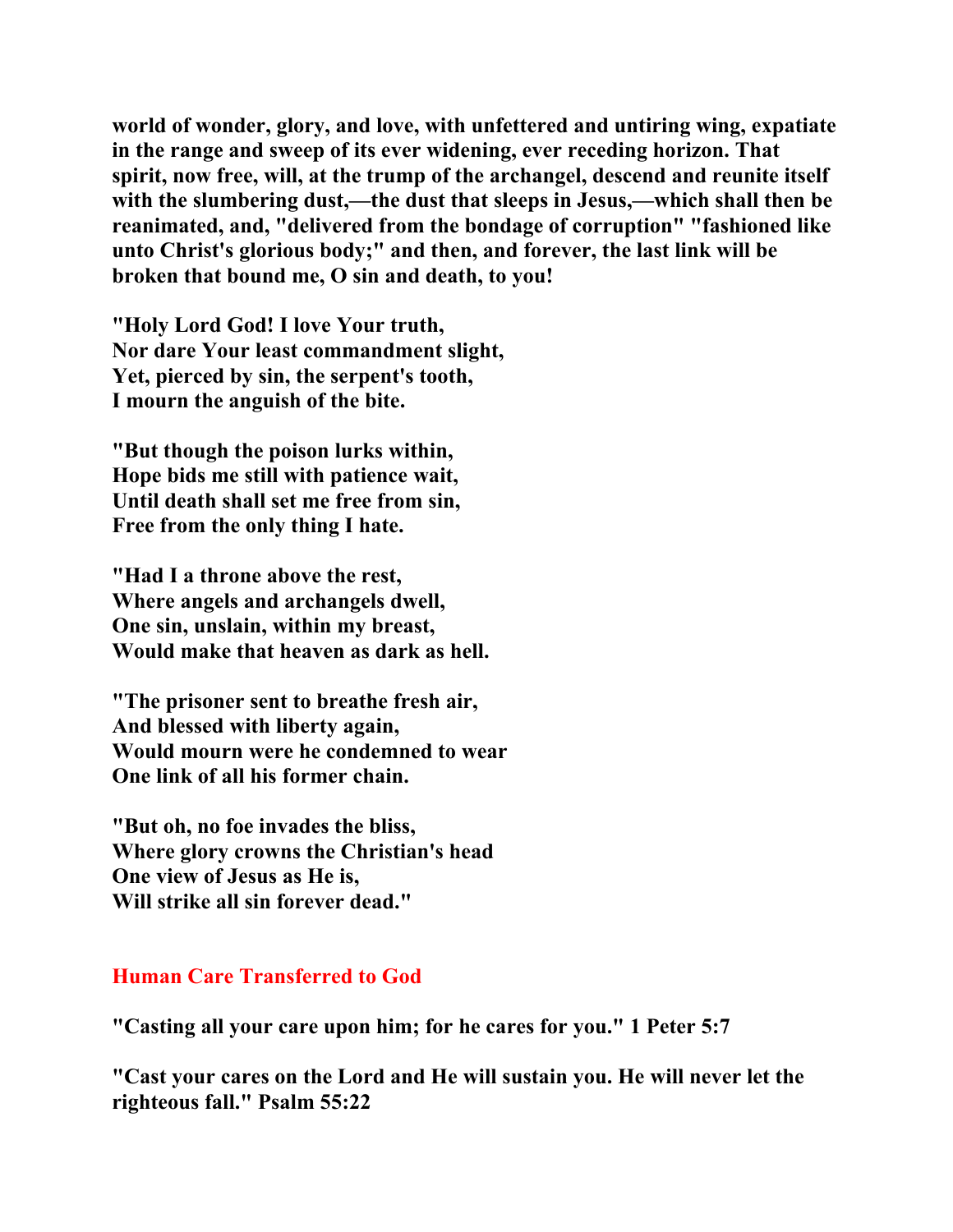**Were we to take the world's estimate of the real value and happiness of a life of faith in God as the true one, how gloomy, joyless, and forlorn a life would it appear! The world imagines that there is nothing substantial, bright, or social in the religion of Christ—no reality, sunshine, or companionship! But how mistaken! We cite, as disproving this view, the precept we propose in this chapter to illustrate and enforce, which enjoins the transfer of human care to God. Where, in the world's wilderness, grows the flower of heart's ease as it blooms and blossoms here—"Casting all your care upon him; for he cares for you." How full of soothing and repose are these words! What cares have they lightened—what anxieties have they removed; what burdens have they unclasped; and what springs of joy and comfort and hope have they unsealed in many a sad and oppressed heart! But do you not, beloved reader, need to be put in constant remembrance of this divine secret of 'rest amid toil', of 'repose amid disquietude', of 'soothing amid corroding cares', and of 'confidence and hope in the midst of change and depression'? Bewildered and oppressed by the multitude of anxious thoughts within you, is there not a danger of being so absorbed by the care as to overlook the Caretaker? to forget the heart's ease in the overwhelming of the heart's anxiety? Verily we think so.** 

**Hagar, pining with thirst, and blinded by grief, saw not the well of water flowing at her side. The disciples in the storm, filled with alarm, and absorbed by fear, recognized not the Lord Jesus walking to them upon the waves which threatened the foundering of their vessel. Thus often is it with us—thus may it be now with you. We look at the need, and not at Him who supplies it; at the storm, and not at Him who controls it; at the care, and not at Him who assumes it.** 

**Is not the voice of the Lord mightier than the voice of many waters, yes, than the mighty waves of the sea? Is not the Caretaker greater than the care itself? Yet how we limit the Holy One, and magnify and multiply our cares, anxieties, and sorrows! But for the immutability of our redeeming God, whose unseen hand guides, and whose power, almost insensible to ourselves, sustains us, our care would consume us. How often we are upheld, we scarcely know by whom; kept in peace, we scarcely know how; preserved in safety, we scarcely know why.** 

**But "the secret of the Lord is with those who fear Him;" and, sooner or later, we learn that Jesus has done it all, and has done it for His own glory. Sincerely would I, beloved reader, offer you a little help heavenward by**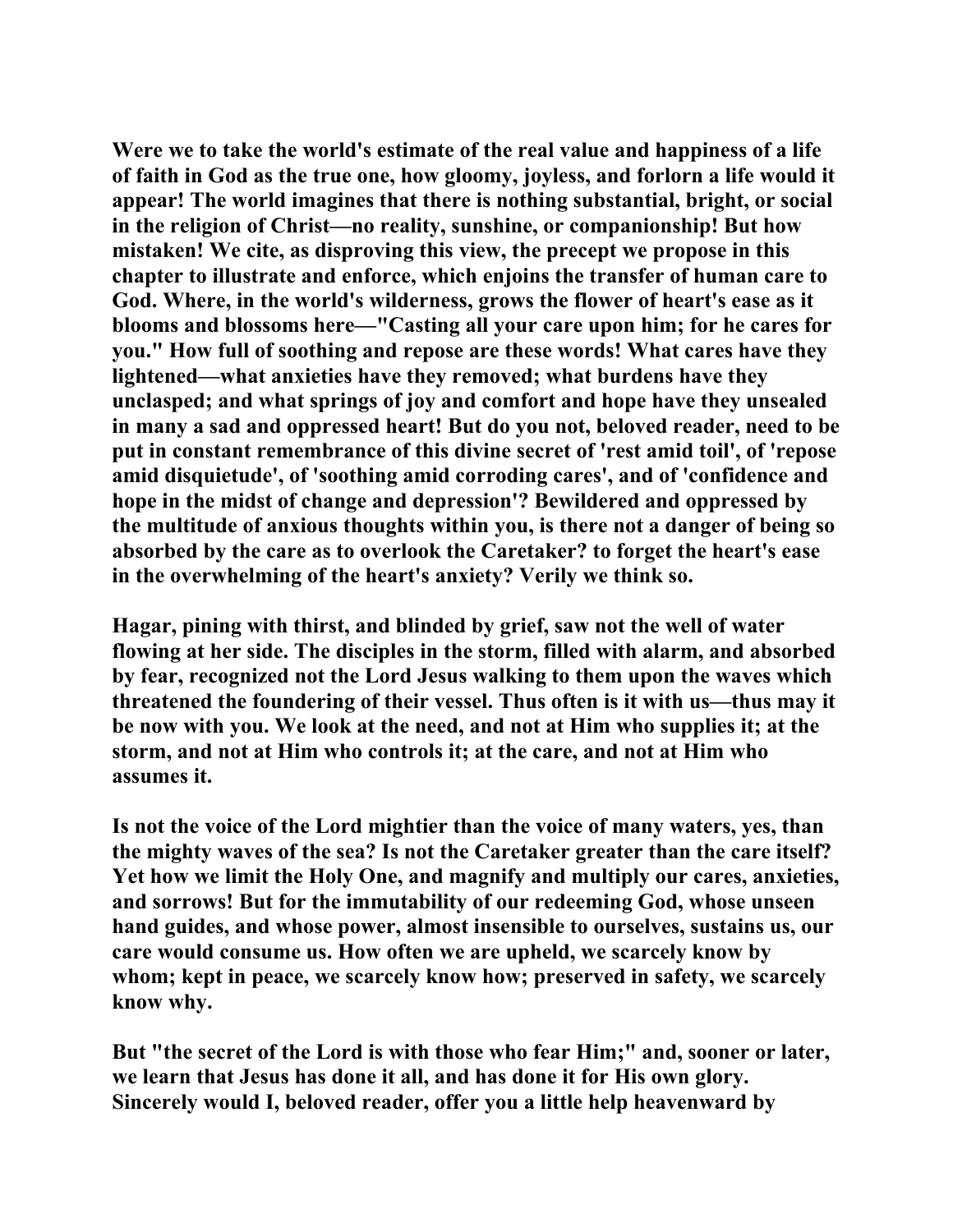**inciting you to this transfer of anxious thought and chafing care to God. Lightened a little of your burden, with a more trustful heart and gladsome spirit you will speed your way homeward to that heaven of perfect repose, upon whose threshold you will leave the last anxious thought, and lay down the last earthly care, your weary, panting soul pillowed in eternal repose!** 

**The world through which we pass heavenward—and oh, forget not, Christian pilgrim, it is a passage soon passed—is a world laden and crushed with care. Earthly care confronts us at every step, and in all whom we meet. The knitted brow, the restless eye, the compressed lip, the fevered expression, the bated breath, are as true an index of the mind oppressed with anxious thought, the heart shaded with human sorrow, as the dial is of the sun's altitude.** 

**It is true the great device of the world is to conceal its care from others. But its transient gleam of artificial joy—the forced smile, the excited laugh, the unnatural levity, which imparts an air of happiness and freedom from eating care—but betray to the keen, penetrating eye of the spiritual observer that inward restlessness of the spirit, that lowering anxiety of mind, which can ill be concealed.** 

**"If every man's internal care Were written on his brow, How many would our pity share Who move our envy now!"** 

**But it is of the care peculiar to the Lord's people that we particularly speak. And here we must be cautious to distinguish between the carefulness that is proper in a child of God and the carefulness which is the result of a distrust of God—the offspring of unbelief. We are to be careful, undoubtedly, to maintain good works, or our faith is vain; to take care of our own house, or we shall be found worse than the infidel; we are to care for the interests and prosperity of Christ's Church, or we ignore our individual membership; we are to be careful to walk holily and circumspectly, as followers of the Lamb, or we dishonor Christ. Now this implies a heavy weight of holy care, unslumbering vigilance, and unceasing prayerfulness on our part. These are cares which especially appertain to, and are inseparable from, our Christianity.** 

**But let us consider that state of anxious sinful care which so much weighs down the spirit, so beclouds our spiritual joy, and is so corrosive of the best,**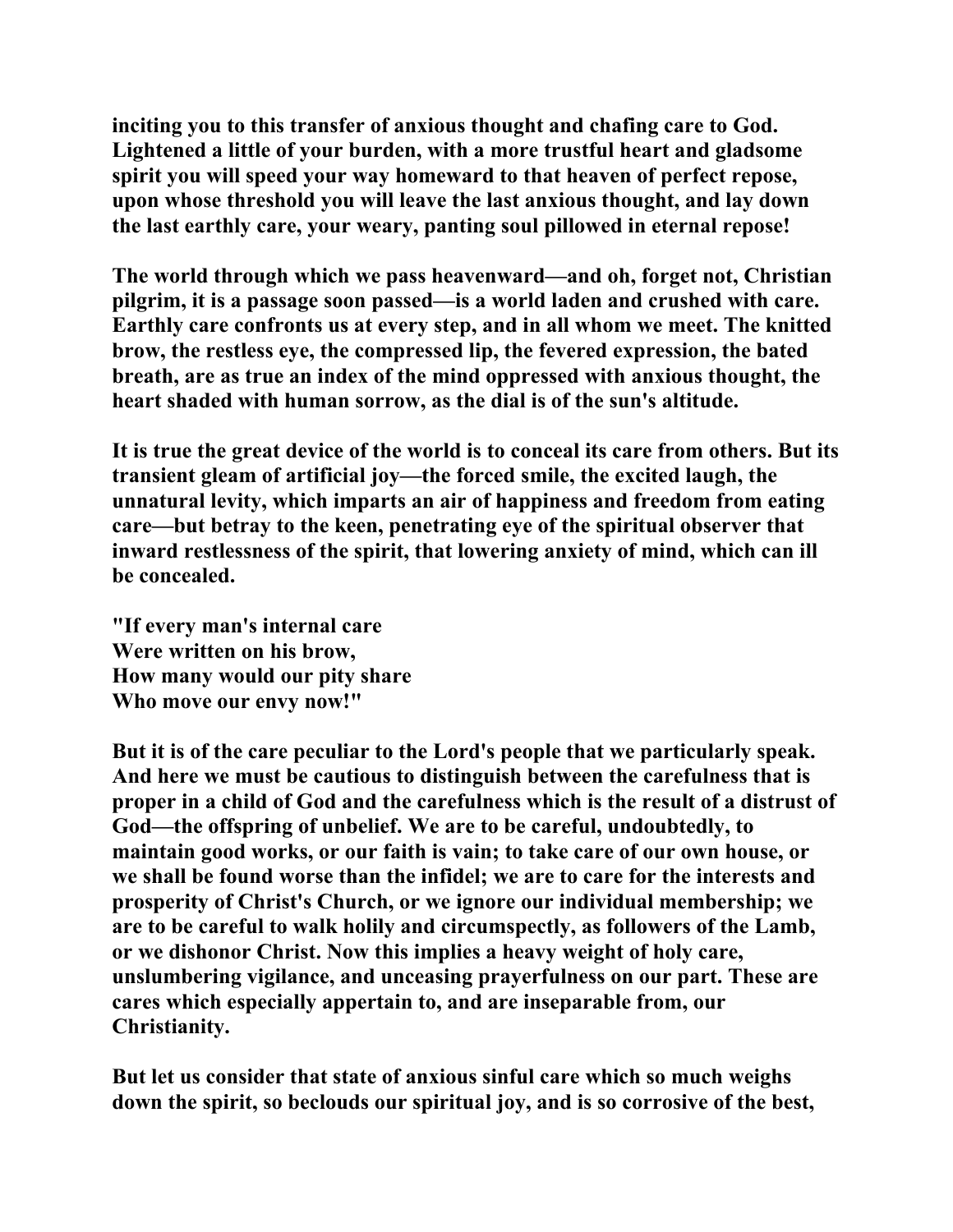**holiest, and finest feelings of the soul, but which a simple, childlike confidence in our heavenly Father's promise, care, and love should chasten and moderate, yes, entirely remove. Hence the precept, "Casting all your care upon him; for he cares for you."** 

**We may attempt to classify, but it would be impossible to enumerate, the cares which contribute so much to the mental anxiety and depression of the Christian. The cares of this life enter deeply into the anxiety of which the Lord seeks to lighten us. In proportion to the spiritual tone of the mind, and the closeness of the heart's converse with God and heavenly realities, will be the tenderness of the believer to the chafing and pressure of temporal cares. The more heavenly we grow, the more acutely sensitive do we become to the encroachment and influence of earth and earthly things.** 

**In this connection let me remark that I fear too little prayerful consideration is felt by the Church in behalf of her Christian men of business. Sustaining responsibilities, burdened with cares, depressed by anxieties well-near crushing; earnestly desirous, and that very desire intensifying their feelings, that integrity and uprightness should preserve them, that by no faltering, no receding, no departure from the strictest line of Christian consistency should the cause of Christ be dishonored and their Christian character be compromised; are they sufficiently borne upon our sympathies and prayers?** 

**Do we, in measure, make their burdens, their dangers, their anxieties our own? Do we ask for them of God the grace that will keep them in prosperity, and for the strength and comfort that will sustain and soothe them under the pressure and perils of anxious care? Does the Church of God sufficiently sympathize with her Christian merchants? May not the low standard of commercial morality, which in some departments of trade has obtained in this and other lands; the sad defection from honesty and uprightness which has marked the business transactions of some whose names have stood high in the Church's roll; the frauds, the defalcations, the nefarious dealings; be traceable, in a great degree, to the Church's unfaithfulness in her duty respecting them?** 

**Verily we think so. Oh, let us pray more for godly men of business! Their snares are many; their perils are great, their cares are crushing, their anxieties are absorbing! They demand our Christian sympathy, our tender forbearance, our unceasing supplications, that, in all the temptations and intricacies, perils and anxieties, by which their path is begirt, God may hold**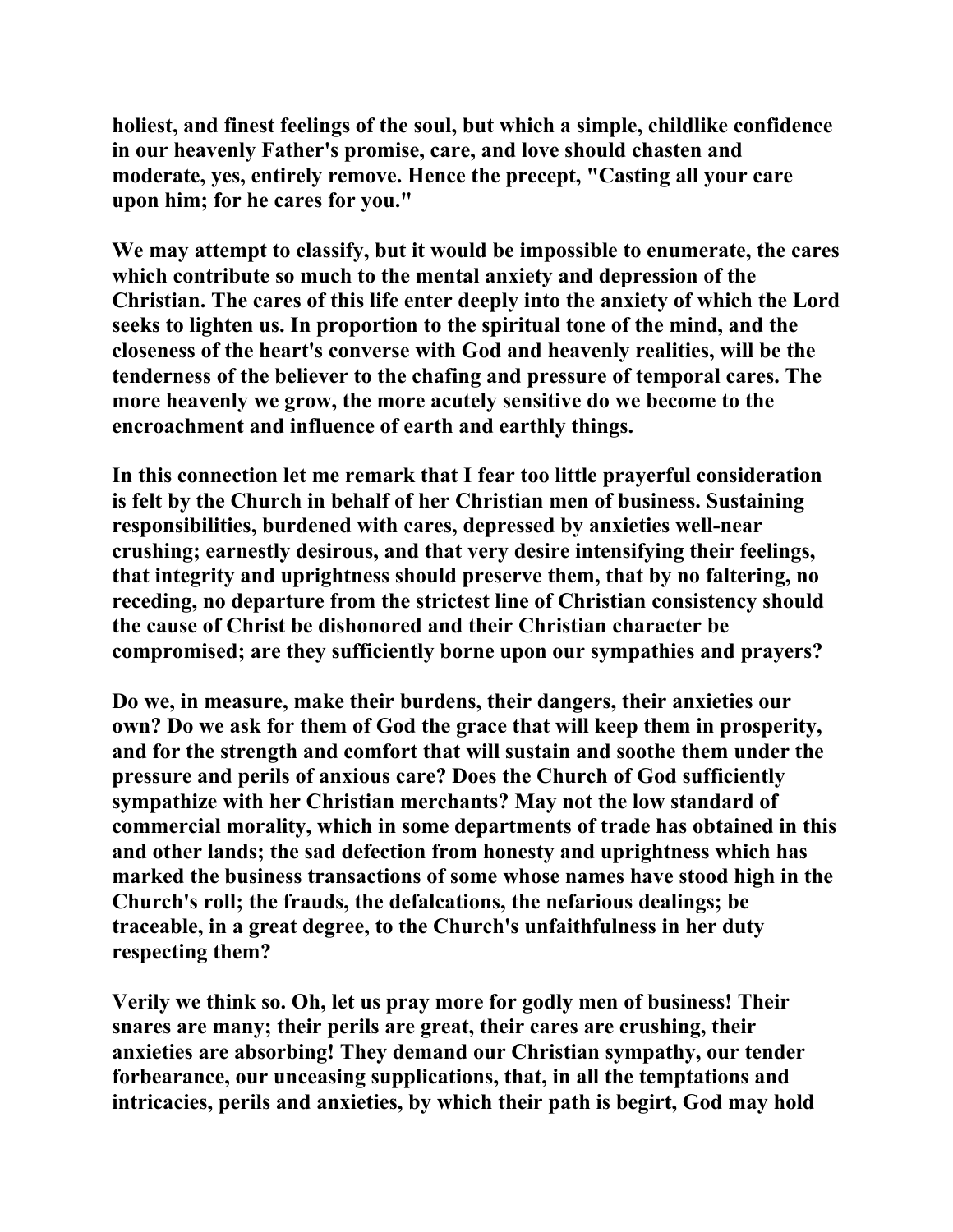**them up, and conduct them through; kept from the low arts of trade; from the questionable practices of the world; from an inordinate anxiety for wealth; from every the slightest deviation from the straightest and strictest line of Christian integrity, from the taint and evil of the world, to the honor of the Church and the glory of their Lord.** 

**Christian brethren, we offer you our sympathy, and breathe on your behalf our prayers! You may often lay an anxious, aching brow on your pillow at night, not knowing how you will meet the stern claims of the coming day; your commercial standing—dearer still, your Christian character—at stake. Be still! There is ONE who cares for you! Compose yourself to rest, in the calm assurance that on the morrow God will crown your obedience to the precept by His fulfillment of the promise—"Casting all your care upon him; for he cares for you."** 

**Thus, then, our temporal cares, to us often so depressing, are objects of God's consideration. If godliness has the promise of the life that now is, it follows that no earthly care that saddens the heart or shades the brow is beneath His notice or regard. How many a child of God is struggling with large domestic demands and but slender revenues! Who can tell the troubled, the anxious feelings; the painful forebodings that pass through that mind! One only knows it. To Him there is nothing little, nothing insignificant, nothing beneath His notice and regard!** 

**Are you a widow, with narrowed income and heavy demands? Are you an orphan, combating with loneliness and need? Are you a man of business, sustaining heavy liabilities, involved in perilous investments, and weighed down by ceaseless anxiety and care? Veiled from every eye but God's may be your pressure. These worldly engagements, these temporal cares and anxieties, are not too small for Him!** 

**Then, there often presses upon the heart the anxiety to know the path of duty in which we should walk. This is no small care to the child of God. We are often brought to a standstill, and are, as it were, at our wits' end. Two paths, intersecting each other, diverging to the right and to the left, confront us, and we are perplexed to know which one we should take. Oh for a voice, distinct and familiar, behind us, saying, "This is the way, walk in it!"** 

**In proportion, too, to the tenderness of conscience, and to the closeness and softness of the walk, will be the intense anxiety of the mind to know, and do,**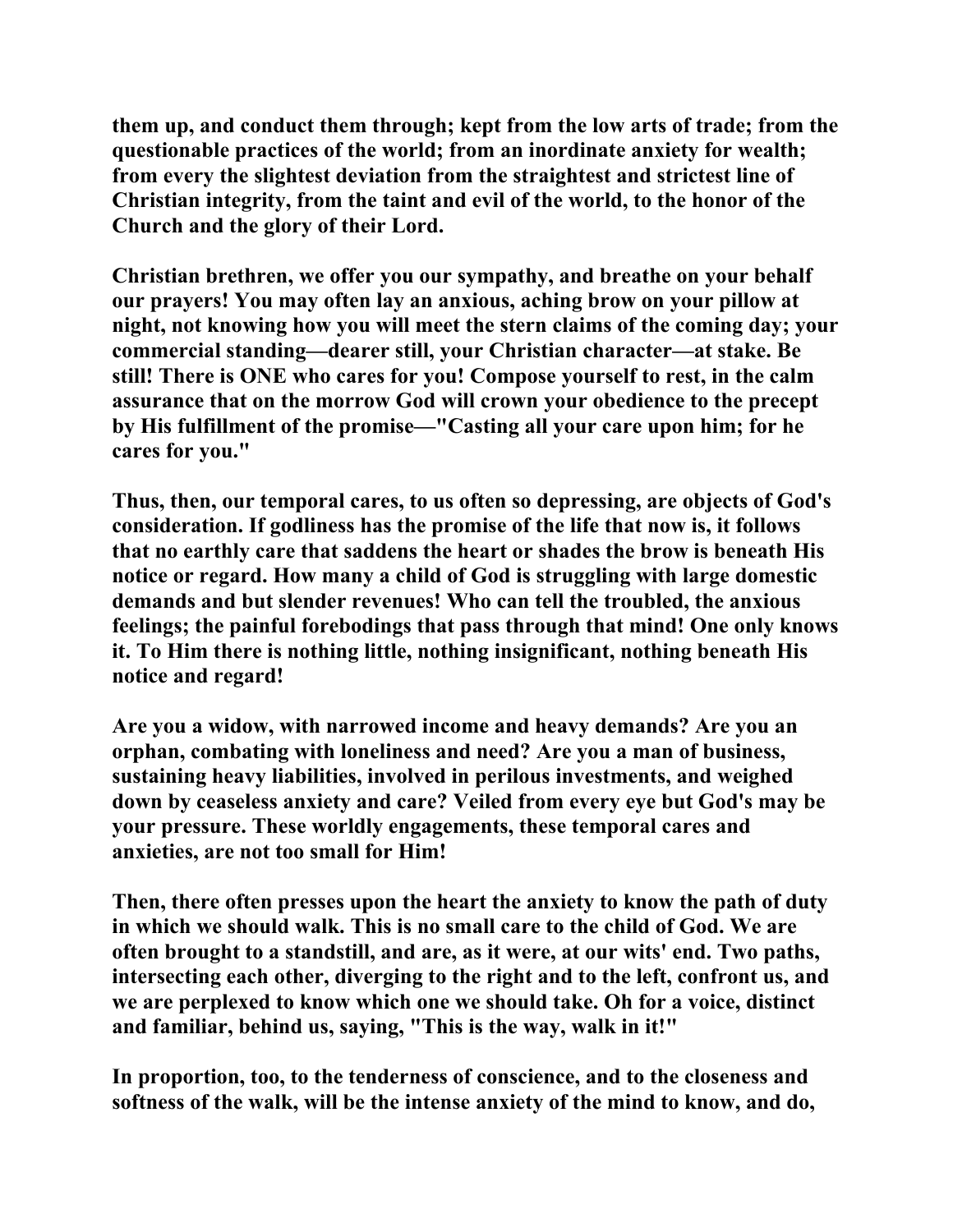**and even suffer the will of God. If such be the case with you, be assured that, though your faith and patience may be tried, the Lord will not leave you long in darkness and uncertainty. If the question be, How shall I know the will of my heavenly Father in this matter? you shall not in the end mistake it; for God cares for you.** 

**But there are greater cares than these—the spiritual cares of the soul—which often press heavily upon the heart. You are anxious to know that you have an interest in Christ's redeeming love; that your name is written among the living in Jerusalem; that your sins are pardoned; that your person is adopted, accepted, saved; and that after death you will reign with Jesus forever.** 

**You are anxious, too, that your Christian walk should be obedient, perceptive, believing; that you should be more heavenly minded, growing in knowledge, and grace, and divine conformity to the will of God and the image of Jesus. Ah! these are cares before which all others vanish into insignificance! There are no anxieties, no cares, no burdens like those which touch the present and future interests and well-being of the soul! How many a man would freely and joyfully part with all his worldly possessions for spiritual peace of mind, and for an assured hope of the future! Oh to be quite sure that we are SAVED! What is rank—what is wealth—what is learning—what is fame in comparison with this?—the dust, the foam, the dream, the shadow!** 

**Anxious soul! Do you think that you nurse that spiritual anxiety alone? that no eye is wakeful to see, that no ear is bending to listen, that no heart is interested to sympathize? Ah, yes! He who travailed in sorrow for your salvation is personally, tenderly cognizant of the anxious, the profoundly anxious, desire of your soul that there may not rest the shadow of a shade of doubt and uncertainty upon the fact of its everlasting safety. You are not alone in this soul exercise. Jesus is with you.** 

**The travel of your heart after him, the panting of your spirit for His salvation, the longing of your soul for an assured interest in His love; your tears, your sighs, your desires, your prayers, your watchings; awaken in the heart of your Savior the deepest, tenderest response. Ah! if the cares, anxieties, and solicitude you feel for your soul lie upon your heart with a pressure so intense as to shade the sunshine of life by day, and to bedew your pillow with tears by night, do you think that He does not yet more closely entwine your precious and deathless interests around His heart, who bought you upon the cross, and who wearily trod many a step to seek and find you in the cloudy and dark day,**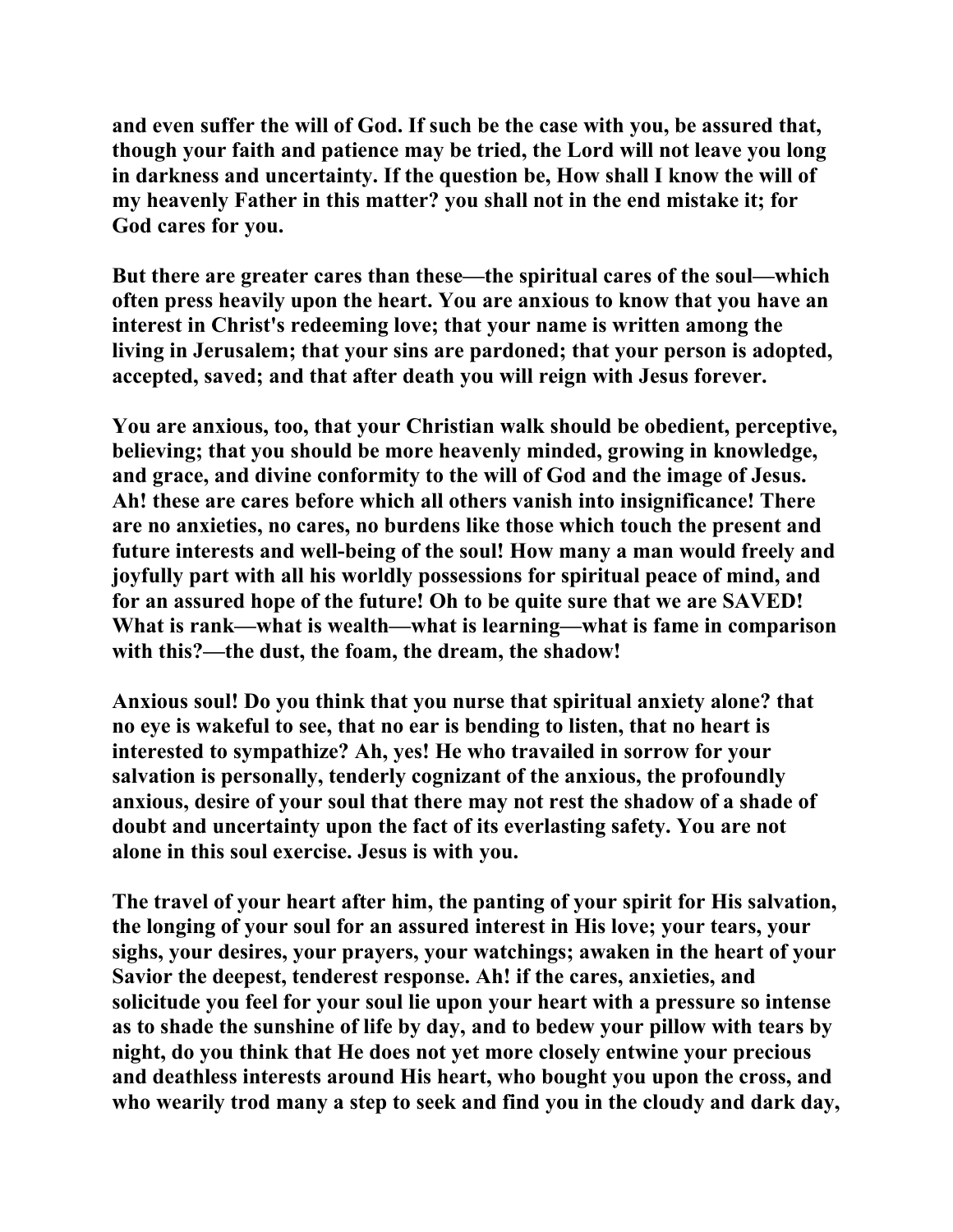**and who will deck His brow with you as a sparkling jewel, when He comes having on His head His many crowns!** 

**But upon whom is the believer to place this care? There is no difficulty in determining. The transfer is at once from the human to the Divine, from the finite to the Infinite! We have but one true Burden bearer—one Almighty Caretaker; even Him whom God has made strong for Himself and strong for us—the Mighty and the Almighty Savior. In the matter of care the Lord would have us deal immediately and only with Himself.** 

**This is the controversy He has with us—our unwillingness to make the transfer to Him. Oh, could you be assured that the friend you best loved on earth could lighten the burden and chase away the care before the evening's sun had set, would you not be found breathing your sorrows into his ear, and reposing your anxieties upon his heart? But to go to God—to pass by the human, and deal only with the Divine—to repair to the arm that was transfixed, and to the bosom that bled upon the cross, and repose your burden upon its power and love, oh, how difficult!—just because it is faith dealing with the Invisible.** 

**And yet, no task so easy, or, in its issue, more blessed—just because it is faith dealing with the Mighty One. But God, guardful of His honor, will not yield this controversy, and, jealous of His love, will not abate one iota of His claim. To Him the transfer must be made. Behold the key that unlocks the mystery of His dealings! Why has He smitten, as with paralysis, that arm upon which you leaned? Why has He chilled, as with death, that bosom on which you reclined? Why has He exhausted, as by a burning drought, that cool spring, whose tide you quaffed? Why has He beclouded those sunny slopes, upheaved those verdant banks, which gave to the landscape of your life an aspect so picturesque, and to life itself a repose and a charm so exquisite?** 

**Oh, but only to win, and woo, and draw you more closely beneath His own outstretched arm, and within His own sheltering bosom! He and He alone will share, and by sharing will soothe and exhaust, your care. Christ loves you too well, has bought you with a price too dear, has entwined you with interests too costly and precious, and has prepared for you a heaven and a destiny too glorious and lasting, to admit a rival, or unite with a partner in this office of Caretaker of the Church.** 

**Oh, thank Him for clearing the path by removing, so kindly and so gently, the**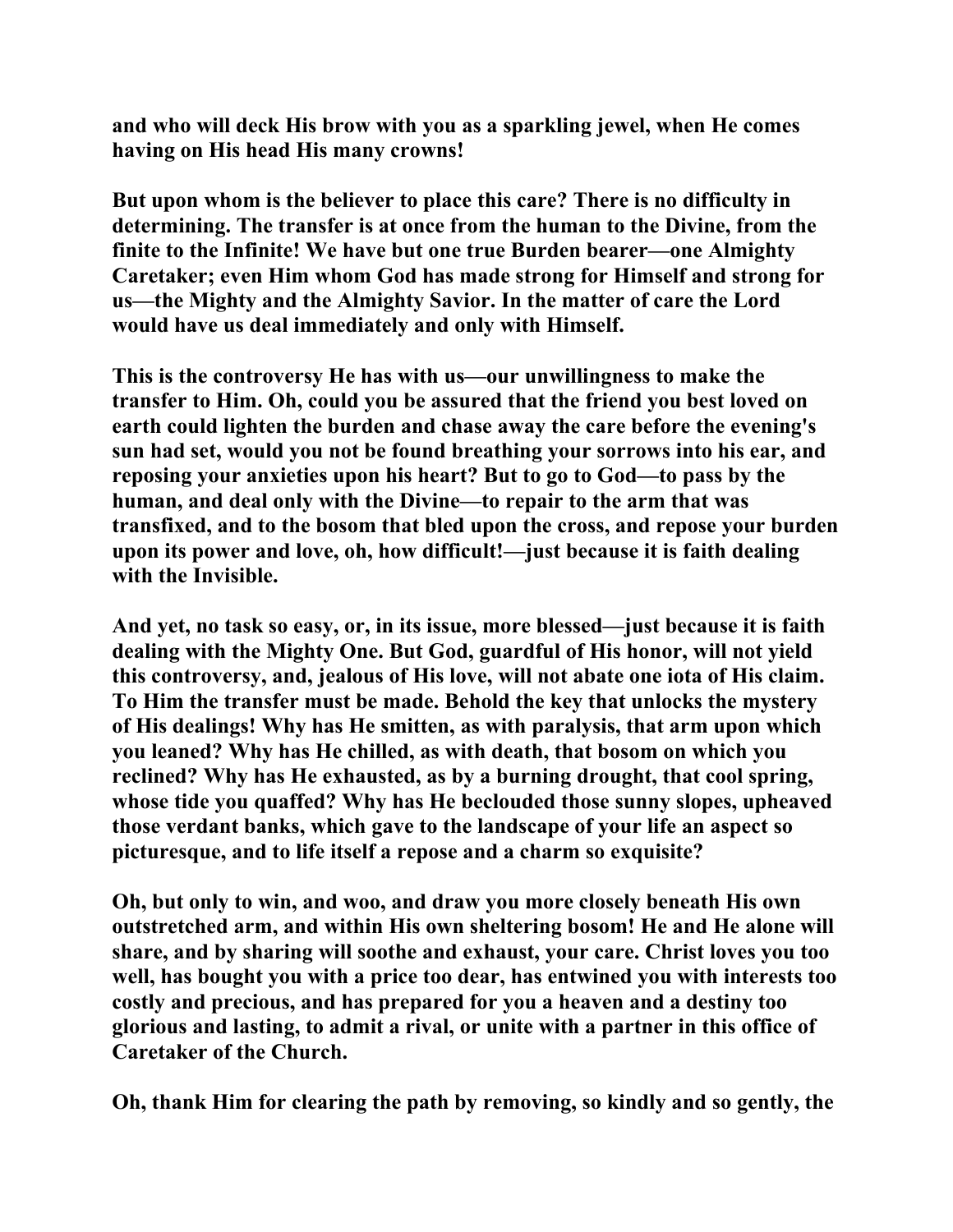**object that intercepted your approach to Him, so that no angel, no saint, no minister, no church, no friend, should come between Christ and you, veiling Him for an instant, or in the slightest degree, from your eye.** 

**But you will ask, How is this transfer of care to be made? In the directions which we suggest we would give prominence to the exercise of unquestioning faith. Here there must be a taking God at His word. Our warrant for an act apparently so impossible and presumptuous as the transferring of every thought of anxiety, and feeling of sadness, and pressure of need, to the Great Jehovah must be as divine and unquestionable as the act itself. That warrant is God's revealed, infallible, unalterable word—"Cast your burden on the Lord, and he shall sustain you."** 

**Your faith must credit, receive, trust in, and act upon this word without demur or condition, immediately and unreservedly, because it is the word of the living God! You must believe that God's power is able, and that His love is willing, and that His grace is sufficient to assume the transfer; that Christ, who has borne the heavier pressure of your curse, and your sins, and your very hell, is prepared to sustain, succor, and comfort you, removing your burden of care by absorbing it in Himself.** 

**O wondrous act! O precious life of faith! How happy to us! How glorifying to God! Beloved, can you not, will you not, believe that Jesus at this moment stands prepared to make all your care His own? that He means what He says when He invites you, the weary and the heavy-laden, to Himself for rest? Do you think that He is taunting your sorrow, sporting with your care, trifling with your feelings, mocking your confidence, and asking you to believe, only that He might betray; to trust, only to deceive?** 

**Oh no! This is not the Christ of the Bible. Did He ever deal thus with a poor sinner! Was it ever known that He invited to His feet an anxious, care depressed, burdened soul but to spurn that soul from His presence? Never! Oh, He is too true, too loving, too gentle, too kind, too faithful a Savior for that! Will you, then, wound Him with your doubts, dishonor Him by your unbelief, and force from under you, buffeting, as you are, amid the waves, this divine, sustaining plank—faith in the word and promise of the only true and living God?** 

**Not less potent is prayer as a means of transferring care to God. God often sends the care to rouse us to call upon Him. We need an errand, and He sends**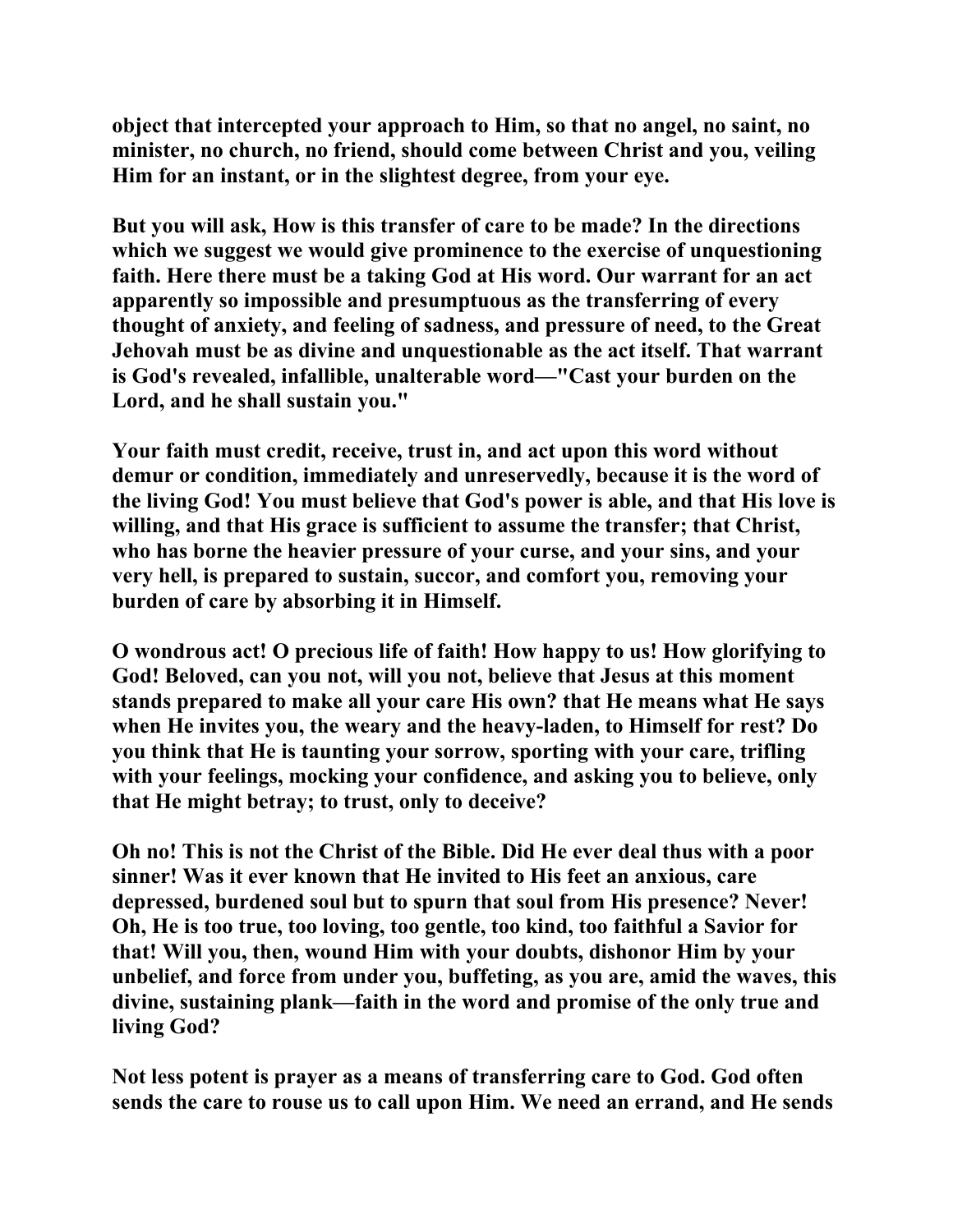**a trial; we need an impulse, and He sends a sorrow; we need earnestness and importunity, and He sends the heavy and the continuous stroke—all His waves breaking over us. Prayer is the safety valve of the soul. The heart would break, the spirit would sink, despair would fold its dark shroud around us, but for the privilege of access to God through Christ. Many a burdened believer has exclaimed, "Why sit I here nursing in lonely grief my sorrow? I will arise and give myself to prayer." And the moment he has formed the resolution, before he has presented or even framed his petition, unutterable relief has come. "When my heart is overwhelmed, lead me to the Rock that is higher than I."** 

**What, then, is your sorrow? Is it sin? Arise, and in prayer pour out your confession to Christ, and cast this burden on the Sinbearer. Is it temptation? Disclose it to Him who was once tempted too, and by the same Tempter, and who thus, from experience of what they feel, knows how to succor those who are tempted.** 

**Is it need? Betake yourself to the throne of grace, and let your requests he made known unto God, and in quick and ample response He will supply all your need. Oh, try the experiment of prayer! All others may have failed you try yet this one! Spread your care before the Lord. His providence and grace stand pledged to meet your every necessity.** 

**"Have you a care, whose presence dread Expels sweet slumbers from your bed? To your Redeemer take that care, And turn anxiety to prayer. Have you a wish, with which your heart Would feel it almost death to part? Entreat your God that wish to crown, Or give you strength to lay it down. Have you a friend, whose image dear May prove an idol worshiped here? Implore your God that nothing may be A shadow between heaven and thee. Whatever the wish that breaks your rest, Whatever the care that swells your breast, Spread before God that wish, that care, And turn anxiety to prayer."**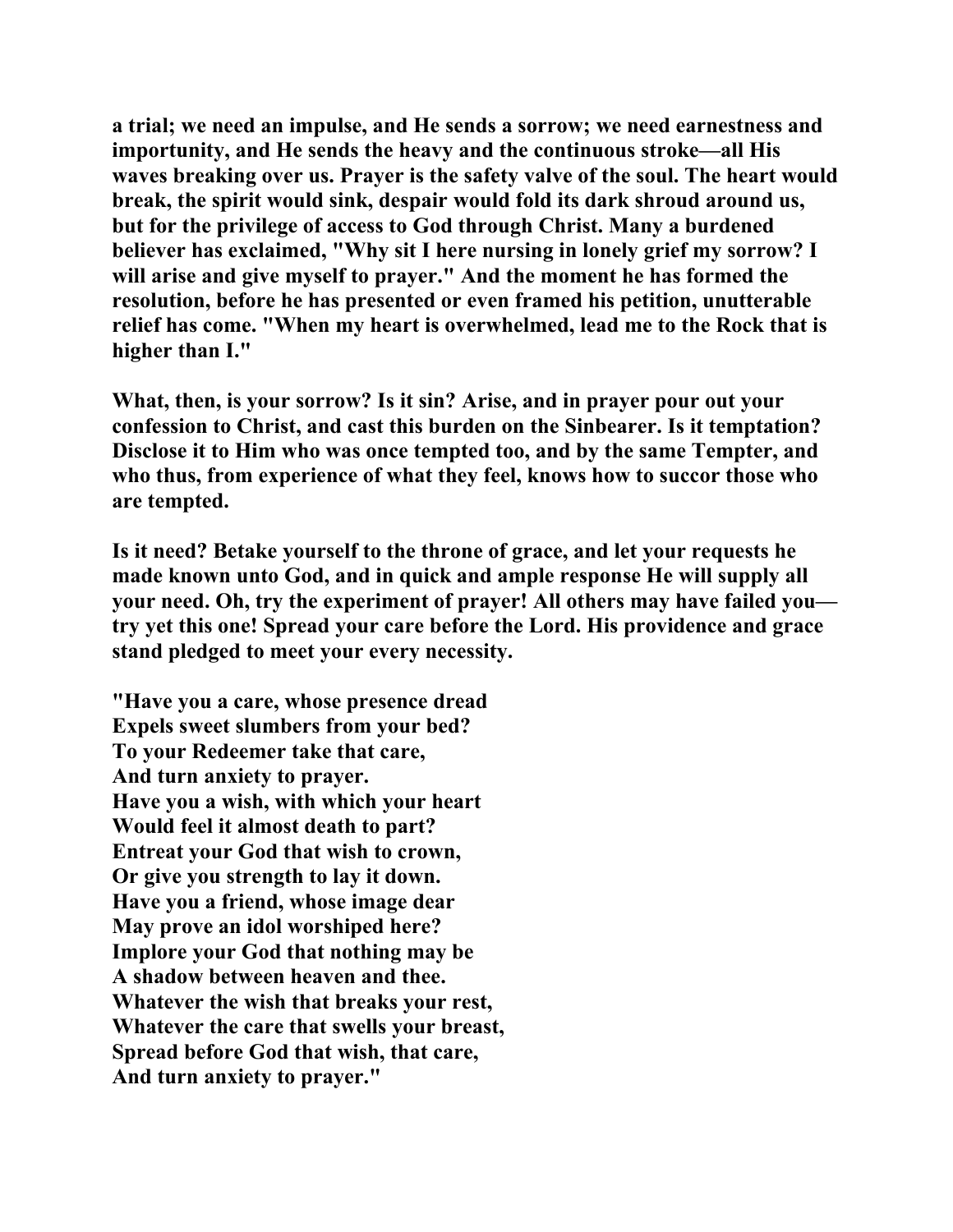**"He cares for you." Such is the encouragement to a compliance with His holy precept. The care of God extends over all. "You open your hand, and supply the needs of every living thing." "You give them their food in due season." Oh, what a God is our God! But if such is God's goodness to His enemies; for He makes His sun to shine on the evil and the good; what must be His goodness to His children! If he has regard to the raven, and feeds it when it cries, will He, do you think, be indifferent to the plaintive note of His "dove, His undefiled one?"** 

**It is an especial care with which God cares for you. He cares for your temporal interests—not one worldly anxiety, not one need of the life, is too insignificant for His regard. He cares for your spiritual interests—for your soul's prosperity, for your mental peace, for your joy of heart, for your growth in grace, for your character, your reputation, your usefulness.** 

**It is personal care. He cares for you. He cares for your individual cares, for your personal interests, never for an instant merging and forgetting your individual claims upon His interest, protection, and love in the great body of His Church. What encouragement this to betake yourself to the Lord, transferring all care from your heart to His!** 

**Let me conclude this chapter with one or two cautionary observations. Do not anticipate care! This is to exceed the limit, which God has prescribed. With the future you have no concern, as you have no knowledge. A covenant God has, from eternity, provided for that future. It is all in the everlasting covenant of grace, and will unfold and assume just that form and complexion which your God sees best. By anticipating care, and thus antedating your future, you grieve the Spirit of God, wound your own peace, and unfit yourself for present duty and trial. When that care comes—if come it should—it will bring with it its own support, and a fulfillment of the promise—"He cares for you."** 

**Do not sit not brooding over your state, deploring its existence, and lamenting your lack of more faith, and grace, and love. Arise, responsive to the precept, and cast your burden upon the Lord, and He will sustain both you and it. This inordinate absorption within yourself will bring to you no relief, no heart's ease, and no nourishment to faith. One uplifted glance—one sight of Jesus one believing touch of the promise of God, will bring more repose to your anxious spirit, more succor to your burdened mind, than a lifetime of selfabsorption.**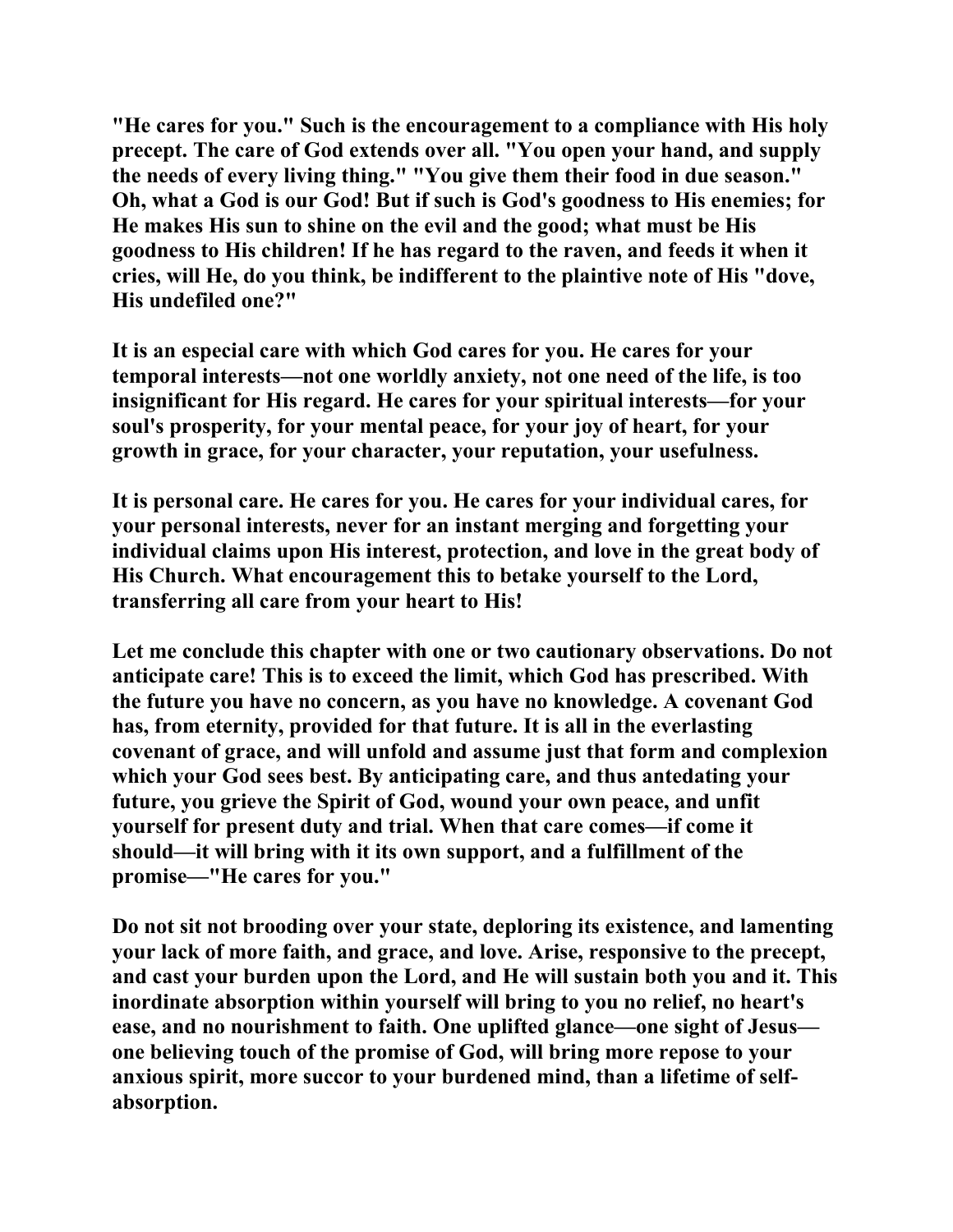**"No profit can you gain By self consuming care; To Him commend your cause, His ear Attends the softest prayer. Give to the winds your fears; Hope, and be undismayed; God hears your sighs, and counts your tears, God shall lift up your head. Through waves, and clouds, and storms, He gently clears your way: Wait you His time—your darkest night Shall end in brightest day.** 

**Remember that this casting of our care on God is a present and a constant duty. It is in the form of the present tense that the Holy Spirit, the Comforter, addresses us: "Casting all your care on Him." Defer it not until the morrow, nor wait a better frame—do it now! A present care will find a present Receiver, a present Helper, and a present relief. The Lord your God neither accepts nor rejects, grants nor denies you, because of the high or the low frame with which you approach Him. To suppose that He did—that the spiritual tone of your mind influenced His decision—were to make the turning point of His love to center in you rather than in Himself, and to argue that God was moved by other motives than those found within His own heart.** 

**God's dealings with us from first to last, in the greatest and in the least; from the love that chose us from everlasting, to the smile that sheds its bright halo around our dying pillow; proceed upon the principle of His most free grace. And since He finds the motive of love and the bestowment of blessing solely within Himself, He, the unchangeable One, will not revoke the love, nor withdraw the gift, influenced by any fickleness or change He traces in you. Then, be your frame low, your heart dead, your faith weak—arise, and draw near to God, for the blood-tipped scepter bids you approach, and the blessing, the richest God can bestow, or you desire, awaits your full acceptance.** 

**Oh yes! the Lord cares for you. Little, obscure, despised, unworthy though you may be, or deem yourself to be, the Lord has an interest in you, the closest, the tenderest that ever dwelt in a heart of love. Bought with the Savior's blood, a temple of the Holy Spirit, sealed with the earnest of the Spirit as a child of God and an heir of glory, oh, there is not a bright angel in**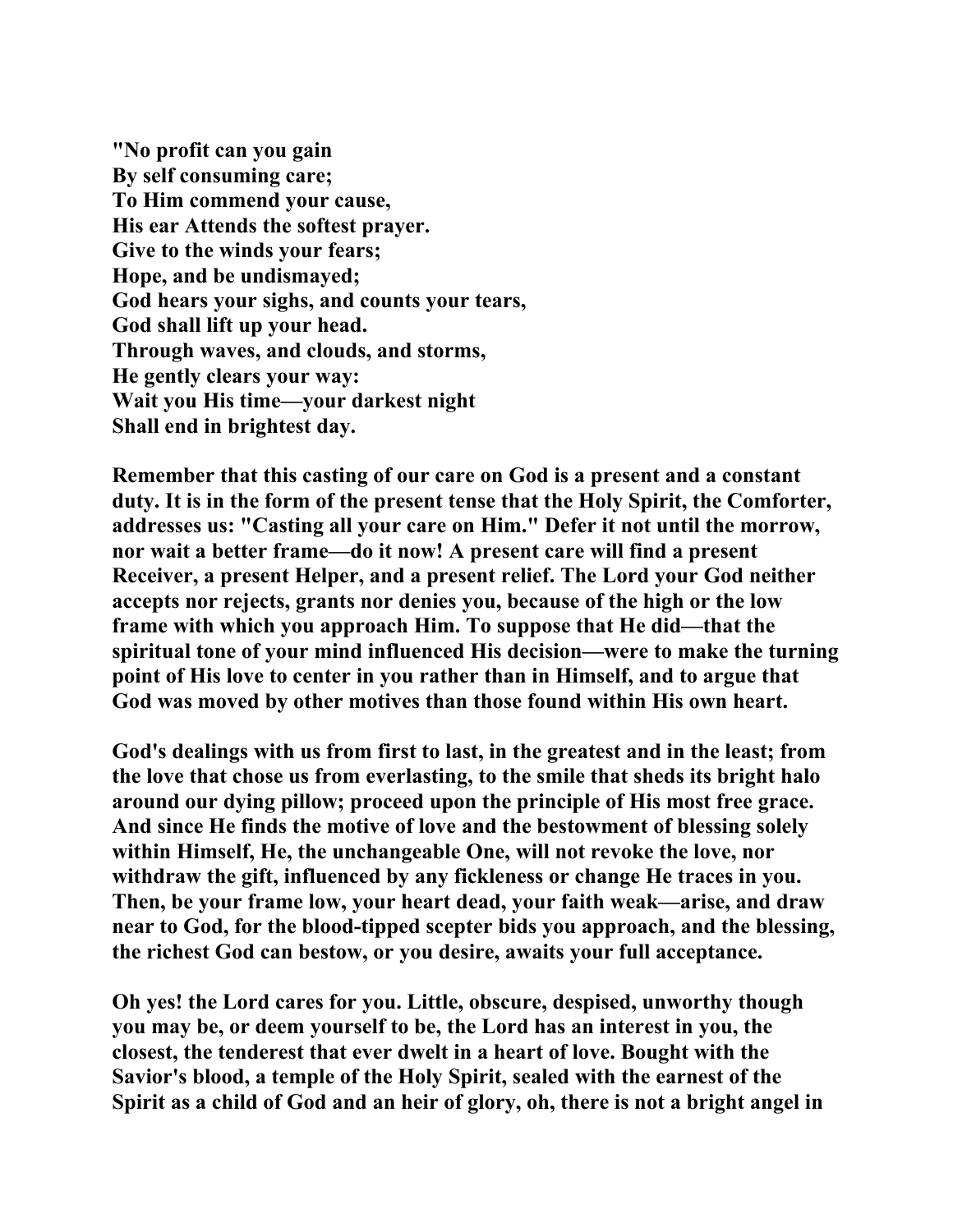**heaven for whom God so cares as He cares for you! Will you not respond to this truth by transferring all your care to Him in the exercise of a humble, unquestioning faith?** 

**Others may have ceased to care for you. Change has congealed the warm current of love, distance intercepts its flow, or death has stilled its pulse, and you feel as if there existed in this wide world no heart, no spirit, no mind that responded to, or that chimed and blended with your own. But there is One!— Jesus cares for you. The Heart of God, from which all other hearts kindle their affection, entwines you with its thoughts, its sympathies, its love; and the Eye that searches the universe with a glance, bends upon you its ceaseless look of love.** 

**"When my father and my mother forsake me,"—when human affection quits its last, its latest, its most sacred home on earth; "then the Lord will take me up." The desolateness of widowhood shall claim His sympathy, the unbefriendedness of orphanage shall receive His protection, the suffering and languor of sickness shall be sustained by His grace, the grief of bereavement shall be soothed by His love, and the bed and valley of death shall be cheered and brightened with His radiant presence. Then, confide in and lean upon this divine, this human, this precious, this ever-present Savior. He asks your boundless confidence and your warmest love. Most worthy of it is He. Will you withhold it?** 

**Take that anxious care which lies like lead upon your breast, which chases peace from your mind, joy from your heart, slumber from your pillow, shading all the landscape of life with wintry frost and storm, and lay it upon the heart pierced by the soldier's lance; the heart that distilled its last drop of lifeblood on the tree; and peace shall enfold you beneath its balmy wing.** 

**"Be careful for nothing: but in everything by prayer and supplication with thanksgiving let your requests be made known unto god. And the peace of god, which passes all understanding, shall keep your hearts and minds through Christ Jesus."** 

**Shall I not trust my God, Who does so well love me— Who, as a Father, cares so tenderly? Shall I not lay the load, Which would my weakness break,**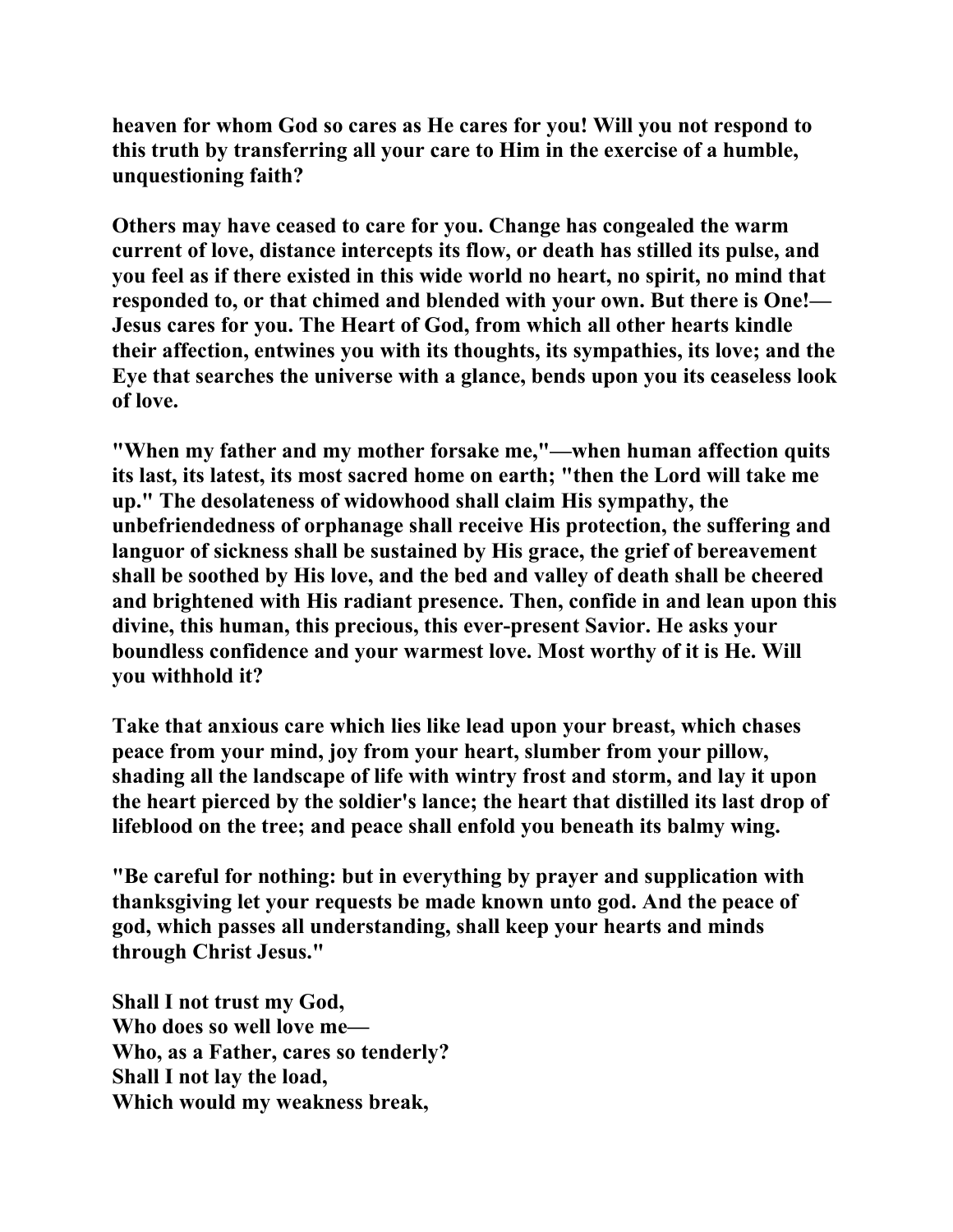**On His strong hand, Who never does forsake? He does know all my grief, And all my heart's desire; He'll stand by me until death, through flood and fire. And He can send relief: My Father's love, so free, Until the new morning shall remain to me. Who does the birds supply, Who grass, and trees, and flowers, Does beautifully clothe, through ceaseless hours; Who hears us before we cry; Can He my need forget? No, though He slay me, I will trust Him yet. When I His yoke do bear, And seek my chief joy But in His righteousness and sweet employ: He makes my soul His care; Early and late does bless, And crowns work and purpose with success. O blessed be His name! My Father cares for me! I can no longer unbelieving be; All praise to Him proclaim; I know He is my Friend; I know the Lord will love me to the end!** 

## **Self-Communion**

**"Commune with your own heart upon your bed, and be still." Psalm 4:4.** 

**It will be acknowledged by every spiritual and reflecting mind that the tendencies of the age are not the most favorable to the calm, solemn, holy duty of self-communion. We are fallen upon times of great religious, as well as worldly activity and excitement. So strong and rushing, indeed, is the tide, that there exists a fearful and fatal liability in those who profess to walk with God, as did Noah and Enoch, to neglect entirely one of the most essential and effectual helps heavenward—the due, faithful, and constant examination of the spiritual state and condition of their own hearts. To the consideration of this vitally-important subject—a subject so intimately entwined with our**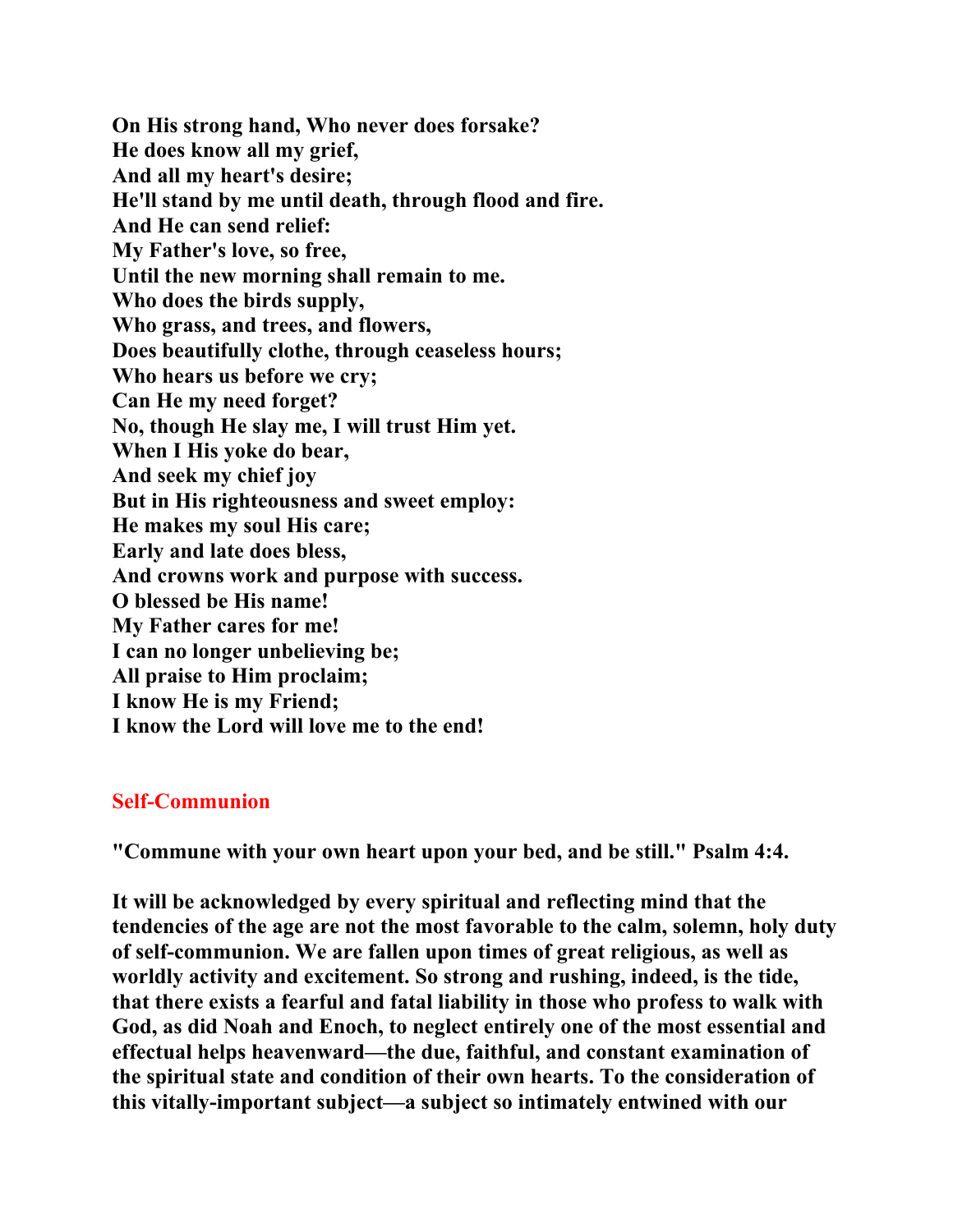**progress in the divine life—let us now address ourselves.** 

**The Divine precept is emphatic—"Commune with your own heart upon your bed, and be still;" or, as it is rendered in another and a beautiful version of the Psalms, "Commune with your own heart in your chamber, and be still?" Both renderings are good, but perhaps the latter conveys more distinctly and impressively the idea of retirement for self-communion. "Come, my people, enter into your chambers," is the invitation of God to His Church. Like to this is the Savior's exhortation—"When you pray, enter into your closet." With everything but themselves the great mass of human beings by whom we are surrounded are in the closest communion. Man is in communion with nature in its glories, with science in its wonders, with art in its triumphs, with intellect in its attainments, with power in its achievements, with the creation in its attraction.** 

**There is but one object with which he holds no rational, sacred, and close communion—from which, though the nearest and the most important, he seems the most widely isolated; that object is—himself! He studies not the wonders of his being, the spirituality of his nature, the solemnity of his relations, the accountability of his actions, the immortality of his destiny. He thinks not of himself, and of death, and judgment, and eternity at the same moment. He will examine and prepare himself for worldly preferment, but his state as a moral being, his position as a responsible being, his future as an accountable and deathless being, absorbs not a moment, awakens not a thought, inspires not an aspiration of his soul! What a fearful verification of and comment upon the word of God, "dead in trespasses and in sins!"** 

**But the saints of God present another and a widely-different class. The religion of Jesus, while it is designed to disarm man of selfishness, and, when enthroned supremely upon the heart, ennobles and expands it with the "expulsive power of a new affection," yet concentrates his most serious, devout, and earnest consideration upon himself. "Man, know yourself," becomes a heathen maxim, in its highest and noblest sense, Christianized. It is of the utmost moment, then, that the saint of God should be kept in perpetual remembrance of this sacred duty of self-communion: its neglect entails immense spiritual deterioration and loss; its observance will, more than all other engagements—for it stimulates to activity all others—effectually advance the soul in its heavenward course.** 

**Self-communion is the topic which will now engage our thoughts—may we**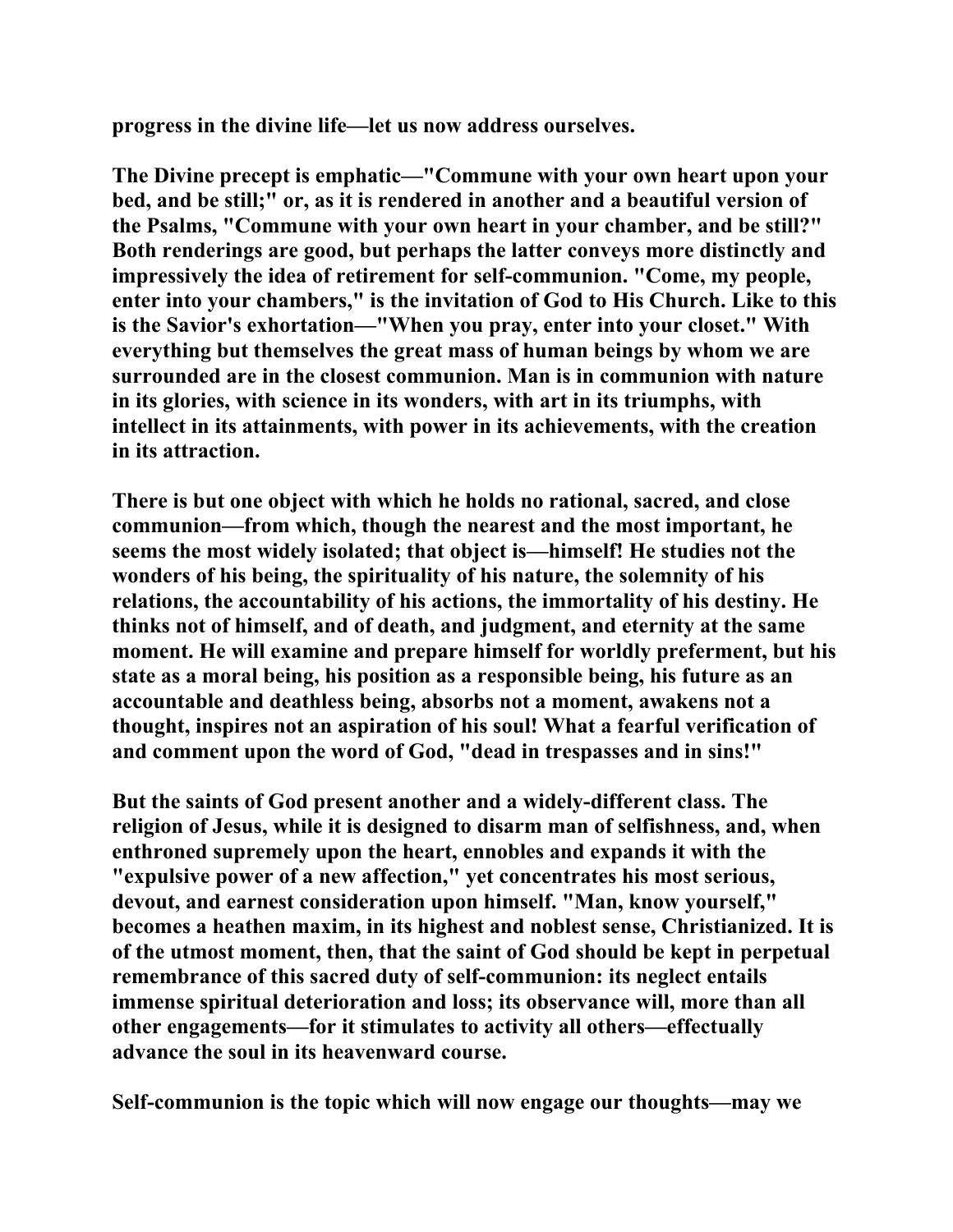**give to it the devout and earnest consideration which a subject so closely intertwined with our personal advance in heavenly fitness demands! Oh that this chapter of our work may be written and read under the especial anointing of God the Holy Spirit! Let us endeavor to ascertain what this sacred duty involves.** 

**Know Your True Spiritual State Before God. In the first place, my beloved reader, commune with your own heart, to know its true spiritual state as before God. This will bring under your review the subject of conversion—a state which many take for granted without scriptural evidence of the fact; a great question in the matter of salvation, which, to speak after the manner of the schoolmen, too many beg—they assume the existence of their personal conversion without proof. And yet how vast the consequences of the most momentous question they take for granted! There is no statement clearer in God's Word than this, that to enjoy heaven we must become heavenly. God cannot cease to be God; therefore He could not make us, like Himself, perfectly happy, unless He made us, like Himself, perfectly holy.** 

**The Holy Spirit must make us new creatures—the subjects of a nature that is Divine—in order to fit us for the enjoyment of a heaven that is pure. The questions, then, which we must weigh are—Have I passed from death unto life? Has my heart been convinced of sin? Am I a subject of the new birth? and from a state of insensibility to objects, and feelings, and hopes that are spiritual, eternal, and divine, have I been quickened by the regenerating Spirit to walk with God, and before the world, in newness of life? These are personal and serious questions, which must not, which cannot, be evaded without imperiling all that is most dear and precious to your everlasting well-being. Oh, give to your eyes no slumber until the subject of the new birth has awakened in your mind the profoundest thought. It is spoken by Him who is the Truth, and it is written by Him who is the Spirit of Truth, "Unless a man be born again, he cannot see the kingdom of God."** 

**Heaven or hell is suspended upon the issue! My reader! are you sensible that within you all things have been made new? that, whereas once you were blind, now you see? that your heart is in sympathy with objects that are spiritual, with enjoyments that are holy, with engagements that are heavenly?—in a word, that your views of sin and self, of God and of Christ and of the gospel, are radically, essentially changed, and that you seem to yourself the subject of a new-born existence, and the occupant of a new-created world?**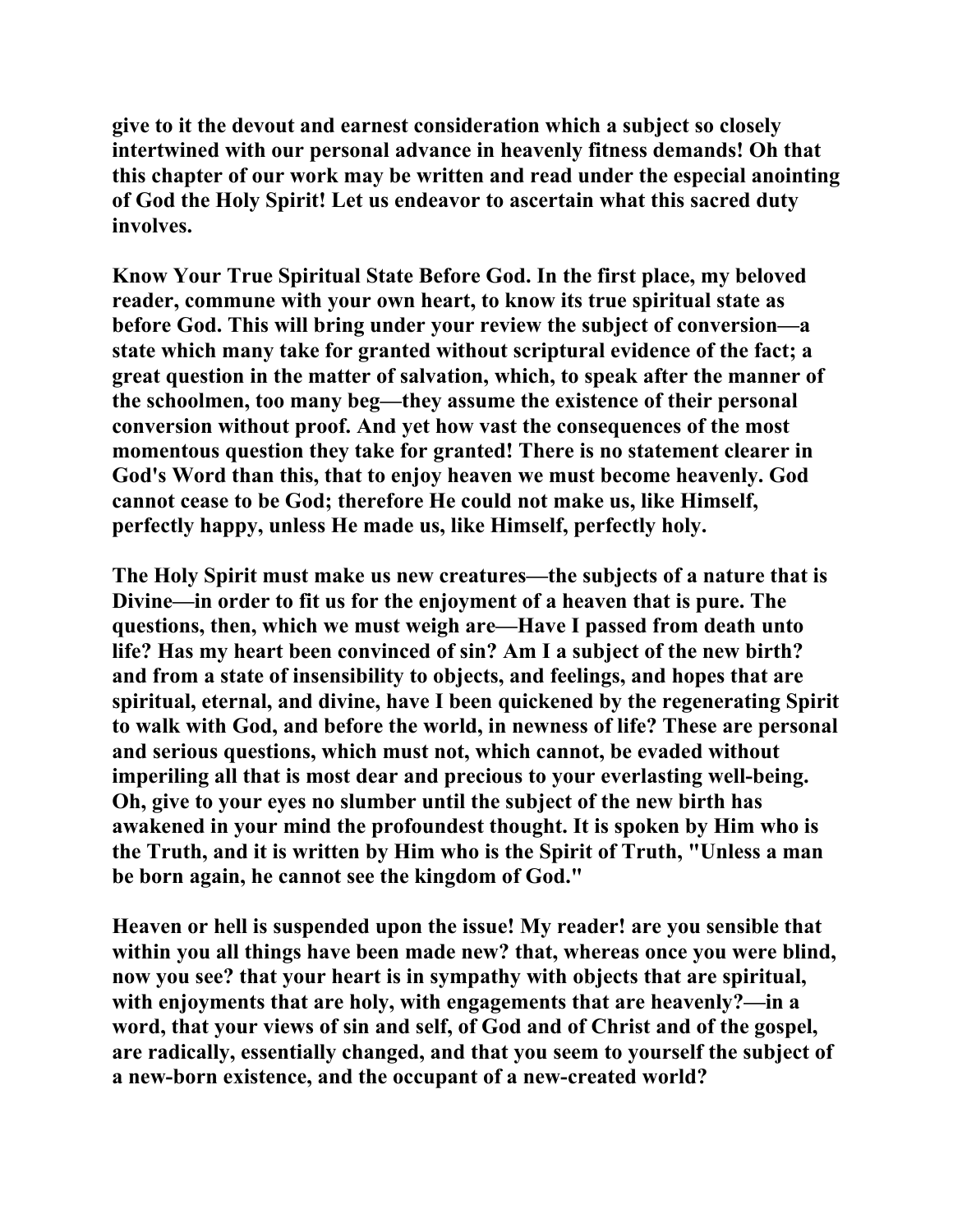**Know The Existence and Condition of the Love of God in Your Own Heart. Commune with yourself to ascertain the existence and condition of the love of God in your heart. Enmity or love to Jehovah characterize us; there is no modified state between these extremes. A careful inspection of our hearts as to this principle will enable us correctly to decide our spiritual condition before the Lord. Do you love God because He is holy? His law, because it is righteous? His government, because it is divine and just? His ways, because they are wise, and right, and sure? Do you love Him for sending His Son into the world to save sinners? Do you love Him as a Father, as a Friend, as a God in covenant relation? How stands your heart, O believer! with God as to its love?** 

**Christian, what is the warmth and vigor and ardor of your affections towards God? Do you so love God in Christ as, under its constraining influence, to do what He commands, to yield what He asks, to go where He bids, to hate what He hates, and to love what He loves; yes, to embrace Him with an affection simple, single, and supreme, oblivious, if need be, of every other claimant, and satisfied, if so He willed it, with Him alone? Oh, what is the state of your love to Jesus—frigid, selfish, inconstant; or, glowing, self-denying, fixed? You ask how your love to Christ may be tested and increased? Test it by obedience; "If you love me, keep my commandments." Increase it by a more close, believing dealing with Christ's love to you. Your love to Christ will never increase by feeding upon itself. You must light your torch of affection at the altar of Calvary. You must go there, and learn and believe what the love of Jesus is to you: the vastness of that love—the self-sacrifice of that love—how that love of Christ labored and wept, bled, suffered, and died for you. Can you stand before this love—this love so precious, so great, so enduring, so selfconsuming, so changeless, and know that for you was this offering, for you this cross, for you this agony, for you this scorn and insult, for you this death, and feel no sensibility, no emotion, no love? Impossible! Sit not down, then, in vain regrets that your love to God in Christ is so frigid, so fickle, so dubious; go and muse upon the reality, the greatness, the present intercession of the Savior's love to you, and if love can inspire love, then methinks that, while you muse, the fire will burn, and your soul shall be all in flame with love to God. "The Lord direct your heart into the love of God."** 

**Know Your Own Heart as to its Views of, and Feelings towards the Lord Jesus Christ. Commune with your own heart as to its views of, and its feelings towards, the Lord Jesus. The great question, which decides so much is, "What do you think of Christ?" Is it with you a reality that Christ died for sinners?**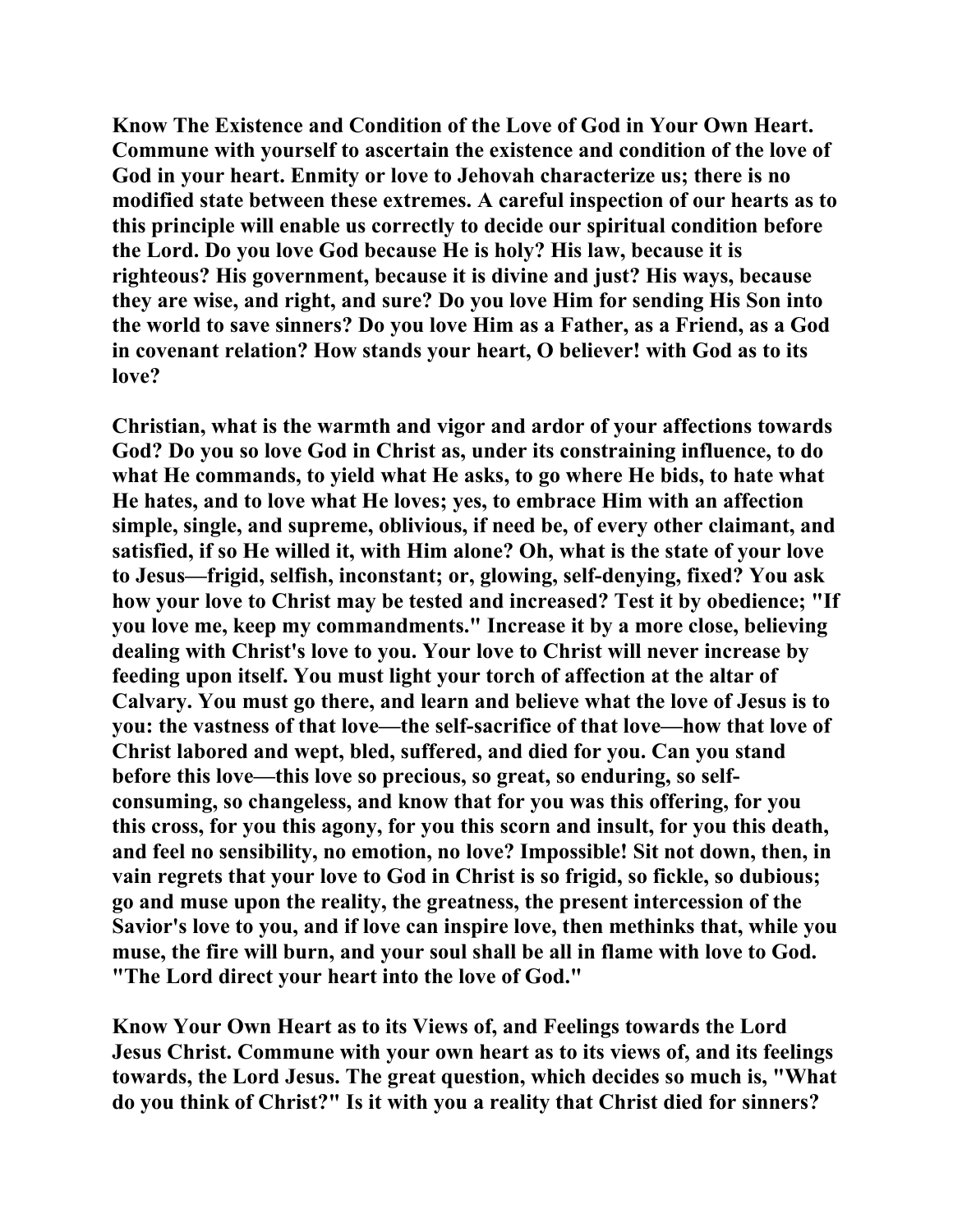**Do you fully credit the promise by which God has engaged to accept through His sacrifice and intercession all who believe in His name? Do you believe Him to be divine, accept His obedience as justifying, and His death as sacrificial? Has it pleased God to reveal His Son in you? Is He precious to your heart? And do you receive Him, trust in Him, follow Him, and hope to be with Him forever, as all your salvation and all your desire? You ask me how you may come to a right conclusion in the matter. You long, you yearn, you pray to know whether or not you love Christ, are one of His disciples, and shall certainly be with Him where He is.** 

**But why doubt it? Is the matter so difficult? If your mind were filled with admiration of a being, could you question the emotion thus awakened? If your heart were captivated by an object of superior intellect and beauty—and that object, towards which the yearning and clinging of your affection went forth in a warm and ceaseless flow, became supremely enthroned in your sympathy and regard, would the fact admit of a moment's doubt? Would you call in question the existence, the reality, or even the intensity of your love? Impossible! The higher and more momentous question of your attachment to Christ admits of a yet easier solution.** 

**Do I love Jesus? Is He the object of my supreme admiration and delight? Is He the chosen, the preferred, the supreme Being of my warmest affection? Is He precious to my soul? And am I trusting believingly, and exclusively, and without mental reservation, as a sinner utterly undone, self-abhorred, and self-condemned, to His atoning sacrifice? And still you hesitate! And yet you doubt! It is still a problem which you tremble to solve! You think of your sinfulness, your unworthiness, of the taint and flaw and unloveliness of all you are doing, of your faint love, of your weak faith, of your doubtful sincerity, and then you shrink from the thought of claiming an interest in Christ, and resign yourself to the conviction that your salvation is an utter impossibility that you are not, and never will be, saved!** 

**But to take a closer view of the matter. Upon what ground do you base this hesitation and justify this self-exemption from the great salvation? It is not for your worth that you are saved, but for Christ's worth. It is not on the ground of your personal merit that you are justified, but on the ground of Christ's merit alone. It is not upon the plea of your fitness, your tears, your confessions, your prayers, your duties, that God forgives and accepts you, but simply and exclusively upon the one plea of the Savior's sacrifice. The BLOOD of Christ pardons, the RIGHTEOUSNESS of Christ justifies you,**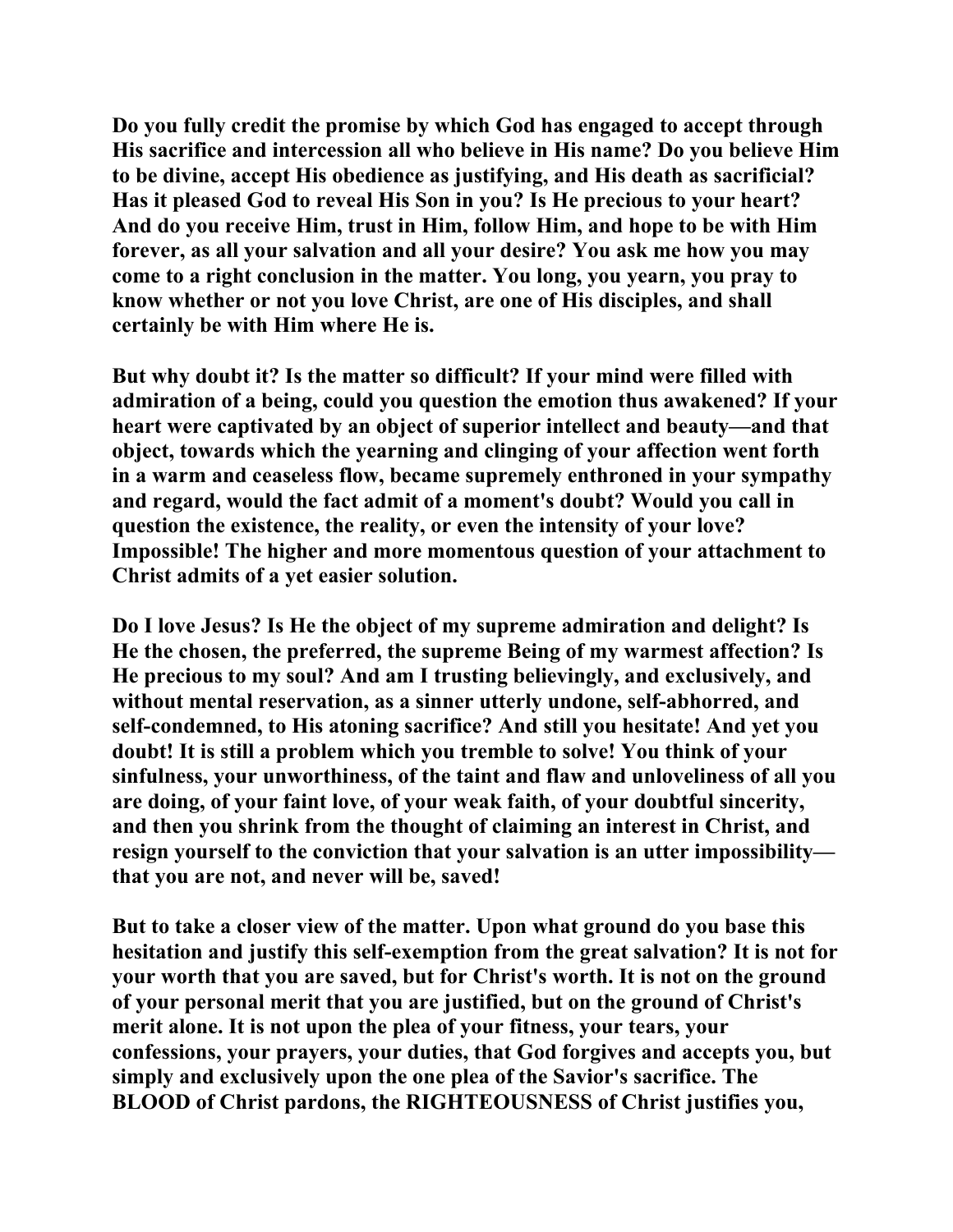**and this is all that you require, or that God demands.** 

**The great work is all done—it is not to be done. It is complete, finished, accepted, sealed. And you, as a lost sinner, without holiness, without strength, without one plea that springs from what you are, have nothing to do. Believe, and you are saved. Believing is not doing, it is not meriting, it is TRUSTING it is the simple exercise of a faith in Christ which God gives, and which the Holy Spirit produces in the heart; so that your salvation, from beginning to end, is entirely out of yourself, in another. With what clearness and emphasis has the Spirit of truth set forth this: "By the works of the law shall no flesh be justified," (Gal. 2:16.) "But to him that works not, but believes on him that justifies the ungodly, his faith is counted for righteousness," (Rom. 4:5.) All your own works, until your faith embrace the Lord Jesus, are "dead works," and dead works never took a soul to heaven!** 

**You need as much the ATONING BLOOD to purge you from dead works as to purge you from deadly sins. Hear the words of the Holy Spirit—"How much more shall the blood of Christ, who through the eternal Spirit offered himself without spot to God, purge your conscience from DEAD WORKS to serve the living God?" (Heb. 9:14.) And still you ask, "What then must I DO to be saved?" Do! I answer—NOTHING! All is done, completely and for ever done! Blessed, O thrice blessed be God! Christ has done it all—paid it all endured it all—suffered it all—finished it all—leaving you, O sin-burdened, anxious, trembling, hesitating soul, nothing to do, and only to believe.** 

**Will not this suffice? Will you demur a moment longer to commit yourself to Christ, to lay your soul on Jesus, to accept the salvation, the heaven, the crown, the eternal life He proffers you as the free bestowments of His grace? Your sins, countless as the stars, are no barrier to your salvation if you but believe in Jesus. Your transgressions, deep as scarlet and as crimson, shall not be of too deep a dye if you but plunge into the fountain of Christ's blood. His delight, His glory is to receive sinners—to receive you. And the moment you cease to give over doing, and begin only to believe, from that moment your soul rests from its labor, you enter into peace, and are forever saved!** 

**Know the Ruling Principles of Your Actions. Commune with your own heart touching its ruling principles of action. It is a law of our moral being that the human heart must be governed by some all-controlling, all-commanding principle—some secret potent spring that moves and regulates the entire powers of the soul. What is the ruling principle of your heart? Have you**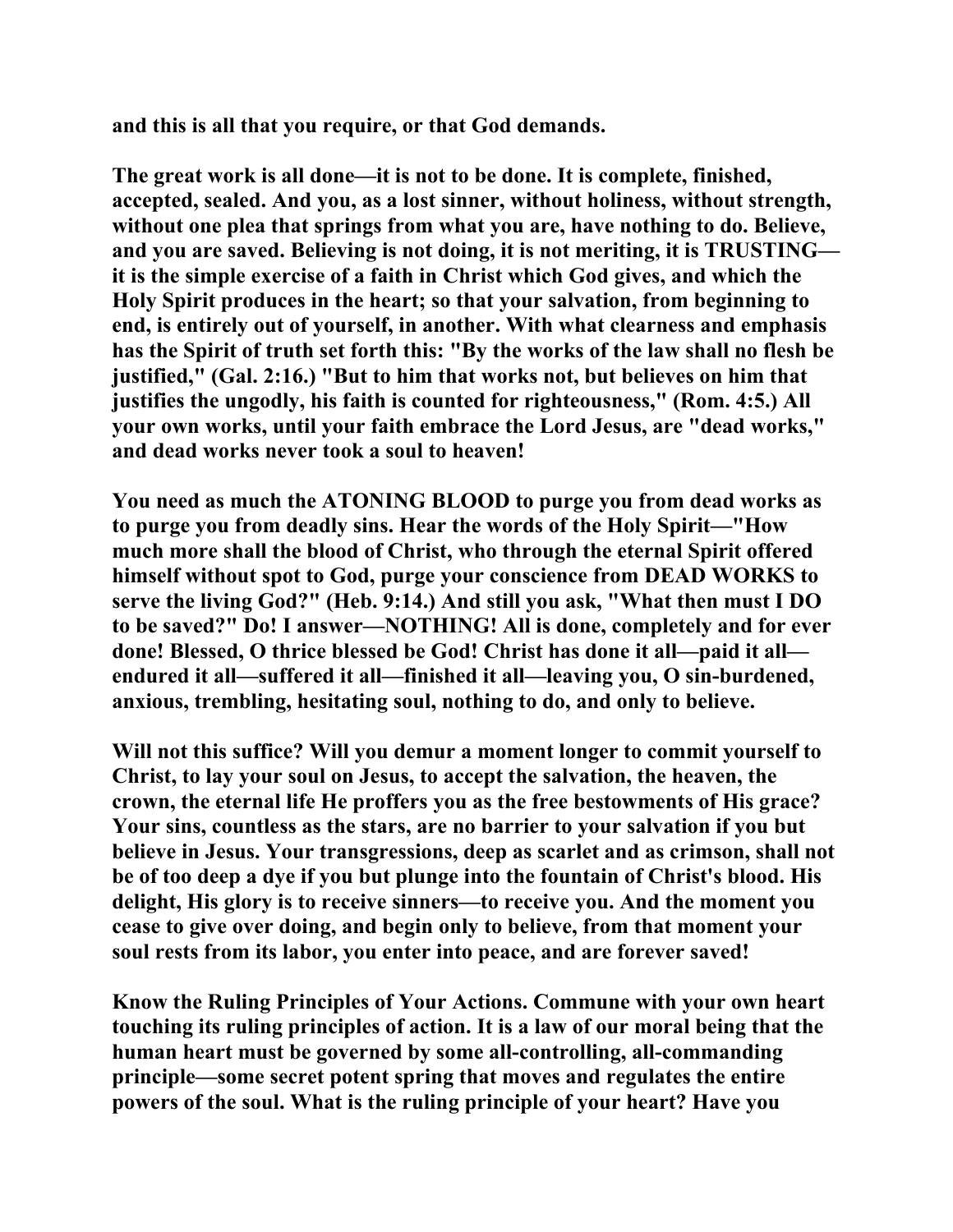**examined yourself to know?** 

**Beware of self-treachery, the most easy and the most fatal of all species of deception. There are many deceitful things in the world. The wind is deceitful, the ocean is deceitful, the creature is deceitful, but the human "heart is deceitful above all things," and in nothing, probably, more so than in the principles and motives which govern and sway it. Oh, it is appalling to think what self-idolatry and self-seeking and self-complaisance may reign in our hearts, prompt and govern our actions!** 

**How carefully and nicely may we adjust our sail and shape our course to catch the soft breath and win the low murmur of man's approbation and acclaim, as we float on the bosom of the stream, while ostensibly we are doing all for God! But, retreating to my chamber, let me, in solitude, self-scrutiny, and prayer, commune with my own heart. Laying bare, as with the deepest incision of the knife, its spiritual anatomy before God—my motives, purposes, and aims—can I say, "Lord! sinful though I am, the chief of sinners, yet do I desire to be ruled in my life by Your Word, to be governed in my principles by Your fear, to be constrained in Your service by Your love, and to make Your honor and glory the end of all I do." Thus ruled and swayed, how fragrant and acceptable to Him your lowliest service, your lowest offering!** 

**It may be but the "widow's mite" you have cast into the treasury—to Him it is more costly than the jeweled diadem. It may be but a "cup of cold water" you have offered to a disciple in His name—to Him it is as beauteous and sparkling as the crystal river which flows from beneath His throne. It may be a service for Christ you have done, imperfect in itself and trying to your spirit, unrecognized and unrewarded by others; yet, the tribute of your heart, in harmony with His will, and promotive of His glory, this box of precious ointment which you have broken shall fill earth with the fragrance of your love, and heaven with the music of Christ's praise.** 

**Know the Heavenly Tendencies of Your Own Heart. Commune with your own heart, and ascertain its heavenly tendencies—whether the shadows of time or the realities of eternity have the ascendancy. Let no child of God deem such a scrutiny needless. The Word of God is replete with exhortations to the Church to set its affections on things above and not on the earth; to seek first the kingdom of God; to have its conversation in heaven. Encompassed as we are by earth, blinded by objects of sense, weighed down by human cares and anxieties, we need to be watchful against their secular influence upon our**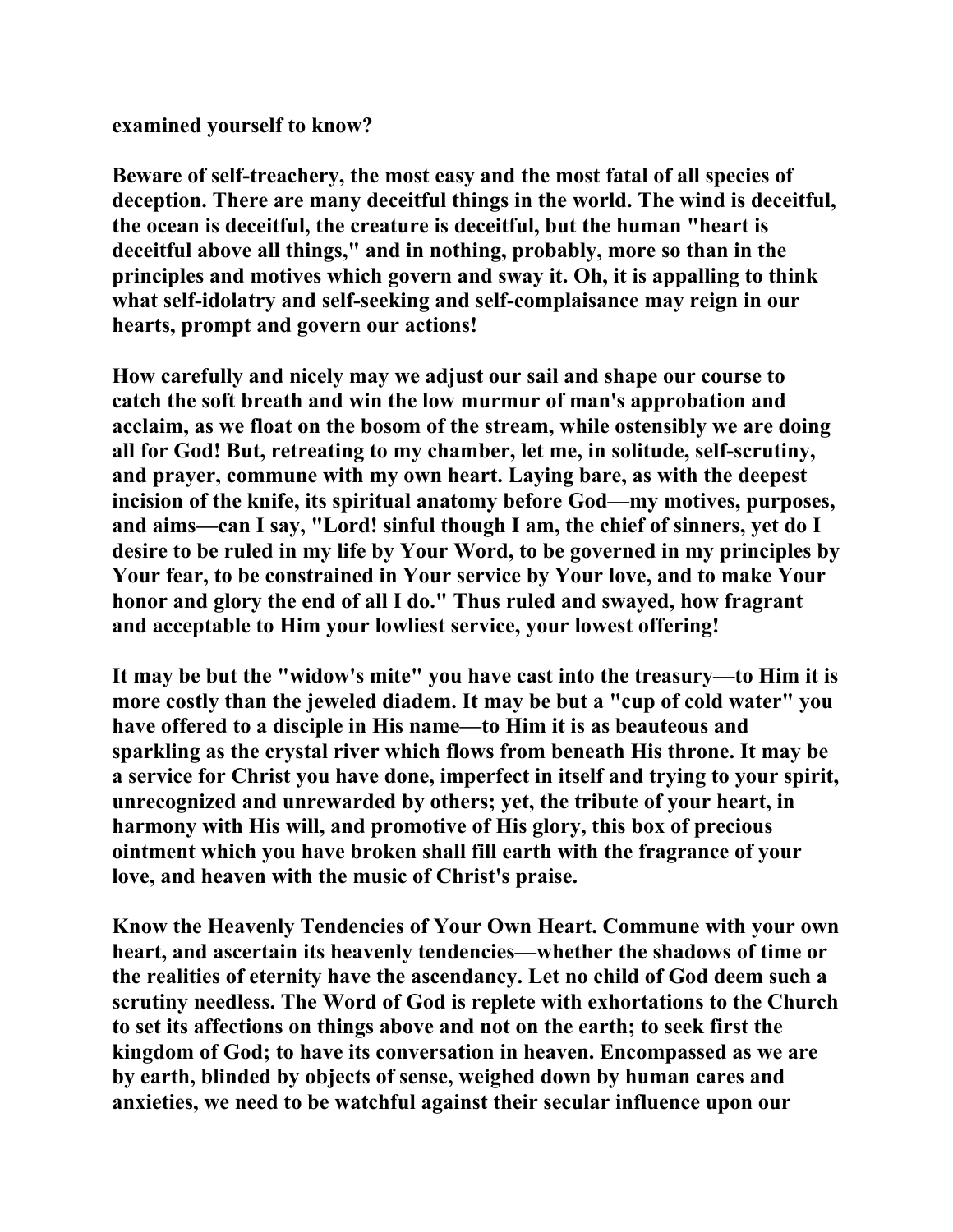**minds.** 

**It is good, therefore, to retire to our chamber and examine the spiritual barometer of the soul, to adjust the balance of the affections, and to see that divine and eternal realities are obtaining a growing ascendancy and preeminence. How distinct and impressive the precept—"Love not the world, neither the things that are in the world. If any man love the world, the love of the Father is not in him."—"Be not conformed to this world, but be you transformed."—"Who gave himself for our sins, that he might deliver us from this present evil world, according to the will of God and our Father."** 

**Know Your Own Heart as to its Real and Habitual Fellowship with God. Commune with your own heart as to its real and habitual fellowship with God. Do we pray? What is the character of our prayers? Do we pray in the Spirit? Is our prayer communion? Do we walk with God as a Father, and with Christ as our best Friend? And is the throne of grace the sweetest, holiest, dearest spot to us on earth? For the lack of this honest communion with our heart, there is often an essential defect in our communion with the heart of Jesus. Our hearts grow so cold that we are insensible to the warmth of His. There is so little self-examination touching prayer, that our devotions glide into a cold, abstract formality, and petitions and supplications which should be as swift arrows shot from the bow of faith entering into the presence of God, congeal in icicles upon our lips. Oh, look well to the state of your heart in the matter of prayer—it is the true, the safest test of the spiritual condition of your soul. See that your devotions are the utterances of the Spirit, sprinkled with atoning blood, and offered in the lowly, loving spirit of adoption, the breathing of a child to God as your Father. This is "fellowship," and all other is but the name.** 

**Know Your Progress in the Divine Life. Commune with your own heart as to your progress in the divine life. It is impossible to know correctly the distance we are on our heavenward way, the stages we have traveled, the points we have reached, without self-communion. The mariner examines his oceanchart, the traveler the milestones of the road, to mark the progress he has made homewards; how much more necessary this for the voyager to eternity, for the traveler to the heavenly Zion! Everything in nature is advancing nothing stationary. Progress is the universal law of the universe. Is the renewed soul—the heavenly traveler—alone to stand still? Is the living water, welled within the soul of the regenerate, alone to be stagnant? Is the kingdom of grace alone exempt from the operation of this law of progress? Let your**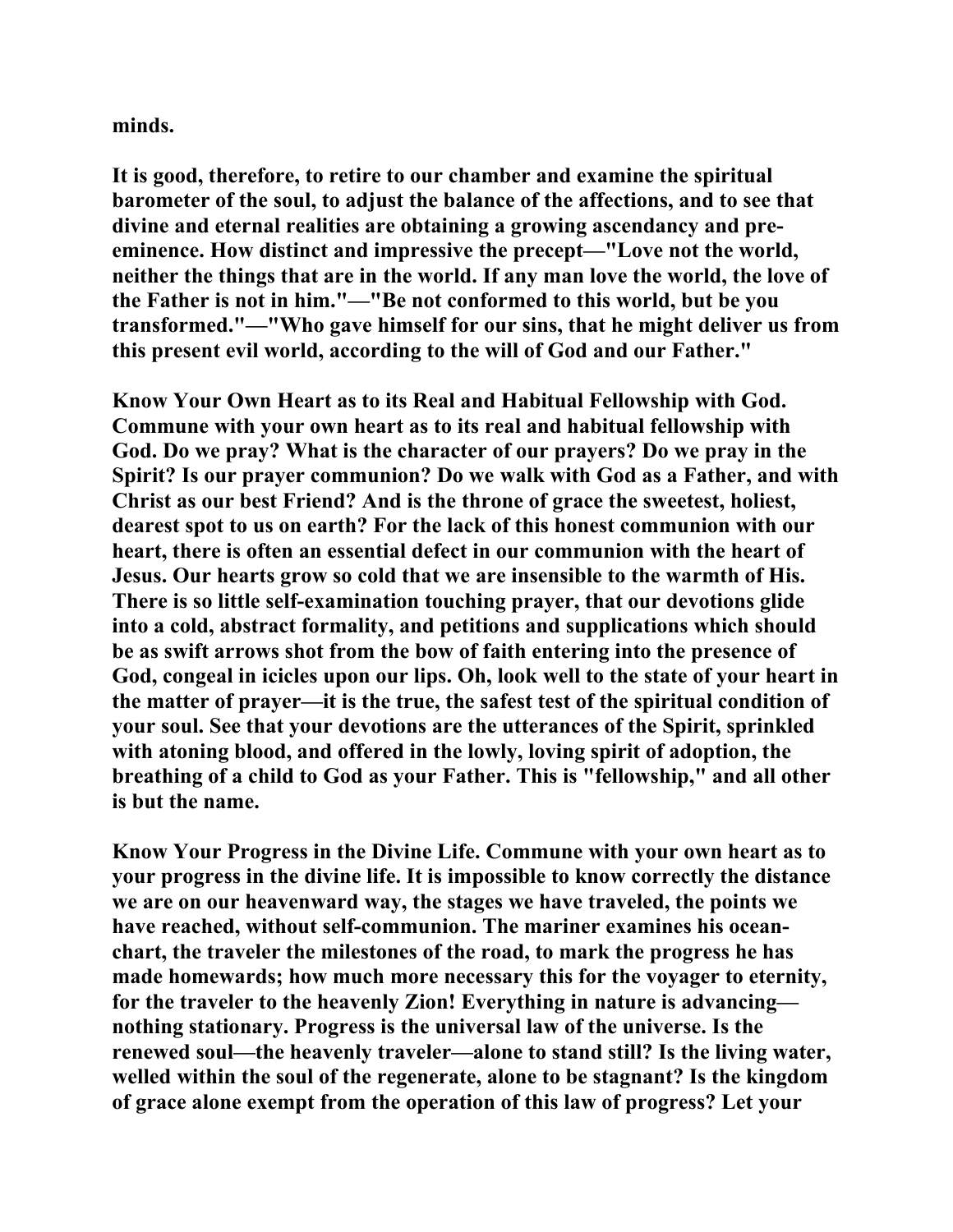**inquiry then be—How high is my sun in the moral heavens? How near is it to its glorious setting? How far am I from the haven where my soul longs to be, sheltered from storm and billow in eternal safety and repose? "Knowing the time, that now it is high time to awake out of sleep: for now is our salvation nearer than when we believed," (Rom. 13:11.)** 

**And, then, as to the dealings of our heavenly Father, how close should be our self-communion! God deals with us that we might deal with ourselves, and then with Him. An affliction often recalls our thoughts and sympathies and care from others, and concentrates them upon our more neglected self. "They made me the keeper of the vineyard, but my own vineyard have I not kept." Why has the Lord, perhaps, taken you apart from the activities of life, from the duties of your family, and from the religious engagements which have been so exciting and absorbing? Just that in this lone hour, in this quiet chamber, on this bed of sickness and reflection, you might be the better schooled in the much-neglected duty of self-communion. God would have you now ascertain the why and the wherefore of this present discipline: what backsliding this stroke is to correct; what sin this chastening is to chide; what declension this probing is to discover; what neglected duty this rebuke is to make known; what disobeyed command this rod is to reveal.** 

**Oh, how needed and wholesome and precious is self-communion now! Never, perhaps, before has your heart been laid open to such inspection, subjected to such scrutiny, submitted to such tests. Never have you been brought into such close contact with yourself; never has self-communion appeared to you so needed, so solemn, and so blessed as in this quiet chamber. Ah, my muchabused, much-neglected heart! how have I allowed you to wander, to be enamored, enchained, won, and possessed by others! How has your spiritual verdure withered, how have your fresh springs dried, your beauty faded, and your strength decayed! How cold, how inconstant, how unfaithful, how unkind have you been to your best, your dearest, your heavenly Friend! But for the restraints of His grace and the constraints of His love, and the checks of His gentle corrections, where, oh, where would you have gone? I thank you, Lord for Your discipline—for the shaded path, the severed tie, the lonely sorrow, the loving, lenient correction that recalls my heart to You!** 

**Know the State of Your Heart Touching the Spirit of Thanksgiving and Praise. Commune with your own heart to ascertain its state touching the existence and exercise of the spirit of thanksgiving and praise. There is scarcely any part of our religious experience that receives less attention and**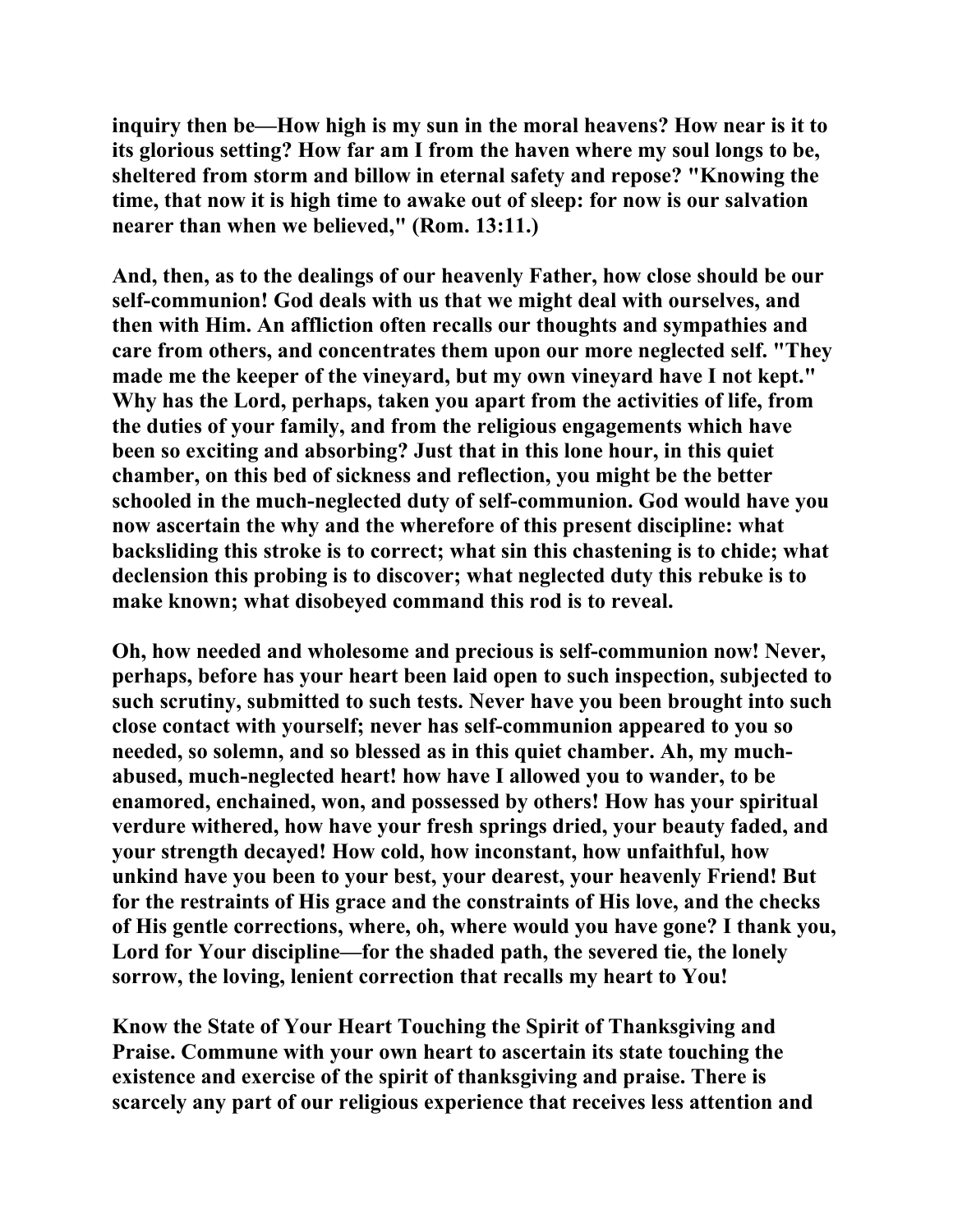**insight than this. And in consequence of its neglect, we lose much personal holiness, and God much glory. Praise is as much an element of our Christianity, as distinctly a duty and a privilege, as prayer. And yet how little of it do we exhibit! We are so absorbed by the trials and discouragements of the Christian pilgrimage as to overlook its blessings and its helps. We dwell so much upon the somber coloring of the daily picture of life as to be insensible to its brighter hues.** 

**But did we deal more with the good and less with the evil; did we weigh our mercies with our trials; were we to reflect that if one sorrow is sent, how much heavier a sorrow that one may have prevented—if one trial comes, how much greater that trial might have been—and that when the Lord sends us one discomfort, or permits one reverse, He sends us many comforts, and crowns our arms with many victories—that there is not a dispensation of His providence, whatever its form and complexion, that is not a vehicle of mercy, that does not breathe a beatitude—that the blessing of God, the smile of Jesus, and the voice of the Spirit's love, are in every event and incident and circumstance of our history—then, what a more thankful, praiseful spirit should we cherish!** 

**How should we examine our hearts to discover and expel thence the lurking spirit of murmur and rebellion and fretting against the Lord! how should we uplift every window, and remove every veil that would admit the beams of God's goodness entering and penetrating every recess, and lighting up the entire soul with the sunshine of mercy, and making it vocal with the music of praise! I have exhorted you, beloved reader, to cultivate self-communion as to the matter of prayer; with equal point and earnestness do I exhort you to this holy duty as to the matter of praise.** 

**There exists a serious defect in the Christianity, a sad lack in the religious experience of many of the Lord's people touching this holy exercise. The Lord has declared, "Whoever offers praise glorifies me." And the holy apostle, speaking by the Spirit, exhorts, "Be anxious for nothing; but in everything by prayer and supplication, with THANKSGIVING, let your requests be made known unto God." And in another place we learn how comprehensive is this precept, "Giving THANKS always for all things unto God and the Father in the name of our Lord Jesus Christ," (Eph. 5:20.) Thanks always for ALL things! Then I am to cultivate a feeling of gratitude and to breathe a spirit of praise for all that my God and Father pleases to send me. I am always to be in a thankful, praiseful spirit for all the dispensations of His providence and**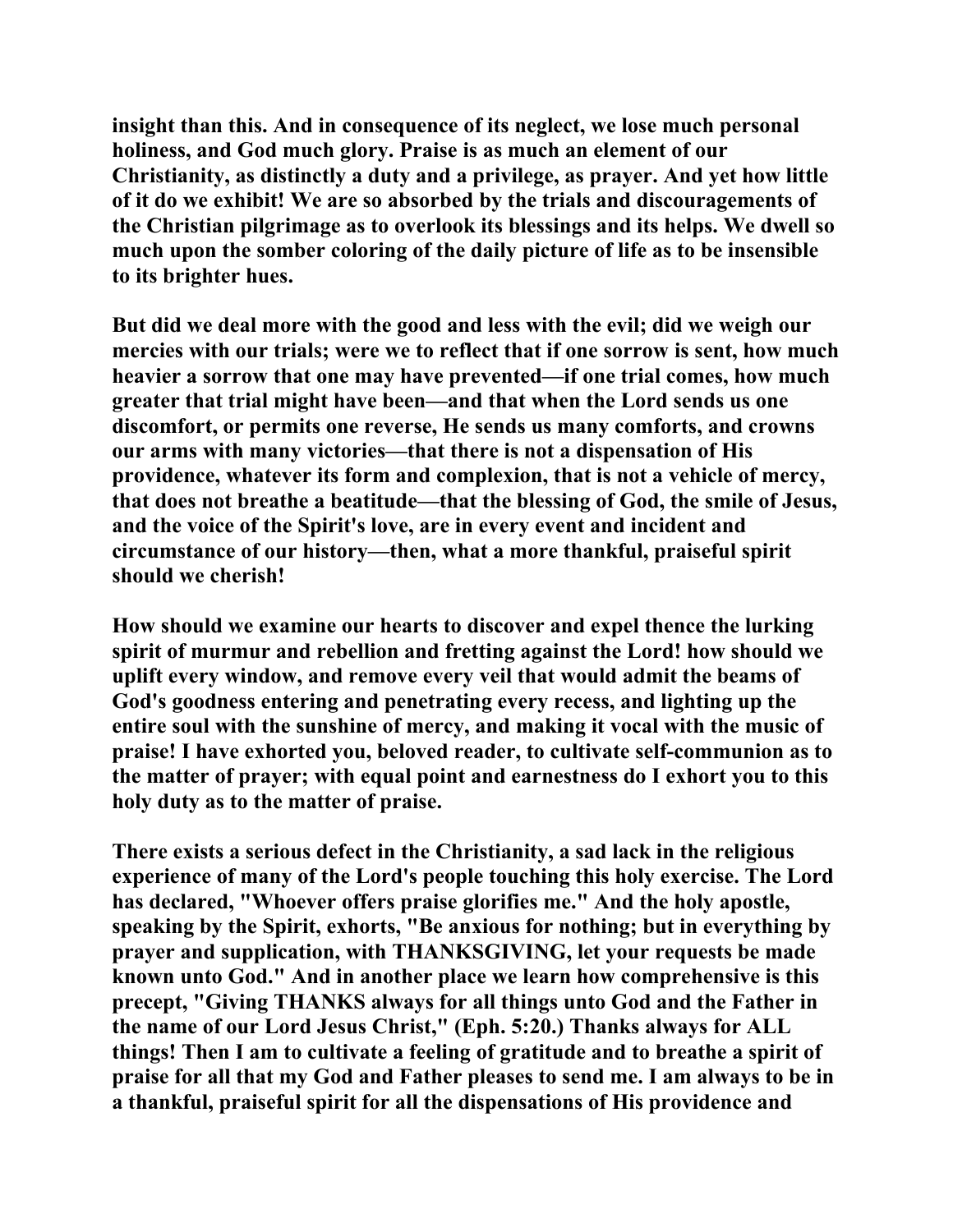**grace.** 

**What a holy state will my soul then be in! What happiness will it ensure to my heart, and what a revenue of glory will accrue to God! How will it lighten my burdens, soothe my cares, heal the chafings of sorrow, and shed gleams of sunshine upon many a lonely, dreary stage of my journey. I am too little praiseful. I am looking only to the crossing of my will, to the disappointment of my hopes, to the foil of my plans, to what my Father sees fit to restrain and withhold, and not to the mercies and blessings, bright as the stars which glow and chime above me, and numerous as the sands of the ocean upon which in pensive sadness I tread; therefore it is that while those stars chant His praise, and those sands speak His goodness and power, I alone am silent! And yet, my Father, there is nothing in Yourself nor in Your dealings which ought not to inspire my deepest gratitude and praise to You!** 

**Know with Certainty your Possession of Heart Religion. If, my beloved reader, there is one caution which I would urge with deeper emphasis of meaning and solemnity of spirit than another, it is this—be not satisfied without the clearest evidence of the personal possession of HEART-RELIGION. In nothing does there exist a greater tendency, a more easy road to fatal self-destruction than in this. The substitutes for heart-religion are so many and subtle, that without the closest scrutiny and the most rigid analysis of religious feeling and action, we may be betrayed, unsuspectingly to ourselves, into the gravest error.** 

**You may be religious—very religious—conscientiously religious, and yet be destitute of vital true Christianity. Denominational partisanship is not true Christianity. Religious activity is not true Christianity. You may be the warm promoter and patron of that which is Christian and philanthropic and useful in its nature—the school, the asylum, the bazaar, the society—and yet not possess true Christianity! You may aid in the building of churches, in the appointment of ministers, in the securing of endowments, in the sanitary, moral, and intellectual well-being of a community, and still be destitute of VITAL true Christianity. You may submit to the rite of baptism, may go to the Lord's table, may take upon you in any form the vows of God, and yet remain without a changed heart and a renewed mind.** 

**All this which I have been describing is but religious still life—the mere galvanism, the simulation, the counterfeit of vital godliness—a wretched copy of the original! Examine yourself by these tests: Do I know that my sins are**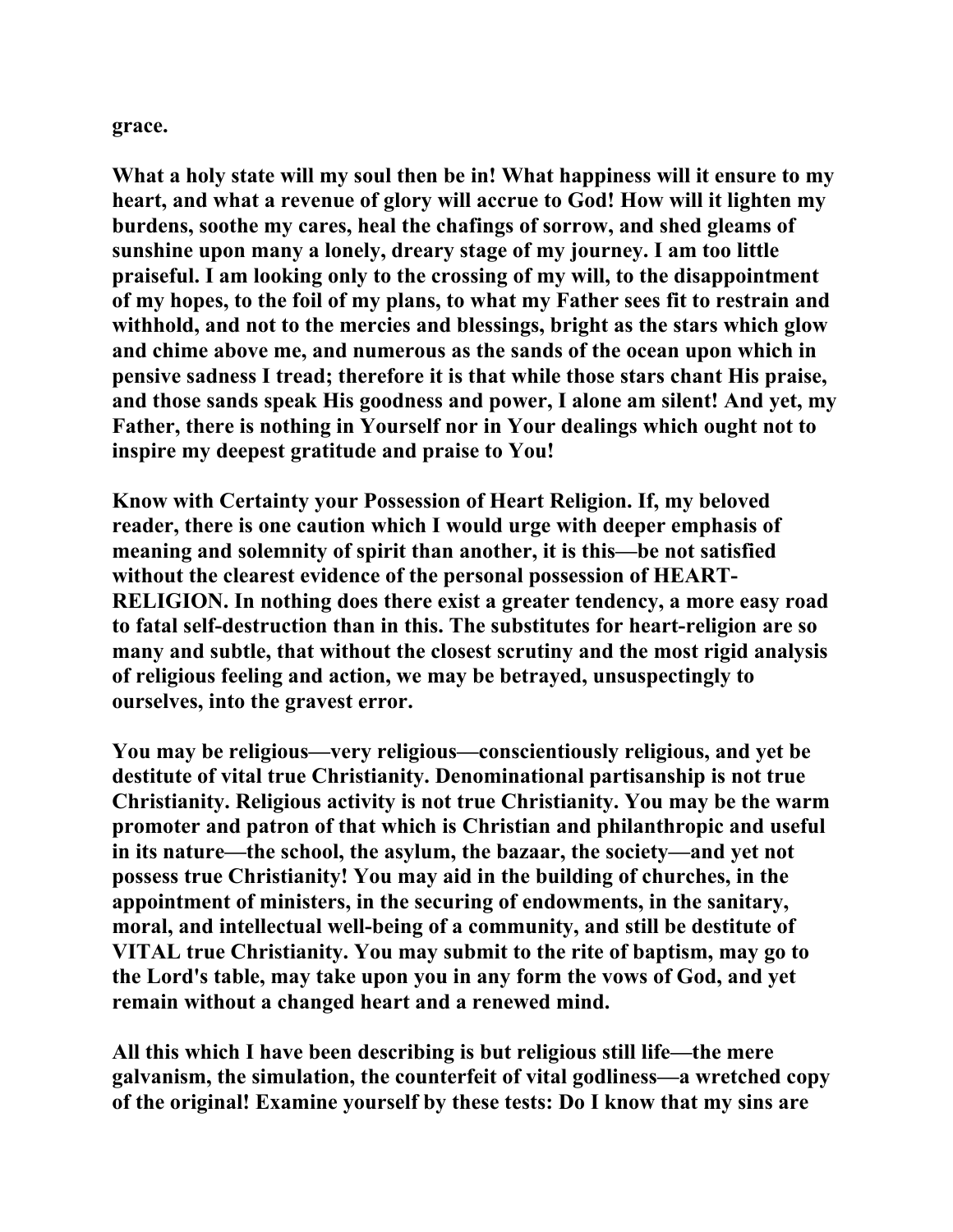**pardoned through Christ? Have I peace with God in Jesus? Am I living in the enjoyment of the Spirit of adoption? Have I in my soul the happiness, the joy, the consolation, the hope which heart-religion imparts? Or—solemn thought!—am I endeavoring to quiet my conscience, to stifle self-reflection, to divert my thoughts from my unsatisfactory, unhappy condition and state of mind by the religious substitutes and subterfuges with which the present age so profusely abounds, and which, with those who are ensnared by them, pass for real spiritual life? Oh, commune faithfully with your own heart touching this matter!** 

**Directions as to the Manner in which Self Communion is to be Engaged. A few directions as to the manner of engaging in this solemn duty of selfcommunion.** 

**A spiritual work, we must, in its engagement, seek earnestly the aid of the Holy Spirit. He alone can enable us to unlock the wards, to unravel the mystery, and to penetrate into the veiled depths of our own heart. We need the knowledge, the grace, the love of the Spirit in a task so purely spiritual as this. Let us, then, betake ourselves to the Holy Spirit, invoke His power, supplicate His grace, and seek His renewed anointing. Our hearts His perpetual home, enshrined there in the new creation He has formed for Himself, He is better acquainted with them than we are ourselves, and is prepared to aid us faithfully and successfully to discharge this difficult and humbling task of self-communion. "You have an unction from the Holy One, and know all things." This divine anointing will essentially assist you in an experimental knowledge of yourself.** 

**Blend communion with Christ with self-communion. Let converse with your own heart be in unison with converse with the heart of God. Endeavor to realize that in this sacred engagement God is with you, His thoughts towards you thoughts of peace, and the feelings of His heart the warm pulsations of His love. Associate all views of yourself with this view of God: that whatever discoveries you arrive at of waywardness and folly, idolatry and sin—however dark and humiliating the inward picture—not a frown of displeasure shall glance from His eye, nor a word of reproach breathe from His lips. Oh, do you think that He will join in your self-accusation? that because you loathe, and abhor, and condemn yourself, He will likewise loathe, abhor, and condemn you? Never. Listen to His words—"Thus says the high and lofty One that inhabits eternity, whose name is Holy; I dwell in the high and holy place, with him also that is of a contrite and humble spirit, to revive the spirit of the**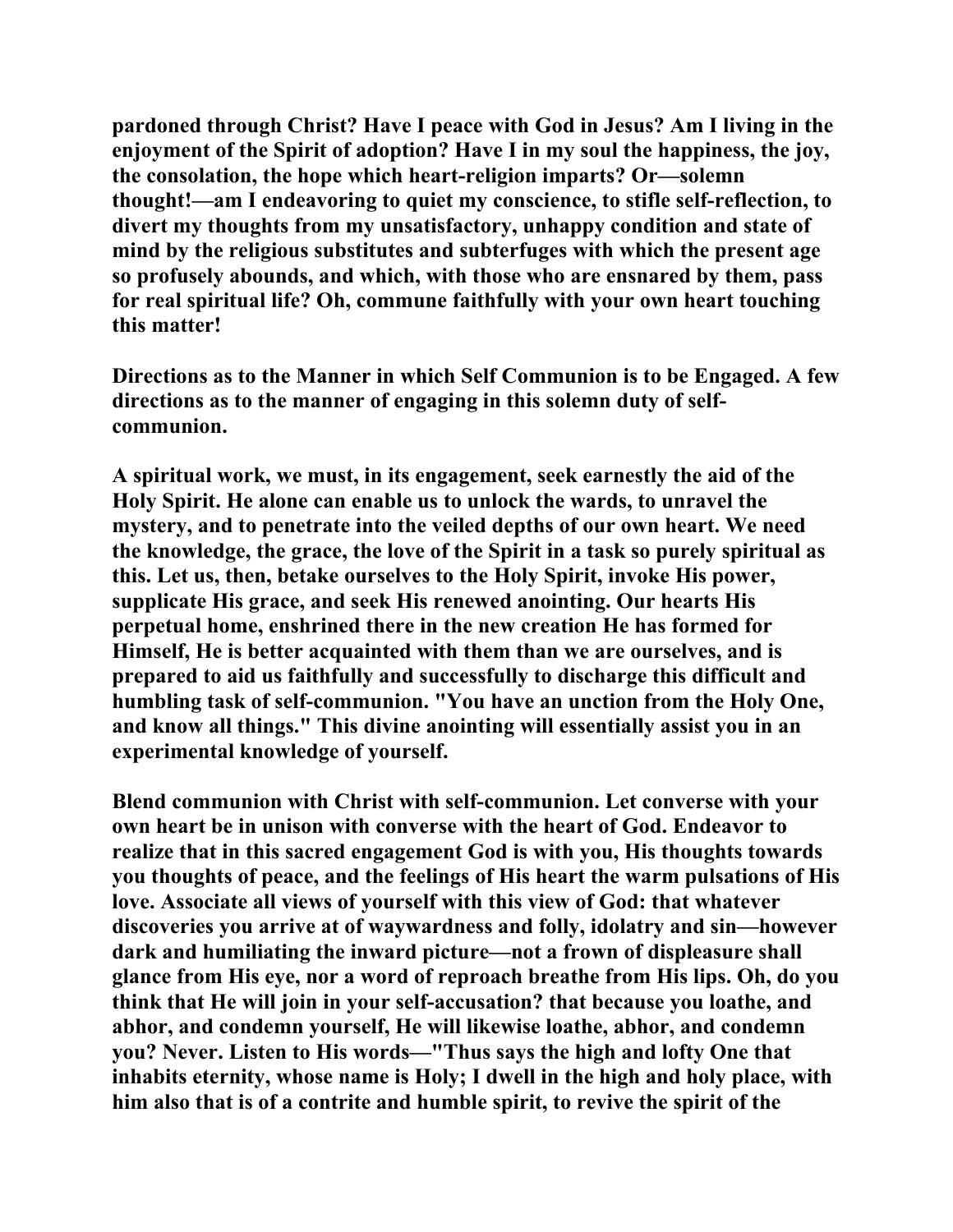**humble, and to revive the heart of the contrite ones."** 

**Bending low at His feet, in penitential acknowledgment of sin, in the holy act of self-communion and prayer, no atmosphere shall encircle and embrace you but the atmosphere of Divine forgiving love. I venture to suggest another and the most important direction in this work of self-communion—Commune with your own heart, looking fully to the cross of Christ. Without this, selfexamination may induce the spirit of bondage.** 

**It should never be entered upon but upon the principles, and in the spirit of the gospel. It is only as we deal closely with the Atonement, we can deal closely with sin. It is only as we deal faithfully with the blood, that we can deal faithfully with our own hearts. Overwhelming were the revelations of a rigid self-scrutiny but for the hold faith maintains of the sacrifice of Christ—the close, realizing apprehension it has of the cross of Jesus. You must commune with Christ's heart and your own heart at the same moment! Looking at Jesus in the face, you will be enabled to look your sins in the face; and as your love to Him deepens, so will deepen your sin and self-abhorrence.** 

**As has been beautifully remarked, "for one look at yourself, take ten looks at Christ;" no dark discovery will then sink you to despair. Ah, how little we deal with the heart of our Lord! We find finite depths of iniquity in our own, but we forget the infinite depths of grace that are in His. Ours is cold and fickle in its love and constancy—His is overflowing with a love as changeless and immutable as His being. Oh, then, take every discovery you make in this humbling task of self-scrutiny to Christ.** 

**Remember that if you are a believer in the Lord Jesus, every sin and infirmity and deficiency you discover, Christ has died for, He has shed His blood for, and has forever put away; and that, repairing anew to His atonement and His grace, you shall have your iniquities subdued, and your conscience purified, and your soul reinstated in a sense of pardon and Divine acceptance. It is beneath the cross alone that sin shall be seen, hated, conquered, and forsaken. Sin, guilt, unbelief, impenitence, cannot live a moment under the sacred shadow of the cross of Christ. Drag your foe there, and it is slain. Go there, my soul, and weep, mourn, and love; and in communing with your own heart, oh, forget not the yet deeper, closer communion with the heart of Jesus!** 

**We will group together a few of the hallowed BLESSINGS that result from this habit of self-communion. In the first place, it will help to keep you**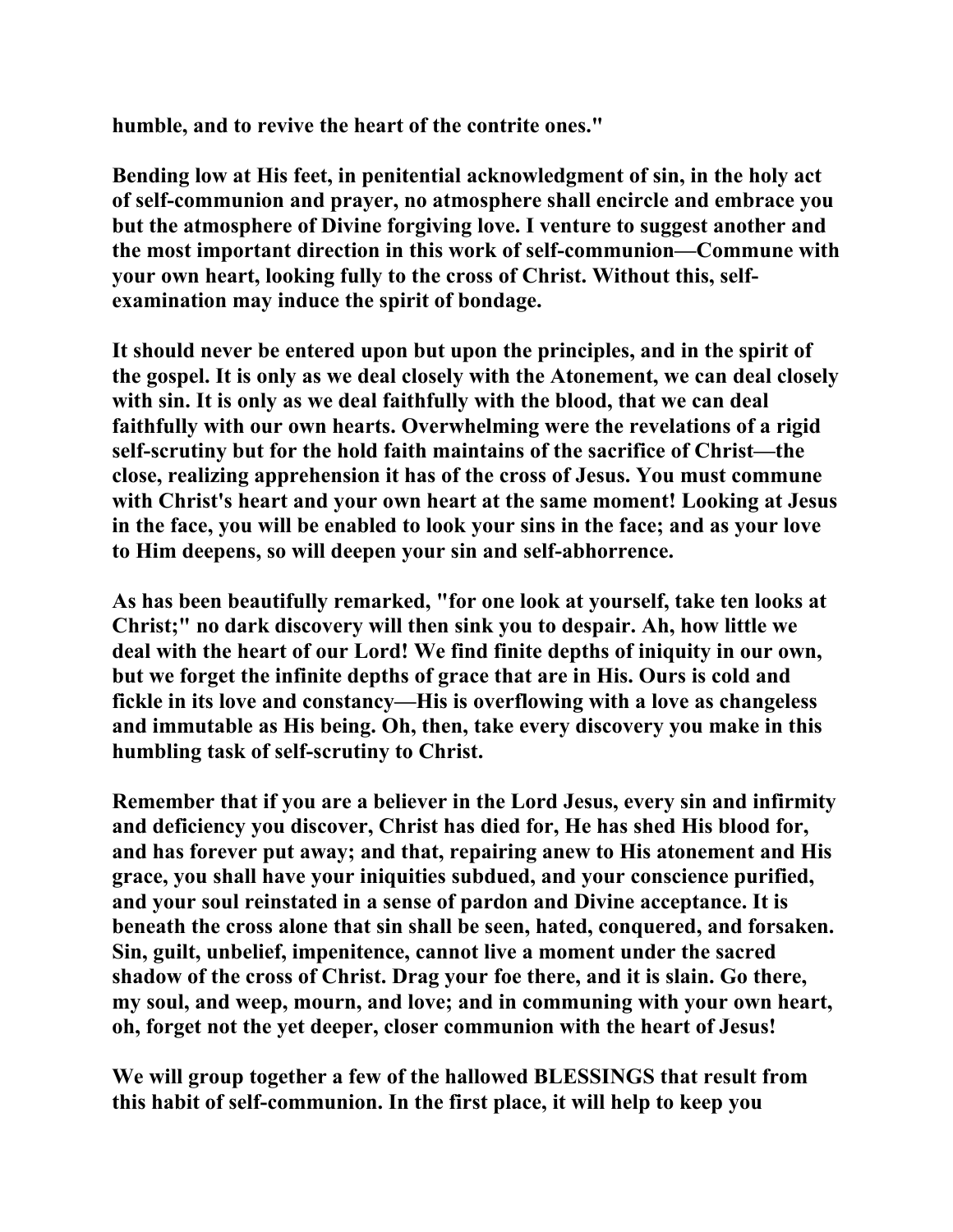**acquainted with the true state of your soul. By this daily survey you will know how matters stand between God and your own conscience. Sin shall not seek supremacy, and you not know it; the world will not obtain an ascendancy, and you not be conscious of it; the creature will not become idolatrous, and you not be suspicious of its encroachment; Christ will not grow less in your estimation and love, and you remain insensible to the change. Self-communion will keep you whole nights upon your watch-tower, and the foe shall not surprise you.** 

**The duty, too, will increasingly deepen the conviction of your individuality. You will feel it to be a solemn privilege to commune with your own heart; and thus your own responsibility—a fact so lamentably overlooked—will appear in its proper and impressive light. How few indulge in this searching inquiry into the state of their own hearts, lest their self-esteem should be lowered! Hence it is that we meet continually with people possessed of great shrewdness and sagacity in all other matters who are most lamentably ignorant of themselves. Many have obtained an extraordinary knowledge of mankind in general, and can discover at once the weak points of every individual, but are pitiably blind to every one of their own infirmities: it is amusing to observe that of all people within the circle of their acquaintanceship they are perhaps the only parties to whom their own failings are unknown.** 

**Prosecuting honestly and vigorously this self-research, you will have less time and still less inclination to examine and judge your fellows. Vain and officious attempts to penetrate and unveil the hearts of others will give place to the yet more neglected, important, and humbling work of examining, unveiling, and searching your own heart. Oh that all who profess the name of the Lord Jesus were more deeply concerned about the spiritual condition of themselves as in the sight of God! There would then be less censoriousness and uncharitableness, less judging the motives and condemning the actions of others, and more humility, kindness, and love in the Church of God.** 

**Commune with your own heart, and leave to others the solemn responsibility and duty of communing with theirs. To their Master they stand or fall. Enter into your chamber, and in the solemn, the awful stillness of an hour spent alone with God, deal with your own heart and be still. This work faithfully done, you will emerge thence too much filled with astonishment and condemnation at the discoveries you have made of your own self, to examine, judge, and condemn others!**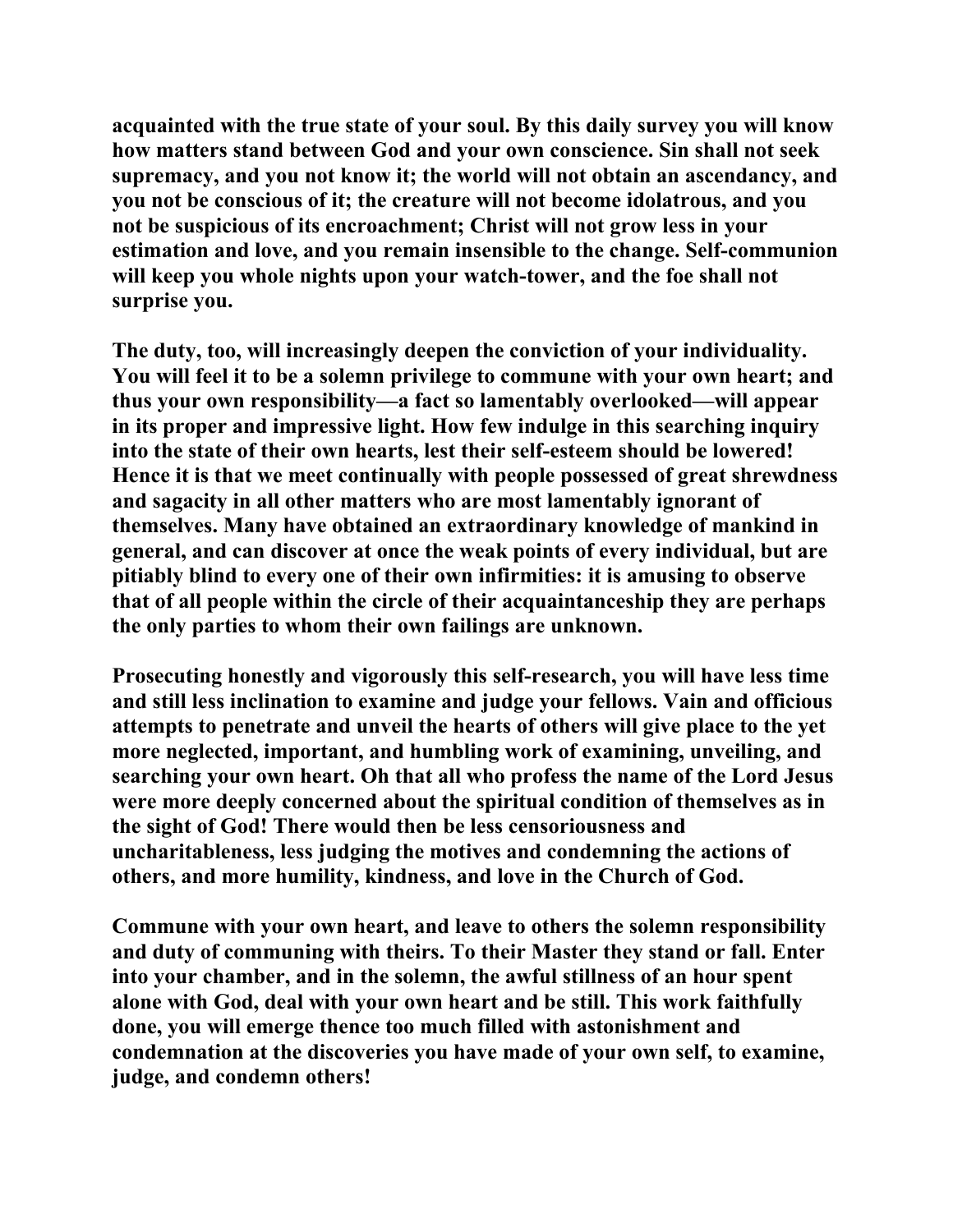**Self-communion, too, will greatly conduce to growth in personal holiness. The eye will be more concentrated upon the seat of evil, the sentinel of your heart will be more wakeful, and sin and temptation will have less power to surprise and overcome you.** 

**It will also promote true humility. Self-communion will lead to selfacquaintance, and this in its turn will dispel those vain delusions and conceits with which the flattery of others may have inflated us. Alas that there should be so much religious flattery and compliment—the most ensnaring and injurious of all species of adulation—among professors of religion! Here is the antidote—self-knowledge! This will turn the fine edge of the fatal weapon self-communion! The too fond and partial opinion of your graces, your spiritual attainments and your usefulness, expressed by others, will leave you unscathed if you are found in much communion with your own heart in your chamber.** 

**Few spiritual engagements, too, will more vigorously promote in your soul the yet higher and more solemn time of prayer. To know in some degree ourselves—the heart, whose infirmities others see not, nor even suspect, but which we know to be so vile—is to impel us to prayer.** 

**Once more, how precious will Jesus grow with growing self-communion! How will it endear His atonement, His grace, yes, Himself, to the heart! That engagement which deepens the conviction of our own sinfulness, helplessness, and need, which discovers to us taint and flaw and imperfection in the "hidden part," the fountain all poisoned and impure, must deepen our sense of the infinite worth and preciousness of the Savior. Where can we look with one gleam of hope but to His blood and righteousness? That sacrifice offered once for all, that divine atonement, that perfect work, that righteousness that raises us above all demerit into the sunshine of God's presence, the light of which reveals not a speck upon us, just meets our case, quells our fears, and assures us of divine acceptance.** 

**Surely, then, the closer the acquaintance we form with ourselves, while it throws us upon the Savior, must render Him an object increasingly precious to our hearts. Dealing closely with our own selves in the time of God's dispensations will elucidate much that is obscure, explain much that is mysterious, and soothe much that is painful and sad. When the Psalmist was sorely tried in his soul, when his sore ran in the night and ceased not, when his soul refused to be comforted, and his spirit was overwhelmed, when he was so**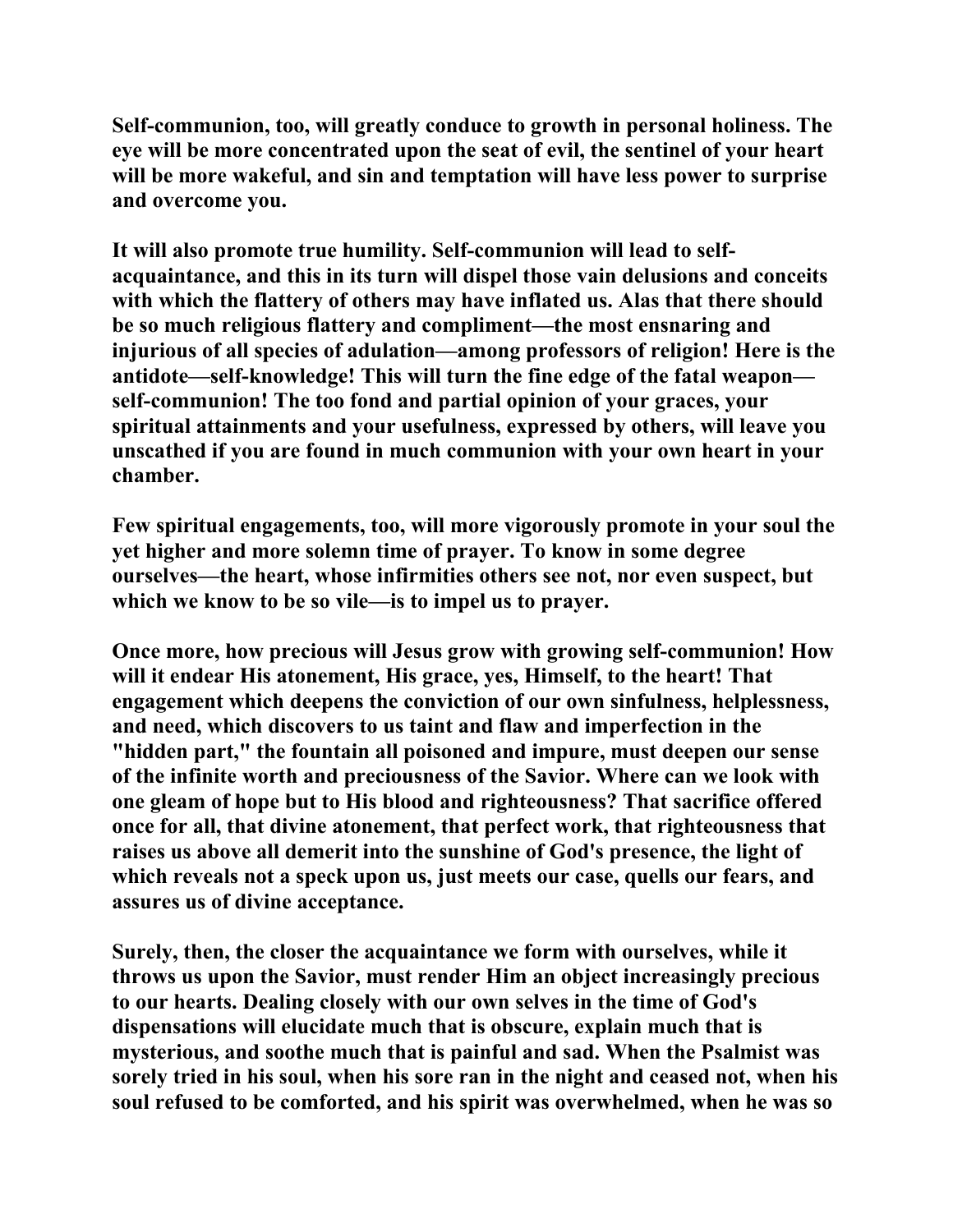**troubled that he could not speak, then came the remedy: "I call to remembrance my song in the night: I commune with my own heart: and my spirit made diligent search."** 

**And when from this process of self-communion—searching into all the thousand memories of God's past loving-kindness and faithfulness laid up in the heart—he arose, he arose a victor over all his dark forebodings, and gloomy fears, and depressing sorrows; his faith confirmed in the truth that the Lord never casts off His people, that His promise fails not for evermore, that He had not forgotten to be gracious, nor in anger had shut up His tender mercies.** 

**Is your heart searching for one spring of comfort, for one ray of hope, for one throb of love in this the long, dreary night of your sorrow? Search, O child of God! for you shall find some stored remembrance there of God's past faithfulness and love, and this shall be a token to you that all that the Lord your God has been to you, He is now, and will be forever.** 

**"When my heart is overwhelmed, lead me to the Rock that is higher than I." "Be still!" Let communion with your own heart soothe it to perfect peace and repose, calm in the assurance that nothing shall separate it from God's love that the government of all worlds and all beings and all things is upon Christ's shoulders—that your heavenly Father is causing all things in your individual history to work together for good—and that you may wait with confidence, quietness, and cheerful composure the issue of the night of gloom and tears which now enshrouds your soul within its gloomy pavilion.** 

**"Search me, O God, and know my heart: try me, and know my thoughts: and see if there be any wicked way in me, and lead me in the way everlasting."** 

# **Backsliders Returning**

**"Return, you backsliding children, and I will heal your backslidings. Behold, we come unto you; for you are the Lord our God."—Jeremiah. 3:22.** 

**There are some unveilings of God's heart, which can only be understood and met by responsive unfoldings of ours. It is not the flinty, impervious rock that welcomes and absorbs the heaven-distilling dew. Upon such an object in nature, beautiful and grand though it may be, the life-quickening moisture, thus descending, is a thankless and fruitless offering—a useless expenditure of**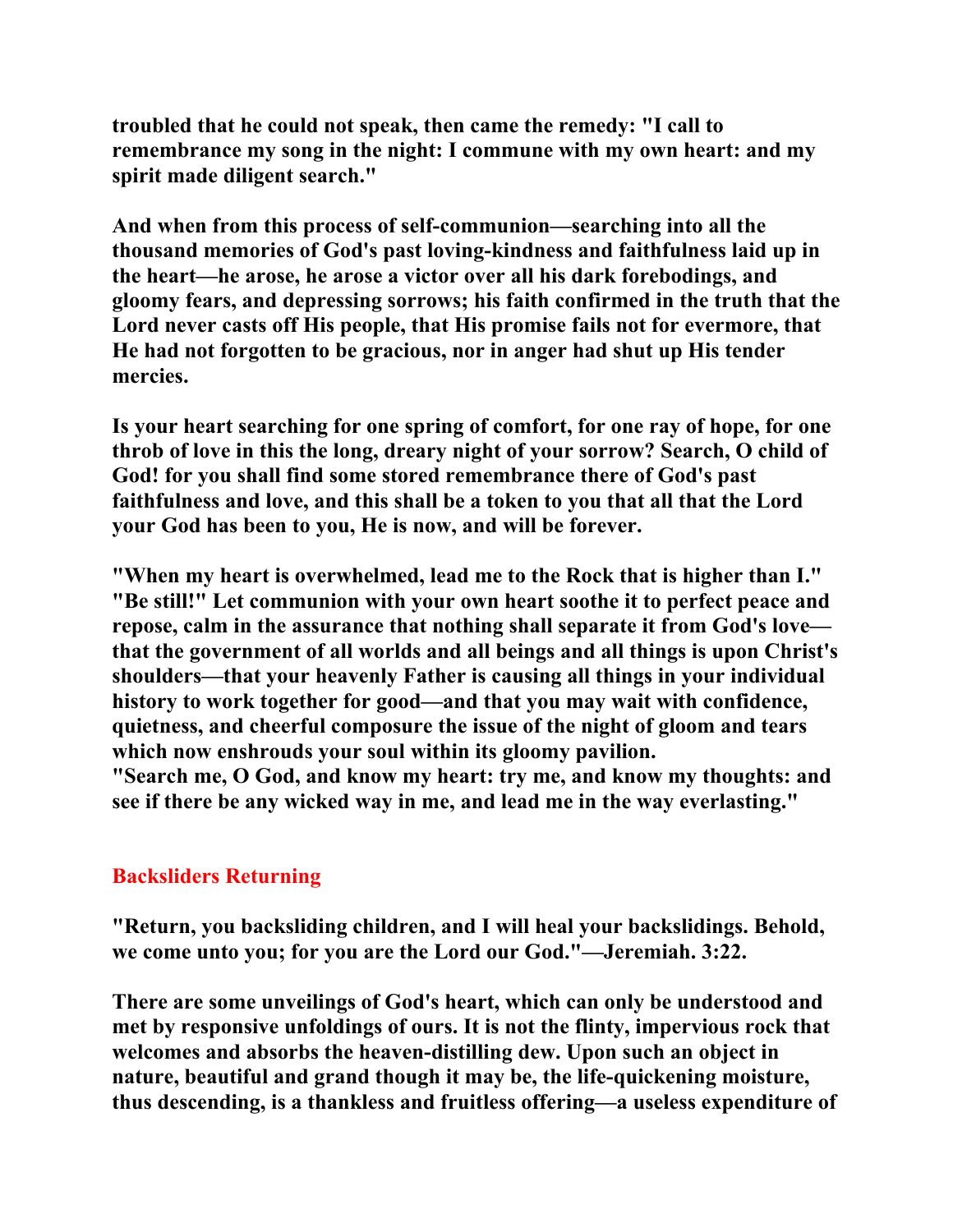**one of nature's richest treasures. But let that dew, noiseless and unseen, fall upon the flower, the herb, the tree,—the earth which the ploughshare has upturned and the furrow has broken,—and how refreshing the boon, and how rich the return! Thus is it with such an exhibition of the heart of God as that which we have just presented—inimitable in its tenderness, unsurpassed in its condescension and grace. Let these words distill upon any other than a heart humbled, softened, lying low in a low place, in the consciousness of its sinful departure, its sad backsliding from God, and they awake no tender, holy, grateful response. How beautiful are the reciprocal influences of the human and the divine, as presented in the narrative! "A voice was heard upon the high places, weeping and supplications of the children of Israel: for they have perverted their way, and they have forgotten the Lord their God." That voice of weeping entered into the ears of God, and lo! the gracious invitation— "Return, you backsliding children, and I will heal your backslidings." And then follows the instant and grateful response—"Behold, we come unto you; for you are the Lord our God." Mark, how divine and restoring grace gently falls upon the lowly, penitent, returning soul; and then how the sin-contrite heart of the child goes forth to meet and embrace the sin-forgiving heart of the Father. Few will read the pages of a work designed to proffer a helping hand to Zion's travelers to whom that hand will be more needful and acceptable than the awakened, returning backslider. To such, languid and fainting, depressed and despairing, hesitating to return, doubting God's welcome,—evidences lost, soul-beclouded, fears rising, hope veiled,—the strongest cordials of God's most gracious, full, and free promises are needful to rouse, revive, and reassure the wanderer that the Lord invites, receives, and welcomes the returning backslider—the child retracing his way back to his forsaken Father.** 

**God addresses them as backsliding CHILDREN. He can never forget His parental relation to them, though they may forget or abuse their filial relation to Him. Children though we are, adopted, sealed, and inalienably entitled to all the covenant blessings of adoption, we are yet backsliding children. The heart is ever swerving from God. The renewed soul possesses the principle of its own departure, contains the elements of its own declension, and but for the electing love, the restraining grace, the illimitable power of God, would destroy itself entirely and forever. Having in a former treatise (Personal Declension and Revival of Religion in the Soul) gone somewhat at length into the nature, causes, symptoms, and recovery of spiritual declension, my object now is specifically to meet that state of lukewarmness, tenderness, and hesitancy which marks the tremulousness of the contrite heart returning to**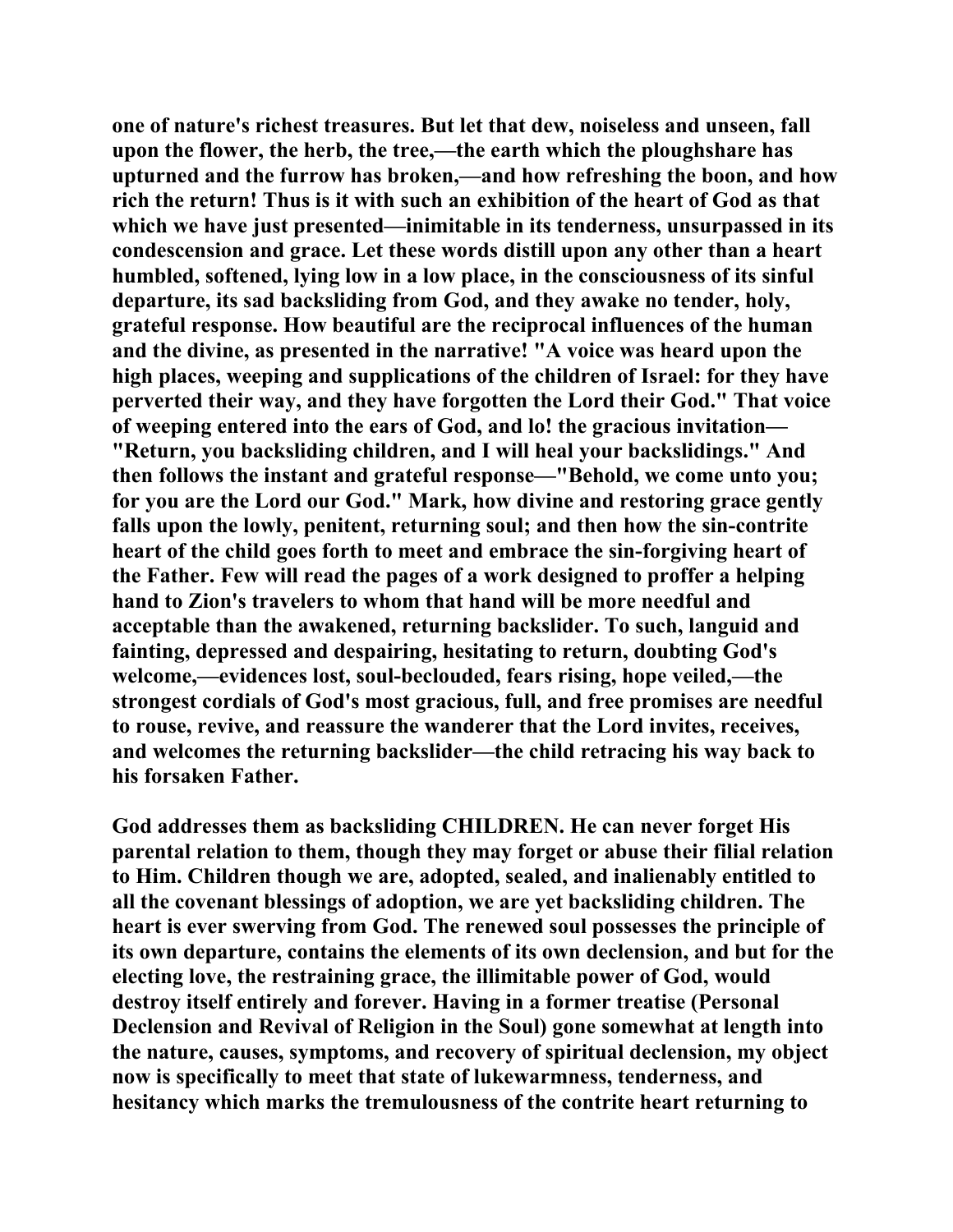## **God.**

**The language in which God addresses you is most reassuring. He calls you "children;" though a backslider, yet a child. Can the human parent ever forget, in the deepest provocation of his offspring, that still he is his child? God here meets His wanderer just where that wanderer stands most in need of a Divine assurance. What relation is it which spiritual backsliding the most contravenes, which sin the most obscures, and of which unbelief and Satan, presuming upon that backsliding, would suggest to the mind the strongest suspicion and doubt? We answer—the relation of Divine sonship. The backslider reasons thus—"Is my adoption real? Can I be a child of God, and prove so base, sin so deeply, and depart so far from my God? If a son, why am I so rebellious, disobedient, and unfaithful? Surely I cannot belong to the adoption of God, and grieve and wound the Spirit of adoption thus?" Now God meets the wanderer just at this critical juncture. He declares that though a backslider, yet he is still His child, and that no departure however distant, and that no sin however aggravated, has impaired the strength or lessened the tenderness, tarnished or shaded the luster of that relation. If God, then, comes forth, and, despite our backsliding, recognizes our son-ship, and acknowledges us as His children, who shall dispute or contravene the fact? "Let God be true, and every man a liar." Such, beloved, is the first consolation I suggest to your sad and depressed soul. Could it be surpassed by anything else I may offer? What! does God still call you His child? Does He not disown and disinherit you as a son of God and an heir of glory? Ah, no! He cannot forget that He has predestinated you to the adoption of children, that His Spirit has been sent into your heart, and that in happier days gone by you have often called Him "Abba, Father." And although you have been rebellious, backsliding, and stiff-necked, yet, taking with you words and turning to the Lord your God, He meets you as once He met His repenting, mourning Ephraim—"I have surely heard Ephraim bemoaning himself…Is Ephraim my dear SON? is he a pleasant CHILD? for since I spoke against him, I do earnestly remember him still: therefore my affections are troubled for him; I will surely have mercy upon him, says the Lord," (Jer. 31:18, 20.) Clear is it, then, that God's children do backslide; that it is no strange thing that their love to Him should wax cold, their faith decline, their strength decay, their zeal slacken, their godly frames grow sleepy and inert, the spirit of prayer be restrained, the means of grace be neglected; and, as a consequence of all this inward declension, the world should have an ascendancy, Satan prevail, and the sin that does most easily beset them attain a momentary triumph. But still they are God's children,—O wondrous grace! O changeless love!—and**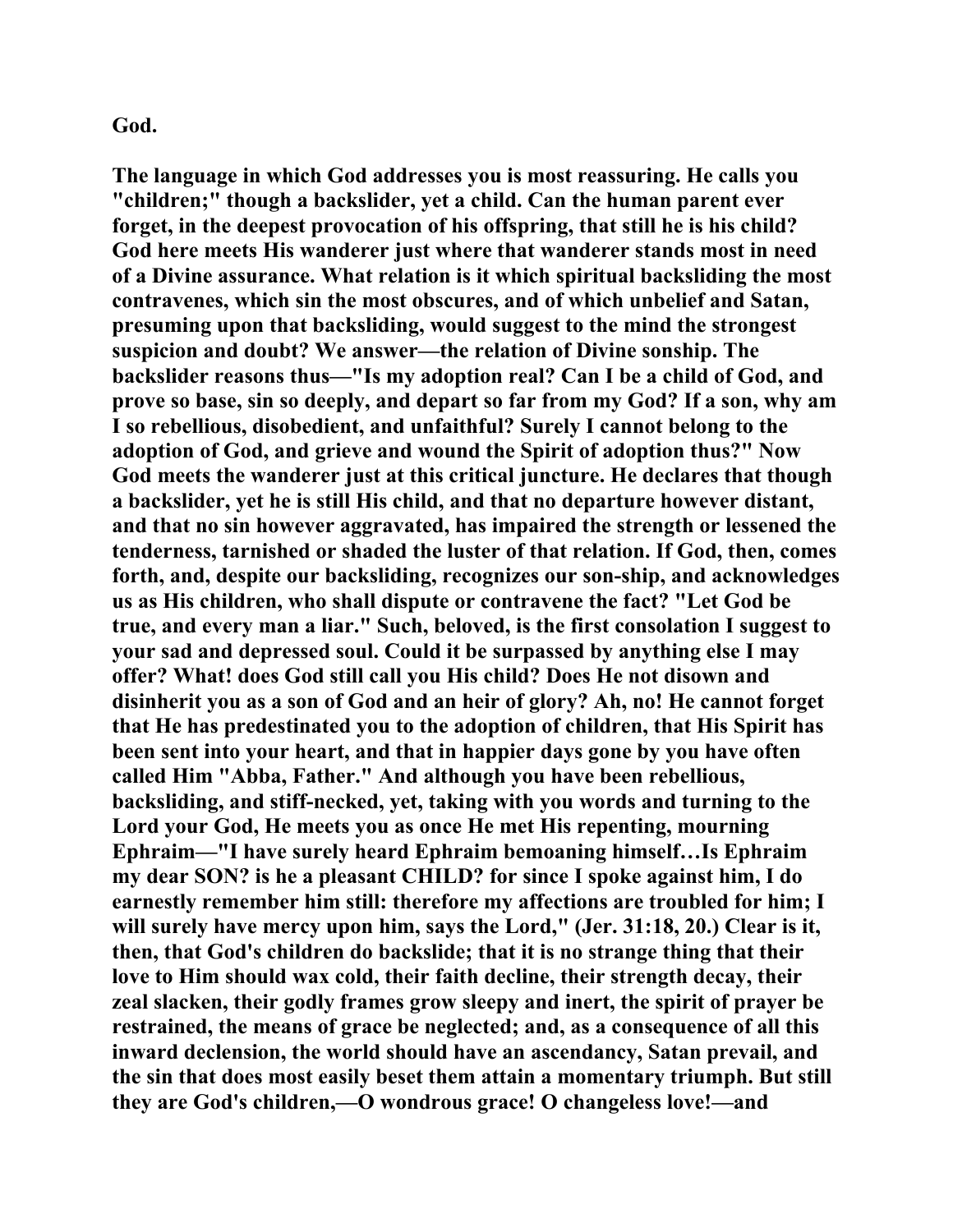**chastened, corrected, rebuked, and humbled, their heavenly Father will restore them to His pardoning love and gracious favor, and they shall again walk with Him filially, humbly, softly, as His dear children, "when He is pacified towards them for all that they have done."** 

**What an invitation! "RETURN!" It is GOD who speaks it—the God from whom we have revolted, departed, and gone so far astray. It is the word of our Father, against whom we have rebelled, so deeply, so grievously sinned. He trammels His invitation with no conditions. His simple word is—"Return unto me!" And more than this,—He has placed before us an open door of return through Jesus His beloved Son. The covenant of works provided no restoration for the soul that departed from God under the first testament. But the covenant of grace has this distinction, this glorious feature—it places before the penitent backslider, the contrite child, an open door of return, a way of restored pardon, joy, and peace, and bids him enter. The Lord Jesus is this open door. The blood of Jesus, the righteousness of Jesus, the intercession of Jesus, the grace of Jesus, the quenchless love of Jesus, the outstretched hand of Jesus, unite in guiding the trembling footstep of the returning soul back to its Father. The present efficacy and the continuous presentation of the Lord's sacrifice in heaven, blended with His intercessory work, personally and constantly prosecuted before the throne, are a warrant that this door to God shall never be closed while there lives a penitent sinner to enter it. Beware of shading the luster of this truth—the present efficacy of the blood. "The blood of Jesus Christ CLEANSES"—it is in the form of the present tense the great truth is put. The past is gone, the future all to us unknown—it is with the present we have to deal. A present sorrow needing comfort, a present perplexity needing guidance, a present burden demanding support, a present sin asking forgiveness, with a present Savior prepared to meet and supply it all. Grasp this truth with all the intensity of your faith under present circumstances. Brood not over what is past, yield to no forebodings and fears as to what may be the future—grapple with the present. For it you have a door, which God Himself has opened and which neither man, nor Satan, nor sin, shall shut. You have a throne of grace now inviting your approach; and you have the blood of Jesus with which to enter, as new, as efficacious, as prevalent, and as free as when it streamed from His sacred body on the cross. Let there be no postponement, then, of your return to God. Tarry for no more favorable moment, wait not for a better frame, dream not that Christ will be more willing to present, or that God will be more ready to receive you at any future time than now; or, that by delaying you will be more worthy of His acceptance. Vain reasoning! God says, "Return unto me, and He means by**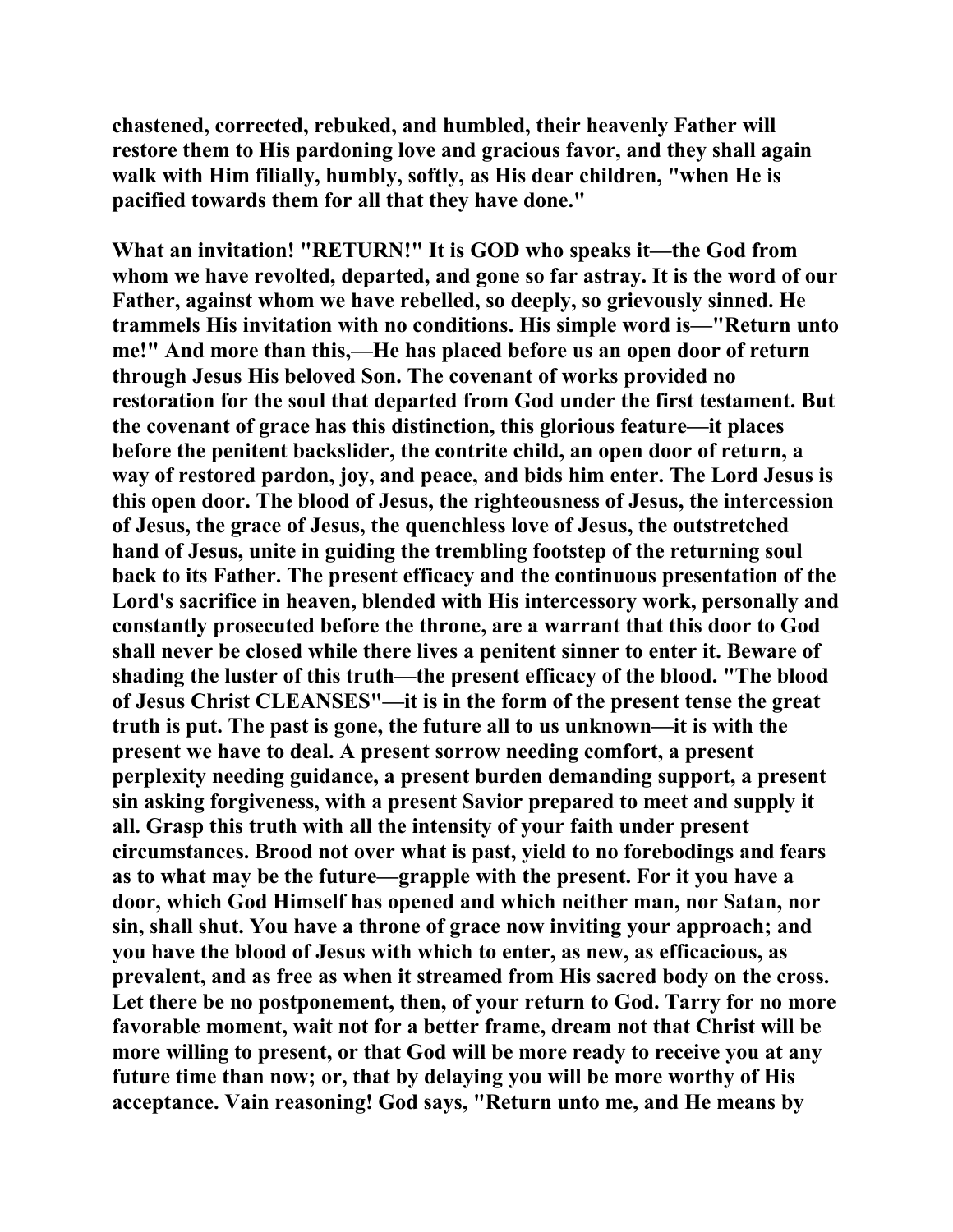#### **this, "Return NOW!"**

**And what is the promise? "I will heal your backslidings." Backsliding from the Lord involves wounds, bruises, dislocation. It wounds the conscience, it bruises the soul, it breaks the bones of our strength, and causes us to travel in pain and halting many a weary step. Ah, there is nothing so wounding as departure from God! Nothing so bruising of the soul's peace and joy and hope as sin! Who can heal, who can bind up, who can mollify, who can reset these broken bones so that they shall rejoice again, but our sin-pardoning God? We have no self-power in this great matter of restoration. All that we can do is to make burdens, forge chains, carve crosses, inflict wounds,—in a word, destroy our own selves. Listen to David's experience—"I have gone astray like a lost sheep." This is all that he could do. But mark his conscious helplessness,— "seek your servant;" and then observe the imperishable nature of the grace of God in his soul,—"for I do not forget your commandments," (Ps. 119:176.) Of how many who bend over these pages will this be a faithful portrait! Lord! I can leave Your fold, can willfully depart from Your ways, can basely turn my back upon Yourself; but You must go in quest of me, seek and restore my soul; and this I may venture to ask, since I have not forgotten the happy days when Your candle shone upon my head, when Your light guided me through darkness, when the name of Jesus was as ointment poured forth, when I walked in sweet and holy communion with You, and fed with the flock beside the Shepherd's tent. "I do not forget your commandments." God will forgive! Christ will bind up the broken heart! The Comforter will restore joy to the soul! There is still balm in Gilead, and a Physician there. The healing balsam still bleeds from the wounded, stricken Tree of Life. The gate of paradise is yet unclosed, its portal garlanded with a thousand exceeding great and precious promises, all inviting your entrance and insuring you a welcome to its sunny banks, its shaded bowers, its peaceful quiet streams. "Who is a God like unto you, that pardons iniquity, and passes by the transgression of the remnant of his heritage? he retains not his anger forever, because he delights in mercy. He will turn again, he will have compassion upon us; he will subdue our iniquities; and you will cast all their sins into the depths of the sea," (Micah 7:18, 19.) What glad tidings these astounding words contain to repentant back-sliders! What a bow of promise and of hope do they paint upon the dark cloud of despair which enshrouds the soul! "He will turn again." Though He has turned a thousand times before, yet, "He will turn AGAIN;" not "seven times" only, but "seventy times seven."** 

**And what is the response of the returning soul? "Behold, we come unto you;**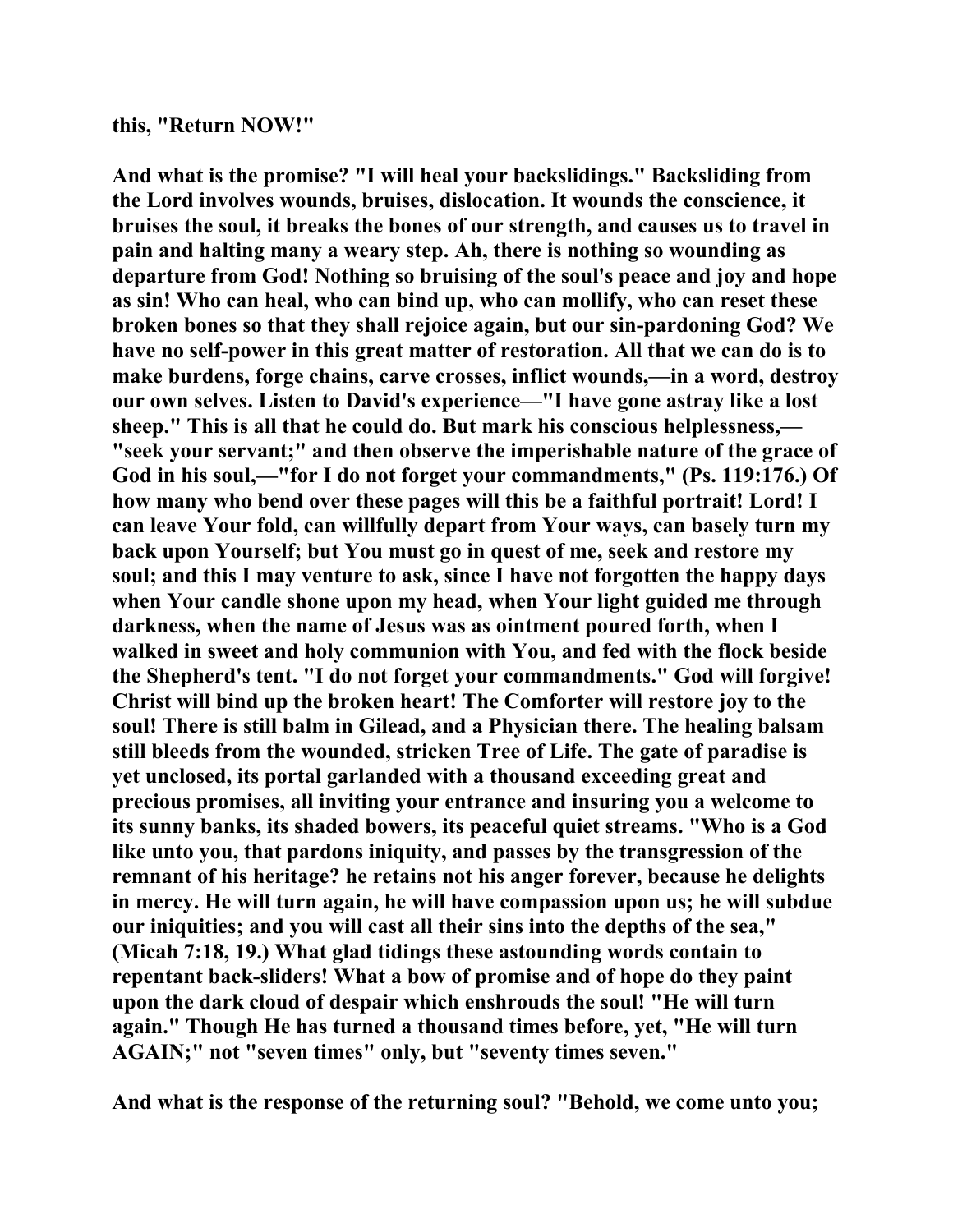**for you are the Lord our God." Behold, we come! just as we are. We come from the swine's trough; we come from feeding upon husks, upon ashes, and upon the wind. We come with the bruise, the wound, the dislocated limb. We come deploring our fall, confessing our departure, mourning over our sin; receive us graciously, love us freely, and turn your anger away from us. "I will arise and go unto my Father, and will say unto him, Father, I have sinned." What! after all that I have done—in the face of my willful transgression, of my base ingratitude, of my abused mercies, of my past restorings, of my aggravated departures, of all the past of Your mercy, Your goodness, Your faithfulness, Your love, do You still bid me return? Does the overture, the outstretched hand, the first step, come from You? Then, behold, I come unto You, for You are the Lord my God! Your power draws, Your goodness dissolves, Your faithfulness binds my heart, and, lo! I come. Your grace restores, Your love pardons, Your blood heals my soul, and, behold! I come. Your voice, so kind, invites me; Your feet, so unwearied, seek me; Your hand, so gentle, leads me; Your look, so loving, so melting, so forgiving, wins me: and, Lord, I must not, I dare not, I cannot stay away. Behold! I come unto You.** 

**"Jesus, let Your pitying eye Call back a wandering sheep; False to You like Peter, I Would gladly like Peter weep.** 

**Let me be by grace restored; On me be all patience shown; Turn and look upon me, Lord, And break this heart of stone.** 

**"Look as when Your grace beheld The harlot in distress, Dried her tears, her pardon sealed, And bade her go in peace;** 

**"Foul, like her, and self-abhorred, I at Your feet for mercy groan: Turn and look upon me, Lord, And break this heart of stone.** 

**"Look as when, condemned for them,**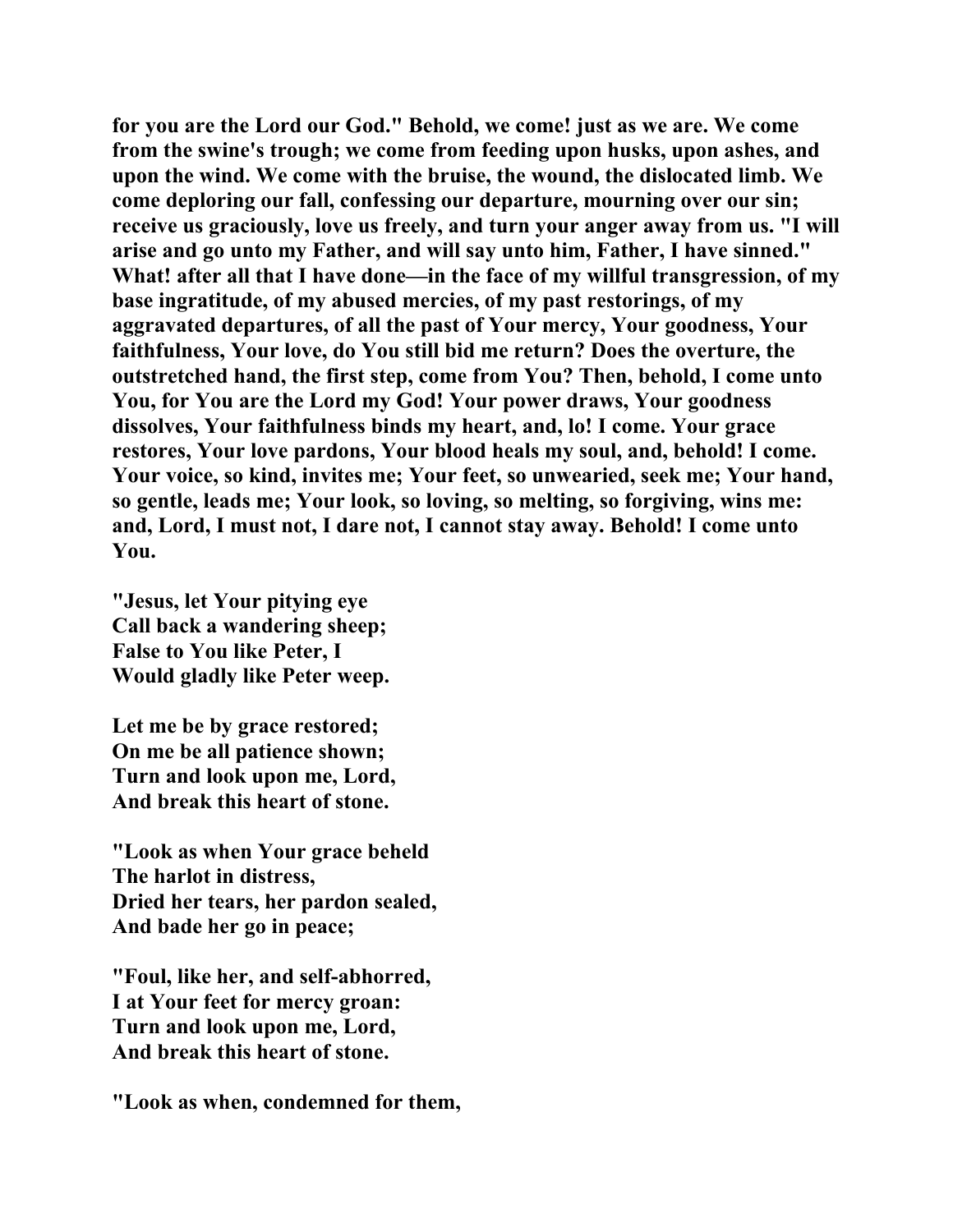**You did Your followers see; 'Daughters of Jerusalem! Weep for yourselves, not me.'** 

**And am I by my God deplored, And shall I not myself bemoan? Turn and look upon me, Lord, And break this heart of stone.** 

**"Look as when Your languid eye Was closed that we might live: 'Father,' (at the point to die My Savior cried,) 'forgive;'** 

**Surely with that dying word, He turns, and looks, and cries, 'Tis done!' O my gracious, bleeding Lord, You break my heart of stone!"** 

**Thus have we sought to win back to Christ the strayed one, and to help the returning wanderer heavenward. If the Lord has graciously given you to experience His restoring mercy, do not forget one great reason why you are restored—that you might hate and forsake the cause of your departure. If we have succumbed to temptation, it is not enough that we have broken from its snare; if we have fallen into sin, it is not enough that we have escaped from its power. God would have you learn thereby one of your holiest lessons—the deeper knowledge of that which tempted and overcame you, that you might go and sin no more. Restored yourself, seek the restoration of others. Hear the injunction of Christ to Peter in view of his recovery,—"When you are converted, strengthen your brethren." Seek to bring souls to Jesus. Let this be an object of life. Be especially tender, gentle, and kind to Christians who have fallen into sin, and are thereby wounded, distressed, and despairing. Extend a helping hand to lead them back to Christ. Your deep abhorrence of the sin must not be allowed to lessen your compassion and sympathy for the sinning one. This did not Jesus. If the Church has vindicated her purity and allegiance to Christ by a wise and holy discipline of the offender, "sufficient to such a man is this punishment, which was inflicted of many. So that contrariwise you ought rather to forgive him and comfort him, lest perhaps such a one should be swallowed up with overmuch sorrow. Wherefore I beseech you that you would confirm your love toward him," (2 Cor. 2:6-8.) Thus charged Paul the**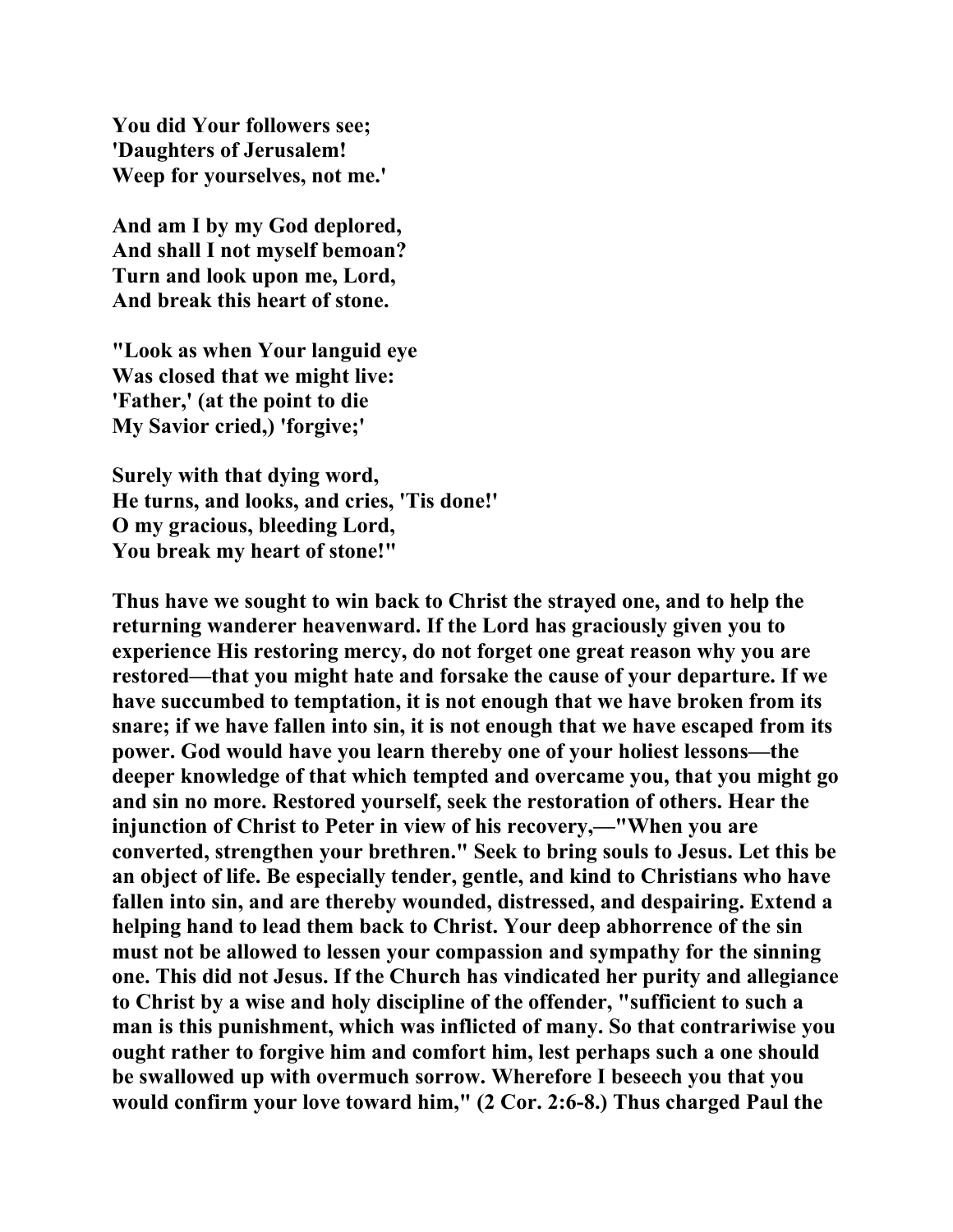**church to which he wrote, and in so doing he but imitates his Lord and Master, who, with a look of forgiving love, could comfort and restore his fallen apostle Peter. "Be you imitators of God, as dear children."** 

**It is no uncommon thing for the Lord's backsliding children to be sadly and severely distressed and cast down by certain portions of God's Word, containing delineations of character and denunciations of woe which they suppose applicable to themselves; and which, so applied, inconceivably aggravate their soul distress, their mental anguish, and incapacitate them from receiving the promises and accepting the comfort which God, in His Word, so profusely and so graciously extends to His children, returning from their backslidings, with weeping and mourning, confession and prayer. Among the declarations thus referred to, which are supposed to have, the most direct application, and to wear the most threatening aspect, are those, so frequently quoted and as frequently misinterpreted and misapplied, found in the 6th chapter of the Epistle to the Hebrews from the 4th to the 6th verse:— "For it is impossible for those who were once enlightened, and have tasted of the heavenly gift, and were made partakers of the Holy Spirit, and have tasted the good word of God, and the powers of the world to come, if they shall fall away, to renew them again unto repentance; seeing they crucify to themselves the Son of God afresh, and put him to an open shame." Such are the solemn words, often perused and pondered with terror and despair by the child of God, which we now propose briefly to consider and explain. But before venturing upon their exposition let me, in the outset, distinctly and emphatically give it as my judgment that they in nowise refer to the case of the regenerate, and that by no ingenuity of criticism, and by no perversion of error, can they be made to bear strictly upon a state of real grace, or to invalidate in the slightest degree the revealed doctrine of the final salvation of the elect of God. Thus affirming our belief that the persons referred to by the apostle were not true converts to Christianity, had never passed into a state of spiritual regeneration, let us take each separate clause of these remarkable passages, and endeavor, in the fear of God, rightly to explain, and properly to apply His own truth.** 

**"Those who were once enlightened." Not spiritually or savingly enlightened. The persons to whom these passages refer had some perception of the doctrines and principles of Christianity,—the mind was intelligent, the judgment informed,—but nothing more. They had received the knowledge of the truth in the intellect, but not the quickening, sanctifying power of the truth in the heart. It was an illumination of the mind only. They were so**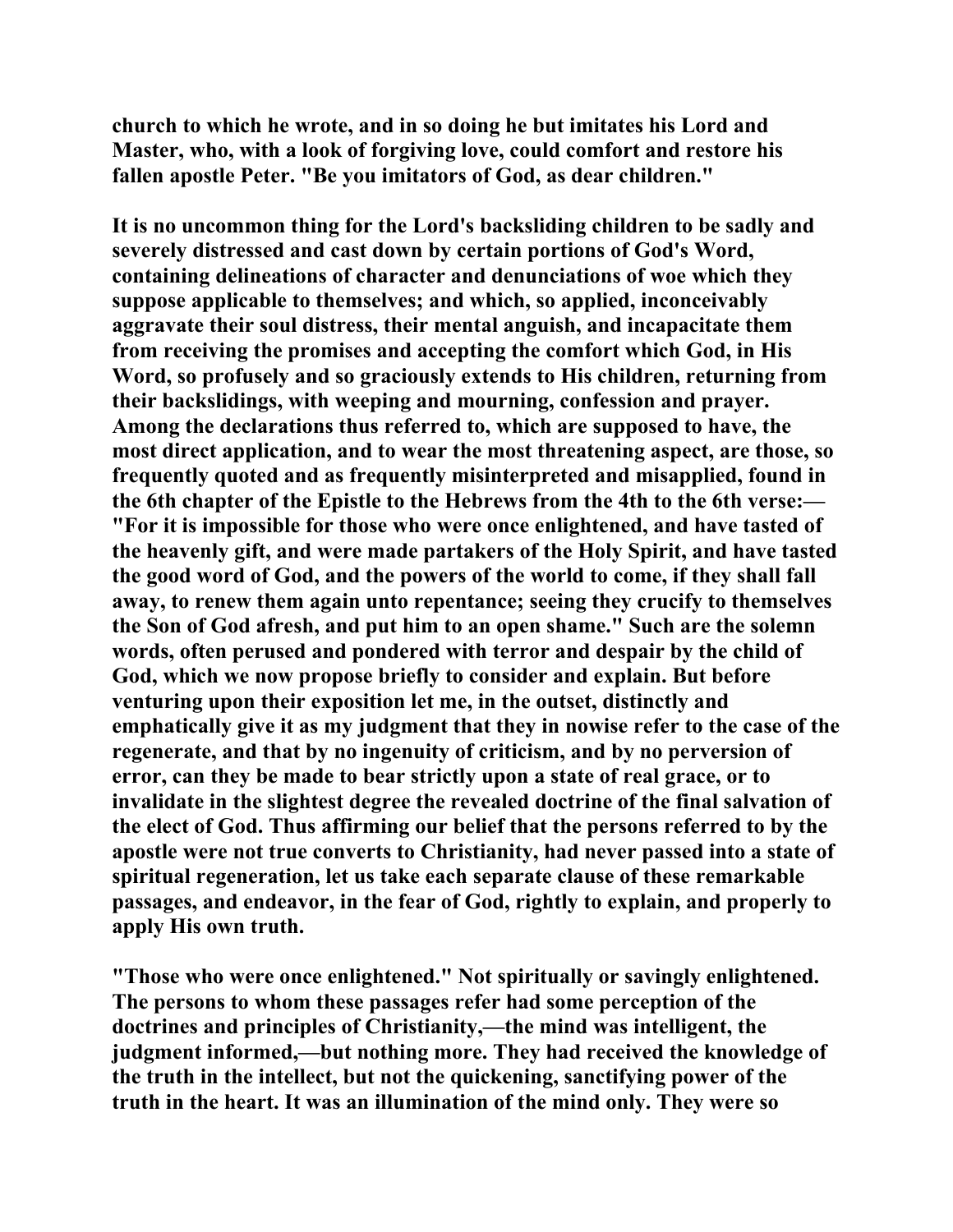**enlightened as to "see the evil effects of sin, but not the evil that is in sin; to see the good things which come from Christ, but not the goodness that is in Christ; so as to reform externally, but not to be sanctified internally; to have knowledge of the gospel doctrinally, but not experimentally; yes, to have such light into it as to be able to preach it to others, and yet be destitute of the grace of God." This is the enlightenment of which the apostle speaks, and nothing more. Their religion would, in modern terms, be denominated the religion of the intellect—a religion which, however sound in its orthodoxy and logical in its reasoning, is but as a palace of ice floating amid the snows and gloom of the polar seas. But this description cannot apply to you, penitent child of God! The truth as it is in Jesus has enlightened your judgment, and from thence has penetrated your heart, and in its light you see the sinfulness of your backslidings, the consciousness of which has brought you in sorrow and confession to the Savior's feet. It is safe, therefore, to conclude that you are not one of those persons whom the apostle describes as being once enlightened, as having swerved from the truth, whom it was impossible again to recover, seeing they had rejected the evidence upon which they avowed their belief in, and their attachment to, Christianity—the only evidence Christianity offers in proof of its divinity.** 

**"And have tasted of the heavenly gift." A slight difference of opinion has existed as to the "gift" here referred to; some expositors, among whom is Owen, make the next clause exegetical of the present one. Without, however, perplexing the reader with needless criticism, we at once offer it as our opinion that the "heavenly gift" is the same as the "unspeakable gift" referred to in another place and by the same writer. It is quite possible for an apostate from the truth, having the illumination we have spoken of, to have possessed a certain knowledge of Christ, "the heavenly gift," without being renewed, sanctified, or saved. Does not Paul speak of his "no more knowing Christ after the flesh," as some still do, with a carnal, fleshly knowledge? Does he not, in another place, describe the conduct of some who had so far tasted of the heavenly gift as to "preach Christ," but to preach Him with "envy and strife, and contention, not sincerely?" And yet again, is it not true that the same apostle warns certain individuals against the sin of "eating the bread and drinking the cup of the Lord unworthily?" What does all this prove but that those who have tasted of the heavenly gift have no other knowledge of Christ than that which is natural, notional, and speculative? They have not Christ in their affections,—Christ as the object of supreme delight and love, nor Christ in them the hope of glory. But you have not so learned Christ, O trembling penitent! It has pleased God to reveal His Son in you. You have**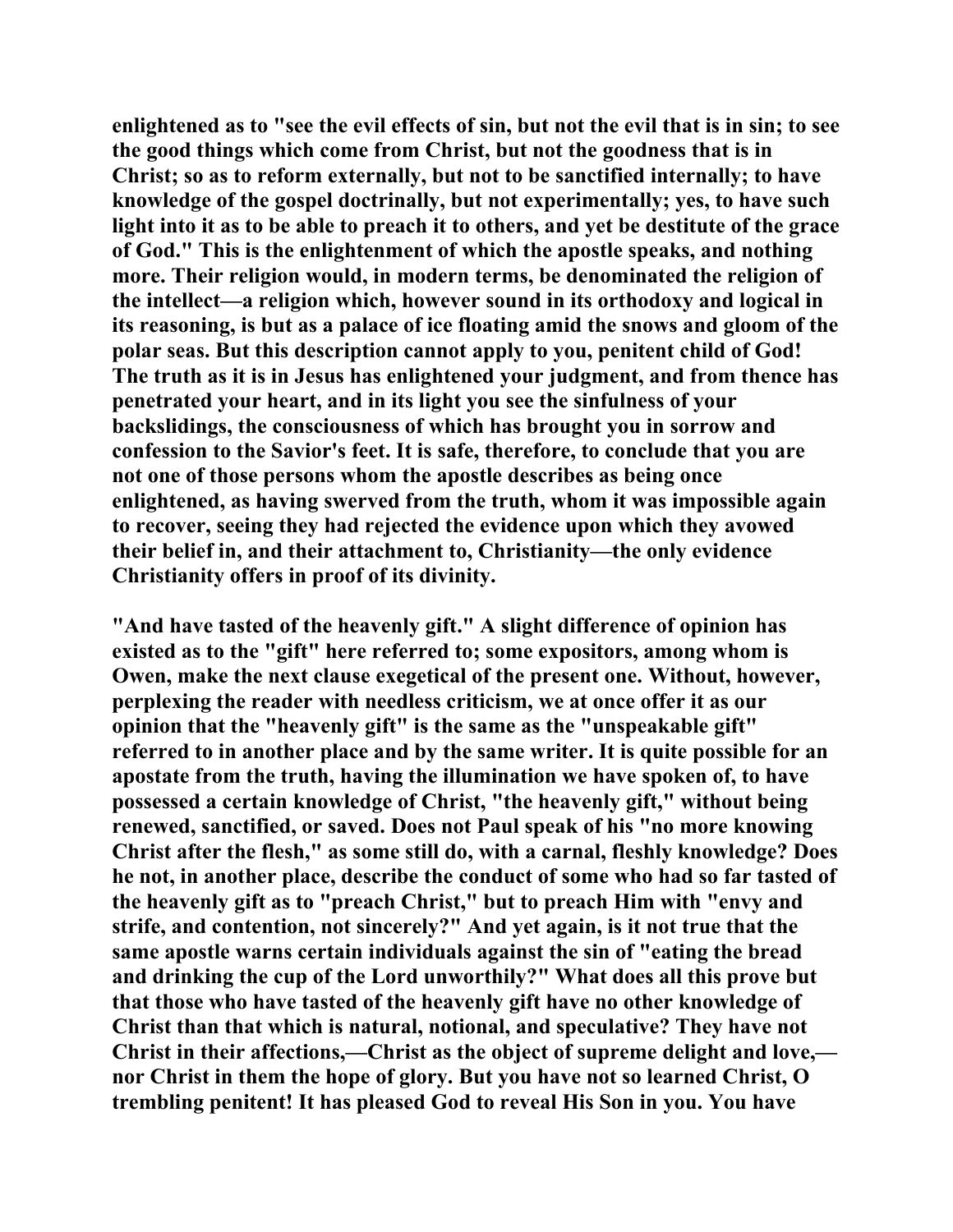**tasted, felt, and handled, with a living, appropriating faith, the Lord Jesus. Your taste of this heavenly gift has been a heart-experience of His preciousness and fullness. And although you have gone astray like a lost sheep, yet you have not forgotten the power and savor of His precious name, which is now more than ever to you as ointment poured forth. And now your heart pines and your soul yearns to retrace its steps, to walk once more with the Shepherd whom you have forsaken, and to lie down again with the flock from whom you have strayed. What does this stirring within you prove,—this contrition, self-abhorrence, and sin-loathing,—but that you are not an apostate from the faith, a wanderer only from the fold, back to whose pasture and repose the faithful Shepherd is gently conducting you?** 

**"And were made partakers of the Holy Spirit." This clause is more clear and definite. How far an individual may be said to partake of the Holy Spirit, and not be savingly converted, has been long a mooted question. These words, however, place the matter beyond doubt. The unhappy persons to whom they refer were undoubtedly partakers of the Holy Spirit, but in what sense? Let it be remembered that it was a distinctive feature of the early Church that there existed within its pale those who were endowed, some with ordinary, and others with extraordinary gifts of the Holy Spirit; such as the power of working miracles, of prophesying, and of speaking with tongues, and that these persons were possessed of, and exercised in many instances these gifts, as instruments of pride, covetousness, and ambition,—the works of the flesh in alliance with the gifts of the Spirit! Such, for example, was Simon Magus, who sought these supernatural endowments, not for the glory of God, but as sources of gain, and as ministering to his carnal aspirations. In his famous letter on "charity," addressed to the Church at Corinth, Paul recognizes the fact, that he might be so far a partaker of the Holy Spirit as to speak with the tongues of men and of angels, and understand all prophecies, and all mysteries, and yet be destitute of the Holy Spirit's regenerating grace. And clearly it is to such individuals our Lord so pointedly and solemnly refers in His dreadful description of the judgment, when He says, "Many will say to me in that day, Lord, Lord, have we not prophesied in your name? and in your name have cast out devils? and in your name done many wonderful works?" To whom He will say, "I never knew you; depart from me, you that work iniquity." In the absence of the miraculous gifts of the Spirit, which we believe to have ceased in the Church with the last of the apostles, men may still be endowed with many ordinary spiritual gifts, conferring upon them a name, placing them upon a pinnacle of the temple, and winning for them the admiration and homage of their fellows, who yet are destitute of the**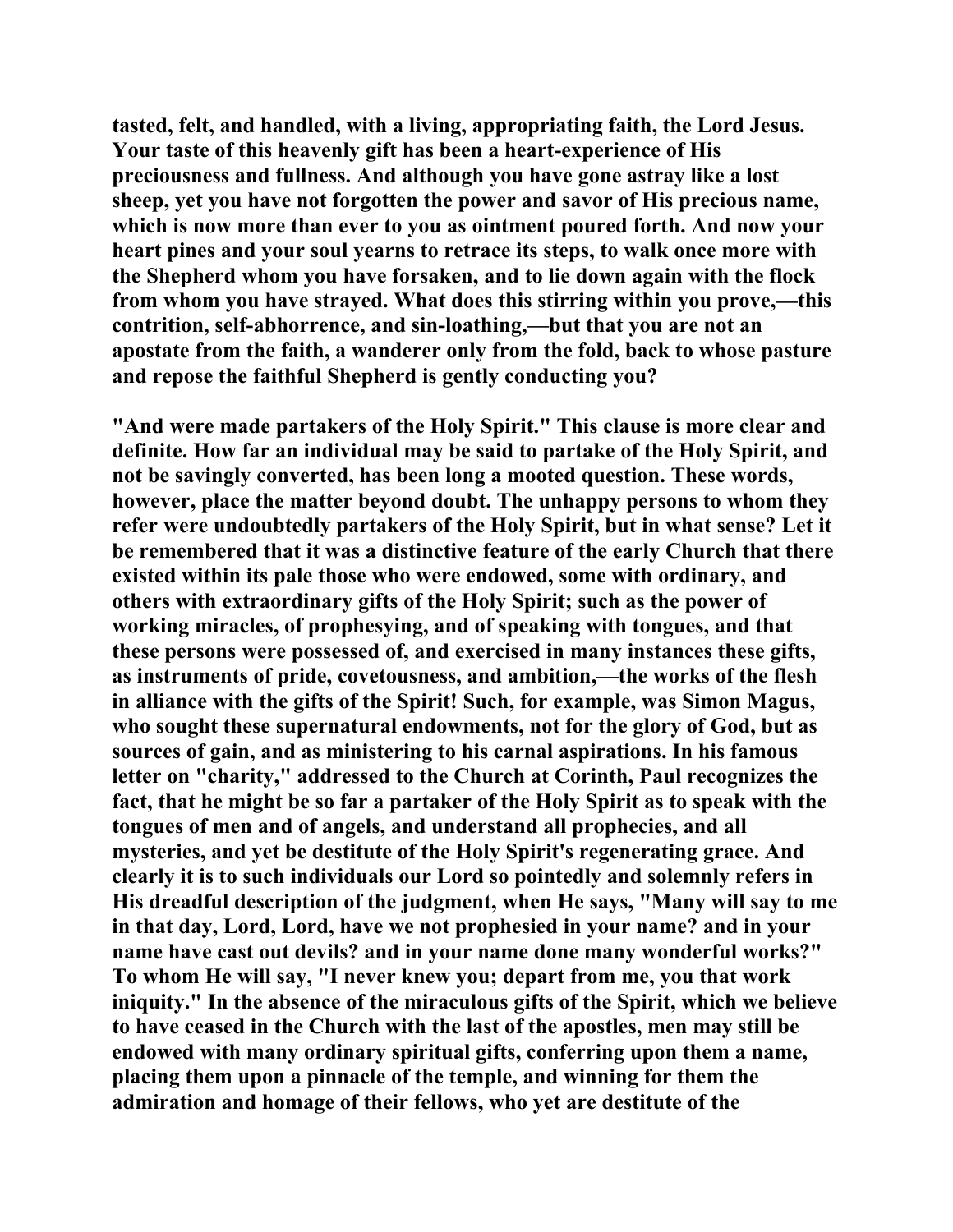**converting grace of the Spirit. This is all that is meant by having been "made partakers of the Holy Spirit." But your case, penitent believer, bears no analogy to this. What does your present contrition, your distress and anguish of soul prove, but that you are quickened with spiritual life, and that the Holy Spirit dwells in you? that, despite your sinfulness, waywardness, and follies, the grieving and wounding and quenching He has received at your hands, the Spirit has not utterly departed from you, but that still your body is His temple and your heart His home?** 

**"And have tasted the good word of God." The meaning of this clause is obvious. The revealed word, more especially the gospel of God, is the only interpretation it will admit. These false professors, these willful apostates, of whom the apostle writes, had heard the word of God with the outward ear, and had so far tasted its power as to yield an intellectual assent to its doctrines, and even to have felt some transient emotion, some stirring of the natural affections by the sublime and dreadful tenderness of its revelations. They had marked, too, the extraordinary power and triumph of the truth in the souls of others, and, moved by the law of sympathy, they were for a while the subjects of a natural and evanescent joy. They had witnessed the power of Satan in the human soul—how the gospel overcame it; the spell which the world wove around the heart—how the gospel had broke it; the period of perplexity—how the gospel had guided it; the season of sorrow—how the gospel had consoled it; the hour of sickness—how the gospel had strengthened it; the bed of death—how the gospel had smoothed it; the darkness of the sepulcher—how the gospel had illumined it; the fear of perdition—how the gospel had quelled it; the hope of salvation—how the gospel had confirmed it; the glory of immortality—how the gospel had unveiled it;—and their hearts were thrilled with a transient glow of gladness. Such were the emotions of Herod when he sent for John, did many things, and heard him gladly. And such, too, was the case of the stony-ground hearers, who heard the word, and anon received it with joy, but by and by they were offended, and fell away, not having root in themselves. These are they who had "tasted the good word of God," and this is all that they had experienced of its power. But not such is your experience, sorrowing soul! You have more than tasted, you have eaten of the good word of God, and His word is unto you the joy and the rejoicing of your heart. In that word your longing, sorrowful soul now hopes,—upon it, weary and sad, your heart now rests, until God shall fulfill its promise, and restore unto you the joy of His salvation.** 

**"And the powers of the world to come." The age to come, as the word has**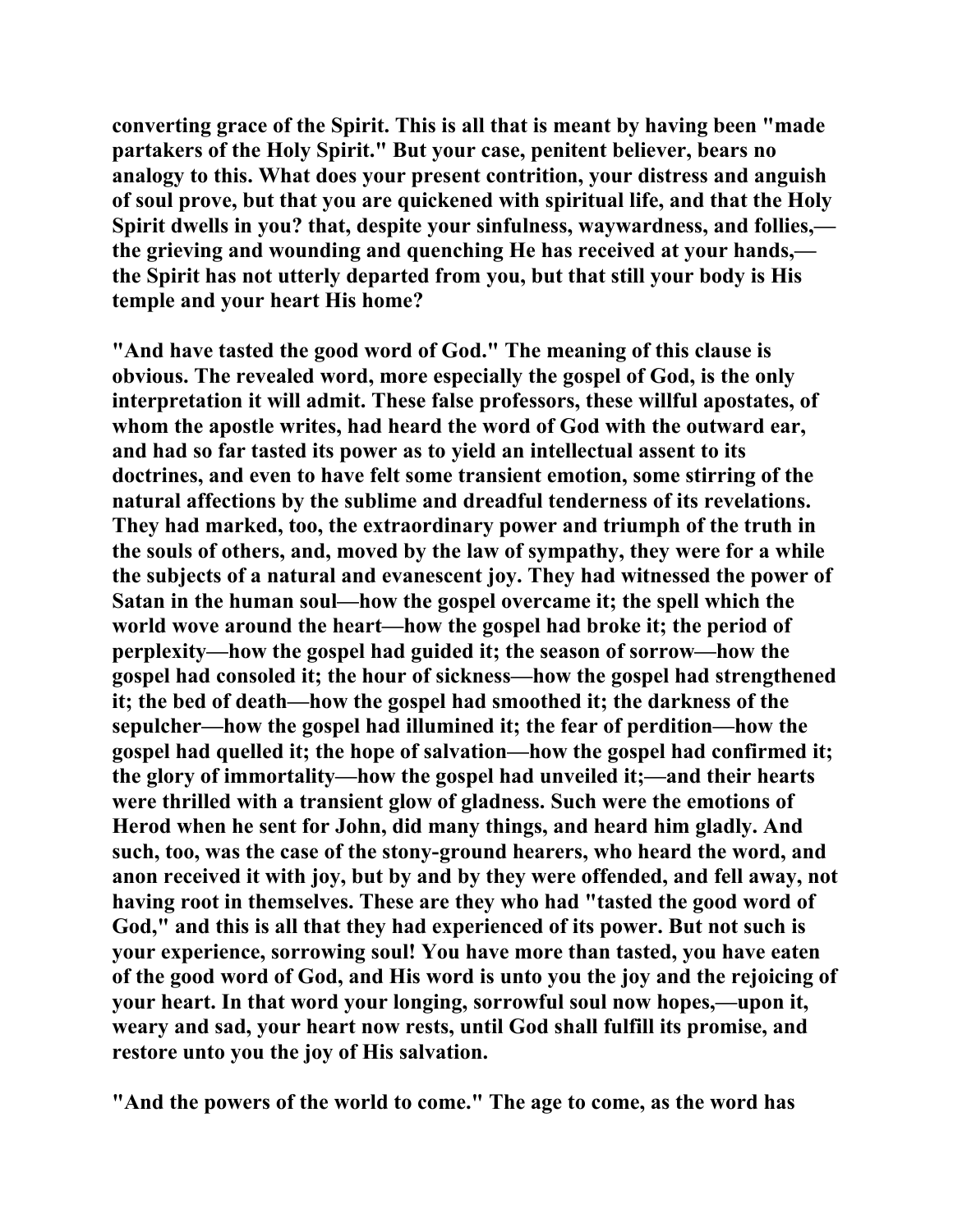**been, and we think properly, rendered. Clearly the allusion is to the Messianic age, or the time and dispensation of the Messiah. This was the age, or the "world to come," to which the apostle refers in another place: "The world to come, whereof we speak." He is clearly referring to the gospel, in contradistinction to the legal dispensation; in the latter the word was spoken by angels, in the former the word was spoken by Christ. This age, or gospel dispensation, was to be ushered in and distinguished, "both by signs and wonders, and with diverse miracles and gifts of the Holy Spirit." Now, it will not be difficult to trace the application of this to the apostates whom these passages describe. They had lived in the early dawn of the gospel age, and amid its most wondrous and stirring scenes. They had beheld these signs, had marked these wonders, and perhaps had wrought these miracles. And so they had "tasted of the powers of the world to come." All this finds no application to your case, O backsliding yet returning child of God!** 

**Now follows the sentence of the Holy Spirit upon these apostates from the profession of their faith. That sentence is the most solemn, the most terrible, that ever lighted upon the human soul. "It is impossible, . . . if they shall fall away, to renew them again unto repentance; seeing they crucify to themselves the Son of God afresh, and put him to an open shame." The key to the explanation of this dreadful mystery is found in the word "repentance." Could they become the subjects of true repentance there might be hope, but with them this was impossible. For the fearful sin which they had committed, no repentance was provided,—for the deep guilt which they had contracted, no sacrifice had been offered,—from the apostasy into which they had plunged, no avenue of return had been made,—in a word, for the crime with which they were charged, no remission was given! Their salvation was IMPOSSIBLE! After having professed to believe in, and to have received the Messiah as the Son of God, as the Savior of men, they had openly and willfully and utterly rejected Him. By so doing they had repaired to Gethsemane, and justified the treacherous betrayal of Christ by Judas; they had gone to Calvary, and ratified the cruel murder of Christ by the Jews; they had fraternized with His enemies, and had joined their shout, "Away with Him! away with Him! Crucify Him! crucify Him!" And so they had "crucified the Son of God afresh, and put Him to an open shame." After having passed through all these stages of sin, of crime, and guilt,—having utterly abjured and renounced the only means and object and grace of repentance,—it was IMPOSSIBLE that they could be renewed, recovered, saved! For them "there remained no more sacrifice for sins, but a certain fearful looking for of judgment and fiery indignation, which should devour the adversaries."**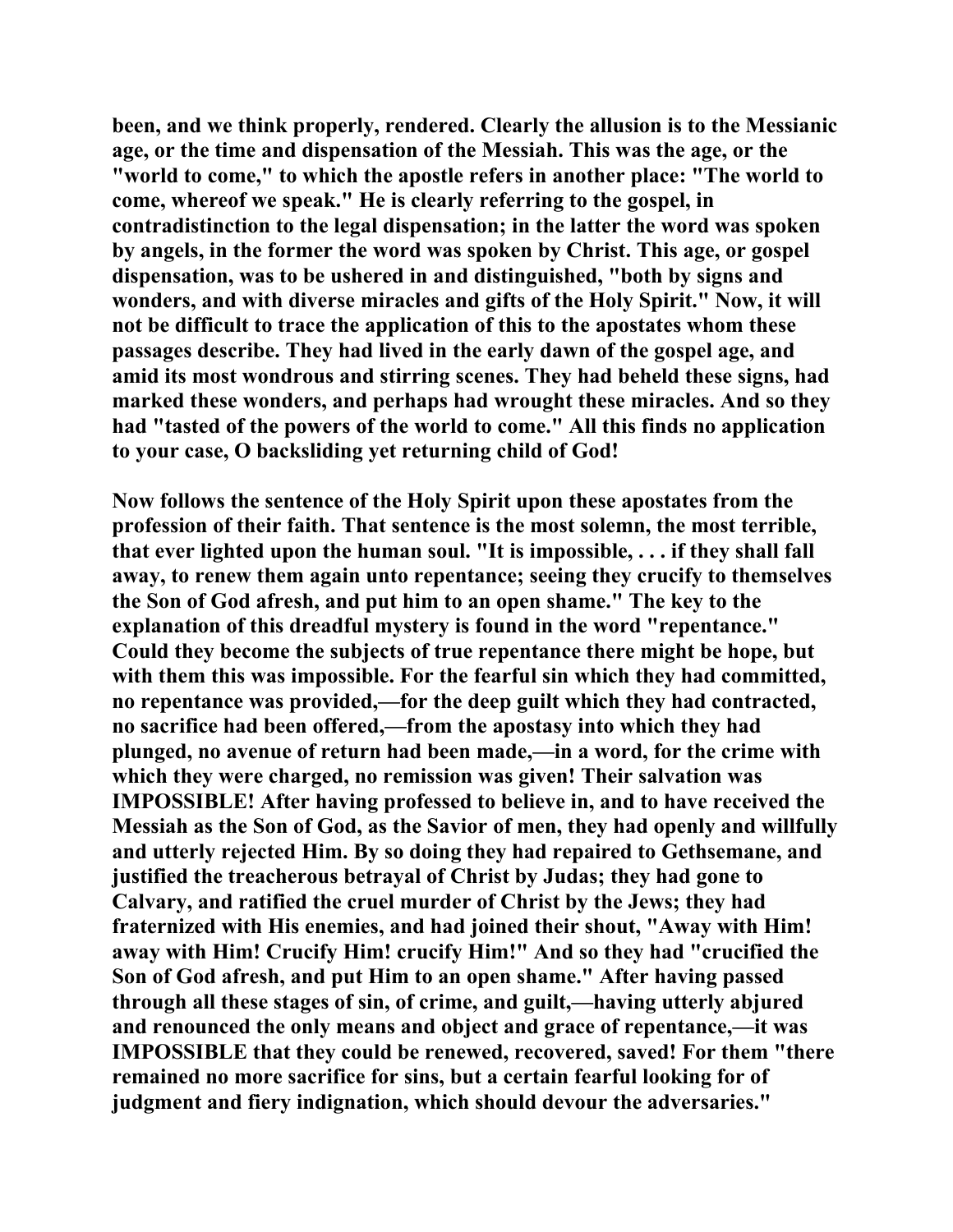**But, beloved child of God! we are persuaded better things of you, and things that accompany salvation. The Holy Spirit has given you the truest, the strongest evidence of spiritual life in your soul—a broken and a contrite heart. Bring this sacrifice, and lay it upon Christ our "Altar," and God will accept it. Let the holy lessons we learn from the mournful, the irretrievable, the hopeless case of the willful APOSTATE be—not to rest on spiritual illumination, however great, nor on spiritual gifts, however eminent, nor on religious feelings, however ecstatic, but seek after the mortification of sin, a closer communion with the Lord, and still more to abound in those "fruits of righteousness which are by Jesus Christ unto the praise and glory of God." Upon you these dreadful words fling no darkling shadow, but your path is that of "the just, which is as the shining light, that shines more and more unto the perfect day."** 

**"Welcome, weeping penitent; Grace has made your heart relent: Welcome, long-estranged child; God in Christ is reconciled.** 

**"Welcome to the cleansing fount, Springing from the sacred mount; Welcome to the feast divine, Bread of life, and living wine.** 

**"Oh, the virtue of that price, That redeeming sacrifice! Come, you bought, but not with gold, Welcome to the sacred fold."** 

## **The Swelling of the Jordan**

**"How will you do in the swelling of Jordan?"—Jer. 12:5** 

**We remarked in an earlier part of this work that the history of the children of Israel was strikingly illustrative, if not designedly typical, of God's spiritual Israel. And although, as in all illustrative and typical teaching of the Bible, we should bear in mind the marked ascendancy of the truth typified above the type, the thing symbolized above the symbol, yet there are always points of analogy and assimilation strictly true, impressively instructive, and strikingly**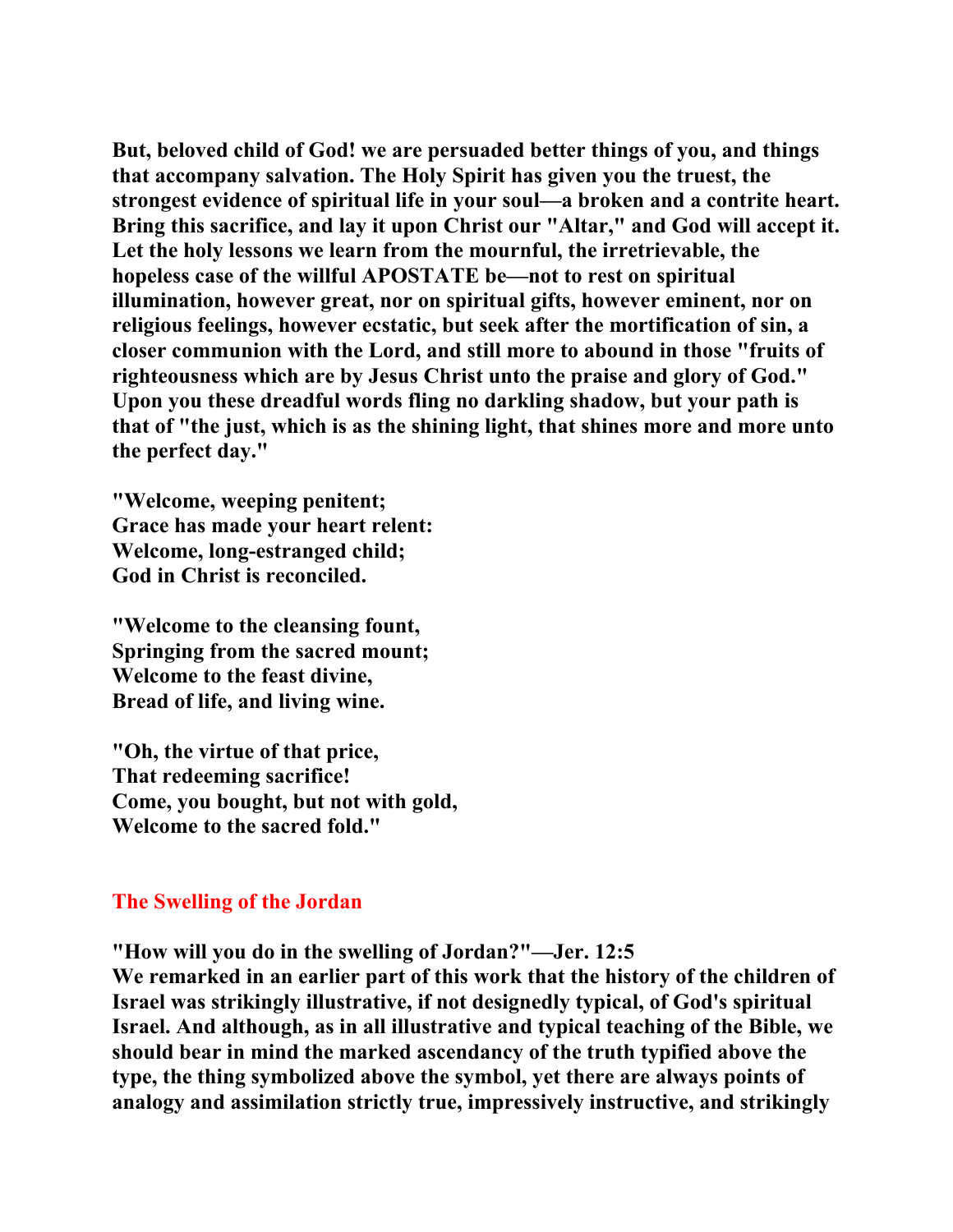**beautiful, which it is our wisdom to study and apply. The emancipation of God's people from the iron furnace of Egypt, their march across the desert, their passage over Jordan, and their final settlement in the land of Canaan, are indisputable points of agreement, and present at one glance the moral map of the Christian's pilgrimage and journey from earth to heaven. And yet, as we gaze upon the two pictures, and contrast Pharaoh with Satan, the curse with Egypt, the wilderness with the heavenly pilgrimage, Jordan with death, Canaan with heaven, and Moses with Christ, we feel the force of the truth, how impotent is all material and earthly imagery to illustrate things spiritual and heavenly. We select, however, from these interesting points of history one only as illustrating an important and solemn stage in the believer's journey the passage of the children of Israel over Jordan. The Church has for ages been used to consider, and not improperly, this event as foreshadowing the Christian's departure to glory by death, while with it has been blended the most solemn, tender, and holy thoughts, feelings, and anticipations that ever found a home in the believer's heart. Approaching the end of this volume, we feel there would be wanting an essential link in the chain of helps heavenward were we to omit gathering around the closing scene of the believer's life those appropriate instructions, soothings, and hopes essential to the succouring of the soul in so solemn and momentous a stage of its history. Doubtless to the eye of the children of Israel, as they stood upon its banks surveying the promised land beyond it, the intervention of Jordan was an object of gloom and terror. And as its waters, dark and cold, rose and swelled and broke in mournful cadence at their feet, as if in anticipation chanting the sad requiem of their death, we can easily imagine the question arising in many a sinking heart—"How shall I do in the swelling of this Jordan?" Ah! how many who bend in sadness and trembling over these pages, to whose sick-chamber or dying-bed they will travel, are resolving in their anxious breasts the question—"How shall I be able to meet death? how pass over this swelling flood? how may I meet this last, this latest, this most terrible crisis of my being?" Be still, these fears! hush these doubts, child of God! while we endeavor to show how you shall fearlessly, safely, and triumphantly pass through the swelling of Jordan, and reach your heavenly home at last.** 

**"The swelling of Jordan"—words of solemn import, calculated to convey to the believing mind a gloomy idea of death. That there are swellings of Jordan in the Christian's experience we doubt not. For example, there are the fears with which the child of God anticipates the last enemy—there are the sad recollections of all his past sins crowding around his pillow—there are the suggestions of unbelief, perhaps more numerous and powerful at this moment**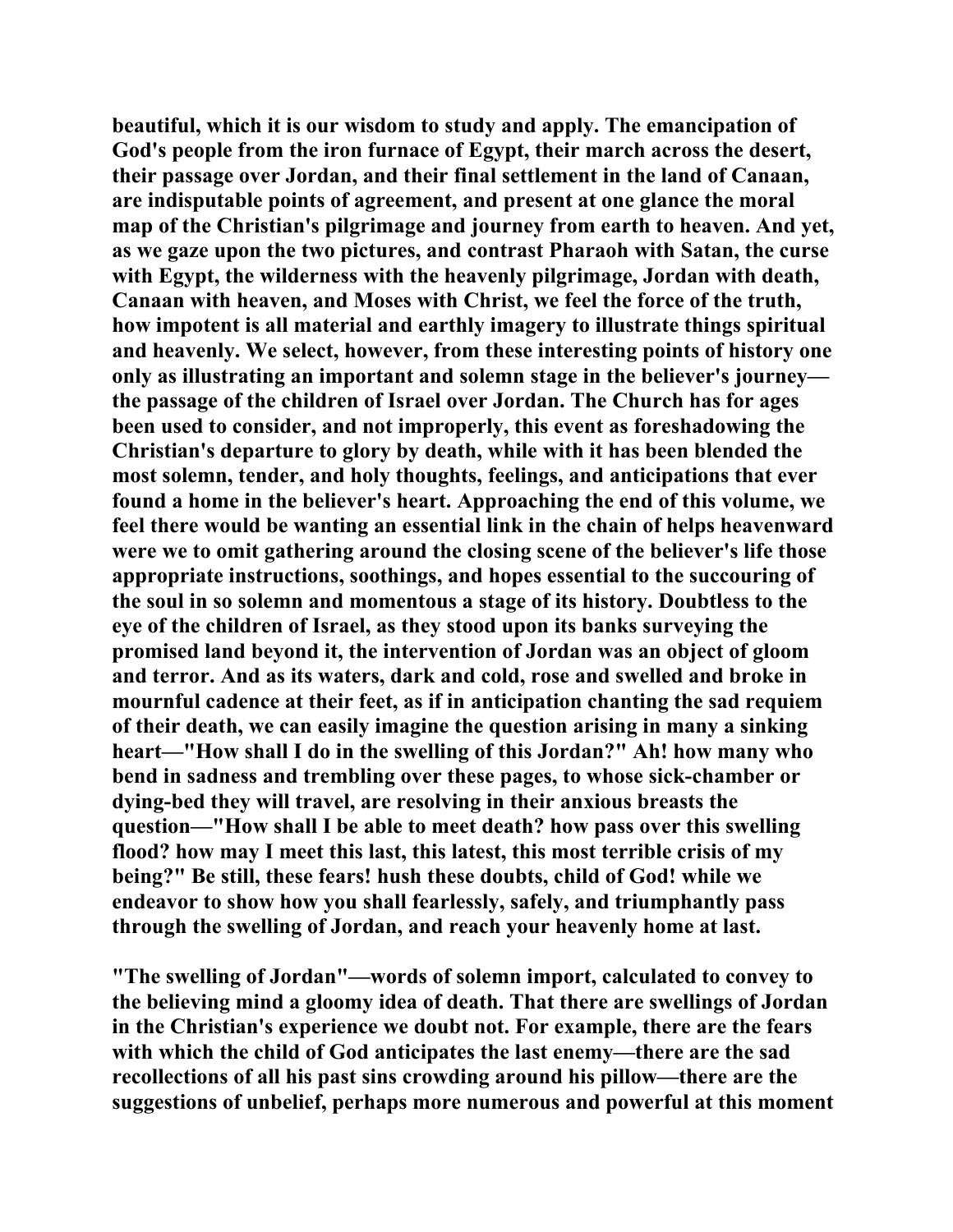**than ever—and there is the shrinking of nature from the final wrench, the last conflict, the closing scene—the last glance of earth, the last look of love, the loosing of those fond and tender ties which entwine us so closely with those we leave—these are some of the swellings of Jordan. But oh, what are these in reality to the believer in Jesus? Nothing but the gentle ripple on the surface! Let me cite, as illustrating the groundlessness of your fears in anticipation of death, the history of the passage of the Church in the wilderness over Jordan. We read that God commanded that twelve priests, representing the twelve tribes, should bear the ark of the Lord before the people, and that the moment the soles of the feet of the priests that bore the ark were dipped in the brim of the water, the waters rose up on either side; and then we read that, "the priests that bare the ark of the covenant of the LORD stood firm on dry ground in the midst of Jordan, and all the Israelites passed over on dry ground, until all the people were passed clean over Jordan." Now here we have a beautiful representation of the passage of the children of God through death into heaven. Take each particular. There was present, first, the ark of the covenant. Upborne upon the shoulders of the priests, it went before and led the march of the advancing hosts. That ark was an especial and glorious type of the Lord Jesus. Christ, our divine Ark, has already cleaved the waters of Jordan, for He has passed through death in advance of His people. And still the Ark is with them. Never was there the departure of a believer unattended by the presence of Jesus. Delightful thought! Christ our Ark will divide the dark waters as we pass, will go before, will go with us, will be our rearward, and thus encircled by Christ, amid the swelling of Jordan, we will fear no evil. What more is needed than the sensible presence of the Savior to raise the heart superior to the fear of death, and to bear the soul tranquilly across the river? Fear not, then, believer—you will see His smile, you will hear His voice, you will feel His hand, and His conscious presence will enfold you as you pass.** 

**Then, the feet of the priests stood firm in the midst of Jordan. The waters had parted, and on either side they stood as crystal walls of defense, while the hosts of the Lord passed over. Infinitely firmer do the feet of the saints stand on Christ when they die. The Rock on which you stand is a firm rock—the covenant of grace which you grasp is a sure covenant—the love of God in which you confide is an unchangeable love—the atoning work upon which you rest is a finished and accepted work. The throne of God in heaven stands not firmer than does the weakest and most fearful who, leaning on Jesus, clinging to Jesus, is sustained by Jesus, as he cleaves his way through the swelling of Jordan.**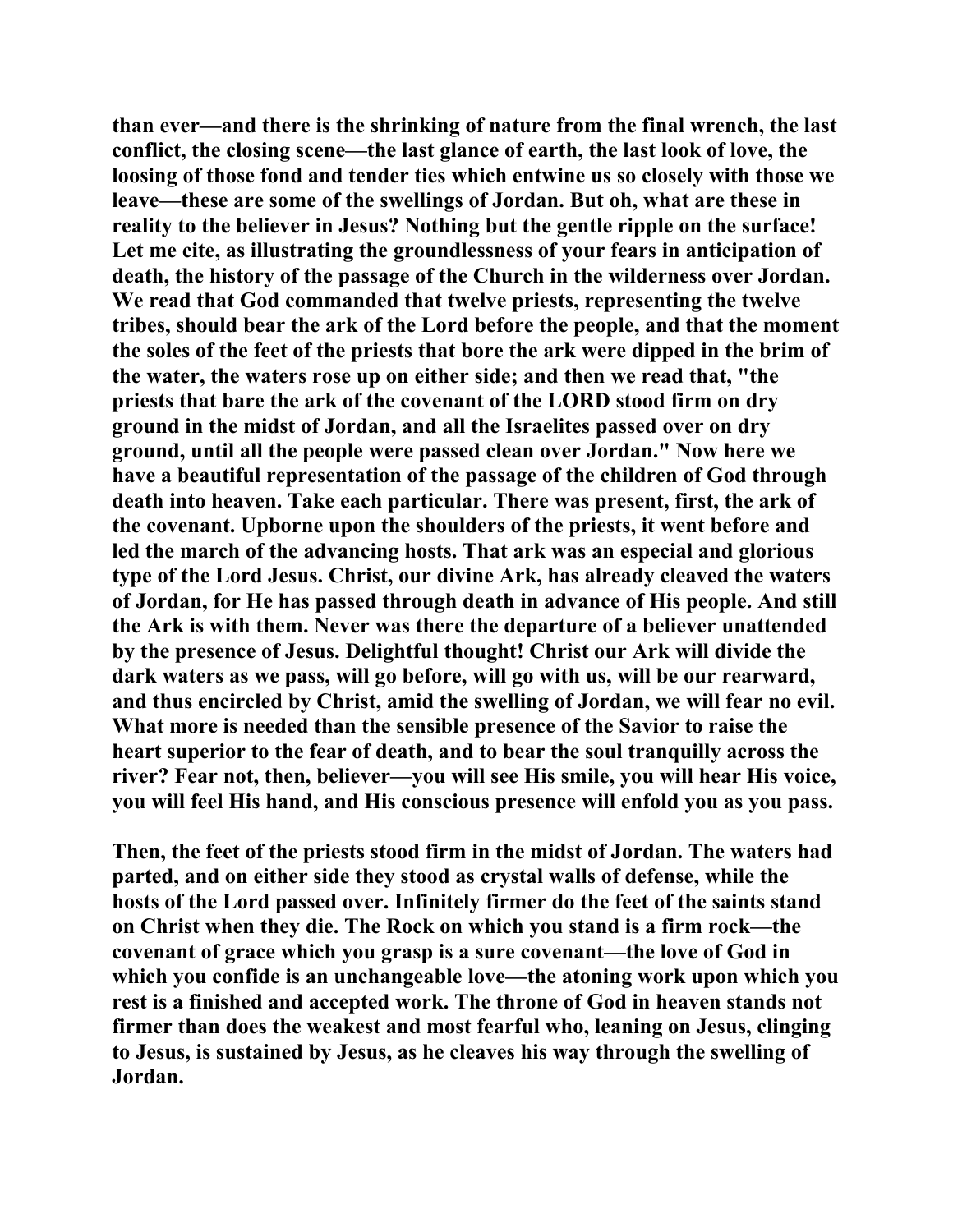**And then we are told that, all the people passed clean over. What an impressive illustration of the full salvation of the whole Church of God! All the people—the small as the great, the timid as the bold, the weak as the strong—not one left upon the shore, but all went over and stood an unbroken column on the other side. Blessed thought! the Church of Christ shall be finally and fully saved—not one shall be left upon the bank, not one shall perish amid the swelling of Jordan. You have often mused—"How shall I meet the final conflict? Will faith as weak, will grace as little, will knowledge as limited, will experience as shallow as mine be able to breast the swelling flood?" But why these fears? why these misgivings? why these doubtful reasonings? Weak as may be your faith, small your grace, limited your experience, you shall not perish, for it is not your hold upon Christ, but Christ's hold upon you, that insures your safe and certain passage over.** 

**There are many other considerations well calculated to disarm the believing mind of its fear of death apart from those we have stated. Let me briefly remind you of a few.** 

**Jordan was the passage to Canaan—death is the passage to heaven. Beyond the "swelling flood" faith observes the better land, the fair haven, the glorious and eternal inheritance of the saints. Let this thought exert a soothing influence on your mind. And then, to this add a kindred reflection—that, on the other side of Jordan you will greet again the loved ones from whom you parted on this side of the river. Our home circles are thinning; vacant places around our domestic hearth remind us that some, who sat with us there, have passed over.** 

**Friend after friend is departing—familiar and loved faces are disappearing from our view—and life seems more lonely and the world more desolate. Well, be it so. We shall find all who sleep in Jesus again on the other side of the river. We accompanied them to the margin, saw them enter the swelling tide, heard their shout of victory, and then they vanished from our sight, and we saw them no more. And soon our time will come, when we, too, shall pass over and meet them all again. A touching incident, which we venture to quote, illustrates this train of thought—** 

**A father and mother were living with their two children on a desert island in the midst of the ocean, on which they had been shipwrecked. Roots and vegetables served them for food, a spring supplied them with water, and a cavern in the rock with a dwelling. Storm and tempest often raged fearfully**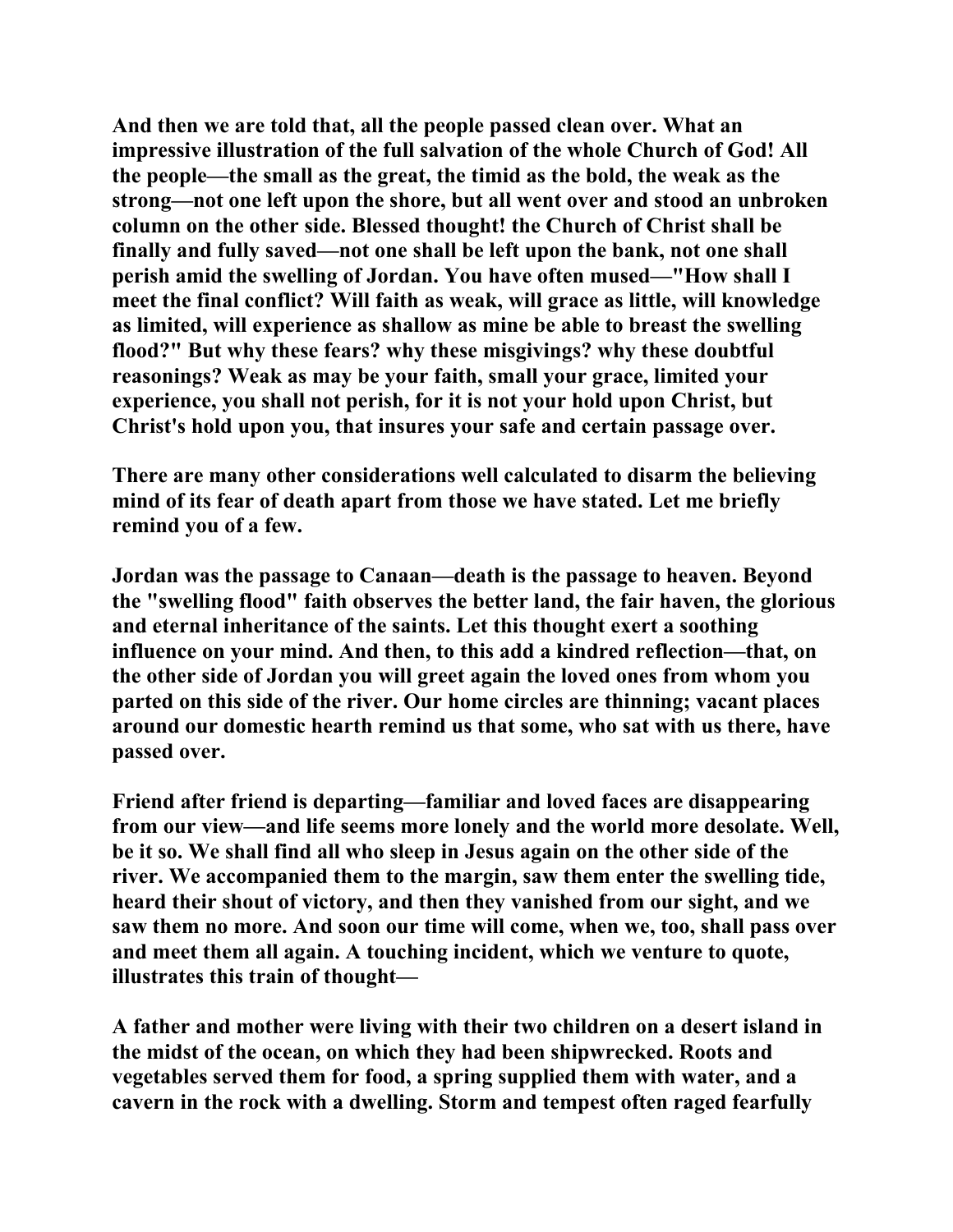**on the island.** 

**The children could not remember how they had reached the island; they knew nothing of the vast continent; bread, milk, fruit, and whatever other luxury is yielded there, were things unknown to them.** 

**There landed one day upon the island four Moors in a small boat. The parents felt great joy, and hoped now to be rescued from their troubles; but the boat was too small to take them all over together to the adjoining land, so the father determined to risk the passage first.** 

**Mother and children wept when he embarked in the boat with its frail planks, and the four black men were about to take him away. But he said, "Weep not! It is better yonder, and you will all follow soon."** 

**When the little boat returned and took away the mother, the children wept still more. But she also said, "Weep not! In the better land we shall all meet again."** 

**At last came the boat to take away the two children. They were frightened at the black men, and shuddered at the fearful sea over which they had to pass. With fear and trembling they drew near the land. But how rejoiced they were when their parents appeared upon the shore, offered them their hands, led them into the shade of lofty palm-trees, and regaled upon the flowery turf with milk, honey, and delicious fruits. "Oh, how groundless was our fear!" said the children; "we ought not to have feared, but to have rejoiced when the black men came to take us away to the better land."** 

**"Dear children," said their father, "our voyage from the desert island to this beautiful country conveys to us a yet higher meaning. There is appointed for us all a still longer voyage to a much more beautiful country. The whole earth, on which we dwell, is like an island. The land here is, indeed, a noble one in our eyes, although only a faint shadow of heaven. The passage here over the stormy sea is—death; that little boat resembles the coffin, upon which men in black apparel shall at some time carry us forth. But when that hour strikes, then we, myself, your mother, and you, must leave this world. So fear not. Death is, for pious men who have loved God, and have done His will, nothing else but a voyage to the better land."** 

**Be not over anxious as to the time, the place, or the mode of your passage over**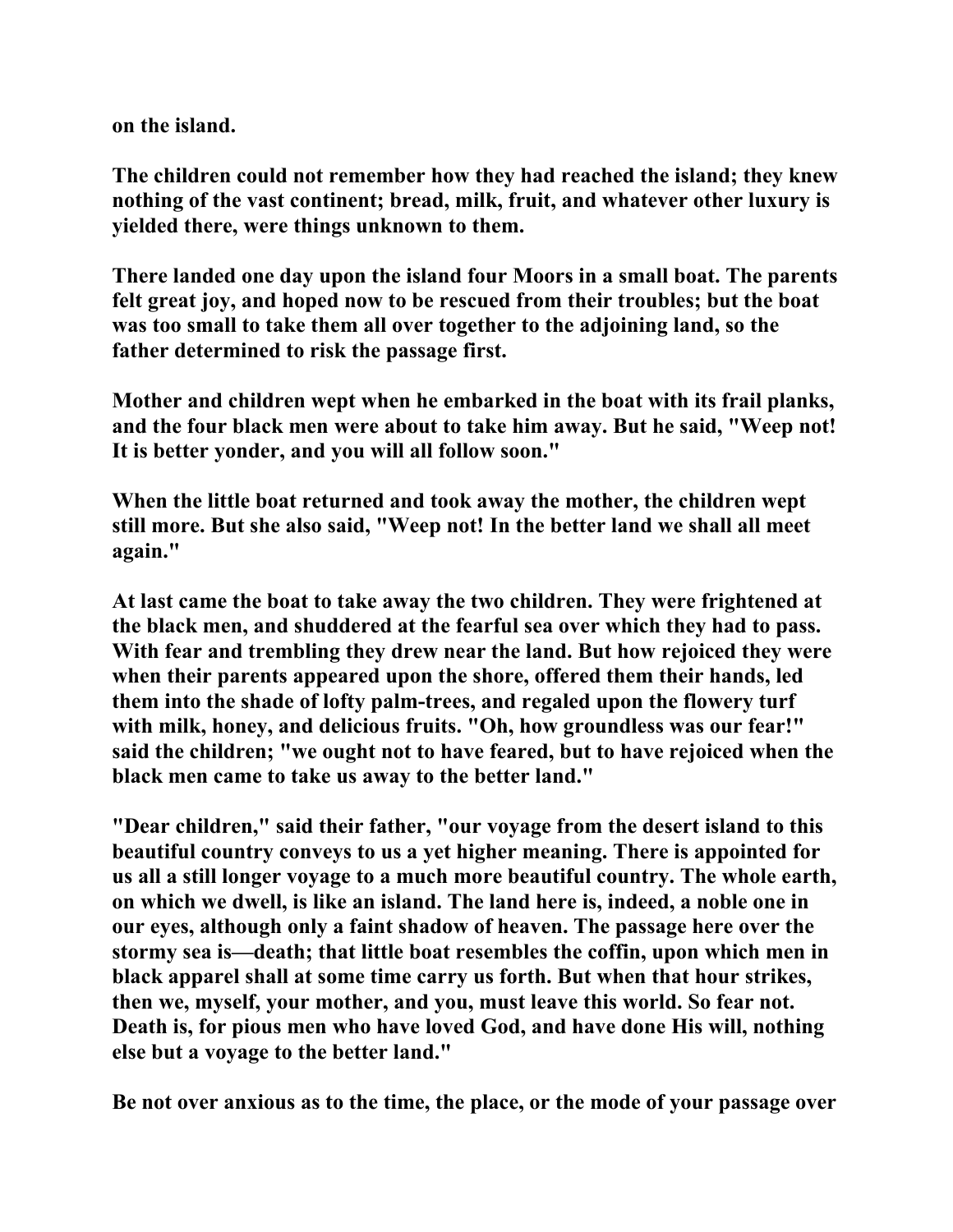**Jordan. As death is in the covenant, so are all the circumstances of death likewise in the covenant, and they will transpire just as your covenant-God has fixed and arranged. Ah, how many feel the swelling of Jordan more in groundless, anticipative fears than in actual reality! But be not careful, beloved, about this matter. All is in the Lord's hands, and He will divide the swelling billows, and take you dry-shod over, and not a heaving, not an undulation of the cold waters, shall chill the warmth or ruffle the calmness of your breast.** 

**"Where shall I die? Shall death's cold hand Arrest my breath, while dear ones stand In silent, watchful love, to shed Their tears around my quiet bed? Or shall I meet my final doom Far from my country and my home? Lord, to Your will I bend the knee, You evermore have cared for me.** 

**"How shall I die? Shall death's stern yoke Subdue me by a single stroke? Or shall my fainting frame sustain The tedious languishing of pain? Sinking in weariness away, Slowly and sadly, day by day? Lord, I repose my cares on Thee— You evermore have cared for me.** 

**"When shall I die? Shall death's stern call Soon come my spirit to appall? Or shall I live through circling years A pilgrim in this valley of tears, Surveying those I loved the best, Who in the peaceful churchyard rest? Lord, I await Your wise decree; You evermore have cared for me."** 

**My unconverted reader! how will you do in the swelling of Jordan? Momentous question! All of us must die. The wicked and the righteous—the godly and the ungodly—the friend and the foe of God—all, all must bow to this law of our nature—this sentence of our humanity. Have you seriously**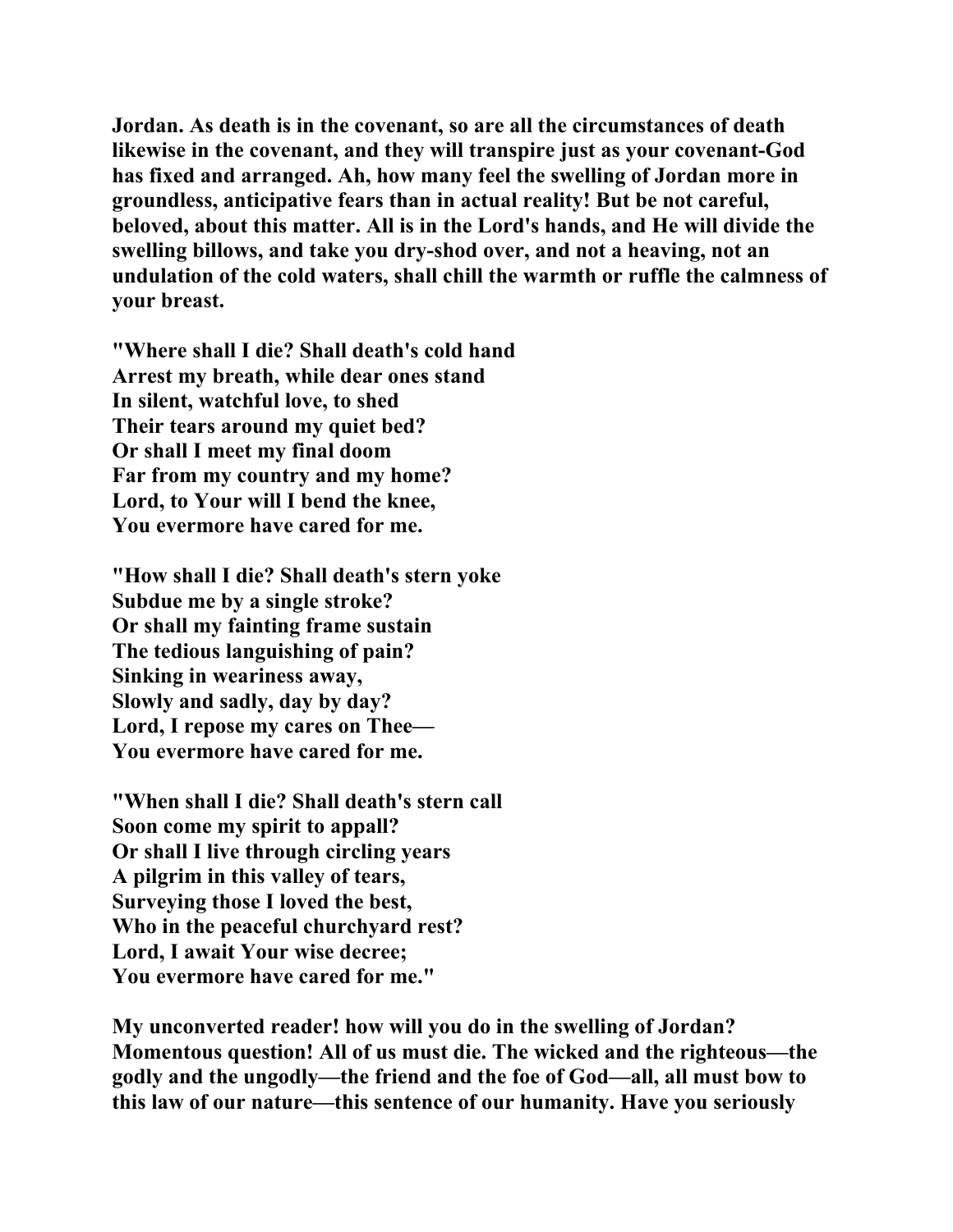**pondered this question—"How will it be with me in death?" You are living now a Christless, a prayerless, a Godless, a hopeless life. You are living in sin, for self, and with no reference whatever to the solemn hour you are to meet, the dreadful event you are to confront, the fearful account you are to surrender. "After death the judgment." With no real preparation for death, how, do you think, will you meet the judgment? As death leaves you, judgment finds you. The dreadful scrutiny transpires, the tremendous account is demanded the moment that your unclothed spirit is hurried hence. The instant that your probation ceases, your final and changeless destiny begins. What will, what must be the end of your present persistent course of irreligion? You are living as if you were a god to yourself, as though God your Creator furnished you with those intellectual endowments, gave you those talents, lavished upon you those advantages, begirt you with that wealth, influence, and rank only to gratify your own ambition, promote your own selfish ends, and to minister to your perverted taste, carnal, earth-bound aspirations and desires. But no! God created you for a higher life—for a nobler end—for a more glorious being—for a sublimer destiny. He created you—your person, your mind, your gifts, your social position, your wealth in a word, your body, soul, and spirit, your present and your future, FOR HIMSELF! Man! woman! I tell you, God created you for His own glory, and He will not fail of that one and sublime end of your creation, whether it be secured by His vengeance or His grace, by His justice or His mercy—by lifting you to heaven or sinking you to hell. I revert to the momentous question— What will you do when the dark, cold waters of death are swelling and surging and deepening around you? What will your rank avail you? what will your wealth do for you? what will your talents profit you? what will your pleasures supply at that moment when the curtain is falling upon all the false shadows of time, and is rising upon all the dread realities of eternity? But there yet is hope! Fall in penitence at the Savior's feet, and grasp in faith the Savior's sacrifice, and you are saved! Then Jordan will have no dread swellings for you, death no sting, the grave no gloom, eternity no terror.** 

**Pharisee! what will you do in the swelling of Jordan? When your selfrighteousness fails to support you—when your Babel of good works is crumbling around you—when your foundation of sand is sliding from beneath you—and the religion you have cherished is leaving you without support, without comfort, without peace, without hope—what then will you do? Death is confronting you! You have entered the river! It is dark, cold, and heaving; it deepens, surges, moans; it floats you from the shore of time; it bears you on to the ocean of eternity, and you disappear—a soul lost, LOST forever! Oh,**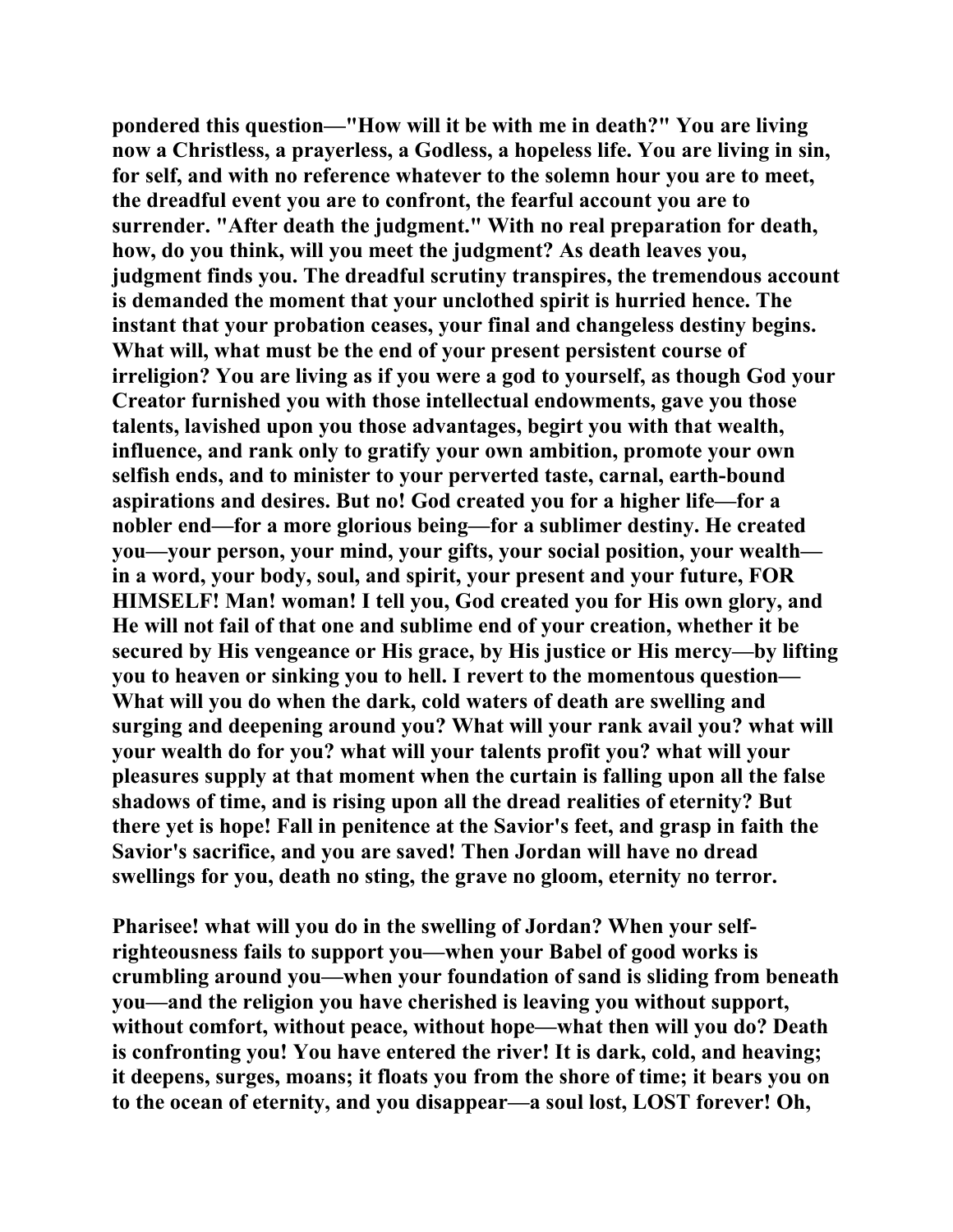**cast from you the garment of your own righteousness, and accept in faith the Savior's, and then death's waters will waft you upon their gentle swelling safe to glory, and you shall be a soul saved, SAVED forever!** 

**Anxious, sin-burdened soul! how will you do in the swelling of Jordan? Will you take with you those convictions, that load of guilt, to the brink of the river? Oh no! part with them now and forever! Lay them down at the cross, cast them at Jesus' feet, and in faith plunge in the sea of His atoning blood, and you need not dread the river of death.** 

**Dying saint! look at death through Jesus, and how lovely will it appear! Christ invests every object beheld by faith through Him with beauty and attraction. Oh, you shall fall in love with death, and be enamored of the grave, if you will view them both through your dying, risen, living Lord! It is not with death you have to do, it is with death's Conqueror. Descend, then, to the river with a firm, unfaltering step—"Shudder not to cross the stream, Venture all your hopes on Him; Not one object of His care Ever suffered shipwreck there."** 

**I put the question to the sincere humble believer in Jesus—How will you do in the swelling of Jordan? You reply, "I will cleave closer and closer to Jesus. As the waters deepen, I will plant my foot of faith firmer and firmer upon the Rock, until I find myself in glory." Then, fear not the swelling tide! Death will be to you—looking to Jesus, clinging to Jesus, accepted in Jesus—but a falling asleep—a translation from the family of God on earth to the family of God in heaven—a going from the Church below to the Church above. It is but a narrow stream that divides you, as seen by faith. You may go down to the margin of the river, weeping and lamenting as you go—** 

**"Oh! could I make my doubts remove, These gloomy doubts that rise, And see the Canaan that I love With unbeclouded eyes!** 

**"Could I but climb where Moses stood, And view the landscape o'er, Not Jordan's streams, nor death's cold flood, Should fright me from the shore."**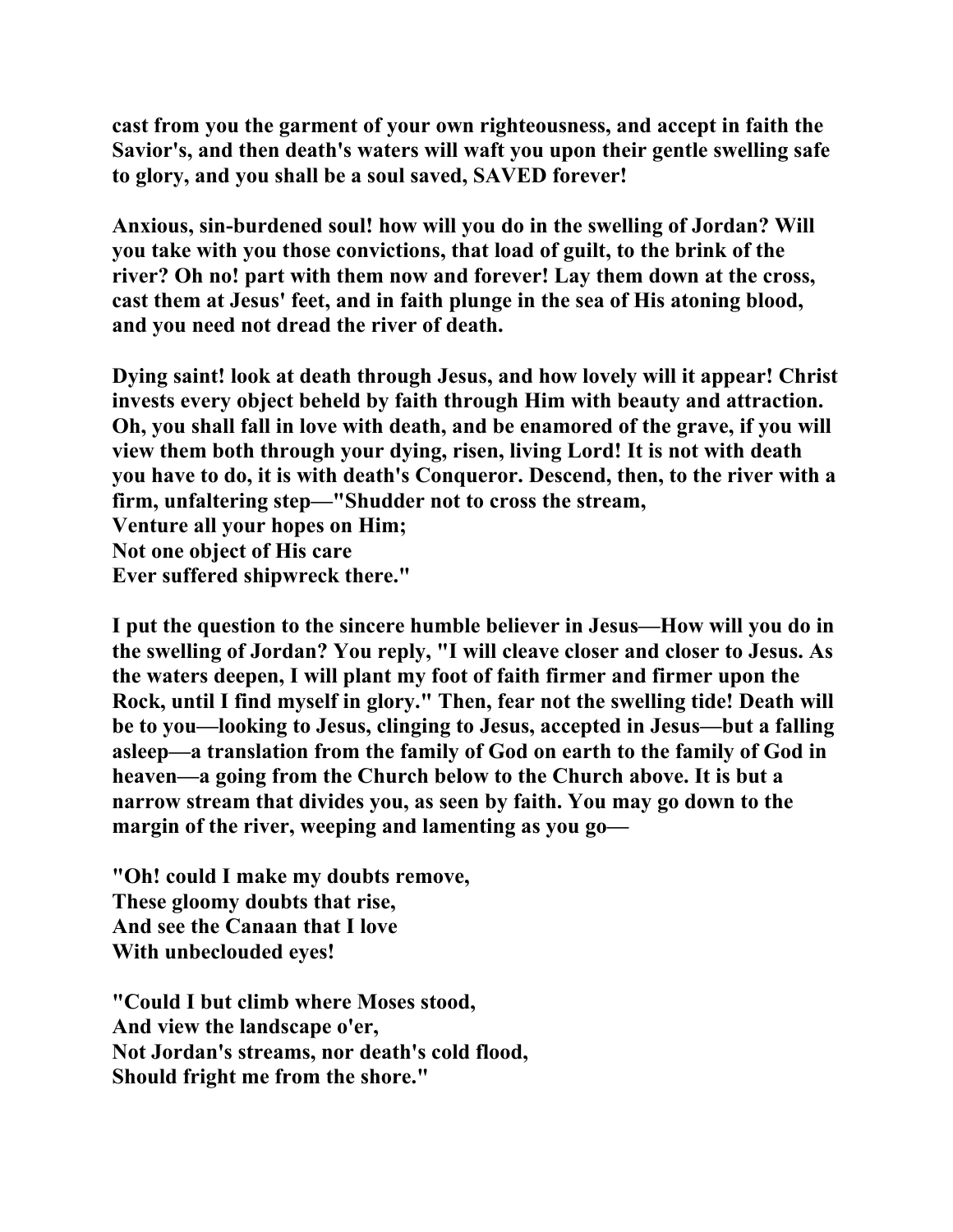**But when you enter, your tears will cease to flow, and your song will commence, and your departure shall be like that of Bunyan's pilgrim, "Valiant-for-the-Truth," which that master of allegory thus inimitably describes:—"'My sword I give to him that shall succeed me in my pilgrimage, and my courage and skill to him that can get it. My marks and scars I carry with me, to be a witness for me that I have fought His battles who will now be my Rewarder.' And when the day that he must go hence was come, many accompanied him to the river-side, into which, as he went, he said, 'Death, where is your sting?'—and as he went down deeper, he said, 'Grave, where is your victory?' So he passed over, and all the trumpets sounded for him on the other side."** 

**"Where can a sinner flee? Who, oh who, will rescue me? Dreading my deserved sentence, Weeping tears of deep repentance! Yawning grave! I fear to die, Such burdens on my conscience lie!** 

**"Hark! I hear my Savior say, 'I can take your guilt away; I have bled that men might live, Full salvation I can give: I will help you, soul distressed, Come unto Me—I'll give you rest!'** 

**"Almighty Lord! I know Your voice, In You believing I rejoice, My Prophet, Priest, and King! Now I can sing of joys on high, O grave, where is your victory? O death, where is your sting?"** 

## **Our Father's House**

**"In my Father's house are many rooms (or mansions, or dwelling places); if it were not so, I would have told you. I am going there to prepare a place for you. And if I go and prepare a place for you, I will come back and take you to be with me that you also may be where I am." John 14:2-3**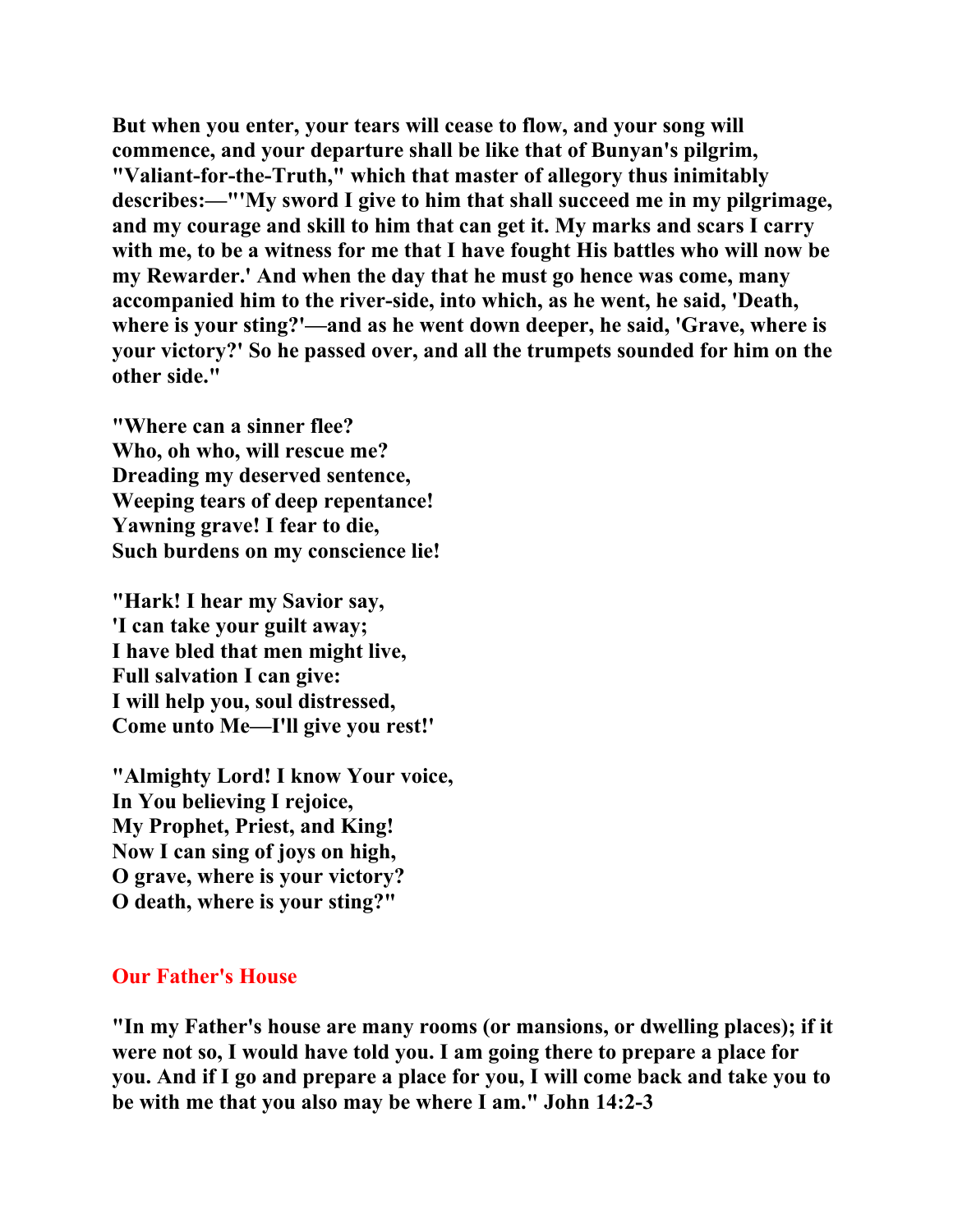**Our adorable Lord came down to earth to allure us up to heaven. In all His delineations of that happy, holy place, He sought to present it to the believing eye clad in its richest beauty, and invested with its sweetest and most winning attractions. Its hope was to sanctify us, its prospect was to animate us, and its foretastes were to comfort us. Nothing, therefore, was lacking in the imagery with which He pictured its character, and in the coloring with which He painted its glory, to invite and attract us to its peaceful, blissful coasts. It may, indeed, be said that Christ's allusions to heaven were not frequent, and that His revelations of its state were but partial. Be it so. Sufficient, however, of the veil was uplifted to reveal the fact of its existence, to awaken the desire and to inspire the hope of its possession.** 

**We cite, as illustrating this, the words at the head of this chapter. They are few, but how expressive! Heaven is portrayed as our FATHER'S HOUSE. What a precious, endearing, attractive view does this give us of our future and final rest—our eternal abode! "My Father's house!" How touching the words! How many hallowed associations, sunny memories, and precious thoughts cluster around the image! If there is one earthly spot dearer, sweeter, brighter than another, it is the home of our childhood. Around it, when years and oceans and continents have long and far severed us from its hearth, our fondest, warmest thoughts and recollections still cling. And we think, when sickness and loneliness and poverty steal upon us, could we but return to that home again, and again feel the warm embrace of a mother's love, and find ourselves beneath a father's sheltering roof, life would be a pleasant thing.** 

**Thus Christ portrays our HEAVEN. He tells us it is a house—a Father's dwelling and that within its walls there are many mansions, one of which awaits each of us; and then, He bids us not to be troubled in heart by reason of the sorrow and privation of our present exile, since before long He would come and take us home. The FATHERHOOD of God is the first truth our Lord propounds in connection with this picture of heaven. It was a natural and befitting introduction to His attractive theme.** 

**In speaking of the Father's house, He would first reveal to us the parental relation of God. We could never have given to this truth the grasp of faith it demands had not Christ revealed and explained it. It was He who first taught our lips to say, "Our Father!" In asserting His own relation as an Elder Brother, He flung around the entire brotherhood the filial bond that linked both Himself and them to the same God and Father. Oh, how dimly and**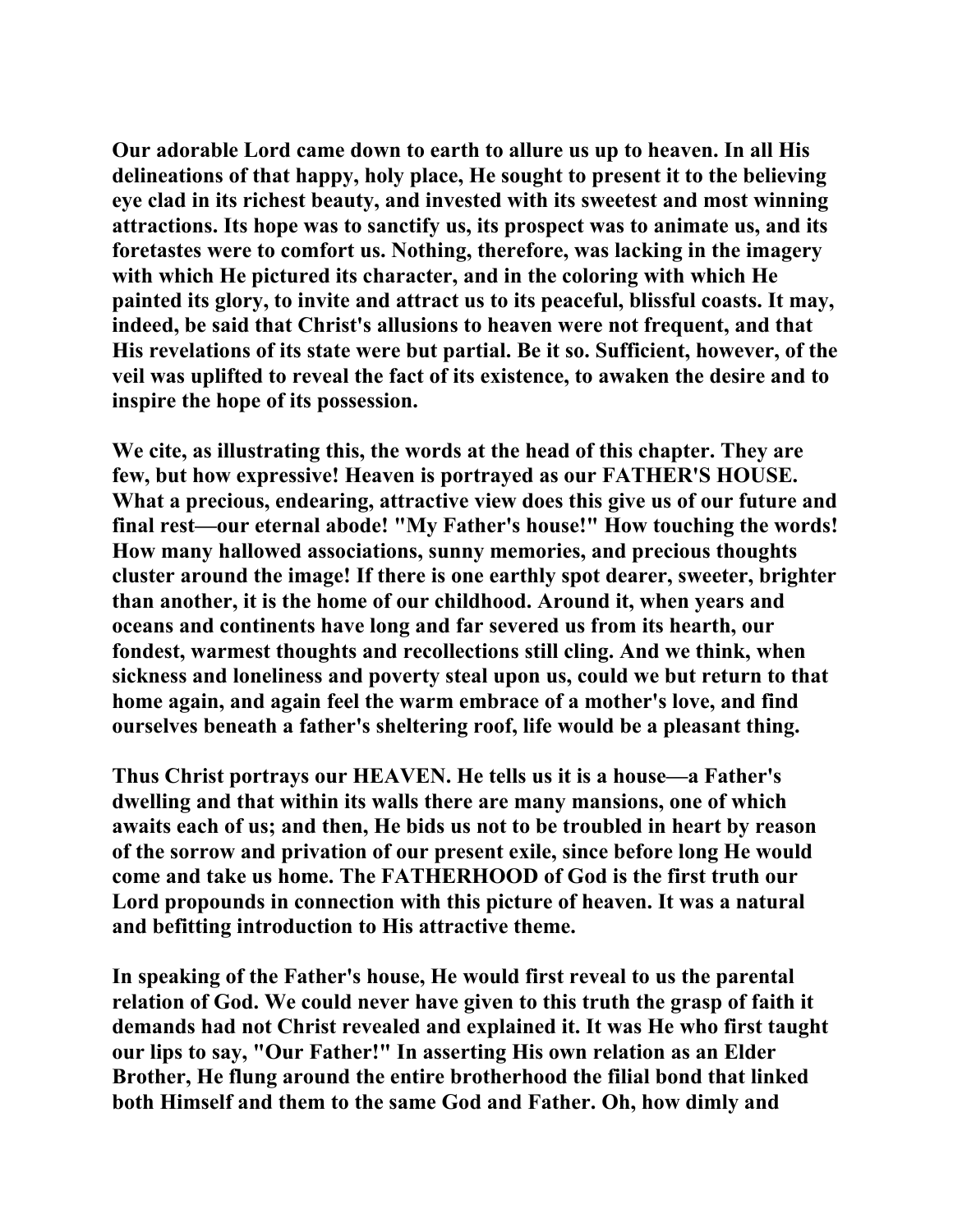**imperfectly we realize to what dignity and privilege and glory a sinner's union with the Lord Jesus exalts him!—it is a relation to God but one remove from His own. Who would not be willing to forego all the righteousness of man, all the purity of saints, all the holiness of angels, to stand in the righteousness of the Lord Jesus Christ? Now, it must be acknowledged that in asserting the Fatherhood of God in reference to Himself, our Lord adopted, as the "firstborn among many brethren," the most effectual mode of instructing us in a knowledge of the same filial relation. In claiming God as His Father, He claimed Him as ours too. How beautifully and touchingly were the traits of that filial relation exhibited in His own personal spirit and demeanor! Each act of His brief but eventful life was imprinted with filial confidence and love, and his whole career was a continuous recognition of the Fatherhood of God. Let us cite a few examples.** 

**Speak we of prayer? Hear Him cry, "O righteous FATHER, the world has not known you, but I have known you. I know, FATHER, that you hear me always." Speak we of duty? Hear Him exclaim, "Know you not that I must be about my FATHER'S business?" Speak we of reverence! Hear Him say, "Even so FATHER, for so it seemed good in your sight." Speak we of submission? Listen to His words, "Not my will, O my FATHER, but yours, be done." Approach we the solemn scene of His death? Hear Him exclaim, amid the maddening tortures of the cross, the thunders of God's anger, the lightning of God's justice rolling and flashing above and around Him, "FATHER, into your hands I commend my spirit." Do we track His footsteps to the mount from the summit of which He went back to glory? Hear His parting words, "I ascend unto my FATHER, and unto your FATHER,"** 

**And as we return from these hallowed scenes, we ask ourselves, Is it any marvel that He, the Elder Brother, who could so embosom Himself in the Fatherhood of God, should teach our faltering lips, when we prostrate ourselves before the Divine Majesty of heaven and earth, to breathe the prayer, "Our FATHER, who is in heaven?" O beloved, allow your heart no repose, and the Holy Spirit no rest, until He seal 'Abba, Father', upon your heart! It would be impossible to compute or exaggerate the results that would follow from the blessing. What a mighty impetus would it give you heavenward! With what newborn power would it clothe your prayers! What soothing would it impart in suffering, what submission in trial, what sweetness to obedience! With what increased beauty and charm would it invest the whole landscape of life—its chequered scenes of joy and sorrow, sunshine and shade!—and in what a glow of golden light would it bathe the distant vision of**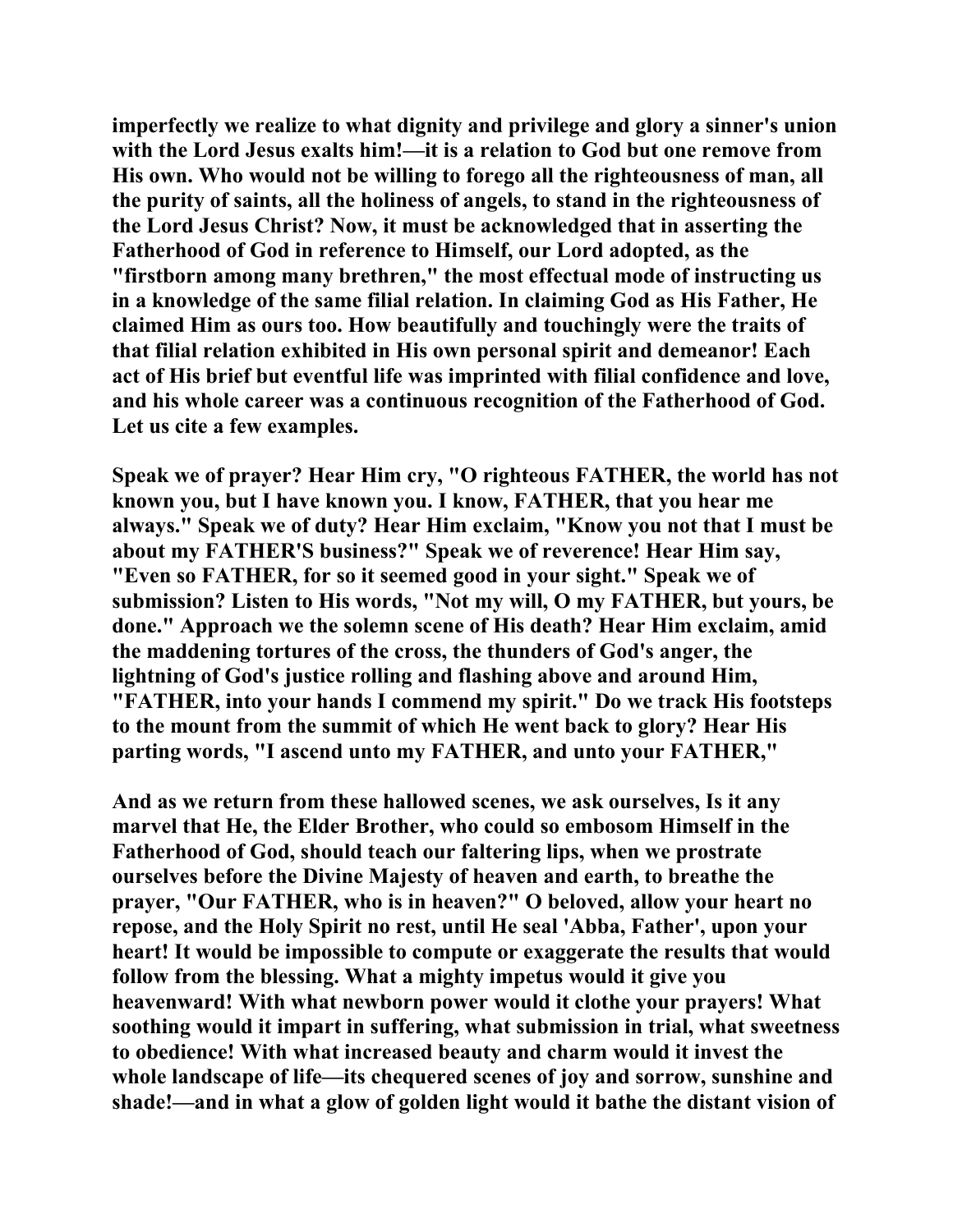**the Father's unseen home to which Christ is conducting you!** 

**See! the Heavenly Dove flutters over you, waiting to descend, as upon the baptized Son of God, testifying to your Divine sonship, turning your darkness into light, your sorrow into joy, your distrust into confidence, your fears into hope, and the condemnation you dread into a heaven assured. "Behold, what manner of love the Father has bestowed upon us, that we should be called the sons of God."** 

**We turn our attention now from the Father to the FATHER'S HOUSE. We have alluded to the hallowed attractions and the sunny memories which cluster around the paternal home. Transfer your thoughts, my reader, from the earthly to the heavenly—take the purest, the fondest, the most poetic conception you can form of the one, and blend it with the other—and still you have but the faintest analogy of heaven! And yet you have made some approximation to the idea. You have entwined around your heart the image and hope of heaven as your HOME. Earth has some foreshadowings of this truth. If "now are we the children of God," then ours is not a state of dreary orphanage; we are not fatherless and homeless. Christ reminded His disciples of this. "I will not leave you comfortless,"—margin, ORPHANS. If, then, we are not fatherless, there is a sense in which we are not homeless: but that the lower rooms, the outer courts, the vestibules of the heavenly Home, are found on earth, in which we meet and hold communion with our heavenly Father.** 

**What is the sanctuary, filled with His glory; the closet, hallowed with His presence; the chamber of sickness, soothed with His love; the hillside, where at eventide we go to meditate, sanctified with His fellowship, but our Father's Home coming down out of heaven to dwell a while with His children on earth? Where my Father is, there is my Father's house. It may be remarked of many of the ungodly that they go through a hell to hell; with equal truth it may be affirmed of the children of God that they pass through a heaven to heaven.** 

**Our Father's house is a house of "many mansions," and EARTH is one of them. The universe is His abode; every sun and star His dwelling place; why should we exclude Him from this our own planet, though the smallest, yet, in its history, the greatest, the grandest of all? "The whole family on earth and in heaven" claim Him as the one Fathers and earth and heaven are but parts of the one Home. And oh, if earth—the vestibule, the portico of heaven—is so radiant with glory, what must be heaven itself!**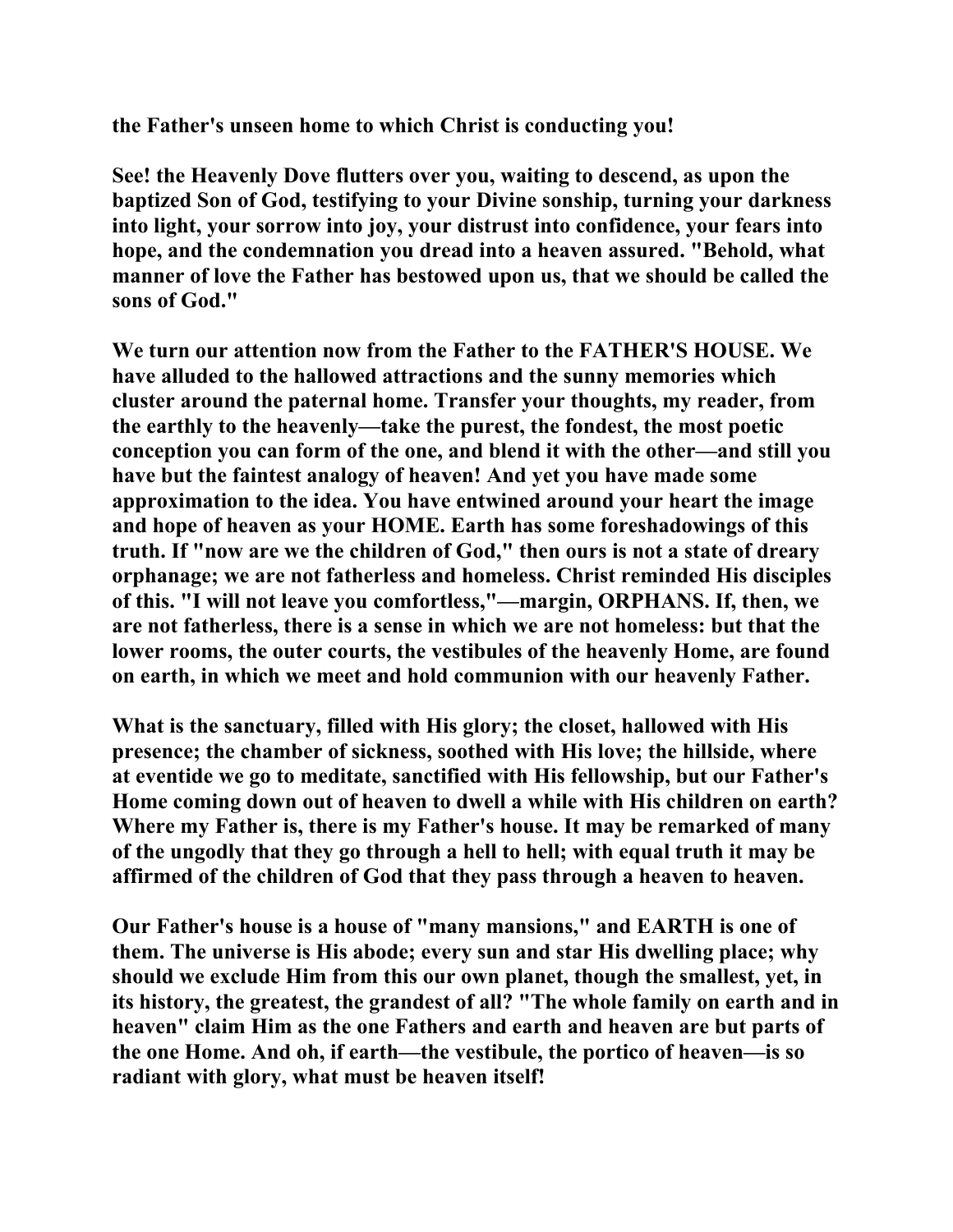**"Since over Your footstool, here below, Such radiant gems are strewn, Oh, what magnificence must glow, My God, about Your throne! So brilliant here those drops of light; There the full ocean rolls—how bright! If night's blue curtain of the sky, With thousand stars inwrought, Hung like a royal canopy, With glittering diamonds fraught, Be, Lord, Your temple's outer veil; What splendor at the shrine must dwell! The dazzling sun, at noontide hour, Forth from his flaming vase, Flinging over earth the golden shower Until vale and mountain blaze, But shows, O Lord, one beam of Thine; What, then, the day where You do shine! Ah, how shall these dim eyes endure That noon of living rays, Or how my spirit, so impure, Upon Your glory gaze; Anoint, O Lord, anoint my sight, And robe me for that world of light."—Muhlenburg.** 

**While, therefore, we would not exclude earth as one of the mansions of the Father's abode, seeing it is the temporary dwelling place of so great a portion of the family, we must still view it as but one of the lower rooms, hallowed and radiant, indeed, with the Father's presence, yet, by service and discipline, designed but to prepare us for the staterooms above, the higher and nobler mansions, to which, before long, we shall be summoned.** 

**Now, let us transfer our thoughts to the Father's house above, and endeavor to portray its spiritual architecture and its domestic privileges, not trespassing upon the region of the fanciful and ideal, but keeping soberly and strictly within the teaching of God's Word.** 

**"In my Father's house there are many mansions." Guided by these words, the first view which it presents to the mind is its appointed and prepared state. We go to no uncertain home. It is the family mansion, eternally ordained and prepared for the dwelling of the saints. The everlasting love which chose us to**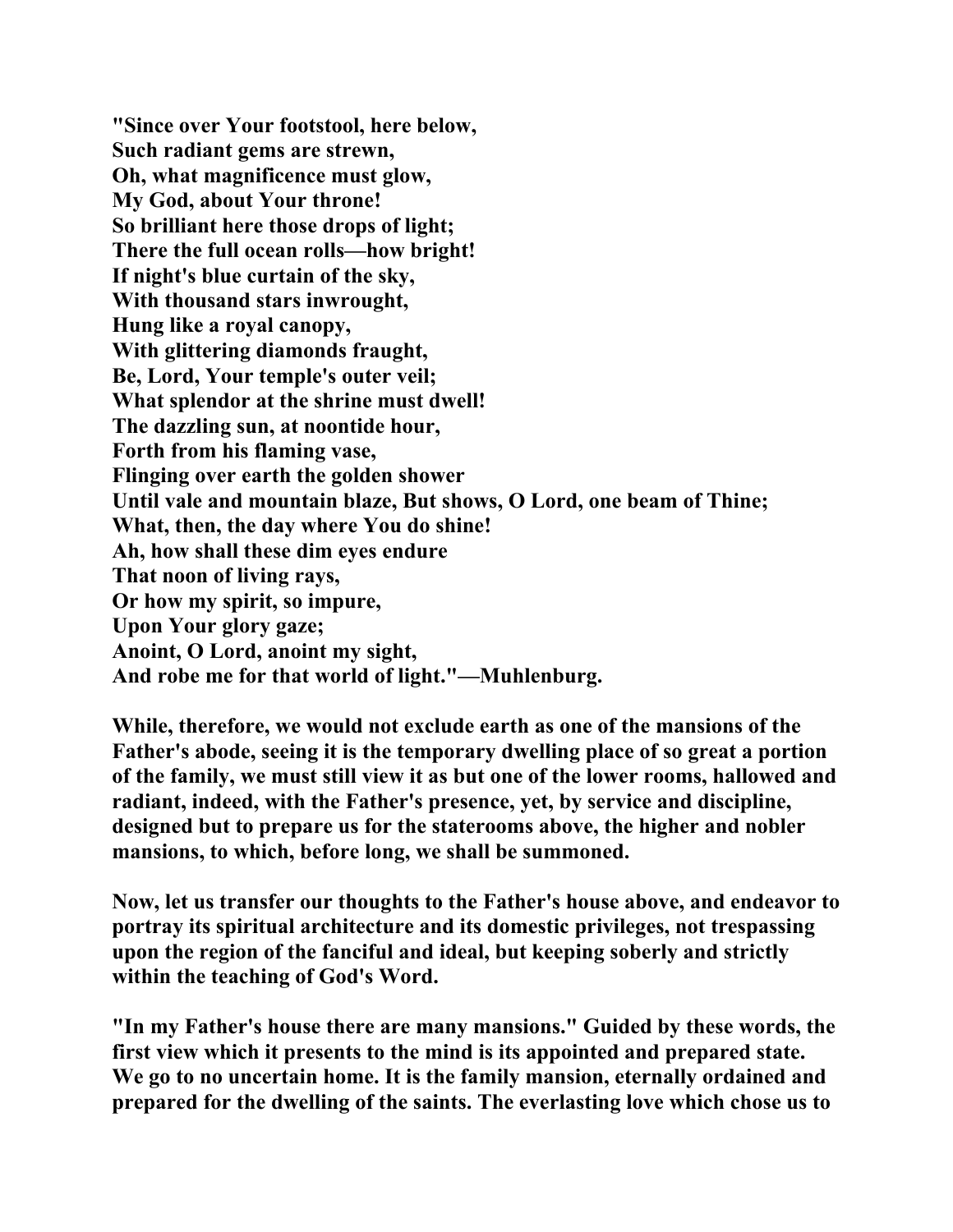**salvation, the predestination which appointed us to be sons, provided the home we were eternally to occupy. What a sweet truth, beloved, is this!** 

**Do we not, when after a long exile we turn our face homewards, delight to think that we shall find our home all ready for our welcome? Such is our heavenly abode. "For we know that if our earthly house of this tabernacle were dissolved, we have a building of God, a HOUSE not made with hands, eternal in the heavens," (2 Cor. 5:1.) The apostle, too, reminds us that it is "an inheritance incorruptible, and undefiled, and that fades not away, RESERVED in heaven for you." And did not our blessed Lord declare the same truth when He said, "I go to PREPARE a place for you." We go, then, to a home all appointed and prepared, all garnished and made ready for our coming.** 

**And oh, if, with regard to an earthly home, "It is sweet to think there is an eye that will watch for our coming, and look brighter when we come," infinitely more delightful is the thought that not one alone, but many eyes are now looking and watching for our coming to glory, and will gleam with deeper luster when we come! Ah yes! we shall find all prepared, anticipating our arrival, when we reach that blessed abode. It is even now ready: the crown glitters—the palm waves—the white robe flutters—and the harp is all strung and tuned by Christ's own hands!** 

**This suggests another thought. The solemn hour of death once passed, the spirit, upborne by angels, finds itself at once ushered into the RECEPTION ROOM of heaven, the first of the "many mansions." There we shall see Jesus, not seated, but standing; as when He rose to receive His first martyr; to welcome us home, encircled by the general assembly and church of the firstborn, the spirits of just men made perfect, and an innumerable company of angels, waiting to greet our arrival. In advance, and more eager than all the rest of that blessed throng, will be the loved ones from whom we parted on the margin of the river across which they Passed to the Celestial City. Oh, what a reception! what greetings! what joy wishings then! "Welcome, husband! welcome, wife! welcome, child! welcome, parent, brother, sister, pastor, friend!" will burst from ten thousand times ten thousand lips, louder than the voice of many waters.** 

**But the Savior's welcome will be the crowning one of all! With what ineffable joy will He receive home the fruit of His long and weary travail!—the sheep that often wandered from His side, and had as often been restored, but now**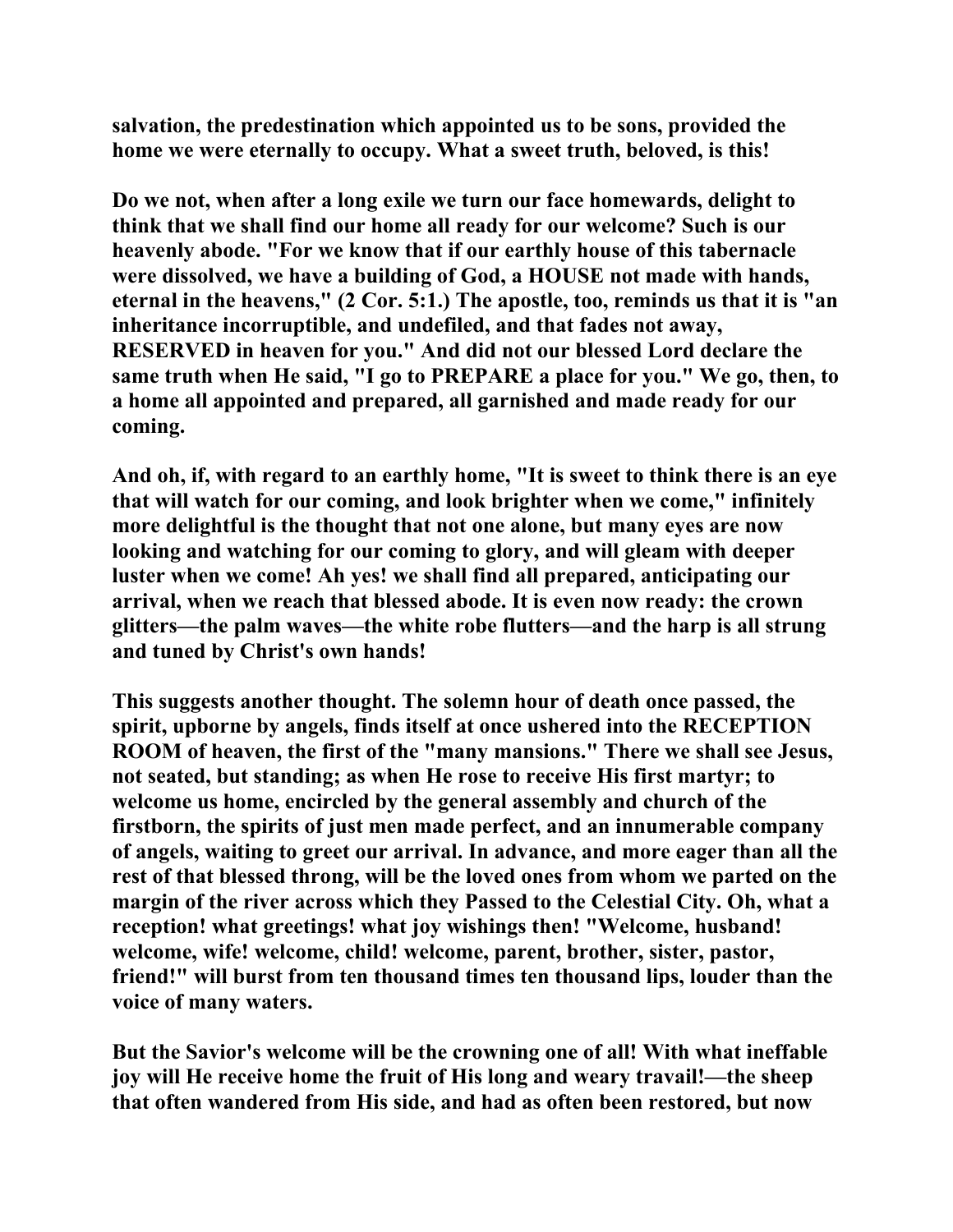**will wander no more! the disciple that often wounded the bosom that sheltered him, had as often been forgiven, but now will wound it no more! Oh, who can imagine the infinite joy of that Savior when the celestial convoy ushers into His presence the sinner He ransomed by His blood, called by His grace, kept by His power, and in spite of all, through all, and out of all, at last brought home to His Father's house!** 

**Blessed Lord! not one, the purchase of Your agony; not a sheep straying from Your fold, not a lamb sheltering in its weakness at Your side, not a sinner, stricken, wounded, raising its penitent and believing eye to Your cross; shall be lacking then to complete the number of Your elect, the roll call of Your redeemed Church. All—all shall be there! "You shall guide me with your counsel, and afterward receive me to glory."** 

**The Heavenly repast, which succeeds the reception, will introduce us into the BANQUET HALL of heaven, another mansion of the Father's house. We have remarked that there are bright gleams of heaven falling upon earth's shadows. Among the most resplendent of these are the foretastes of the banquet which awaits us on high. The Church of Christ thus joyously records her experience of this truth—"He brought me to the BANQUETING HOUSE, and his banner over me was love," (Song of Solomon 2:4.)** 

**What a chord in your heart do these words touch, O believer! It was JESUS who brought you! By the drawings of His love, the leadings of His sovereign grace, having sought and found, separated and called you, He led you gently and persuasively to His Church, richly stored with all blessings, where He made you to sit in heavenly places! He brought you, too, in a stately manner— His all conquering standard floating above you, upon which His name of LOVE was inscribed. Oh, admire and glorify the grace that brought you into this house of wine, to banquet with the King! and forget not that whatever may be the Lord's dealings with you, that all shielding and overshadowing banner of love still floats above you!** 

**The gospel is another foretaste of the heavenly banquet. It is thus described by the evangelical Isaiah: "In this mountain shall the Lord of hosts make unto all people a FEAST of fat things, a FEAST of wines on the lees, of fat things full of marrow, of wines on the lees well refined." How full and rich is the gospel of Christ! How divine the provision—how ample the supply—how free the invitation! The forgiveness of all and every sin; your reconciliation with the offended Majesty of heaven; peace in your soul so divine, so great, that it**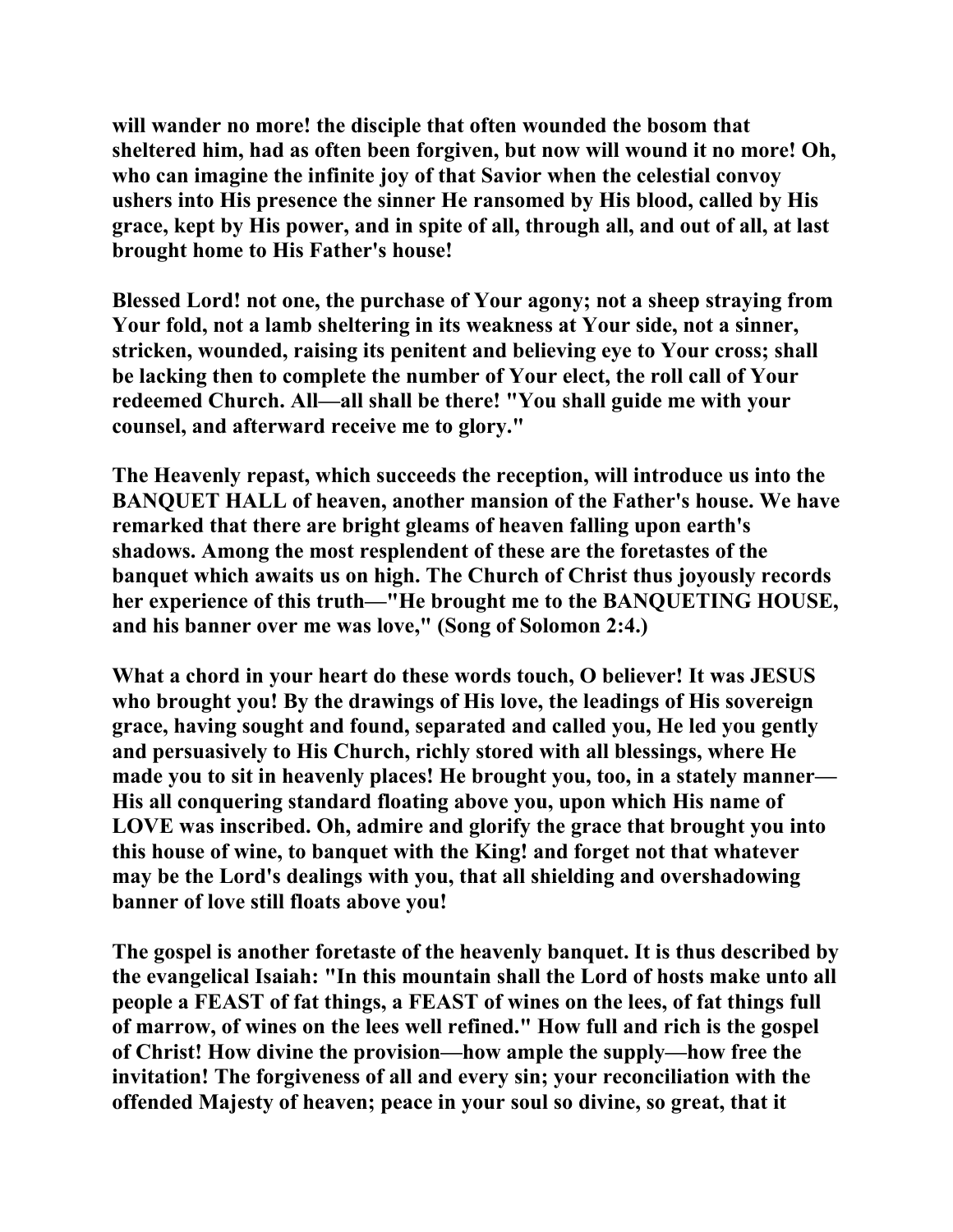**"passes all understanding,"—life and immortality, the consummation and crown of its blessings!** 

**Oh, pray for and cherish a spiritual zest for this gospel banquet! Bring to it your soul's craving, your spirit's weariness, your heart's sadness, your sin woundings, your worst and lowest frames; there is enough in its unfoldings of Jesus to "satiate every weary soul, and to replenish every sorrowful soul." There Christ will nourish you with the finest of the wheat; with honey from the rock will He satisfy you. Never forget that such is the fullness of the gospel of Christ, such its variety of blessings, such the sufficiency of its supply, and such the freeness of its bestowment, that it meets every case, every trial, every phase, and every need of our humanity!** 

**What a banquet, too, is the Lord's Supper, where, perhaps, the brightest gleams of glory fall, since that, of all other institutions of Christ, the most closely unites and blends the atoning death and the millennial glory of Christ. "As often as you eat this bread, and drink this cup, you do show the Lord's death until he comes." How strangely, yet appropriately, are the CROSS and the CROWN of Jesus entwined in this sacred festival! Both are associated with our sweetest exercise of faith, hope, and love. Faith, with undimmed and steady eye, looks at the cross; hope, with expanded and untiring wing, soars onward to the crown; and love prostrates itself before both in adoring gratitude and praise.** 

**Such are some of the foretastes; let us now consider the HEAVENLY BANQUET itself. Our Lord thus distinctly and emphatically refers to it: "I appoint unto you a kingdom, as my Father has appointed unto me; that you may eat and drink at my table in my kingdom, (Luke 22:29, 30.) And in a gospel parable He yet more graphically portrays the festival, in the narrative of a certain king who prepared a sumptuous banquet in honor of his son, and sent forth his servants to invite those who were ready. It was on this occasion the memorable scene of the intruder without the wedding garment is introduced. The door of the banquet hall is thrown open, and the king, arrayed in royal apparel, and with ineffable delight beaming in his countenance, enters the chamber; all resplendent with the purest light, and redolent of sweetest odors; to survey and welcome the guests. It is at this moment the discovery is made of the intruder; and the man who refused the appropriate garment provided by the king, and presumed to enter attired in his own, is expostulated with, sentenced, and removed from the scene of splendor and festivity into outer and eternal darkness!**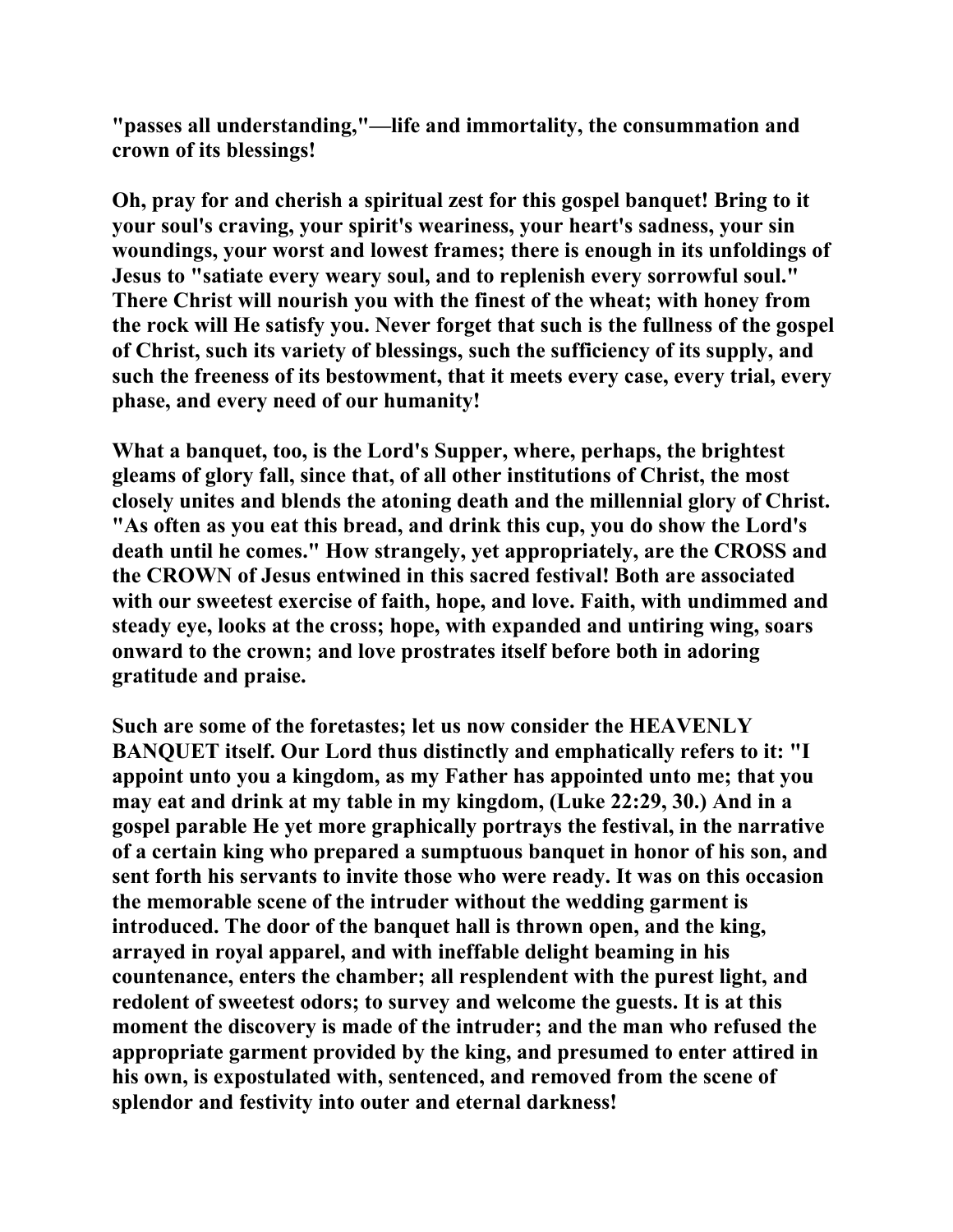**The great and momentous truth our Lord sought to illustrate and enforce is, my reader, essentially connected with your future and endless well being; namely, the absolute, the indispensable necessity of being invested with the imputed righteousness of Christ, as giving us a title and a fitness for the heavenly banquet. Without the wedding garment you cannot appear with acceptance at the wedding supper. Without the investiture of Christ's justifying righteousness; your own utterly, entirely, unreservedly, and forever abjured, renounced, and forsaken; you appear at the banquet hall of glory but to confront and sustain a doom all the more confounding, overwhelming, and dire, from the presumptuous hope you had vainly cherished.** 

**Oh, it is a fearful plunge as from the very door of heaven into the abyss of hell; as from the streaming light of glory into the outer darkness of the bottomless pit! Oh, come away from your doings and your failings, from your merit and demerit, from the things you have done and the things you have not done, from the keeping of religious days and fasts and festivals, from all the fond conceits of goodness, holiness, and righteousness in yourself, from all self-approval, self-justification, self trusting, and as a SINNER fly to the righteousness of Christ, accept it as a free gift, put it on in faith; and from that moment you shall be found complete in Christ, and robed for the banquet of heaven.** 

**Of the BANQUET we know but little. Our blessed Lord was studiously partial and reserved in His revelations of heaven. It would seem as if He would deepen our surprise and enhance our joy by the present concealment He carefully observed. And yet He has told us sufficient, and revealed enough, to intensify our panting to be there. This much we know, that heaven is not a state, but a PLACE; not boundless space, but a LOCALITY; not the dwelling of a host, where we shall sojourn a while as guests, but our FATHER'S HOUSE, where we shall be CHILDREN at HOME forever.** 

**We are assured, too, that its nature, its employments and pleasures, will, in all respects, be agreeable to the condition, and will harmonize with the capacity, dignity, and immortality of our unclothed and glorified nature.** 

**The soul, divested of all that is material and earthly, will be fitted to enter into all that is spiritual and pure. The Banquet that your redeeming God will have prepared for you will be in consonance with the nature He had fitted for the banquet. And, oh, what imagination can adequately conceive the costliness,**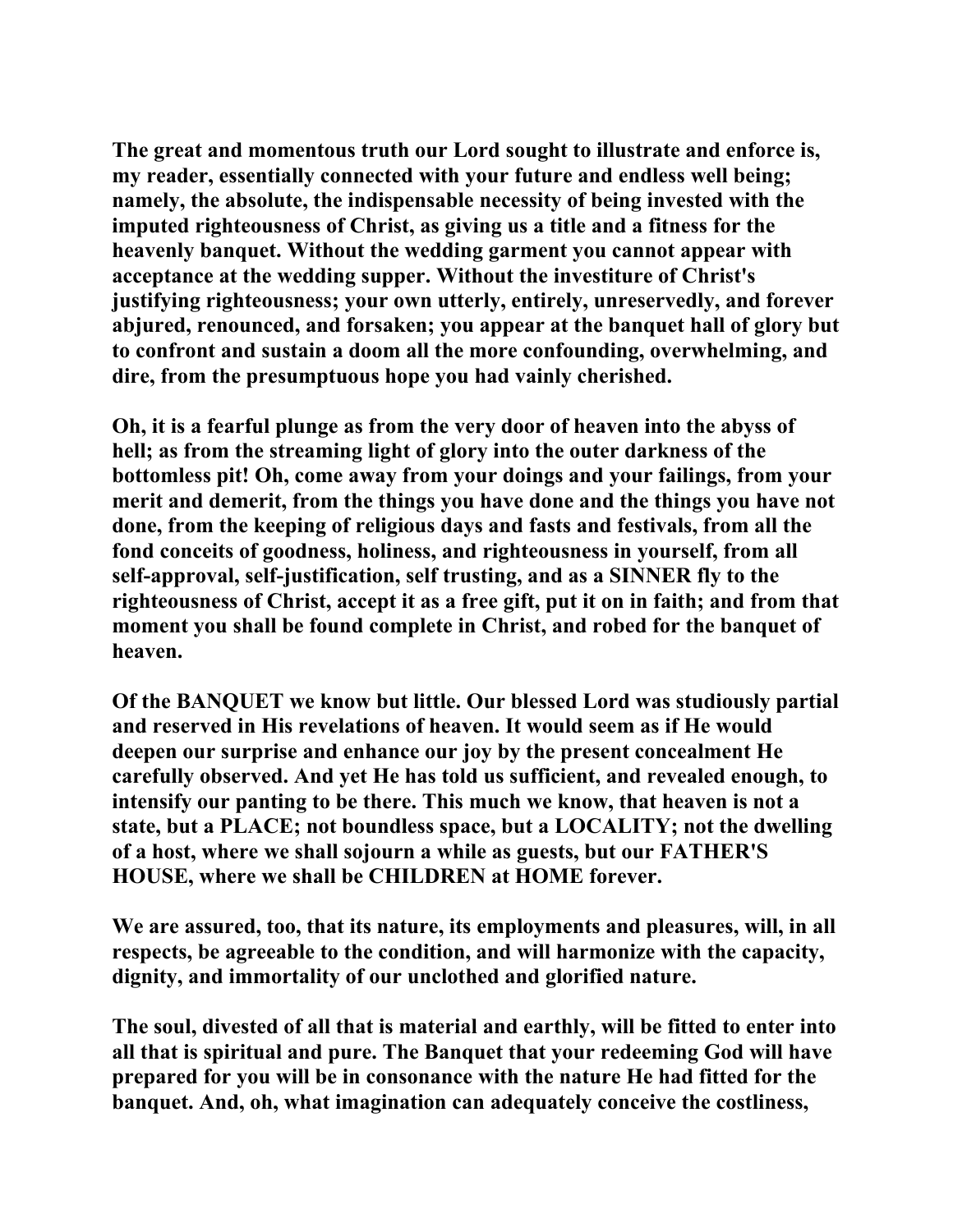**the richness, the variety, the ever increasing material of that heavenly existence with which the glorified will regale themselves through eternity! How will the mind revel amid the ever unfolding wonders of God's mind! how will the heart feast upon the ever unfolding depths of Christ's heart! how will the soul dilate and repose in its ever deepening, ever growing happiness!** 

**Dim as our views of heaven are, surely it were enough to satisfy our most intense aspirations—the assurance that we shall be PERFECTLY HOLY. Advance me to a condition of sinlessness, to a place where HOLINESS sanctifies every heart, beams in every eye, breathes from every lip, sparkles in every action; of which every thought, and word, and look, and act, is its expression and embodiment; and you have placed me at the richest banquet God can provide, or my heart desire. "In your presence is fullness of joy; at your right hand there are pleasures for evermore." Lord! number us among the blessed who shall eat bread in Your kingdom, and who shall be called unto the marriage supper of the Lamb, at Your appearing and glory.** 

**The Father's house has also its MUSIC MANSION. Adoration and praise would seem to constitute the principal employment of the redeemed in heaven. The visions of glory which floated before the eye of John were all associated with music. To his seagirt island were wafted the strains of the song sung by the hundred and forty and four thousand who stood on Mount Zion. In his lonely exile he heard the harpers harping with their harps. And of whom was that celestial choir composed?—the redeemed from among men. And who and what are the subjects of their song?—Jesus and His Redemption. "You are worthy, for you were slain, and have redeemed us to God by your blood out of every kindred, and tongue, and people, and nation."** 

**Blended with the song of Redemption will be the song of Providence. Retracing all the way your God led you through the wilderness, you shall gather material from each mercy and from each trial, from each joy and from each sorrow, for an eternal hymn of praise to His great and glorious name.** 

**Beloved, you are learning these songs now in the house of your pilgrimage. As you cross the desert sands, or break your lone footsteps through the depth of the wilderness, or stand within the sacred shadow of the cross, God is preparing you for the MUSIC MANSION of glory. All His dealings with you in providence and in grace are but to train and attune the powers, affections, and sympathies of your soul to the sweet harmony of the spheres. Every sunbeam of mercy that gilds your path, and every cloud veil of judgment that**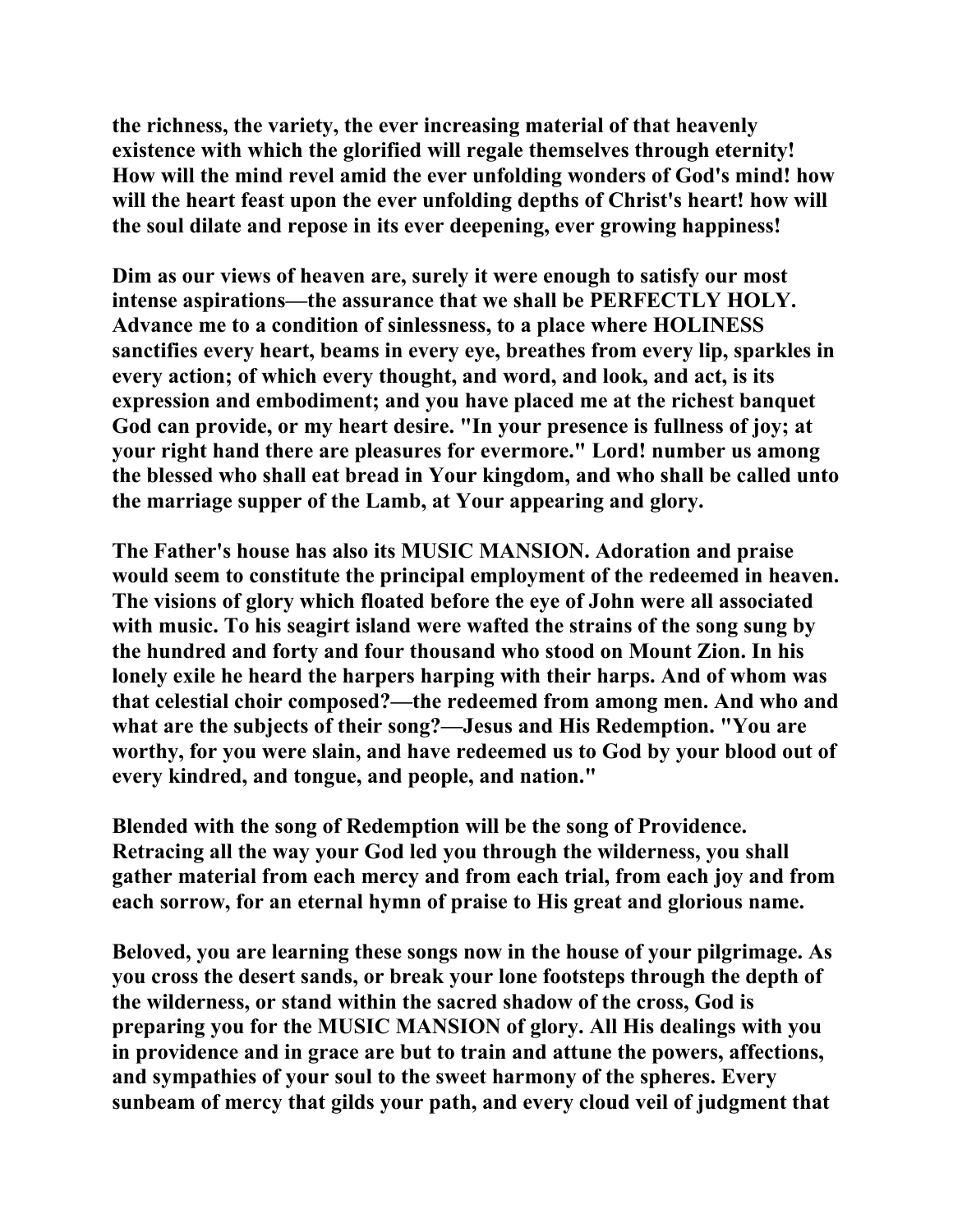**shades it, every heavy footstep of the giant storm, every gentle wavelet dimpling the calm surface of the soul, every soft zephyr that lulls it to repose, is designed by God to instruct and mature you for the music of the celestial state! A harp of gold, strung by angels, and attuned by Christ's own hands, awaits you in the MUSIC MANSION above, and soon you will sweep its chords to the high praises of the triune Jehovah, and all heaven will ring with its melody.** 

**"Arise, my soul, arise, Unfold your heaven born wings; Your home is in the skies, Where lofty Gabriel sings; And loud, through all the spacious plain, Is heard—The Lamb, the Lamb was slain! Oh, may my bosom glow With melody like this! Oh, may my spirit bow, When musing on their bliss! Ah! did You die, dear Lamb, for me? He bled—He groaned—He died for thee. Oh, teach me that new song Which occupies their time; And say, will it be long Before I shall reach that clime? I'll wait until You shall call me home; Yet come, Lord Jesus, quickly come. Is there a harp for me? (Oh, gently chide my fears!) Is there a throne for me Beyond the rolling spheres, Where joys unchanging ceaseless flow, And sin or death shall no one know!"** 

**The THRONE ROOM of heaven is not one of the least appropriate and gorgeous mansions of the Father's house. The saints of God are a kingdom of priests—a royal priesthood—the heirs of a kingdom. And no character in their glorified state will be more visible and distinct than their regal one. The expectation of an earthly kingdom—the dream of the early Christians—our Lord dispelled by announcing that His kingdom was not of the world. But while He thus sought to inculcate more spiritual views of the nature of His**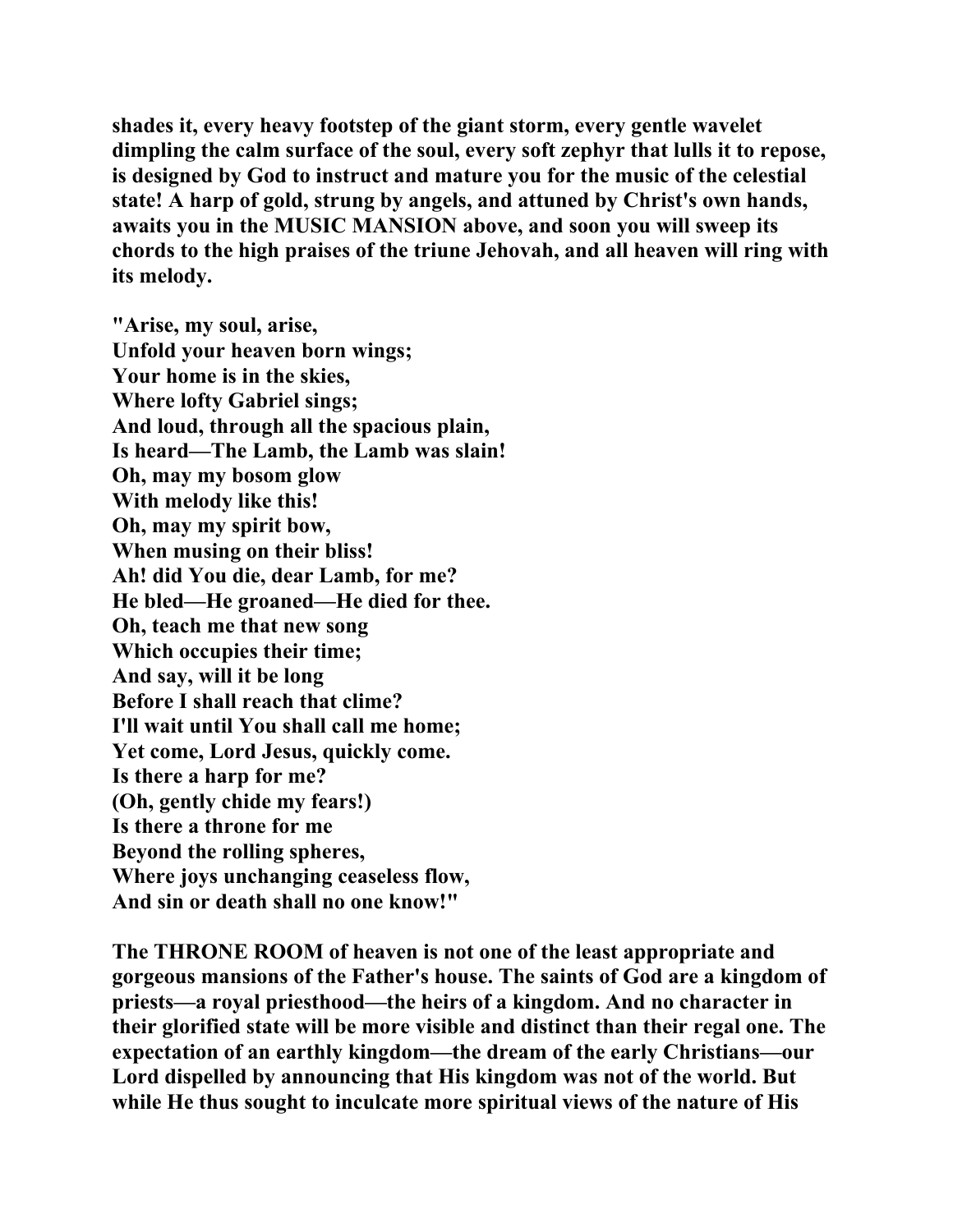**Church, He at the same time broadly declared the fact of their present royalty and of their future reign. "And Jesus said unto them, Verily I say unto your, That you which heave followed me in the regeneration, when the Son of man shall sit on the THRONE of his glory, you also shall sit upon twelve THRONES, judging the twelve tribes of Israel," (Matt. 19:28.)** 

**The apocalyptic vision of the seer confirmed this statement "And I saw THRONES, and they sat upon them . . . and they lived and REIGNED with Christ," (Rev. 20:4.) Our glorified Lord again referred to the enthronement of the saints in His cheering words addressed to the Christian combatant: "To him that overcomes will I grant to sit with me in my THRONE, even as I also overcame, and am set down with my Father in his THRONE." "Be faithful unto death, and you shall receive a CROWN of life."** 

**Such, believer, are your royal and resplendent expectations. A public and glorious enthronement and coronation awaits you. A royal priest, you will before long be made like Christ, a "priest upon His THRONE." Emerging from your present incognito—the ignorance of the world and the cold neglect of the Church—you will be ushered into the THRONE ROOM of glory, saints and angels will escort you to your seat, and, amid the hallelujah chorus of countless myriads, Christ will CROWN you a KING and a PRIEST unto God, and you shall REIGN with Jesus forever and ever!** 

**Oh, whatever obscurity may now veil your relation as belonging to the seed royal, let your demeanor be such as to stamp you with the character once ascribed to Gideon's brethren, of whom it was said, that "each one resembled the CHILDREN of a KING!"** 

**We are trespassing not upon the region of Imagination when, in depicting the spiritual architecture and appointments of the Father's house, we refer to the PICTURE GALLERY as constituting one of its most appropriate and attractive mansions. It is not materializing heaven to transfer to its spiritual descriptions the expressive imagery of the material. In so doing we but imitate the Holy Spirit, who, in all His spiritual delineations of glory, hesitates not to dip His divine pencil in the bright, gorgeous colors with which God has tinted and enameled this beautiful world.** 

**Painting, as a historic art is universally and practically acknowledged. As the handmaid to history, her aid and achievements have won the gratitude and admiration of ages. Transfer the illustration to heaven. Upon the walls of that**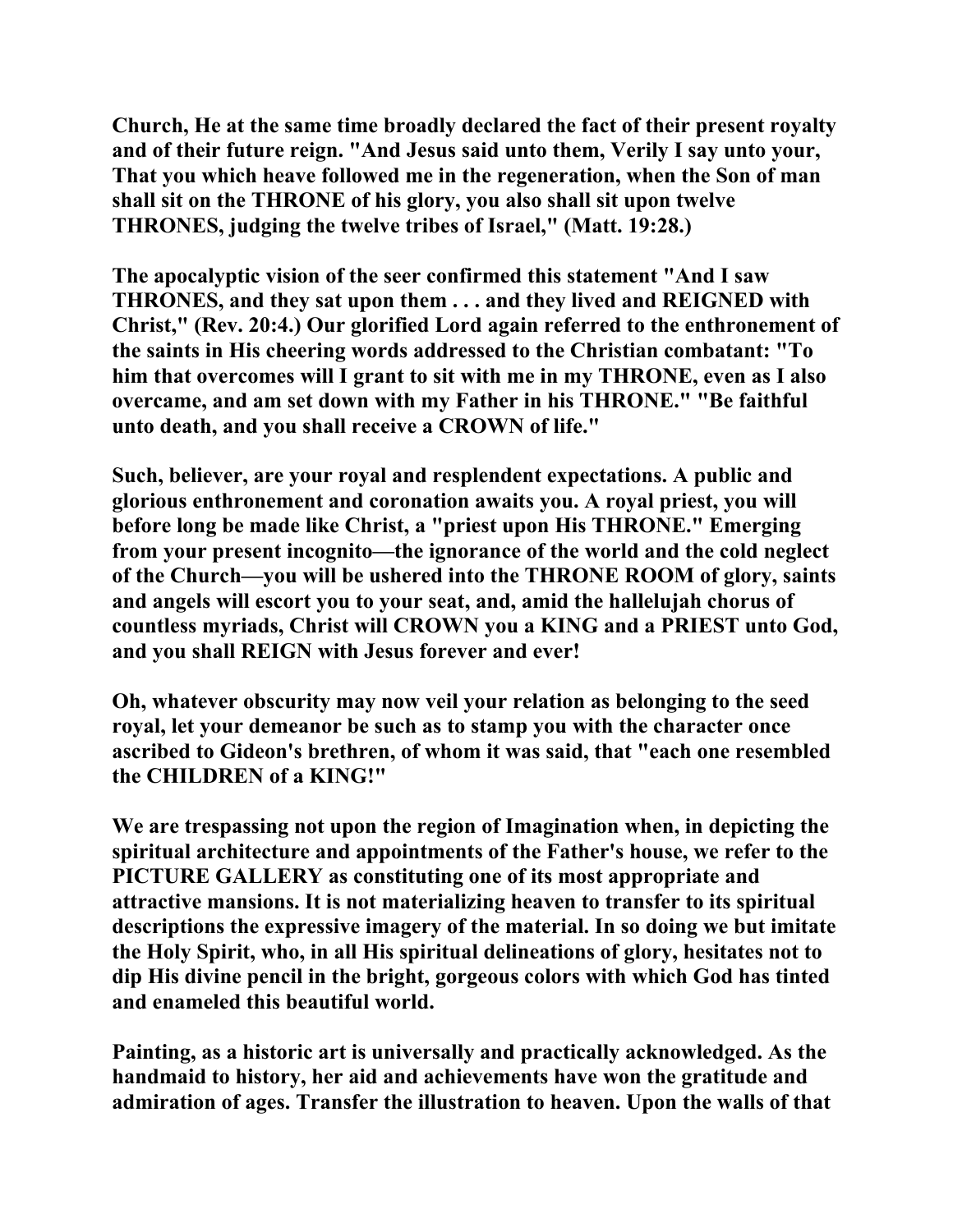**magnificent gallery, depicted in color of living light, will be seen all the marvellous events of God's moral and providential government in the history of the universe, separately, visibly, and eternally traced.** 

**Nor this only. What will be our astonishment and marvel, when we gaze upon the walls of that gallery, to behold our individual history, from our entrance into this world of woe, to our entrance into that world of glory; each event, each epoch, each step delineated with a lifelike truthfulness, a depth of tint, and a transparency of color which shall reveal all the past with startling vividness, overpowering the mind with wonder, and expanding the heart with praise!** 

**Incidents which we had failed to note, events which we had totally forgotten, providences which we had blindly seen, and circumstances which we had strangely misunderstood, will then form a series of pictures, presenting a complete and perfect history of our individual life, illustrating the infinite wisdom, goodness, faithfulness, and love of our Father throughout the whole!** 

**It is recorded of Elizabeth that, ignorant of the laws of painting, she commanded her portrait to be taken without a shadow upon the canvas. With an ignorance of the laws of moral painting equally as profound, and infinitely more serious, how often would we have obliterated from our history those somber pencilings of life's picture—the dark background and blended shadows—which the Divine Artist knew to be essential to the fidelity, harmony, and perfection of the whole!** 

**We would have life without its moral discipline. We would efface from the portrait all the shadings of sorrow and sickness, suffering, poverty, and bereavement—leaving nothing but the bright and sunny hues of unmingled, unclouded happiness! But when we wander through the interminable PICTURE GALLERY of our Father's house, and gaze upon the carvings, the paintings, and frescoes of our whole life, each epoch, event, and incident—the lights and shadows beautifully and exquisitely blended—looking down upon us with startling fidelity from its jasper walls; we shall then see the infinite rectitude of our heavenly Father in all His present dealings with us, both of sorrow and of joy. With what vividness shall we then see the necessity, as much for the cold, dark pencilings, as for the warm, roseate tints of the picture; and for both the lights and shadows, the joys and sorrows of life, we shall laud and adore His great and glorious name!**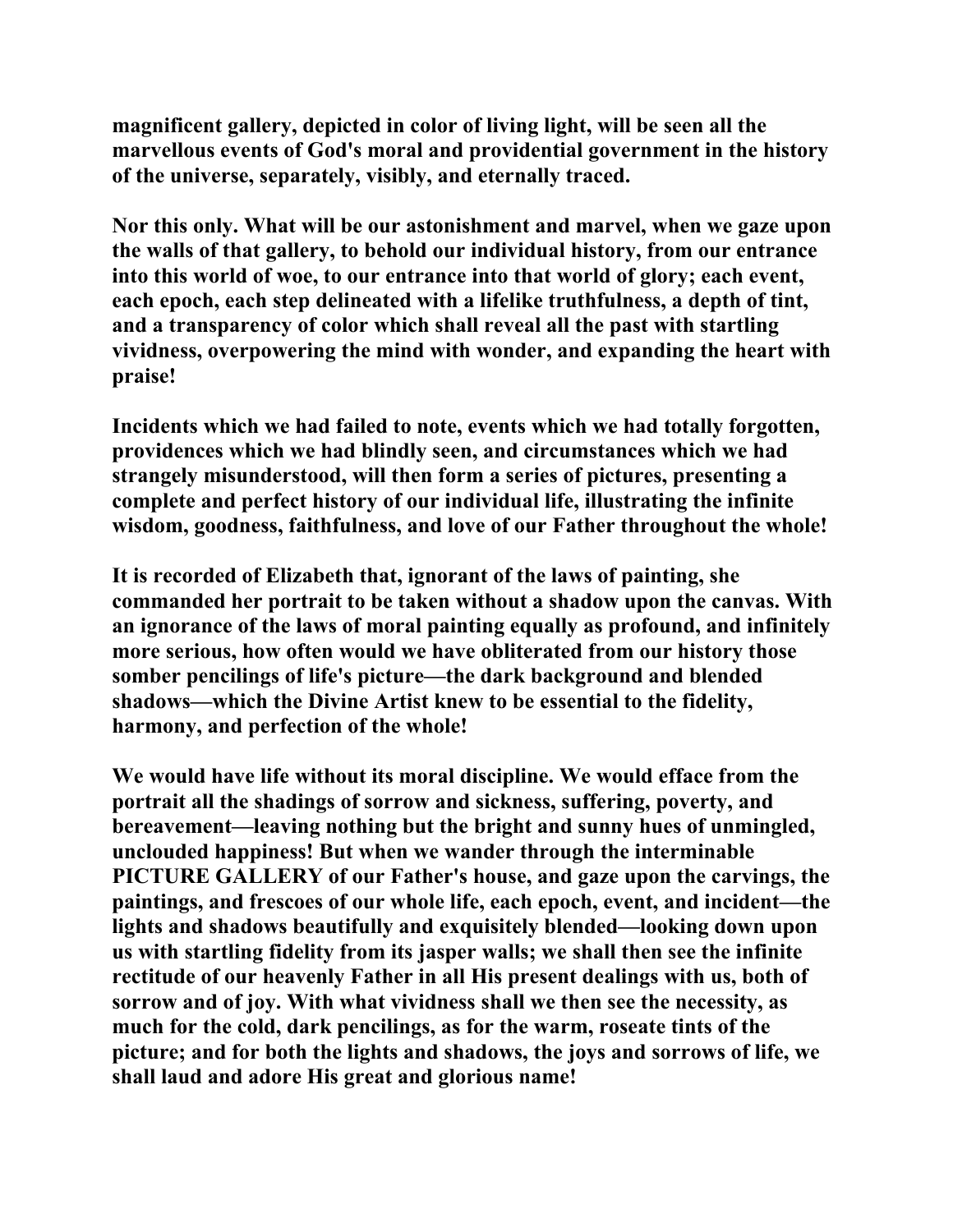**Among the many mansions there will not be wanting one which will especially recognize heaven as a place of study. What a 'LIBRARY of knowledge', therefore, awaits us in our Father's house! Heaven is a place of thought, of expanded intellect, of matured and ever enlarging and enriching mind. Our minds are now but in the infancy of their being; and the themes of reflection and subjects of research which they grasp are necessarily graduated to our present infantile and limited powers. What an infinite sea of knowledge, upon whose shores we now but stand, is reserved for our higher life in glory!** 

**The Library of Heaven! How vast! how rich! What volumes for study will be the histories of the universe—of our world—of man—of redemption—of our individual life! What exalted and sublime themes of thought, the being and character of God; the love, grace, and glory of Christ; the work, power, and gentleness of the Holy Spirit! In a word, what volumes for our study and research will be the Book of providence and the Book of grace!** 

**And will THE BOOK have no place in that library? Verily, I believe that it will. I do not think that in the archives of heaven, the Sacred Scroll of God's Revealed Truth will be missing. That most marvellous of all wonderful books, the BIBLE; the parent, and source, and foundation of all that was accurate in history, true in philosophy, profound in science, rich in poetry, sound in ethics, and real in religion; will then unclasp its lids and unfold its leaves; and in a light that will explain every truth, elucidate every mystery, harmonize every discrepancy, we shall read the Bible as we never studied its wondrous contents before! Not a truth will be lost!** 

**It is recorded by a late historian that, had every copy of "Paradise Lost" been destroyed, such was the marvellous tenacity of his memory, he would have been able to have reproduced every sentence of that poem. Is it too much to affirm that, so engraved, engrafted, and inlaid is the precious Word of God in the souls of the regenerate, when every material copy of the Bible shall, with all that is merely human, have passed away, each truth of that Divine revelation shall be reproduced, read, studied, and preserved forever in the Library of our Father's House!** 

**The subject which this chapter has but imperfectly discussed is most consolatory and sanctifying. Is it not a soothing reflection, that all those who depart this life trusting in Christ, we shall find again in the House of the ONE FAMILY? When we met their last look of love, and caught their last words of blessing, and then laid their dust to rest until the trumpet of the archangel**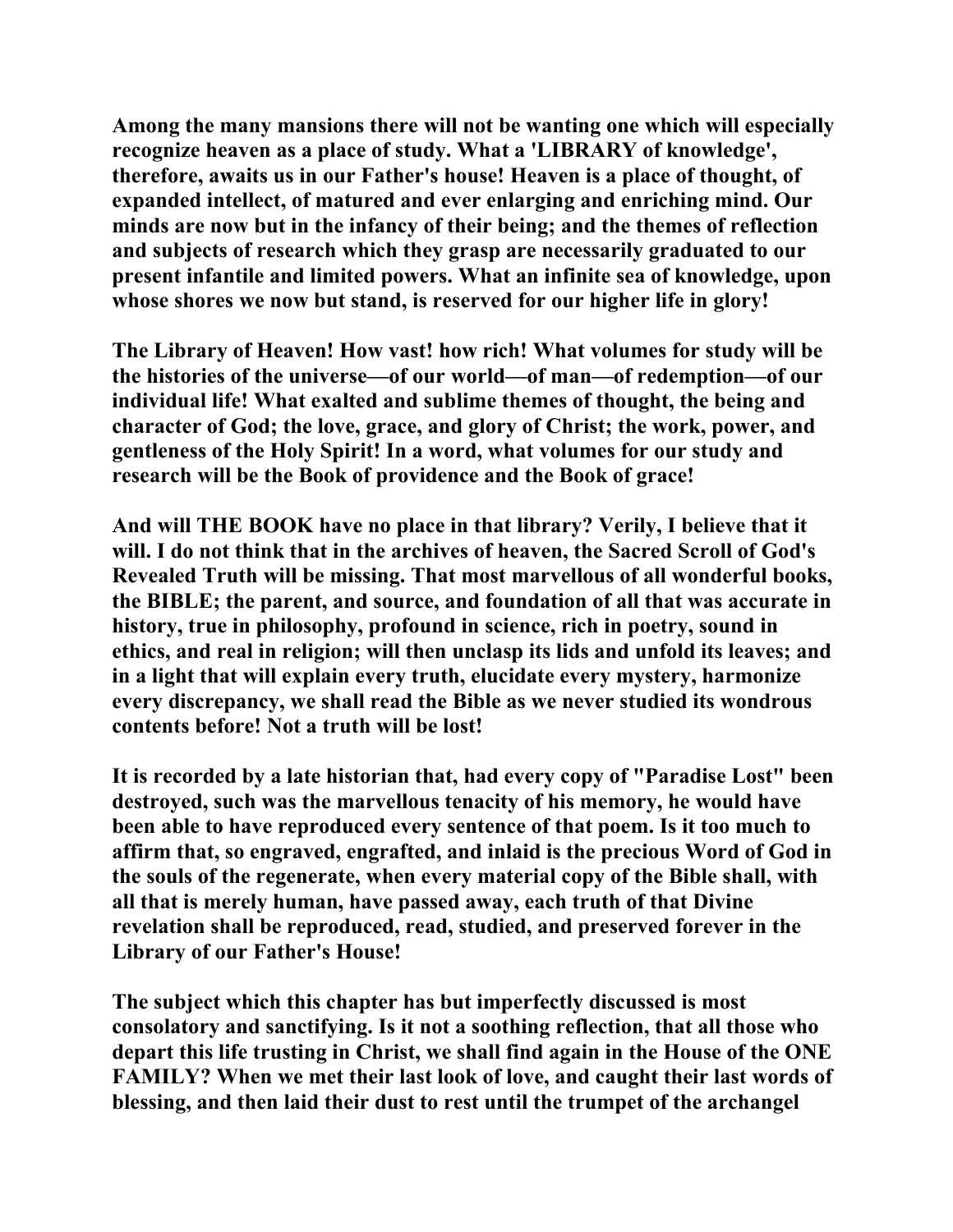**sound, we were ready to ask, "Shall we see them again?" Oh yes! the gospel of Christ illumines the believer's grave with a living hope!** 

**On our arrival in the Father's house, we shall find them all again; not one absent who on earth possessed the first fruits of the Spirit. How promotive is this truth of Christian union and brotherly love in the Church of God! In cultivating home feelings, domestic affections, and sympathies, in our anticipation of heaven, we shall instinctively feel drawn by a bond of irresistible attraction towards all who evidence their relation to the family of God. We shall prove our filial relation to God by our fraternal affection for His people; "Every one that loves Him that begat, loves him also that is begotten of Him."** 

**Have we not all one Father? Are we not all brethren? Do we not sit at one table? And are we not all journeying to the same home? Why should we then fall out by the way? Why allow differences of judgment, or denominational distinctions, or party heats, suspicion, envy, and jealousy—those wretched fruits of the flesh—to fracture and alienate us the one from the other? Must not a lack of love like this be grieving to the heart and dishonoring to the name of our one Father? Let us no longer speak of tolerating a child of God, or deem it condescension to fraternize with one of the Lord's saints, because he belongs to another branch of God's family.** 

**Away with such spurious Christianity! Rather let us, in the meek and loving spirit of the Elder Brother, feel ourselves honored in ministering to him in the lowliest office of Christian service, everywhere and on all occasions recognizing and loving him as a brother beloved of God, and thus recognize, love, and honor the Father in His child.** 

**Oh for more Christlike LOVE in the family of God! This I consider to be the great, the chief lack in the professing Church of Christ in the present day. I speak not of differences of judgment, or modes of worship, or of denominational branches—these have existed, do exist, and will exist until Christ comes to unite all His people in one body, and blend all in one worship, and behold the answer to His prayer and the consummation of His desire— "that they all may be one."** 

**But I speak of a lamentable deficiency of that LOVE which may and should exist despite of ecclesiastical differences, which derives not its inspiration, form, and tint from a denominational source or mold, but which proceeds**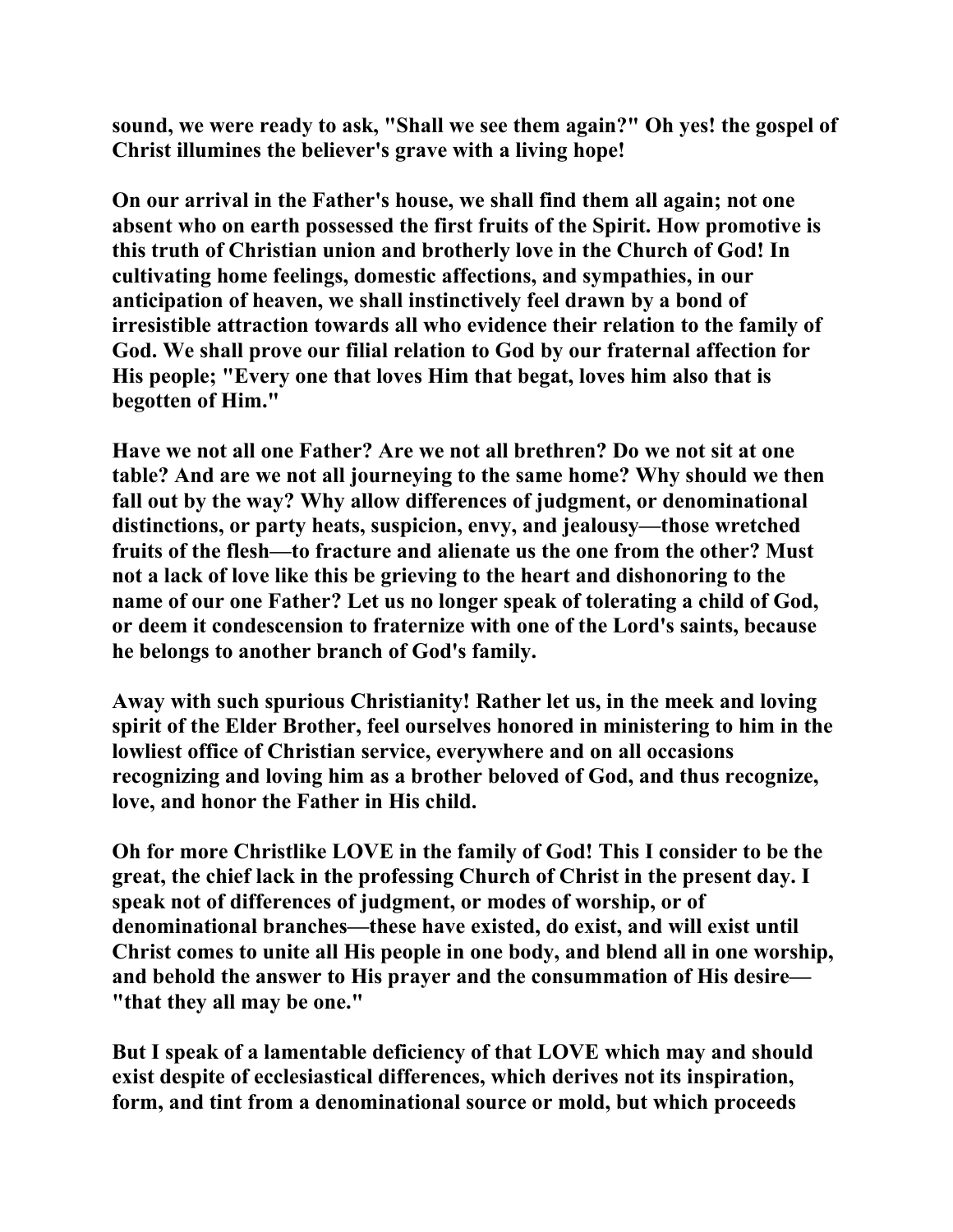**pure and holy from God, and in its influence on the Church binds and assimilates in oneness of spirit, in fellowship of heart, and in unity of service all who are the children of God by faith in Christ Jesus.** 

**Let us aim to model and to mold OUR EARTHLY HOMES after the heavenly. There righteousness dwells, holiness sanctifies, love reigns, perfect confidence and sympathy and concord exist. Why should not the earthly homes of the righteous be types of this? The domestic habitation is a most marvellous and benevolent appointment of God, and is designed, among other ends, to unite, strengthen, and sanctify the different relations of life, and thus secure and promote the mutual happiness and well being of each and all.** 

**Thus God would make the FAMILY relation a type of His Church on earth and in heaven. But, alas! how has sin perverted this! What places of misery are some homes on earth, even where Religion is supposed to have found a temple and a shrine! Discord, where there should be harmony; suspicion, where there should be confidence; jealousy, where there should be delight; coldness, distance, and alienation, where there should be the warmest, closest and most endearing communion; harsh, abrupt expressions, where there should be nothing but pleasant words; indifference and neglect, where there should be the profoundest interest and sympathy; in a word, hatred, where there should be love.** 

**But, beloved in the Lord, this should not be so with you! And with you it is an individual matter for our homes are just what the individual members of the family make them. One unhappy temper, one unbending will, one unloving, unsympathizing heart may becloud and embitter the sunniest sweetest home on earth! Oh, cultivate the affections, the sympathies, and the communion you hope to perpetuate in heaven! By mutual forbearance, gentleness, confidence and love; by deeds of kindness, delicate attention, and graceful demeanor, seek to transfer as much of the purity, love, and sunshine of your Father's House above as you can, to your Father's house below. And then, when you ascend from the earthly to the heavenly, it will be but the transfer of home affection, communion and happiness cherished, cultivated, and sanctified here, to a higher and nobler sphere; holy as God, enduring as eternity.** 

**Let us cherish domestic thoughts and anticipations of heaven. This will make us long to be there. How confirmatory of this the dying testimony of some! Listen to their glowing language. "Almost well, and nearly at home," said the dying Baxter, when asked by a friend how he was. A martyr when**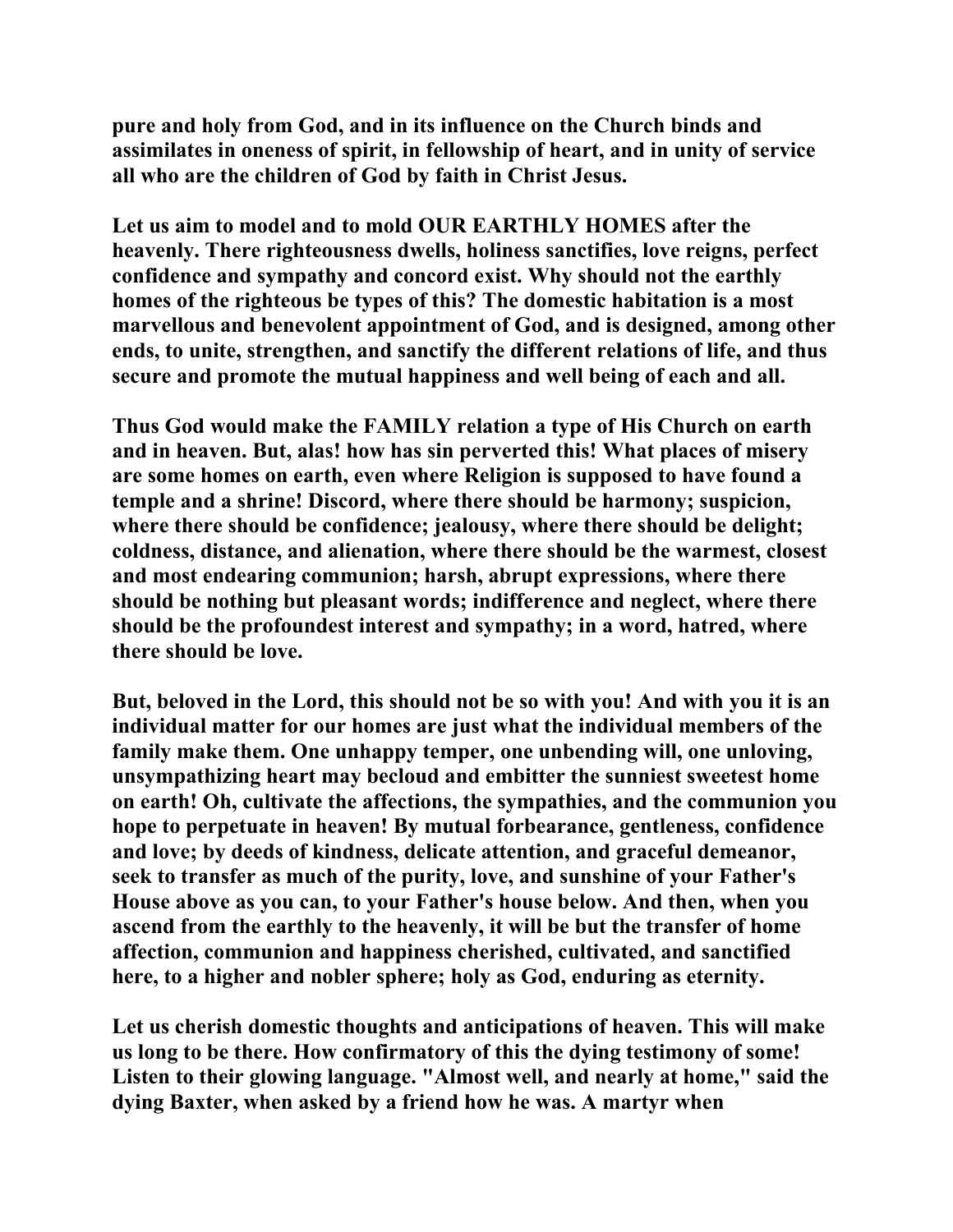**approaching the stake, being questioned as to how he felt, answered, "Never better; for now I know that I am almost at home." Then, looking over the meadows between him and the place where he was to be immediately burned, he said, "Only two more stiles to get over, and I am at my Father's house." "Dying," said the Rev. S. Medely, "is sweet work, sweet work; home! home!" Another on his deathbed said, "I am going home as fast as I can, and I bless God that I have a good home to go to."** 

**What sweet and powerful attraction has it to quicken our pulse and to speed us onward to its blessed abode! Heaven is to some richer in love than earth. With many there are no relatives so close, no friends so dear, no hearts so loving, no minds so congenial as those in heaven. And still it grows richer! Earth's ties are loosening, life's relations are lessening, sacred friendships are narrowing, the purple clouds of our pilgrimage are disappearing, and soon we ourselves will be the last shadow that shall melt into eternity! But these holy ties, these hallowed relations, these sacred friendships, these heaven enkindled loves, will all be found again in OUR FATHER'S HOUSE.** 

**World, farewell! my soul is weary; I would here no longer stay, In your desert wild and dreary; Heavenward will I wend my way.** 

**World! in you is war and strife, Pride and vanity are rife, But in Heaven there ever is Peace, and rest, and perfect bliss!** 

**On that blessed shore arriving, Pain and sadness at an end, Done all anxious care and striving, Resting with my dearest Friend!** 

**In the world is need and woe, And at last death's bitter throe; But in Heaven above shall be Peace, and joy, and purity.** 

**What are earthly joy and pleasure? Cloud and mist and empty wind. What are worldly wealth and treasure?**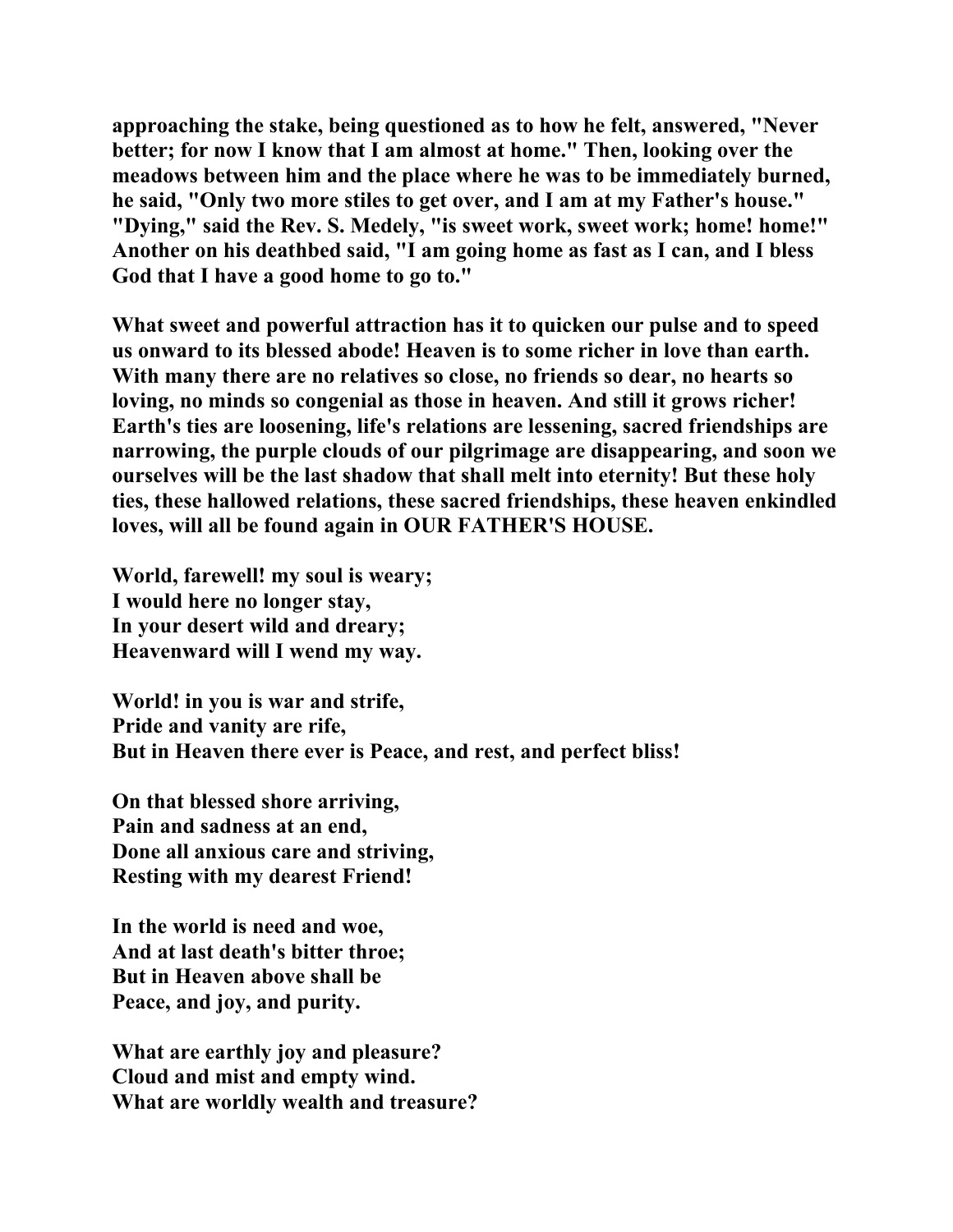**Burdens for the weary mind.** 

**Oh, what glorious songs are pealing From that chosen, spotless throng; Over the plains of heaven stealing, 'Holy, holy,' still their song!** 

**World! in you are scoffs and jeers, Hatred, woe, and bitter tears; While in Heaven there ever is Peace, and rest, and perfect bliss!** 

**Here is weeping and repining, Earthly joy not long endures; If a while the sun is shining, Soon dark night his beams obscures.** 

**World! deep anguish is in you, And the final agony; But in Heaven above there is Peace, and rest, and perfect bliss!** 

**There my Lord unveils His glory, I shall see Him face to face. And repeat the wondrous story Of a sinner saved by grace.** 

**When the woes of earth are past, And death's bitter pang at last, Then in heaven above will be Peace, and joy, and purity.** 

**Oh to join the thrilling voices Of that happy, sainted choir! Each in Jesus Christ rejoices, All their thoughts to Him aspire.** 

**Cheer, my soul, the time is nearing You your Savior's face shall see! Do you love your Lord's appearing? Joyful shall that moment be.**